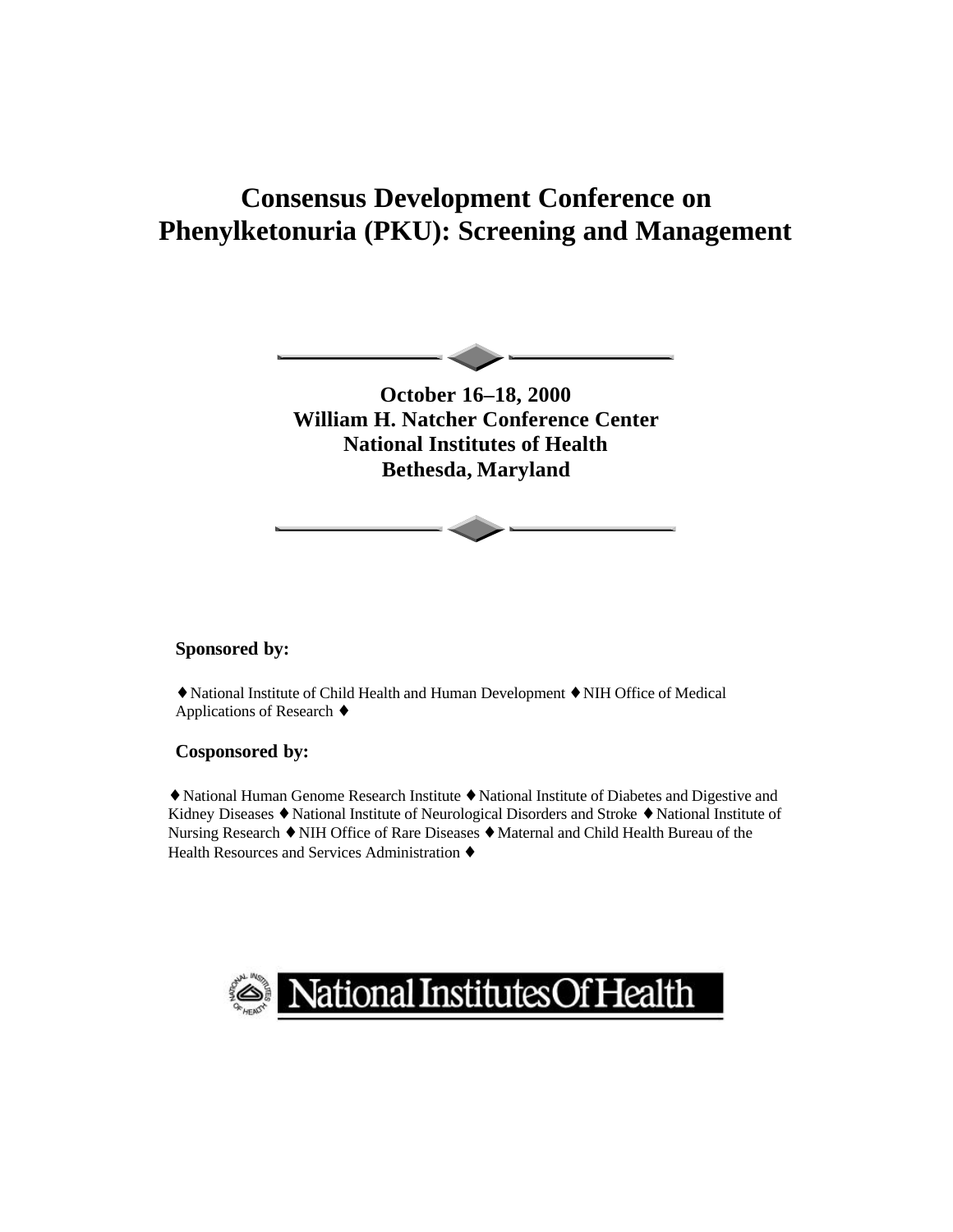# **Contents**

| I. Overview                                                              |  |
|--------------------------------------------------------------------------|--|
| Phenylketonuria: Paradigm for a Treatable Genetic Disease?               |  |
| <b>II. Epidemiology of PKU</b>                                           |  |
| The Use of Mutation Analysis To Anticipate Dietary Requirements in PKU   |  |
| Human Pathophysiology                                                    |  |
| <b>III. Screening for PKU</b>                                            |  |
| Screening Technologies: Types and Effectiveness                          |  |
| Screening Procedures: Variations in Diagnostic Criteria and Followup     |  |
| Informed Consent for Newborn Screening and Future Uses of Tissue Samples |  |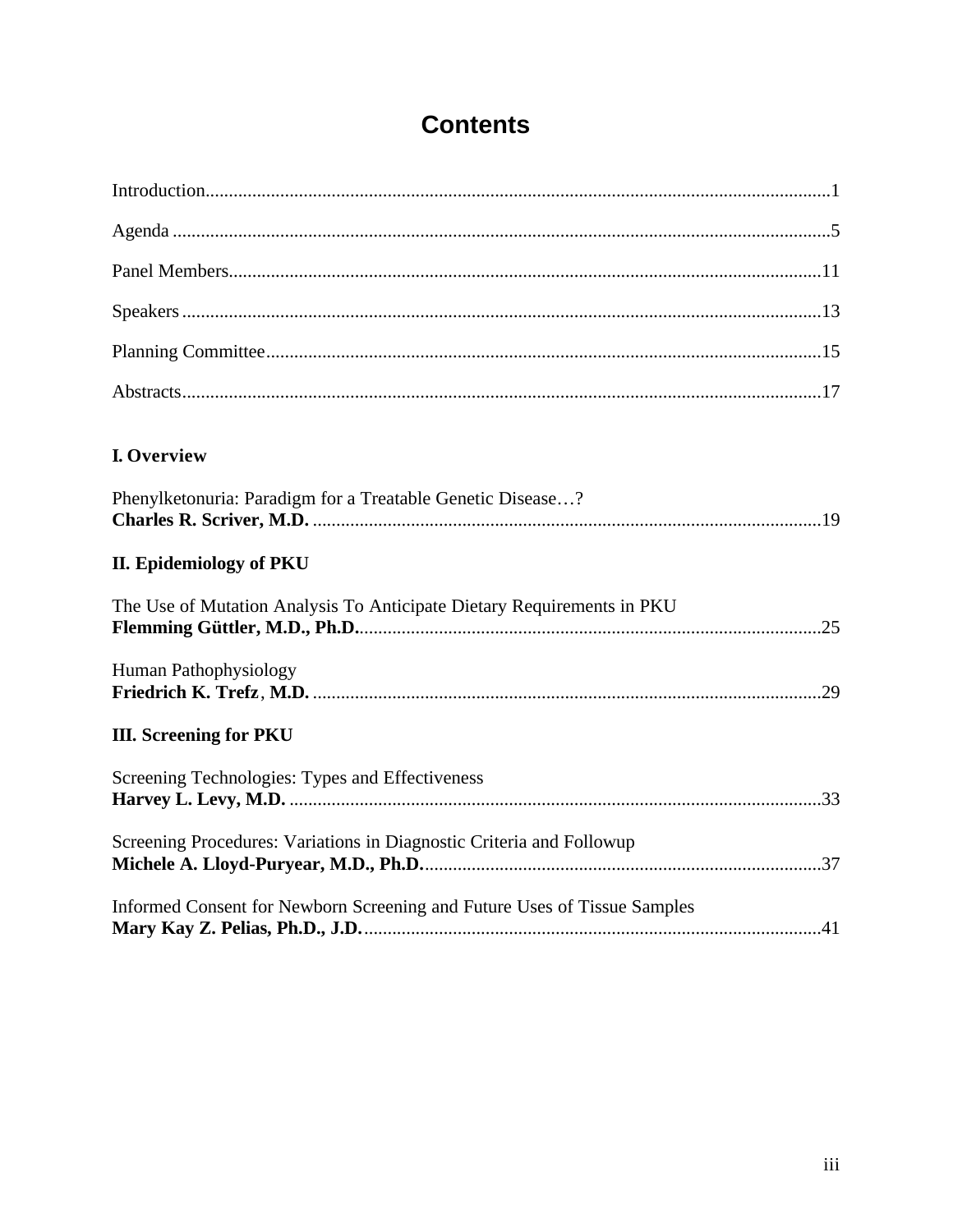## **IV. Treatment Regimens and Their Effectiveness**

| Variations Among Programs in Time of Initiation of Diet Treatment, Level of<br>Control, and Diet Relaxation/Discontinuation            |  |
|----------------------------------------------------------------------------------------------------------------------------------------|--|
| Effects of Dietary Treatment on Children With Classical Phenylketonuria (PKU):<br>The United States PKU Collaborative Study, 1967-1984 |  |
| Dietary Treatment of PKU With Behavior Disorders                                                                                       |  |
| A 15-Year Followup Report on Participants in the Collaborative Study of Children<br>Treated for PKU (PKUCS 1967-1984)                  |  |
| <b>Dietary Control: An International Perspective</b>                                                                                   |  |
| Commentary on Recommendations in the United Kingdom for the<br>Management of PKU                                                       |  |
| Recommendations of the German Working Group for Metabolic Diseases<br>for Control of Phenylalanine in Phenylketonuria                  |  |
| <b>PKU</b> Treatment in France                                                                                                         |  |
| Treatment Regimens and Their Effectiveness: A Meta-Analytic Review of the Literature                                                   |  |
| Psychosocial Factors and Dietary Adherence                                                                                             |  |
| Maternal PKU: Restarting and Monitoring Diet Before and During Pregnancy                                                               |  |
| Maternal PKU: Pregnancy and Child Outcomes in Relation to Dietary Control                                                              |  |
| <b>Alternative Dietary Treatments</b>                                                                                                  |  |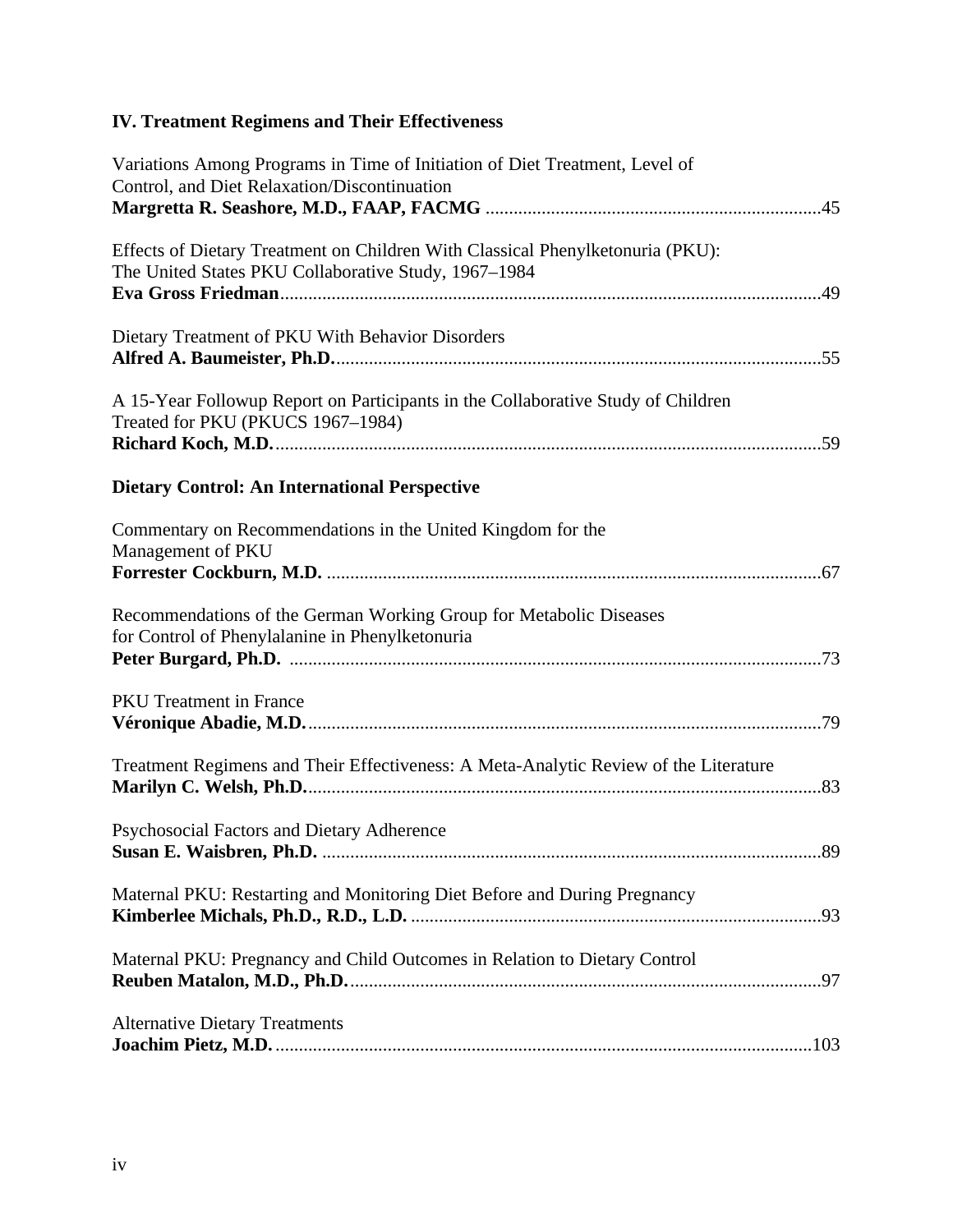| Perspectives on the Future of Gene Therapy |  |
|--------------------------------------------|--|
|                                            |  |
|                                            |  |
| Lifespan Perspectives                      |  |
|                                            |  |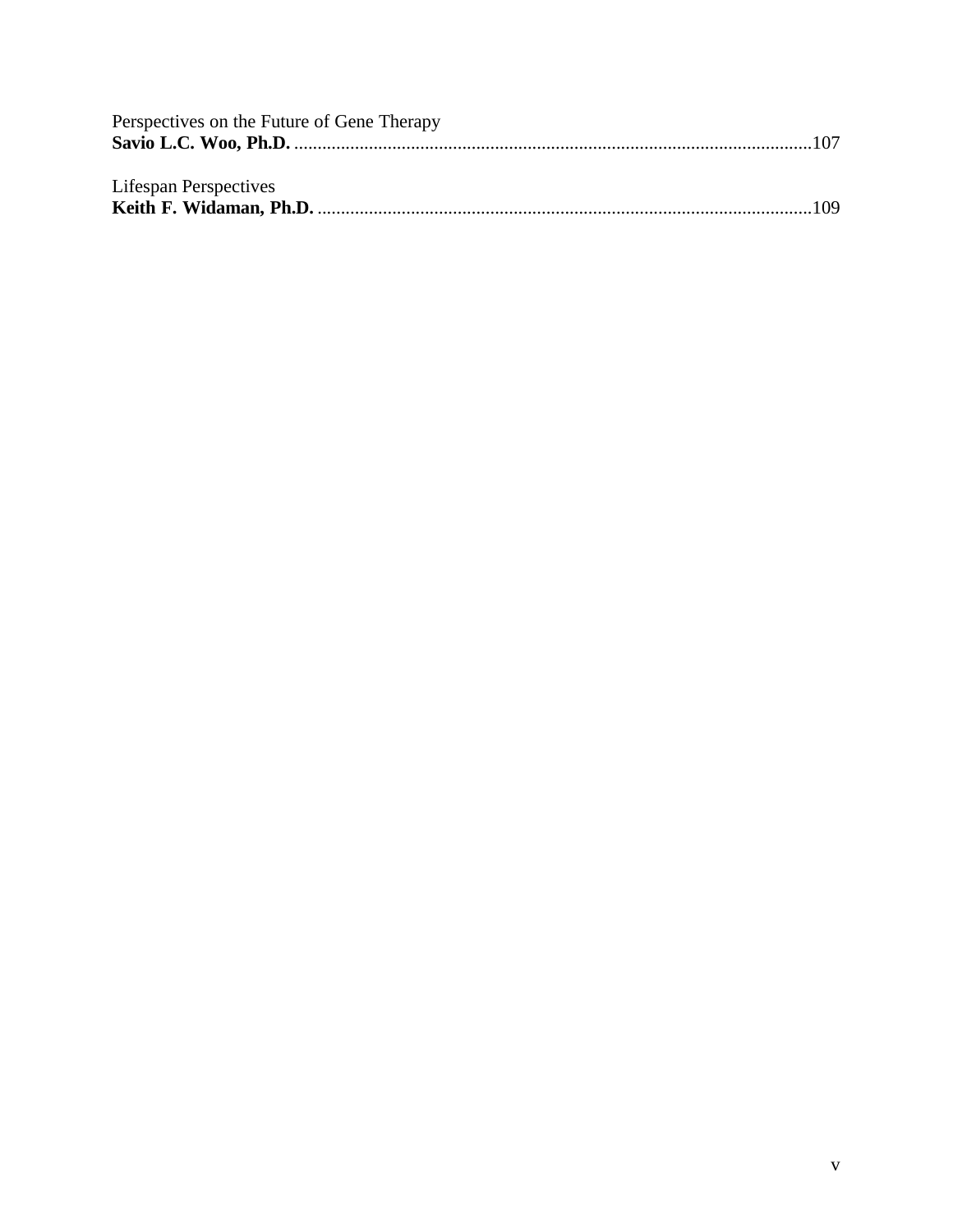## **Introduction**

The National Institutes of Health (NIH) is sponsoring a Consensus Development Conference on Phenylketonuria (PKU): Screening and Management on October 16–18, 2000.

PKU is a rare, inherited metabolic disorder that, if untreated, causes mental retardation. Approximately one of every 10,000 infants in the United States is born with PKU, which usually results from a deficiency of a liver enzyme known as phenylalanine hydroxylase (PAH). This enzyme deficiency leads to elevated levels of the amino acid phenylalanine in the bloodstream.

All infants in this country undergo blood testing for PKU. The current treatment for this disorder involves dietary modification. When a very strict diet is begun early and maintained, children with PKU can expect normal development and a normal lifespan. The diet generally excludes all high protein foods, such as meat, milk, eggs, and nuts, since all protein contains phenylalanine.

Dietary noncompliance can result in a decline in mental and behavioral performance. Women with PKU must also maintain a strictly controlled diet before and during pregnancy to prevent fetal damage. Scientists are actively exploring nondietary treatments for PKU.

Research on PKU continues to broaden the knowledge base from which informed decisions regarding screening and treatment can be made. After a day and a half of expert presentations and public discussion of PKU epidemiology and genetics, screening strategies, and treatment regimens, an independent, non-Federal panel will weigh the scientific evidence and draft a statement that will be presented on the third day. The consensus development panel's statement will address the following questions:

- What are the incidence and prevalence of PKU and other forms of hyperphenylalaninemias, and what is known about the genetic and clinical variability?
- What newborn screening strategies are available for diagnosis, what is the effectiveness of these strategies, and what cost-savings are generated by screening and treatment?
- What treatment regimens are used to prevent the adverse consequences of PKU? What is known about the effectiveness of these treatment and management strategies overall and with respect to variables such as time of initiation of dietary management, levels of phenylalanine at various ages, methods for enhancing dietary compliance, duration of dietary management, and dietary regimens for women of childbearing age and other adults?
- Based on this information, what are the recommended strategies for optimal newborn screening and diagnosis and lifelong management and followup of PKU?
- What research is needed to gather information that will optimize the outcome for individuals with PKU and their families?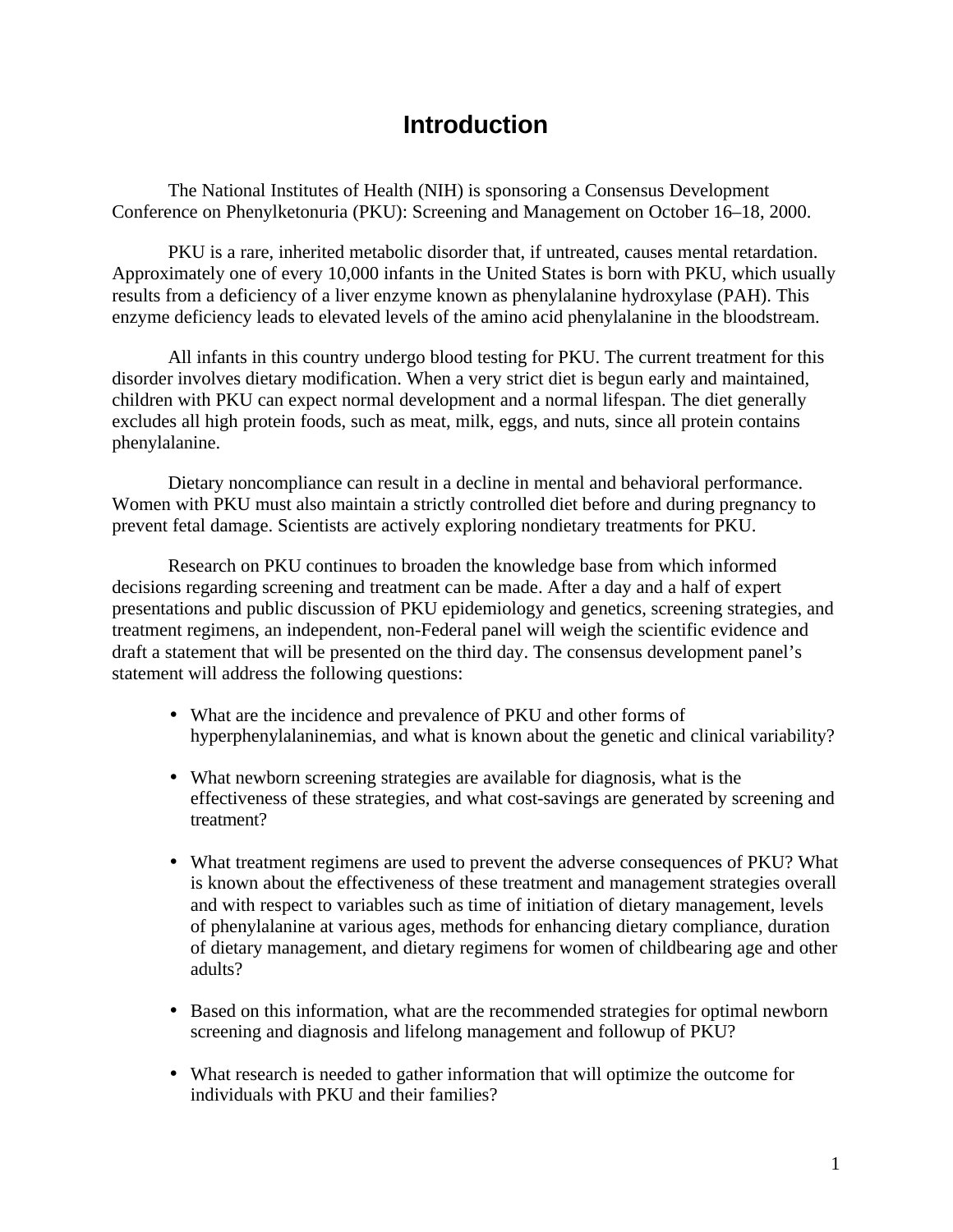On the final daty of the meeting, the panel chairperson, Dr. Rodney Howell, will read the draft statement to the conference audience and invite comments and questions. A press conference will follow to allow the panel and chairpersons to respond to questions from media representatives.

#### **Continuing Education Credit**

The purpose of this Consensus Development Conference is to review the current state of knowledge regarding screening for and management of phenylketonuria (PKU) and to identify directions for future research.

The conference will (1) present in open, public sessions state-of-the-art information regarding screening for and management of phenylketonuria, (2) prepare a statement in response to the five specific questions, and (3) inform the biomedical research and clinical practice communities and the general public of the conclusions and recommendations of the panel.

The NIH/FAES is accredited by the Accreditation Council for Continuing Medical Education (ACCME) to sponsor continuing medical education for physicians.

The NIH/FAES designates this educational activity for a maximum of 13.5 hours in category 1credit towards the AMA Physician's Recognition Award. Each physician should claim only those hours of credit that he/she actually spent in the educational activity.

#### **General Information**

Conference sessions will be held in the Natcher Conference Center (Building 45), National Institutes of Health, Bethesda, Maryland. Sessions will run from 8:30 a.m. to 5:30 p.m. on Monday, from 8:30 a.m. to 12:05 p.m. on Tuesday, and from 9 a.m. to 11 a.m. on Wednesday. The telephone number for the message center is (301) 496-9966; the fax number is (301) 480-5982.

#### **Cafeteria**

The cafeteria in the Natcher Conference Center is located one floor above the auditorium on the main floor of the building. It is open from 7 a.m. to 2 p.m., serving breakfast and lunch.

#### **Sponsors**

The primary sponsors of this meeting are the National Institute of Child Health and Human Development and the NIH Office of Medical Applications of Research. Cosponsors include the National Human Genome Research Institute, National Institute of Diabetes and Digestive and Kidney Diseases, National Institute of Neurological Disorders and Stroke, National Institute of Nursing Research, the Office of Rare Diseases of NIH, and the Maternal and Child Health Bureau of the Health Resources and Services Administration.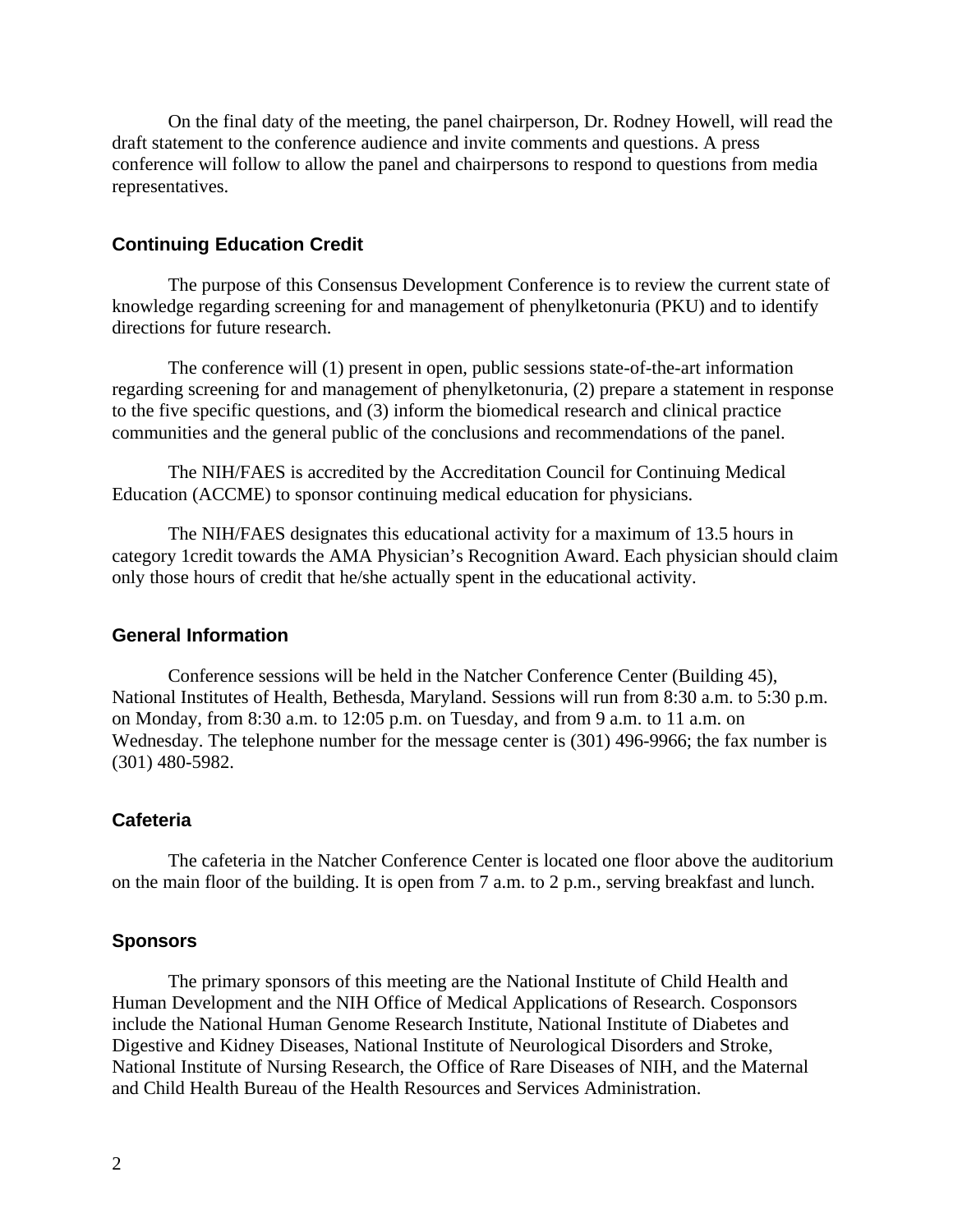#### **Statement of Interest**

In accordance with ACCME requirements, each speaker presenting at this conference has been asked to submit documentation outlining all outside involvement pertaining to the subject area. Please refer to the chart in your participant packet for details.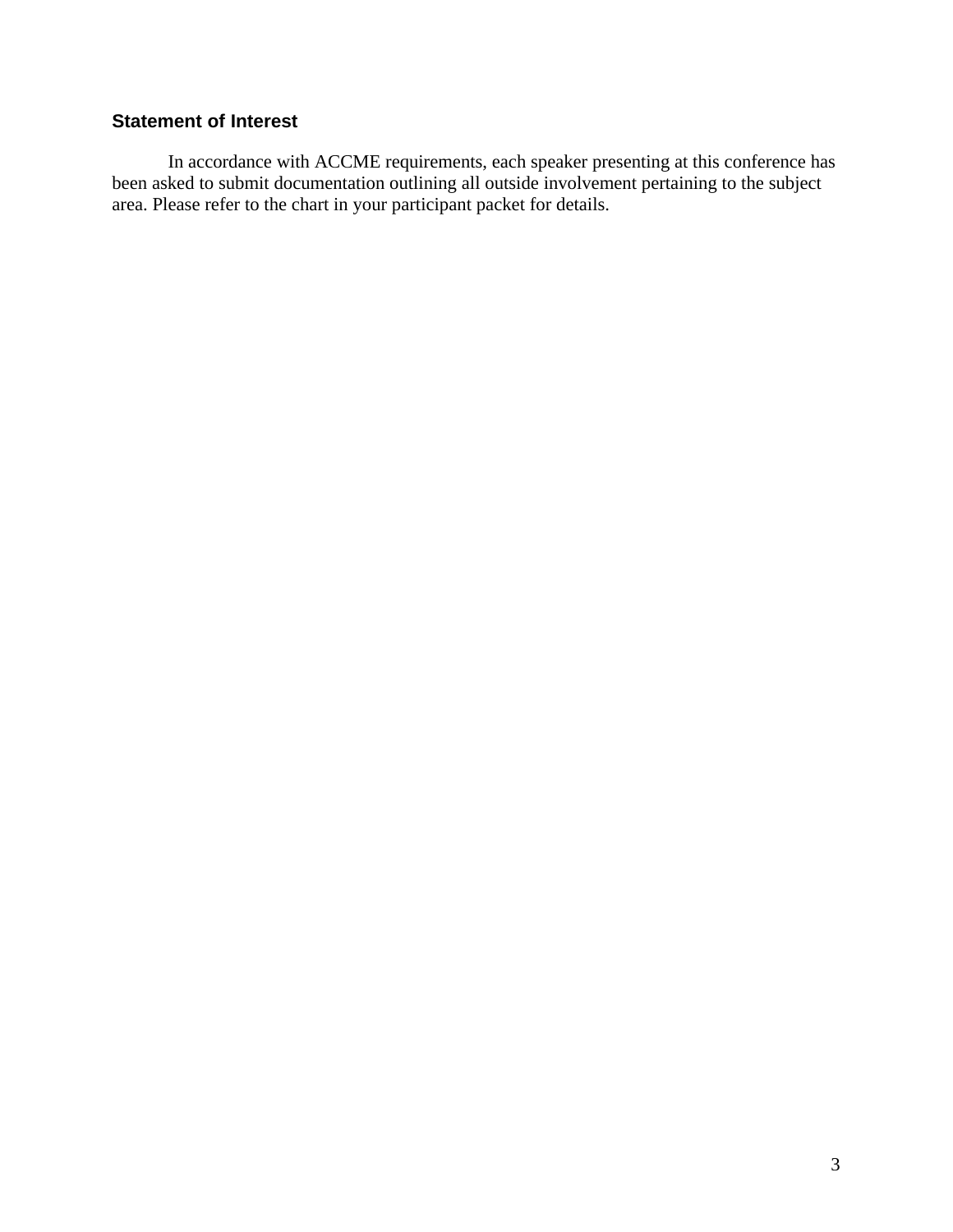# **Agenda**

## **Monday, October 16, 2000**

| 8:30 a.m.   | <b>Opening Remarks</b><br>Duane Alexander, M.D., Director<br>National Institute of Child Health and Human Development                                                                             |
|-------------|---------------------------------------------------------------------------------------------------------------------------------------------------------------------------------------------------|
| $8:40$ a.m. | Charge to Panel<br>Susan Rossi, Ph.D., M.P.H., Deputy Director<br>Office of Medical Applications of Research                                                                                      |
| 8:50 a.m.   | Conference Overview and Panel Activities<br>R. Rodney Howell, M.D., Conference and Panel Chairman<br>Professor and Chairman<br>Department of Pediatrics<br>University of Miami School of Medicine |

## **I. Overview**

9:00 a.m. Phenylketonuria: Paradigm for a Treatable Genetic Disease…? **Charles R. Scriver, M.D.,** Alva Professor of Human Genetics McGill University

#### **II. Epidemiology of PKU**

| 9:30 a.m.    | Panel Overview<br>William B. Rizzo, M.D., Professor of Pediatrics and Human Genetics<br>Medical College of Virginia                                                                                                                         |
|--------------|---------------------------------------------------------------------------------------------------------------------------------------------------------------------------------------------------------------------------------------------|
| 9:40 a.m.    | The Use of Mutation Analysis To Anticipate Dietary Requirements in PKU<br>Flemming Güttler, M.D., Ph.D., Head<br>Department of Inherited Metabolic Disease and Molecular Genetics<br><b>Associate Professor</b><br>University of Copenhagen |
| 9:55 a.m.    | Human Pathophysiology<br>Friedrich K. Trefz, M.D., Head<br>Children's Hospital Reutlingen<br>University of Tubingen School of Medicine                                                                                                      |
| $10:05$ a.m. | Discussion                                                                                                                                                                                                                                  |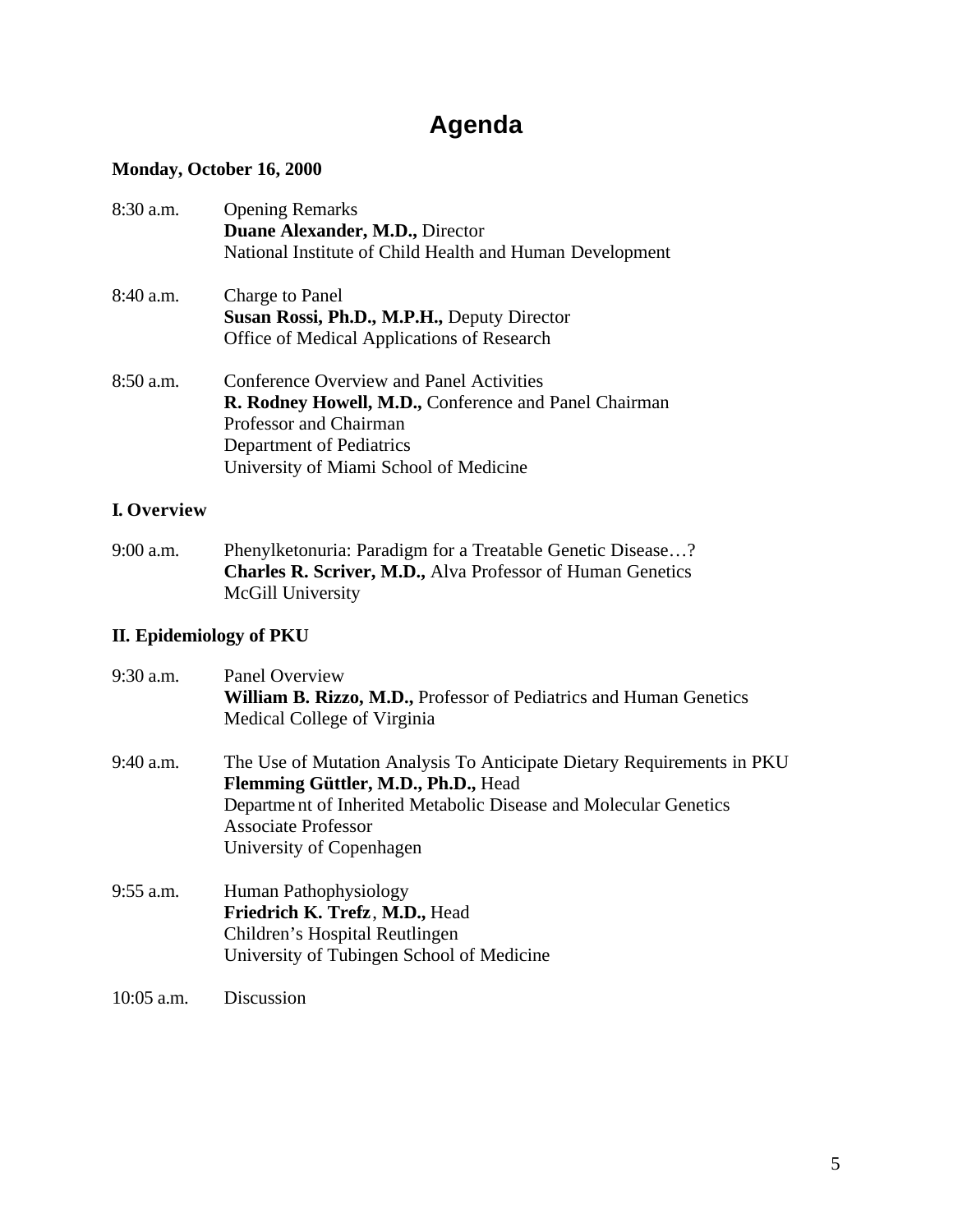#### **Monday, October 16, 2000 (continued)**

#### **III. Screening for PKU**

| 10:45 a.m.   | <b>Panel Overview</b><br>Mark S. Kamlet, Ph.D., Provost and Professor of Economics and Public Policy<br>Carnegie Mellon University                                                                                                                                                                       |
|--------------|----------------------------------------------------------------------------------------------------------------------------------------------------------------------------------------------------------------------------------------------------------------------------------------------------------|
| 10:55 a.m.   | Screening Technologies: Types and Effectiveness<br>Harvey L. Levy, M.D., Senior Associate in Medicine and Genetics<br>Children's Hospital, Boston                                                                                                                                                        |
| $11:15$ a.m. | Screening Procedures: Variations in Diagnostic Criteria and Followup<br>Michele A. Lloyd-Puryear, M.D., Ph.D., Chief, Genetic Services Branch<br>Maternal and Child Health Bureau<br><b>Health Resources and Services Administration</b>                                                                 |
| 11:35 a.m.   | Informed Consent for Newborn Screening and Future Uses of Tissue Samples<br>Mary Kay Z. Pelias, Ph.D., J.D., Professor of Genetics<br>Department of Biometry and Genetics<br>Louisiana State University Medical Center                                                                                   |
| $11:50$ a.m. | Discussion                                                                                                                                                                                                                                                                                               |
| 12:20 p.m.   | Lunch                                                                                                                                                                                                                                                                                                    |
| $1:20$ p.m.  | Panel Overview<br>Jack M. Fletcher, Ph.D., Professor<br>Department of Pediatrics<br>University of Texas-Houston Medical School                                                                                                                                                                           |
| $1:30$ p.m.  | Variations Among Programs in Time of Initiation of Diet Treatment, Level of<br>Control, and Diet Relaxation/Discontinuation<br>Margretta R. Seashore, M.D., FAAP, FACMG, Director<br><b>Genetics Consultative Services</b><br>Professor of Genetics and Pediatrics<br>Yale University School of Medicine |

#### **IV. Treatment Regimens and Their Effectiveness**

1:45 p.m. Effects of Dietary Treatment on Children With Classical Phenylketonuria (PKU): The United States PKU Collaborative Study, 1967–1984 **Colleen Azen, M.S.,** Coordinator, Biostatistics Maternal PKU Collaborative Study, Division of Medical Genetics Children's Hospital Los Angeles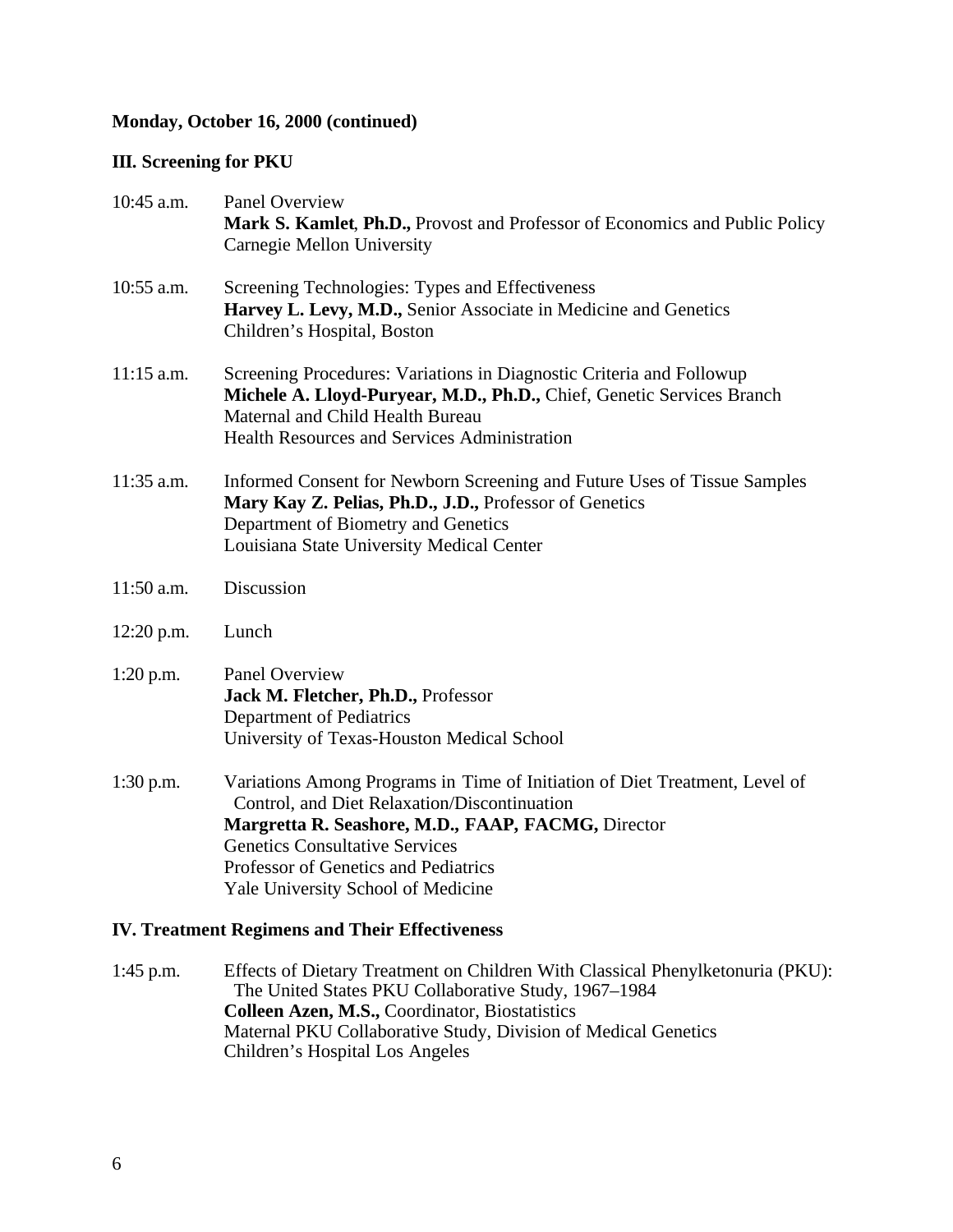## **Monday, October 16, 2000 (continued)**

## **IV. Treatment Regimens and Their Effectiveness (continued)**

| $2:05$ p.m. | Dietary Treatment of PKU With Behavior Disorders<br>Harvey L. Levy, M.D., Senior Associate in Medicine and Genetics<br>Children's Hospital, Boston                                                                                                                       |
|-------------|--------------------------------------------------------------------------------------------------------------------------------------------------------------------------------------------------------------------------------------------------------------------------|
| $2:15$ p.m. | Discussion                                                                                                                                                                                                                                                               |
| $2:30$ p.m. | A 15-Year Followup Report on Participants in the Collaborative Study of<br>Children Treated for PKU (PKUCS 1967-1984)<br>Richard Koch, M.D., Principal Investigator<br>Maternal PKU Collaborative Study, Division of Medical Genetics<br>Children's Hospital Los Angeles |
| $2:50$ p.m. | <b>Dietary Control: An International Perspective</b><br>A. Commentary on Recommendations in the United Kingdom<br>for the Management of PKU<br>Forrester Cockburn, M.D., Emeritus Professor of Child Health<br>University of Glasgow<br>Royal Hospital for Sick Children |
|             | B. Recommendations of the German Working Group for Metabolic Diseases<br>for Control of Phenylalanine in PKU<br>Peter Burgard, Ph.D., Department of General Pediatrics<br>University of Heidelberg                                                                       |
|             | C. PKU Treatment in France<br>Véronique Abadie, M.D., Service de Pédiatrie Générale<br>Hôpital Necker-Enfants Malades                                                                                                                                                    |
| 3:35 p.m.   | Treatment Regimens and Their Effectiveness: A Meta-Analytic Review<br>of the Literature<br>Marilyn C. Welsh, Ph.D., Professor<br>Department of Psychology<br>University of Northern Colorado                                                                             |
| 4:05 p.m.   | Discussion of Effects of Age at Diet Initiation                                                                                                                                                                                                                          |
| $4:30$ p.m. | Discussion of Effects of Level of Control: Ages 0–6 and Afterward                                                                                                                                                                                                        |
| 5:00 p.m.   | Discussion of Effects of Diet Relaxation/Discontinuation/Reinitiation<br>at Various Ages                                                                                                                                                                                 |
| 5:30 p.m.   | Adjournment                                                                                                                                                                                                                                                              |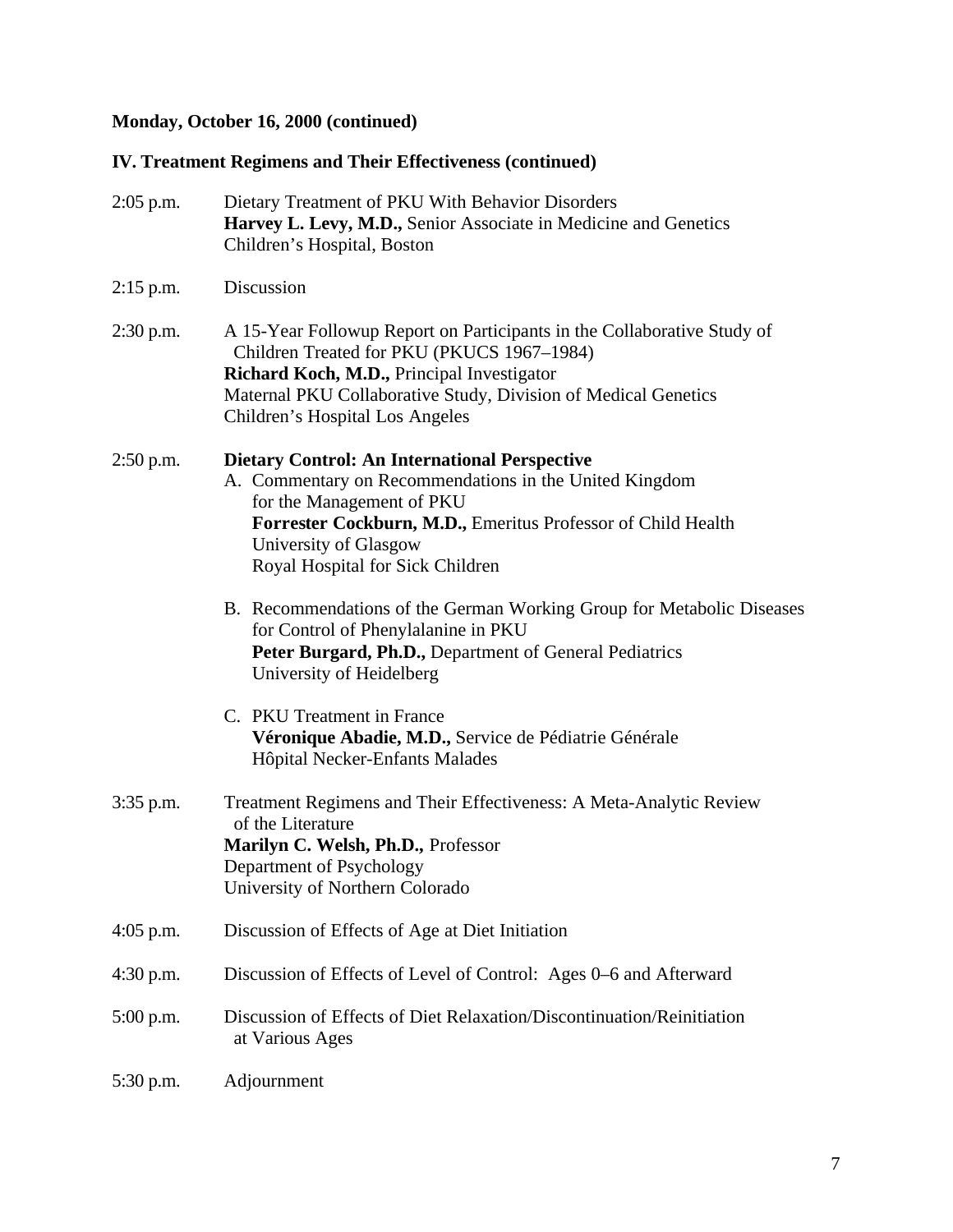## **Tuesday, October 17, 2000**

## **IV. Treatment Regimens and Their Effectiveness (continued)**

| 8:30 a.m.   | Psychosocial Factors and Dietary Adherence<br>Susan E. Waisbren, Ph.D., Senior Psychologist<br><b>Inborn Errors of Metabolism Service</b><br><b>Associate Professor of Psychology</b><br><b>Harvard Medical School</b>                                        |
|-------------|---------------------------------------------------------------------------------------------------------------------------------------------------------------------------------------------------------------------------------------------------------------|
| 8:45 a.m.   | Maintaining Diet in Adolescence and Adulthood<br>Stephanie Stremer, Public Representative                                                                                                                                                                     |
| 8:55 a.m.   | Maternal PKU: Restarting and Monitoring Diet Before and During Pregnancy<br>Kimberlee Michals, Ph.D., R.D., L.D., Associate Professor of Nutrition<br>Department of Human Development and Consumer Sciences<br>College of Technology<br>University of Houston |
| $9:10$ a.m. | Maternal PKU: Pregnancy and Child Outcomes in Relation to Dietary Control<br>Reuben Matalon, M.D., Ph.D., Director<br><b>Biochemical/Molecular Genetics</b><br>University of Texas Medical Branch at Galveston                                                |
| 9:30 a.m.   | <b>Alternative Dietary Treatments</b><br>Joachim Pietz, M.D., Department of Pediatric Neurology<br>University of Heidelberg                                                                                                                                   |
| 9:45 a.m.   | Discussion                                                                                                                                                                                                                                                    |
| 10:30 a.m.  | Perspectives on the Future of Gene Therapy<br>Savio L.C. Woo, Ph.D., Professor and Director<br>Institute for Gene Therapy and Molecular Medicine<br>Mount Sinai School of Medicine                                                                            |
| 10:45 a.m.  | <b>Lifespan Perspectives</b><br>Keith F. Widaman, Ph.D., Professor<br>Department of Psychology<br>University of California, Davis                                                                                                                             |
| 11:00 a.m.  | Discussion                                                                                                                                                                                                                                                    |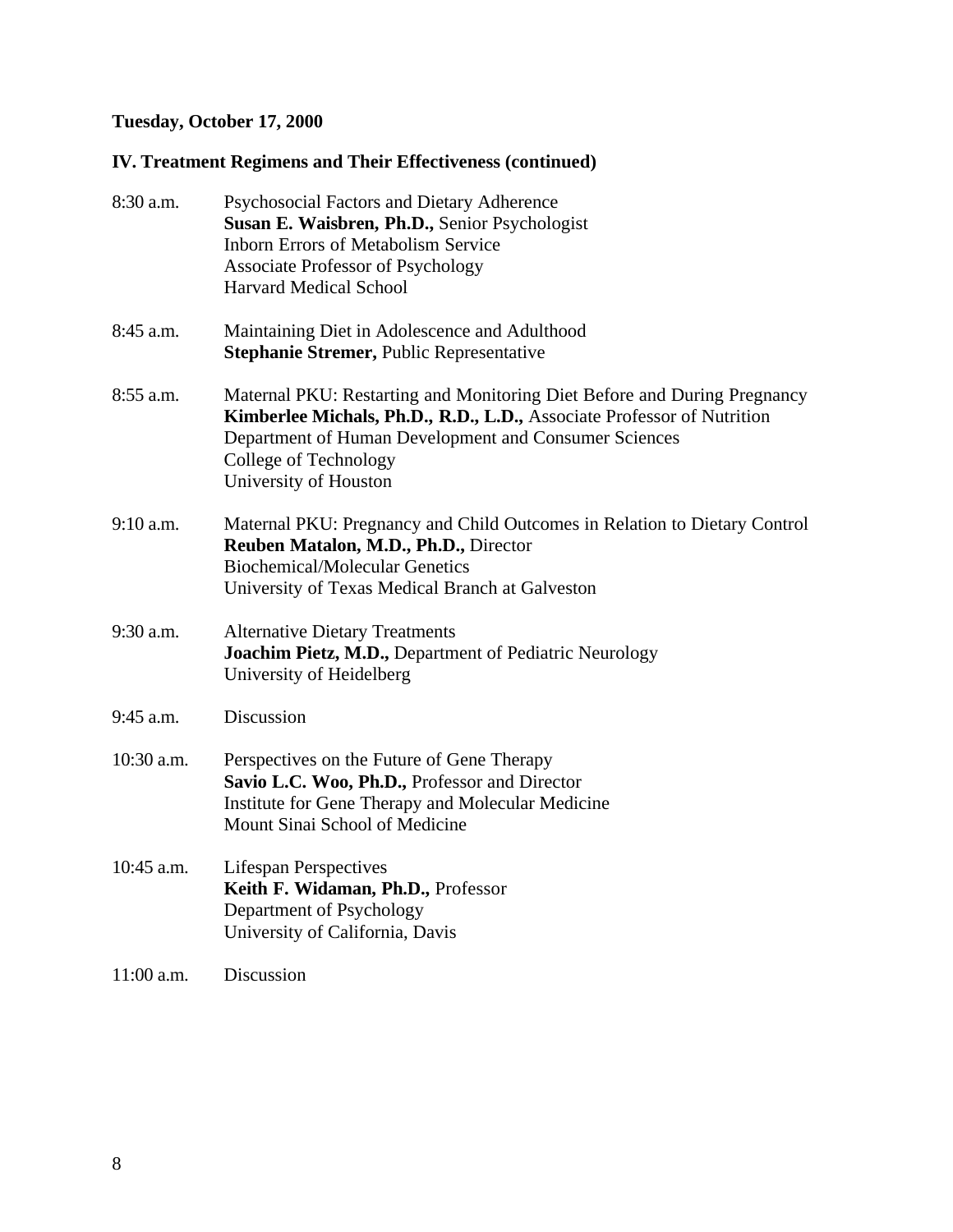#### **Tuesday, October 17, 2000 (continued)**

#### **V. Public Presentations**

| $11:20$ a.m. | The American College of Obstetricians and Gynecologists |
|--------------|---------------------------------------------------------|
|              | The Association of Public Health Laboratories           |
|              | Genetic Alliance                                        |
|              | International Society of Nurses in Genetics             |
|              | National Coalition of PKU and Allied Disorders          |
|              | National Society of Genetic Counselors                  |
|              |                                                         |

12:20 p.m. Adjournment—Panel Meets in Executive Session

#### **Wednesday, October 18, 2000**

| 9:00 a.m. Presentation of Consensus Statement |
|-----------------------------------------------|
| 9:30 a.m. Public Discussion                   |
| 11:00 a.m. Panel Meets in Executive Session   |
|                                               |

- 1:00 p.m. Press Conference
- 2:00 p.m. Adjournment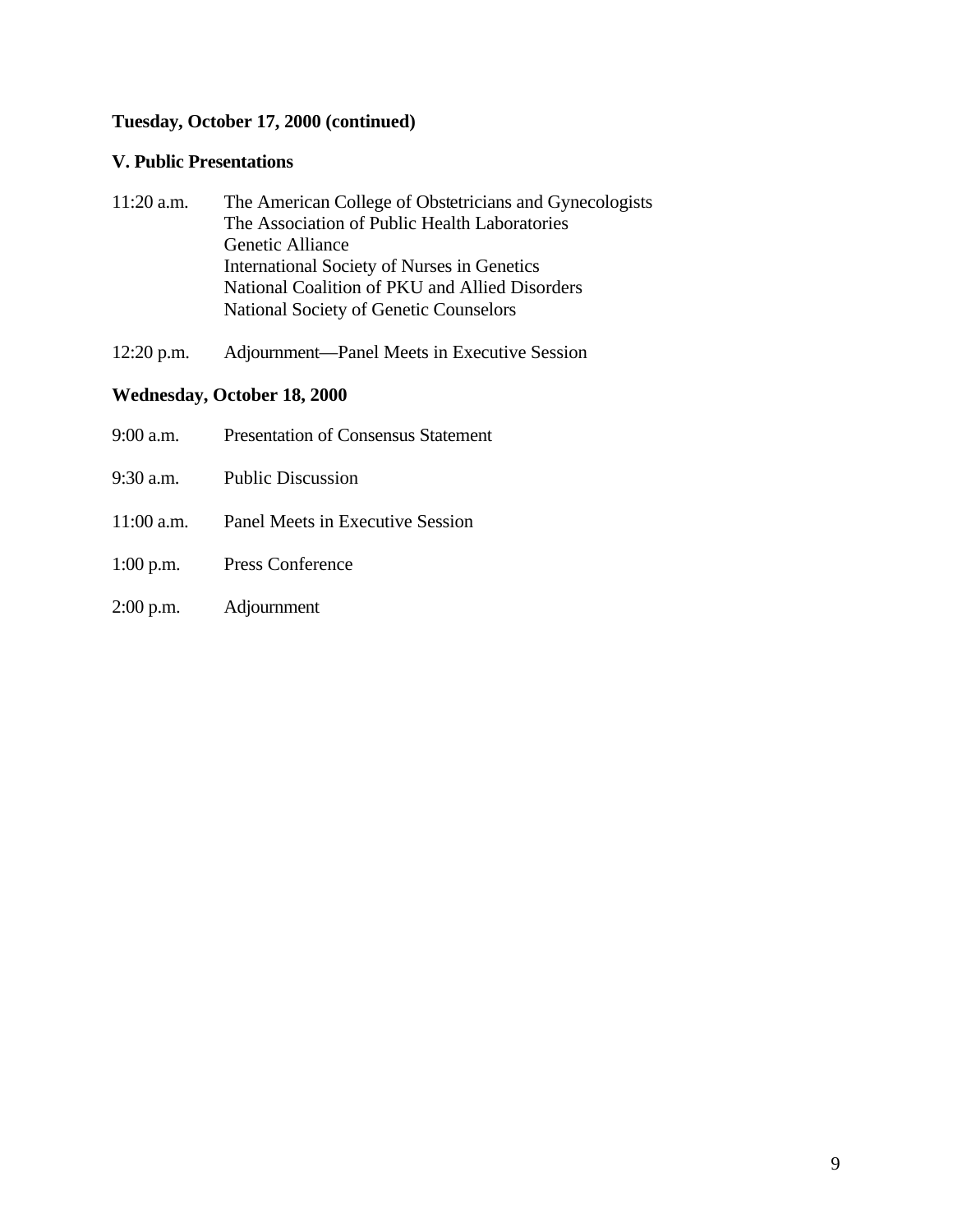## **Panel Members**

#### **Panel Chair: R. Rodney Howell, M.D.**

Professor and Chairman Department of Pediatrics University of Miami School of Medicine Miami, Florida

#### **Aravinda Chakravarti, Ph.D.**

Henry J. Knott Professor and Director McKusick-Nathans Institute of Genetic Medicine Johns Hopkins University School of Medicine Baltimore, Maryland

#### **Geraldine Dawson, Ph.D.**

Professor of Psychology Center on Human Development and Disability University of Washington Seattle, Washington

#### **Claibourne I. Dungy, M.D., M.P.H.**

Professor and Director Division of General Pediatrics and Adolescent Medicine Department of Pediatrics The Children's Hospital of Iowa University of Iowa Health Care Iowa City, Iowa

#### **Jack M. Fletcher, Ph.D.**

Professor Department of Pediatrics University of Texas-Houston Medical School Houston, Texas

#### **Desirée Jackson, Ph.D.**

Assistant Professor Department of Biology Texas Southern University Houston, Texas

#### **Mark S. Kamlet, Ph.D.**

Provost and Professor of Economics and Public Policy Carnegie Mellon University Pittsburgh, Pennsylvania

#### **Felissa R. Lashley, Ph.D., R.N.**

Dean and Professor School of Nursing Southern Illinois University Edwardsville Edwardsville, Illinois

#### **Bonnie S. LeRoy, M.S.**

Director, Graduate Program in Genetic Counseling Institute of Human Genetics University of Minnesota Minneapolis, Minnesota

#### **Mary Courtney Moore, Ph.D., R.N., R.D.**

Research Assistant Professor Department of Molecular Physiology and Biophysics Vanderbilt University School of Medicine Nashville, Tennessee

#### **Patti J. Patterson, M.D., M.P.H.**

Vice President for Rural and Community Health Texas Tech University Health Sciences Center Lubbock, Texas

#### **William B. Rizzo, M.D.**

Professor of Pediatrics and Human Genetics Medical College of Virginia Richmond, Virginia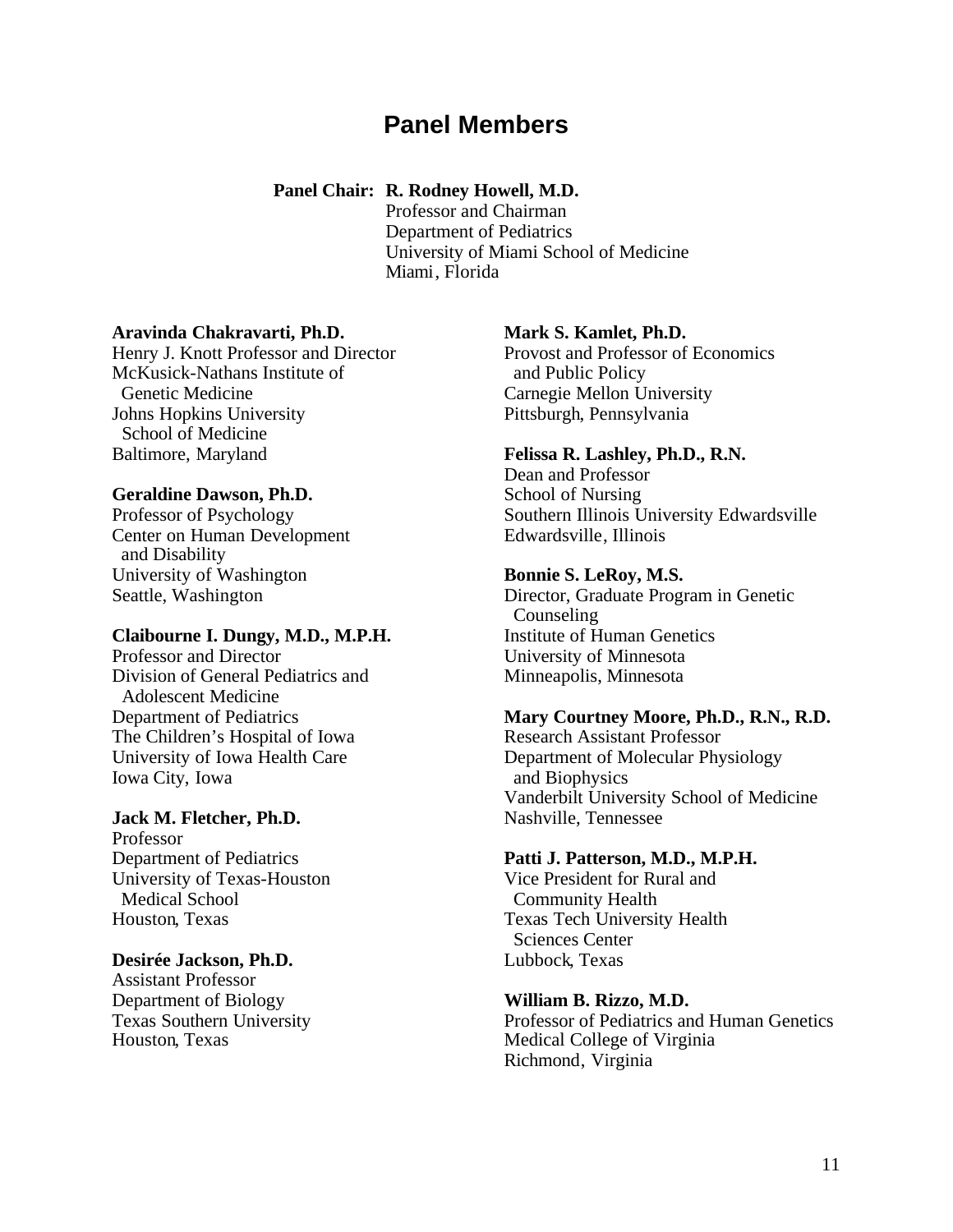**M. Anne Spence, Ph.D. Stephanie Stremer**  Professor Department of Pediatrics<br>University of California, Irvine Orange, California

University of Wisconsin-Madison<br>Madison, Wisconsin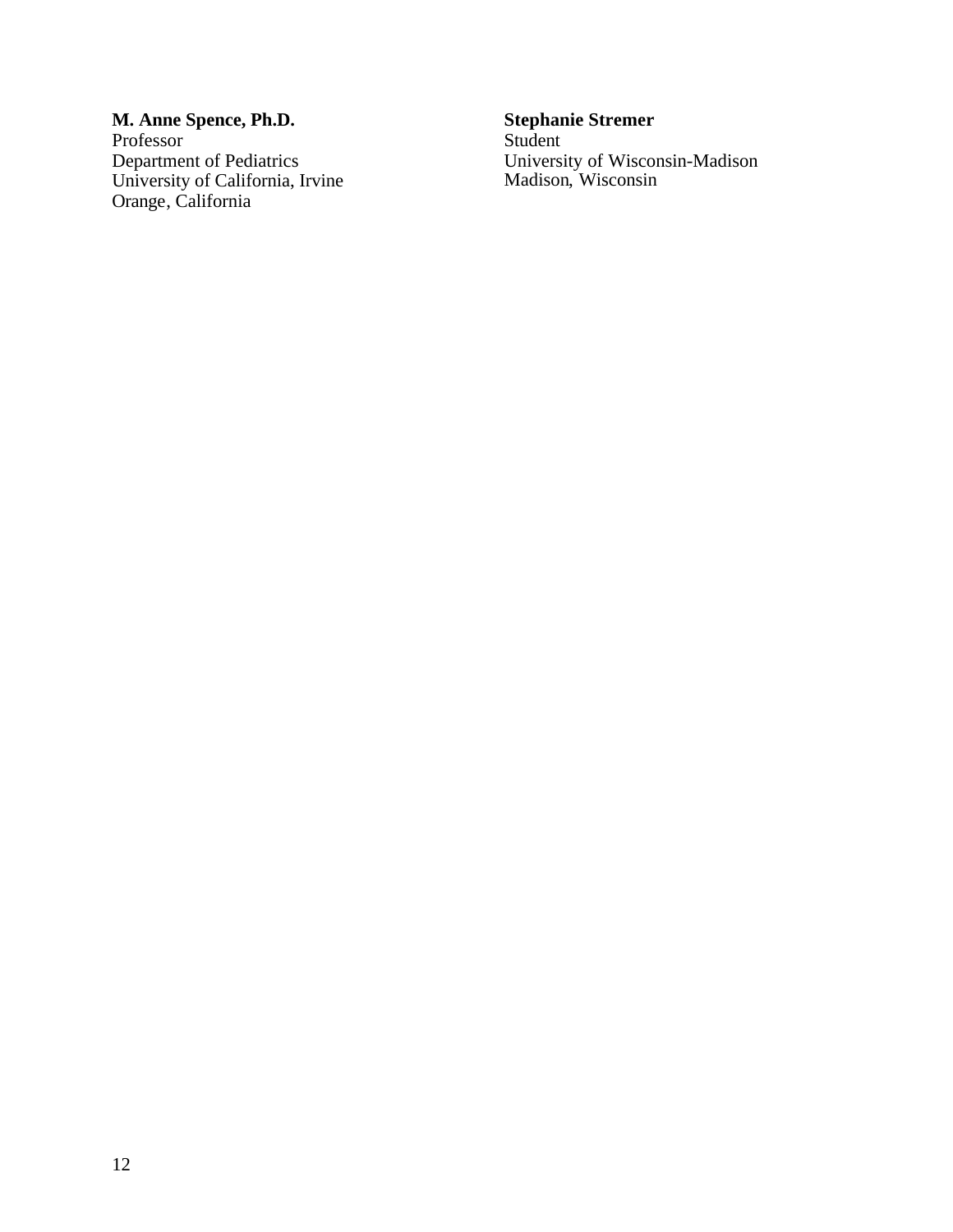# **Speakers**

#### **Véronique Abadie, M.D.**

Service de Pédiatrie Générale Hôpital Necker-Enfants Malades Paris, France

#### **Colleen Azen, M.S.**

Coordinator, Biostatistics Maternal PKU Collaborative Study Division of Medical Genetics Children's Hospital Los Angeles Los Angeles, California

#### **Peter Burgard, Ph.D.**

Department of General Pediatrics University of Heidelberg Pediatric and Developmental Psychology University Children's Hospital Heidelberg, Germany

#### **Forrester Cockburn, M.D.**

Emeritus Professor of Child Health University of Glasgow Royal Hospital for Sick Children Glasgow, Scotland

#### **Flemming Güttler, M.D., Ph.D.**

Head, Department of Inherited Metabolic Disease and Molecular Genetics Associate Professor University of Copenhagen The John F. Kennedy Institute Glostrup, Denmark

#### **Richard Koch, M.D.**

Principal Investigator Maternal PKU Collaborative Study Division of Medical Genetics Children's Hospital Los Angeles Los Angeles, California

#### **Harvey L. Levy, M.D.**

Senior Associate in Medicine and Genetics Children's Hospital, Boston Associate Professor of Pediatrics Harvard Medical School Boston, Massachusetts

#### **Michele A. Lloyd-Puryear, M.D., Ph.D.**

Chief, Genetic Services Branch Maternal and Child Health Bureau Health Resources and Services Administration Rockville, Maryland

#### **Reuben Matalon, M.D., Ph.D.**

**Director** Biochemical/Molecular Genetics University of Texas Medical Branch at Galveston Galveston, Texas

#### **Kimberlee Michals, Ph.D., R.D., L.D.**

Associate Professor of Nutrition Department of Human Development and Consumer Sciences College of Technology Department of Pediatrics University of Texas Medical Branch University of Houston Houston, Texas

#### **Mary Kay Z. Pelias, Ph.D., J.D.**

Professor of Genetics Department of Biometry and Genetics Louisiana State University Medical Center New Orleans, Louisiana

#### **Joachim Pietz, M.D.**

Department of Pediatric Neurology University of Heidelberg Heidelberg, Germany

#### **Charles R. Scriver, M.D.**

Alva Professor of Human Genetics McGill University—Montreal Children's Hospital Research Institute Montreal, Quebec, Canada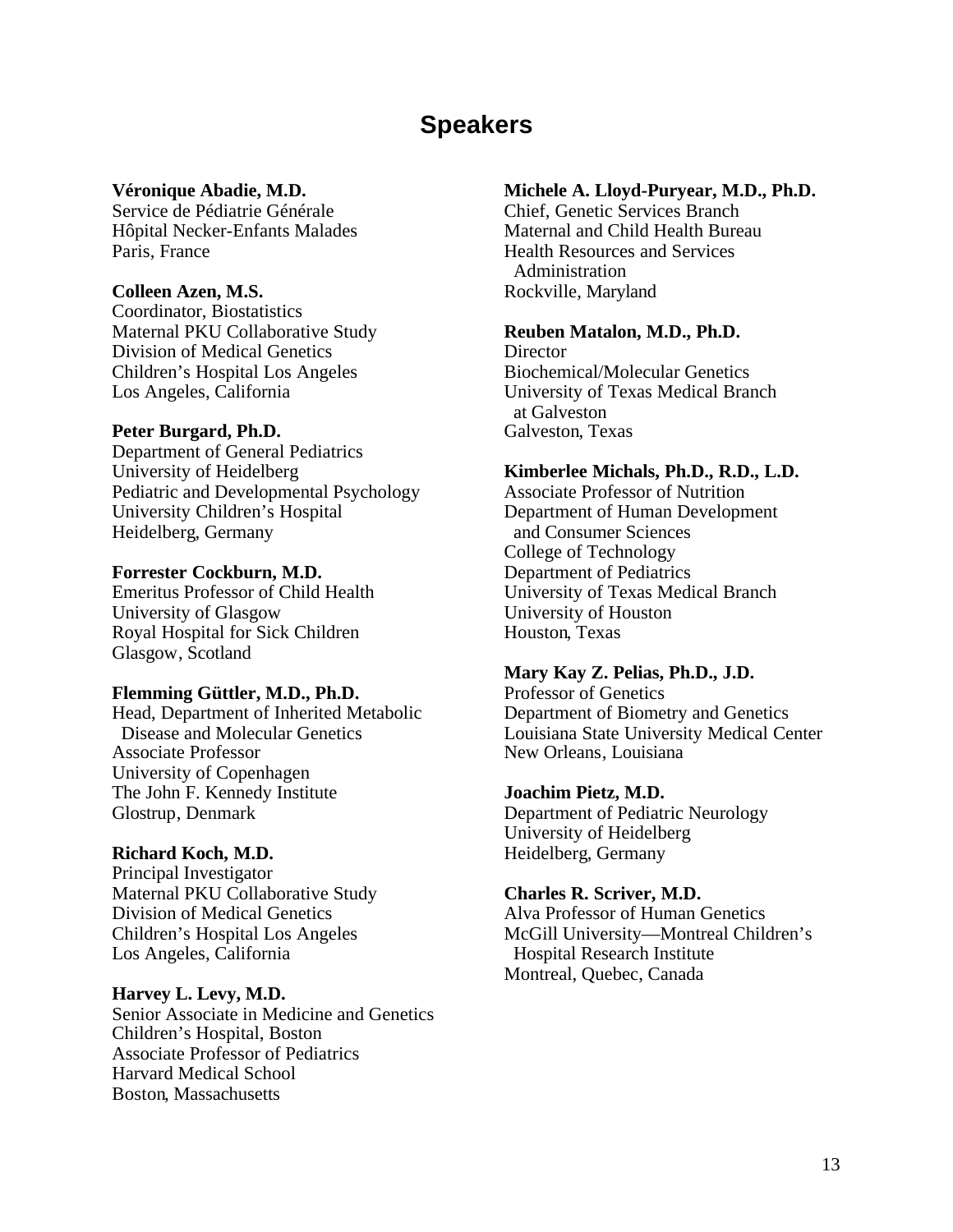#### **Margretta R. Seashore, M.D., FAAP, FACMG**

Director, Genetics Consultative Services Professor of Genetics and Pediatrics Yale University School of Medicine New Haven, Connecticut

#### **Friedrich K. Trefz, M.D.**

Head, Children's Hospital Reutlingen University of Tubingen School of Medicine Reutlingen, Germany

#### **Susan E. Waisbren, Ph.D.**

Senior Psychologist Inborn Errors of Metabolism Service Associate Professor of Psychology Department of Psychiatry Harvard Medical School Boston, Massachusetts

#### **Marilyn C. Welsh, Ph.D.**

Professor Department of Psychology University of Northern Colorado Greeley, Colorado

#### **Keith F. Widaman, Ph.D.**

Professor Department of Psychology University of California, Davis Davis, California

#### **Savio L.C. Woo, Ph.D.**

Professor and Director Institute for Gene Therapy and Molecular Medicine Mount Sinai School of Medicine New York, New York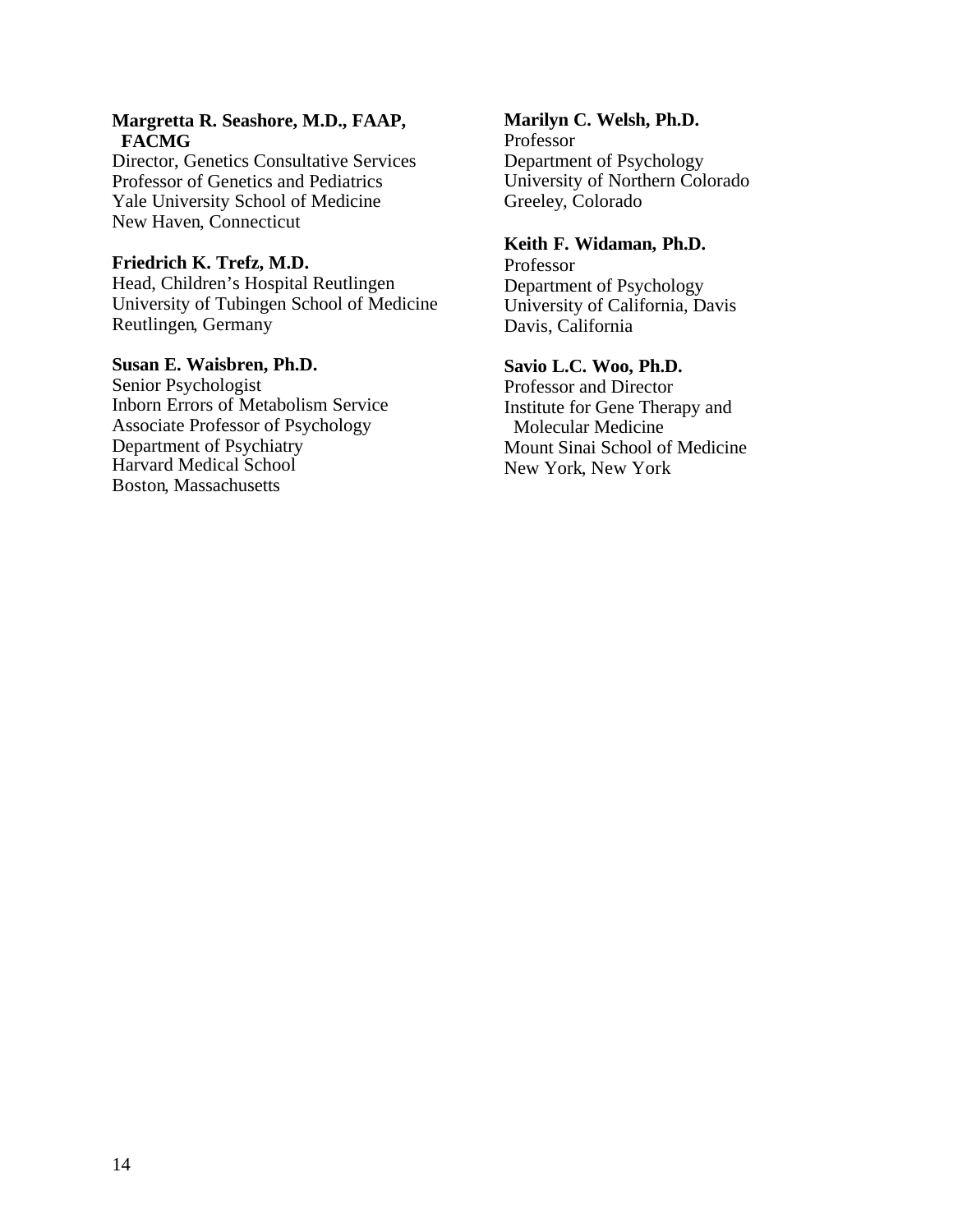# **Planning Committee**

#### **Planning Chair: Duane Alexander, M.D.**

**Director**  National Institute of Child Health and Human Development National Institutes of Health Bethesda, Maryland

#### **John A. Bowersox**

Communications Specialist Office of Medical Applications of Research Office of the Director National Institutes of Health Bethesda, Maryland

#### **Marie Bristol-Power, Ph.D.**

Health Scientist Administrator Mental Retardation and Developmental Disabilities Branch National Institute of Child Health and Human Development National Institutes of Health Bethesda, Maryland

#### **Felix de la Cruz, M.D., M.P.H.**

Chief Mental Retardation and Developmental Disabilities Branch National Institute of Child Health and Human Development National Institutes of Health Bethesda, Maryland

#### **Franklin Desposito, M.D. Director** Center for Human and Molecular Genetics UMDNJ-New Jersey Medical School

Newark, New Jersey

#### **Jerry M. Elliott**

Program Analysis and Management Officer Office of Medical Applications of Research Office of the Director National Institutes of Health Bethesda, Maryland

#### **John H. Ferguson, M.D.**

Director (Retired) Office of Medical Applications of Research Potomac, Maryland

#### **Karin F. Helmers, Ph.D.**

Program Director Division of Extramural Activities National Institute of Nursing Research National Institutes of Health Bethesda, Maryland

#### **Richard Koch, M.D.**

Principal Investigator Maternal PKU Collaborative Study Division of Medical Genetics Children's Hospital Los Angeles Los Angeles, California

#### **Cara J. Krulewitch, Ph.D., C.N.M.**

Program Director National Institute of Nursing Research National Institutes of Health Bethesda, Maryland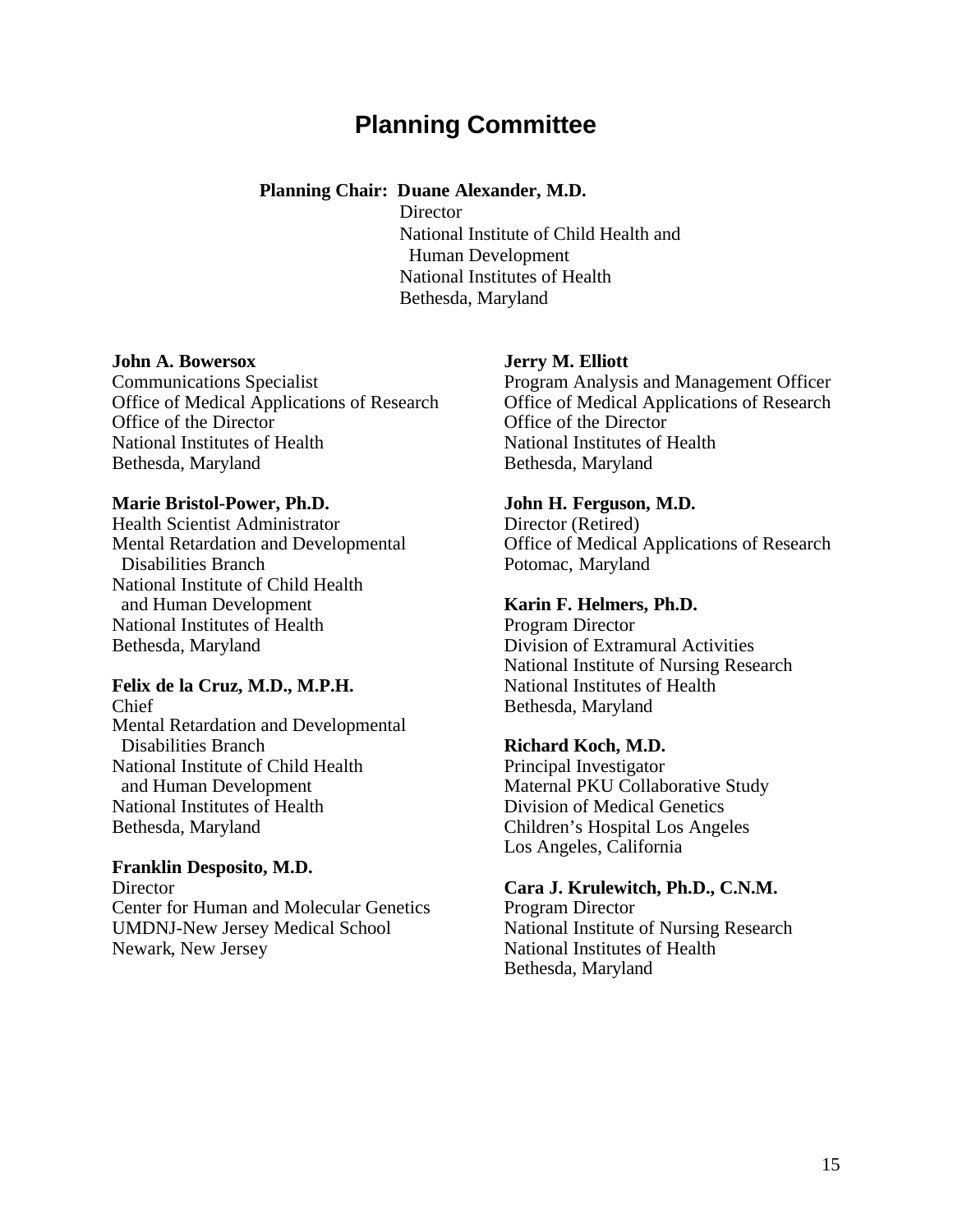#### **Harvey L. Levy, M.D.**

Senior Associate in Medicine and Genetics Children's Hospital, Boston Associate Professor of Pediatrics Harvard Medical School Boston, Massachusetts

#### **Edward R.B. McCabe, M.D., Ph.D.**

Professor and Executive Chair Department of Pediatrics Physician-in-Chief Mattel Children's Hospital at UCLA UCLA School of Medicine Los Angeles, California

#### **Catherine McKeon, Ph.D.**

Senior Advisor for Genetic Research Division of Diabetes, Endocrinology, and Metabolic Diseases National Institute of Diabetes and Digestive and Kidney Diseases National Institutes of Health Bethesda, Maryland

#### **Kathryn D. Moseley, M.S., R.D.**

Metabolic Dietitian Children's Hospital Los Angeles Los Angeles, California

#### **Margretta R. Seashore, M.D., FAAP, FACMG**

Director, Genetics Consultative Services Professor of Genetics and Pediatrics Yale University School of Medicine New Haven, Connecticut

#### **Philip H. Sheridan, M.D.**

Program Director, Neurodevelopment and Pediatric Neurology National Institute of Neurological Disorders and Stroke National Institutes of Health Bethesda, Maryland

#### **Elizabeth J. Thomson, R.N., M.S., C.G.C.**

Program Director Ethical, Legal, and Social Implications (ELSI Research) National Human Genome Research Institute National Institutes of Health Bethesda, Maryland

#### **Judith M. Whalen, M.P.A.**

Associate Director for Science Policy, Analysis, and Communication National Institute of Child Health and Human Development National Institutes of Health Bethesda, Maryland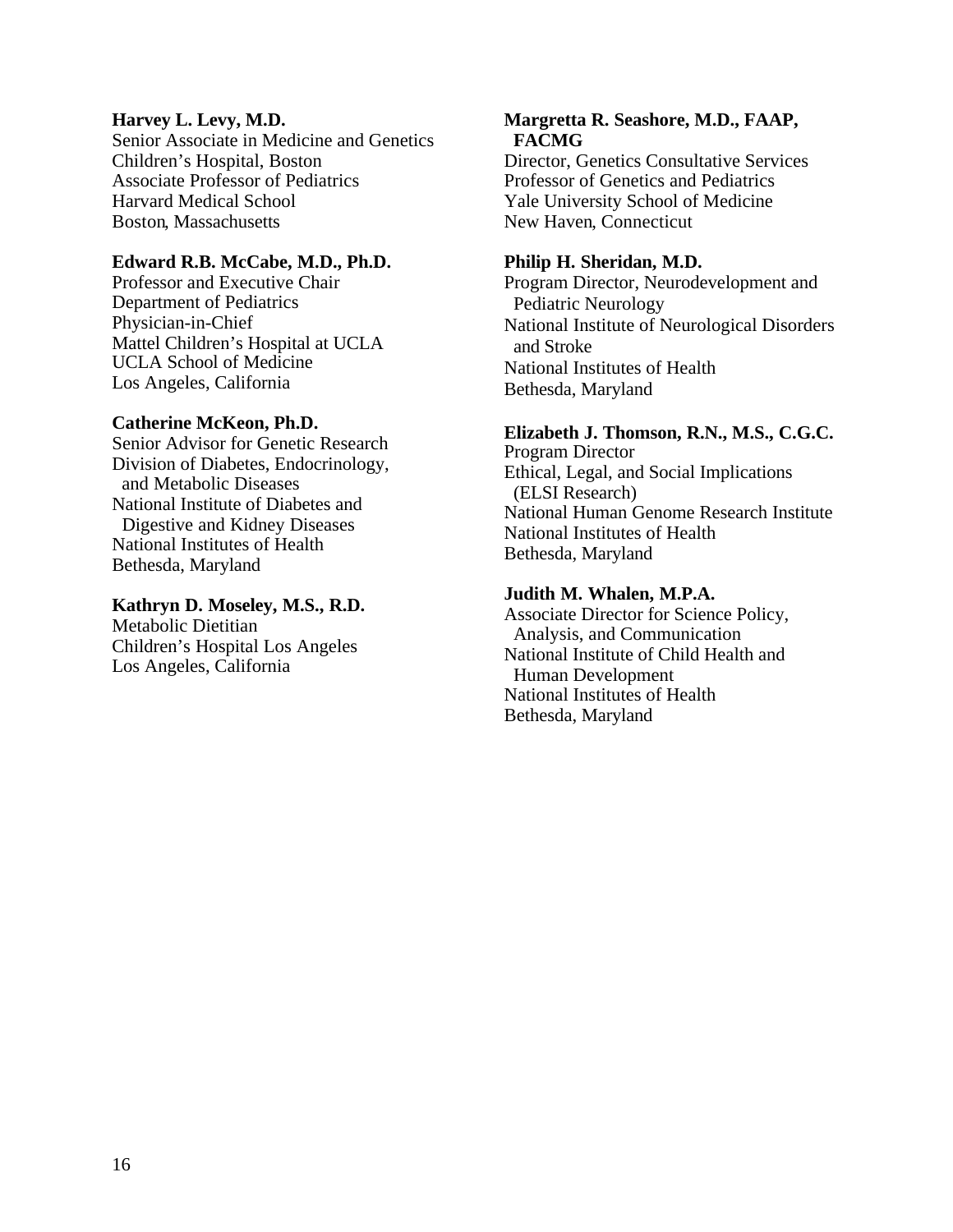## **Abstracts**

The following are abstracts of presentations to the NIH Consensus Development Conference on Phenylketonuria (PKU): Screening and Management. They are designed for the use of panelists and participants in the conference and as a reference document for anyone interested in the conference deliberations. We are grateful to the authors, who have summarized their presentations and made them available in a timely fashion.

> Duane Alexander, M.D. **Director** National Institute of Child Health and Human Development National Institutes of Health

Jerry M. Elliott Program Analysis and Management **Officer** Office of Medical Applications of Research National Institutes of Health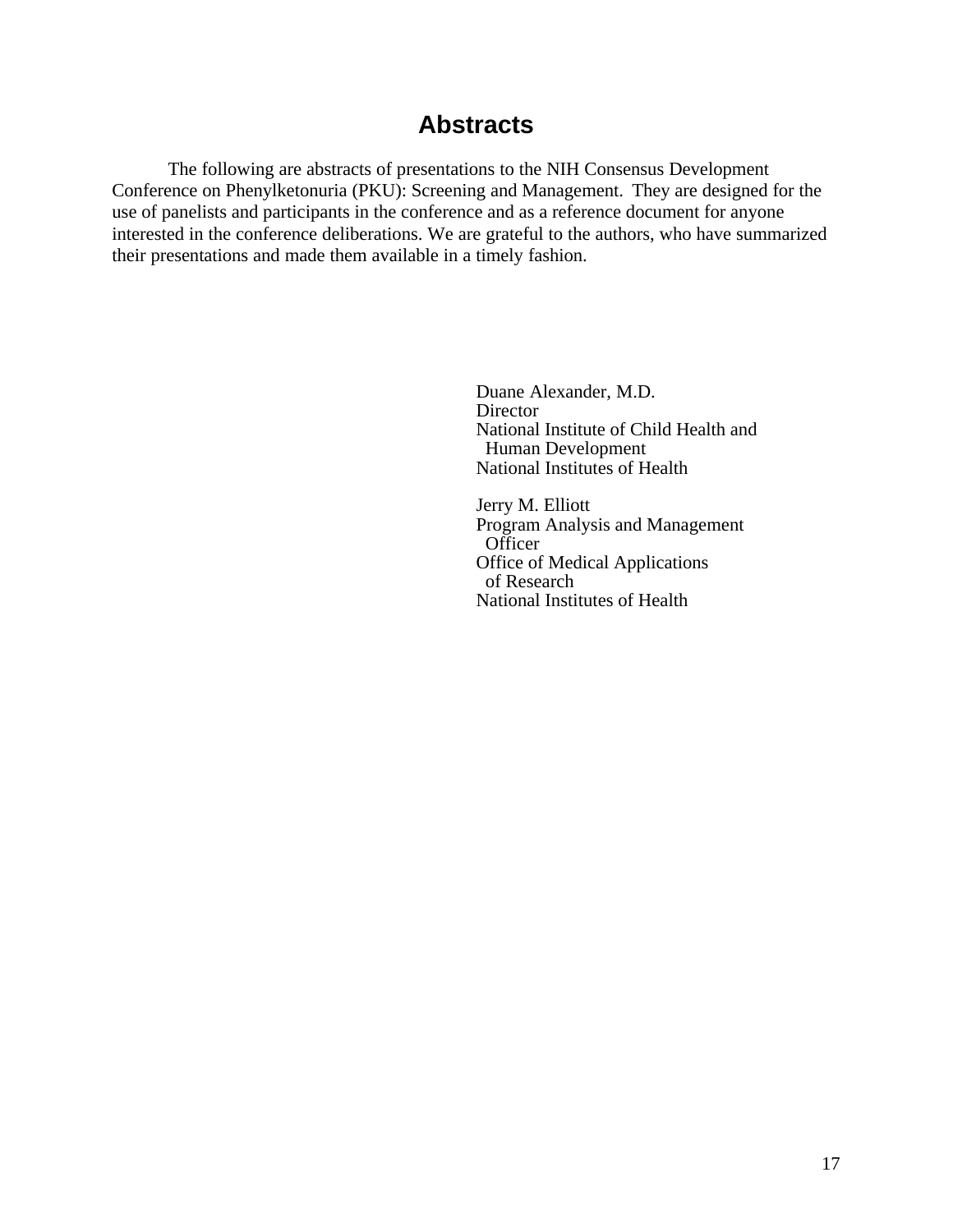## **Phenylketonuria: Paradigm for a Treatable Genetic Disease…?**

## **Charles R. Scriver, M.D.**

Phenylketonuria (PKU) is a Mendelian recessive inborn error of metabolism in which phenotype can be modified by restriction of dietary phenylalanine (Phe) (Scriver, 1994; Scriver, Kaufman, 2000). PKU is the prototype for early diagnosis and treatment to prevent a major disease phenotype (impaired cognitive development). Early diagnosis of postnatal hyperphenylalaninemia, the metabolic hallmark of the trait, is critical, hence the importance of a newborn screening test to identify an affected person (incidence  $\sim 10^{-4}$ ).

- The disease has "a cause." The ultimate cause is phenotype-modifying allelic variation in the phenylalanine hydroxylase gene (symbol *PAH*); the proximate cause is dietary intake of the essential amino acid L-Phe.
- Pathogenesis of PKU "disease" has both biochemical and physiologic components. The former involves extreme loss of Phe hydroxylation as served by hydroxylase enzyme function (Scriver, 1998). The catalytic reaction requires an intact homotetrameric enzyme, substrate (L-Phe), equimolar molecular oxygen, and catalytic amounts of tetrahydrobiopterin. Impaired synthesis or recycling of tetrahydrobiopterin cofactor impairs the aromatic hydroxylases (for Phe, tyrosine, and tryptophan) and nitric oxide synthase. The term "PKU" is reserved for primary dysfunction of PAH enzyme due to mutations in the *PAH* gene.

PAH enzyme disfunction results in metabolic dishomeostasis; Phe levels rise above the maximum normal level (0.125mM), and tyrosine levels may fall (because of impaired product formation). There is a subsequent imbalance in the distribution of many amino acids across cellular membranes and across the blood-brain barrier.

Historically, there were many other manifestations of PKU which today have little significance. The current focus of the applied knowledge is prevention of mental retardation.

**The Gene.** The human *PAH* locus is on chromosome region 12q24.1. The locus spans approximately 100kb. The gene comprises 13 exons, which take up no more than 3 percent of the total nucleotide sequence. Only the cDNA has been cloned (GenBank U49897), but a full genomic sequence is anticipated soon. The 5' regulatory region of the gene has been fully characterized (Konecki, Wang, Tretz, et al., 1992). A Web site (www.mcgill.ca/pahbd) provides a knowledge base, including a full description of the gene, its alleles, and a large range of annotations on every allele (Scriver, Waters, Sarkissian, et al., 2000). The *PAH* locus harbours well over 400 alleles, the majority of which are disease-causing mutations; 50 percent of these are missense mutations, the majority of which do not map to critical residues in the catalytic region of the protein. There are 28 "polymorphic" alleles in the *PAH* gene, of which 2 are multiallelic (STR and VNTR), 8 are RFLPs, and the remainder are so-called SNPs.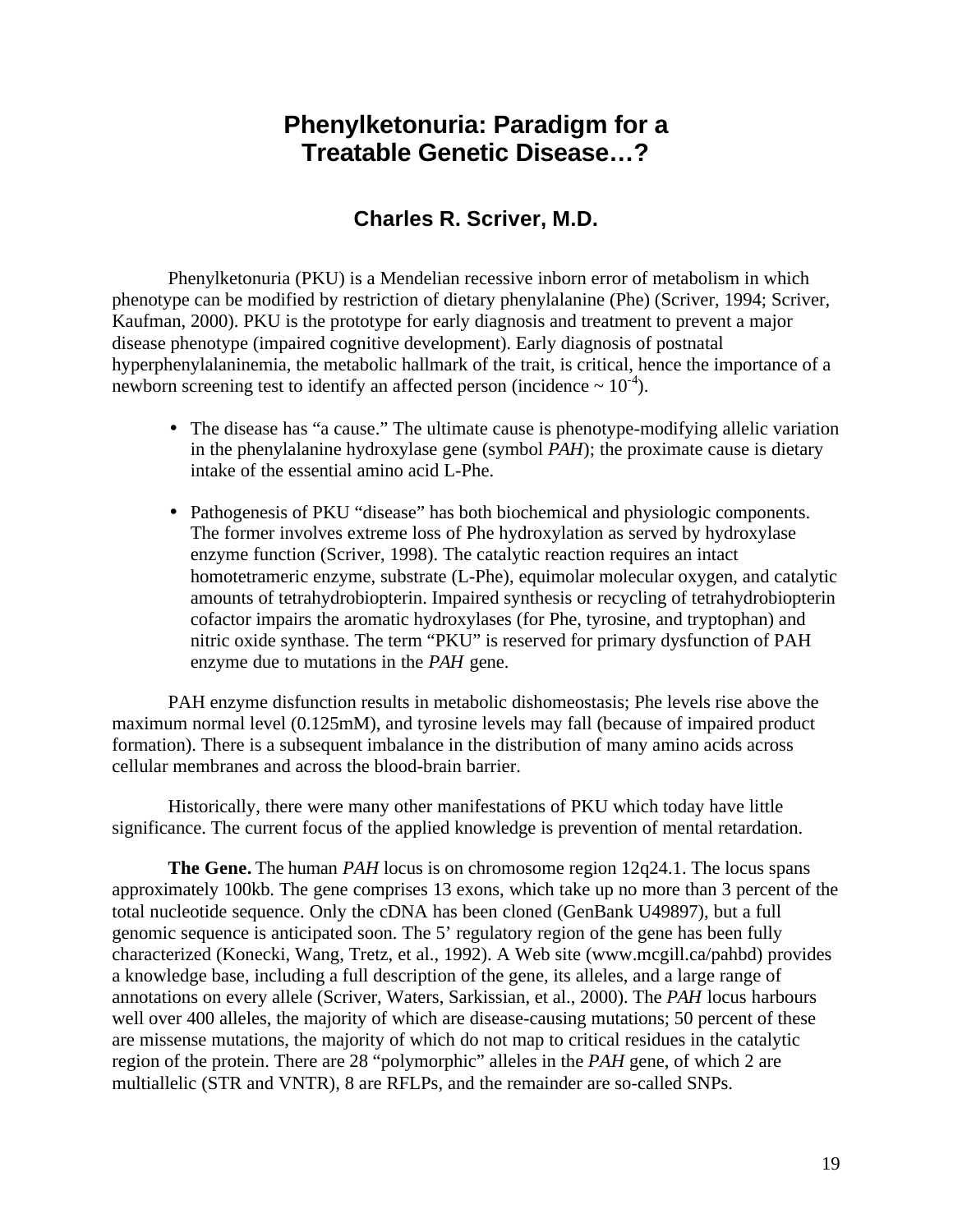*PAH* Gene Expression. The gene is both transcribed and translated into polypeptide in only two human tissues: liver (hepatocytes) and kidney (mainly proximal renal tubule epithelial cells) (Lichter-Konecki, Hipke, Konecki, 2000). The significance of *PAH* gene expression in kidney is not fully known, but it may contribute to net reabsorption of this essential amino acid by the process of metabolic run out; it also implies that renal transplantation might benefit an affected patient.

**The Enzyme.** PAH enzyme is a homotetramer; its crystal structure is known (Erlandsen, Stevens, 1999). The monomer contains 452 amino acids (~ 51kD mass) and has 3 domains: an N-terminal regulatory region, a central catalytic domain, and a C-terminal tetramerization domain. Mutations in any region can affect function. The enzyme functions in vivo as a homotetramer permitting allosteric modulation in the presence of substrate and cofactor; activity is modulated by phosphorylation of an N-terminal serine; the catalytic center requires an iron atom in each subunit. Recent work (Waters, Parniak, Akerman, et al., 2000) shows that missense mutations not mapping to key residues in the catalytic domain cause misfolding of the protein and diversion to proteolytic intracellular pathways. The study of missense *PAH* mutations suggests paradigms for the effect of missense mutations elsewhere in the human genome on other metabolic processes.

**Metabolic Homeostasis.** In the presence of normal dietary Phe intake, the obligatory response is accumulation of Phe in body fluids when PAH enzyme function is impaired. The "pathogenic" molecule is (apparently) L-Phe itself; in excess, it will disturb transport of other critical amino acids across the blood-brain barrier and across neuronal membranes themselves and will impair synthesis of neurotransmitters; the relevance of mediated Phe transport at the blood-brain barrier has been well documented (Pietz, Kries, Rupp, et al., 1999).

There was much interest earlier in the pathogenic significance of Phe metabolites (for example, phenylpyruvic acid and its derivatives). Studies in mutagenized mouse models of hyperphenylalaninemia/PKU (Sarkissian, Boulais, McDonald, et al., 2000) show that these derivative metabolites are not present at significant concentrations in brain to account for impaired cognitive development (Sarkissian, Scriver, Mamer, 2000).

#### **Genotypes and Phenotypes**

• *Genotypes and alleles.* Only one-quarter of the mutant human *PAH* genotypes identified so far are homoallelic. On a worldwide basis, about 10 different *PAH*  mutations account for about two-thirds of the relative frequencies of mutations in human population; the remainder are rare, many even private. The distribution of mutations in human populations is nonrandom. It reflects an out-of-Africa hypothesis and independent distributions into Oriental and Caucasian populations; PKU alleles are also good markers of European range expansion over the past 500 years. It may be said that "the history of the population is (very frequently) the history of the PKU allele." Both the disease-causing and the polymorphic PAH alleles contribute to these conclusions (Scriver, Kaufman, 2000).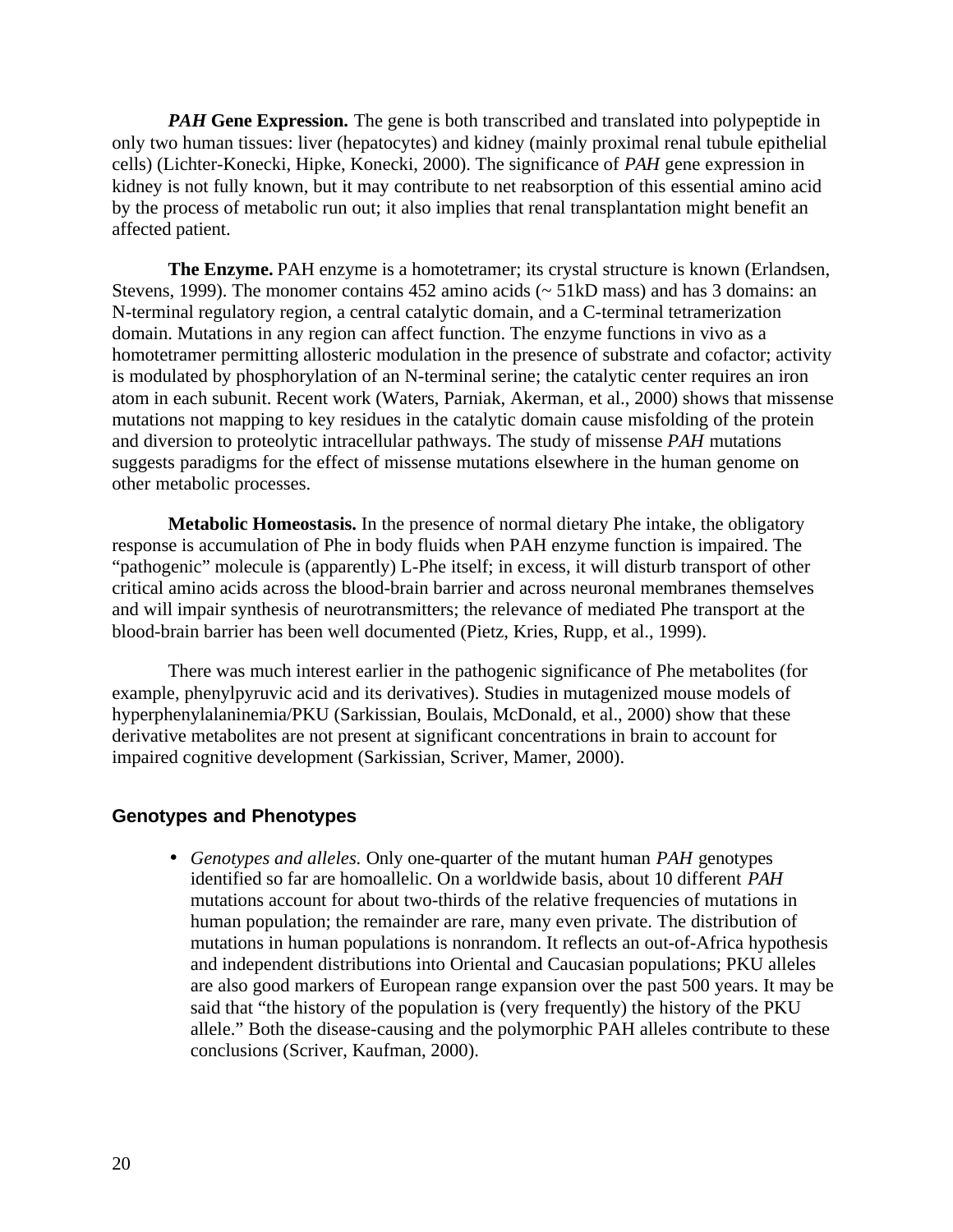• *Phenotype correlations*. There was a hope that knowledge of *PAH* genotype would have predictive value for severity of phenotype. In broad terms, this is true (Kayaalp, Treacy, Waters, et al., 1997; Guldberg, Rey, Zschocke, 1998). Genotypes containing a pair of null alleles confer a severe form of hyperphenylalaninemia (HPA). Missense mutations conferring considerable residual activity (measured by in vitro expression analysis [see www.mcgill.ca/pahdb]) tend to confer non-PKU HPA when paired (homo- or heteroallelic) in a mutant genotype. A range of intermediate HPA phenotypes is associated with other mutant genotypes. The metabolic phenotype (HPA) is itself the result of many events other than Phe hydroxylation activity (Scriver, 1998; Scriver, Waters, 1999); hence, it is not surprising that discordance between genotype and metabolic phenotype is found.

There is also recognized discordance between metabolic and cognitive phenotypes; PKU does not always cause mental retardation (as recognized long ago by Penrose). One explanation involves events at the blood-brain barrier; siblings with identical mutant genotypes can have different cognitive phenotypes by virtue of differences in brain Phe levels that have been modulated by differences in Phe flux at the the blood-brain barrier.

A case has been made for looking at PKU and other Mendelian (metabolic) disorders as complex traits nested in Mendelian disorders (Scriver, Waters, 1999; Dipple, McCabe, 2000).

#### **Treatment**

PKU is an orphan disease. However, four decades of dietary therapy coupled with early postnatal diagnosis reveal that an approximation of mild HPA is compatible with near-normal cognitive development. The benefits of treatment have been seen in large cohorts of affected probands and also in smaller but convincing numbers of women with HPA who receive preconception and intrapartum treatment. Guidelines (Medical Research Council Working Party on Phenylketonuria, 1993; Recommendations on the dietary management of phenylketonuria, 1993) now recommend more aggressive treatment: earlier in onset, more stringent in restoring euphenylalaninemia, and longer in duration—perhaps for life. Premature termination of therapy is frequently associated with neurophysiologic and psychological dysfunction and perhaps a decline in cognitive function.

Compliance with the new guidelines will benefit from new approaches to therapy, for example, to improve the organoleptic properties of current diet treatment products, to develop new low-Phe proteins (perhaps by modifying milk proteins in lactating animals), and to provide enzyme substitution therapy (Sarkissian, Shao, Blain, et al., 1999). Each of these options is being investigated while PKU remains the flagship for the armada of treatable genetic disease.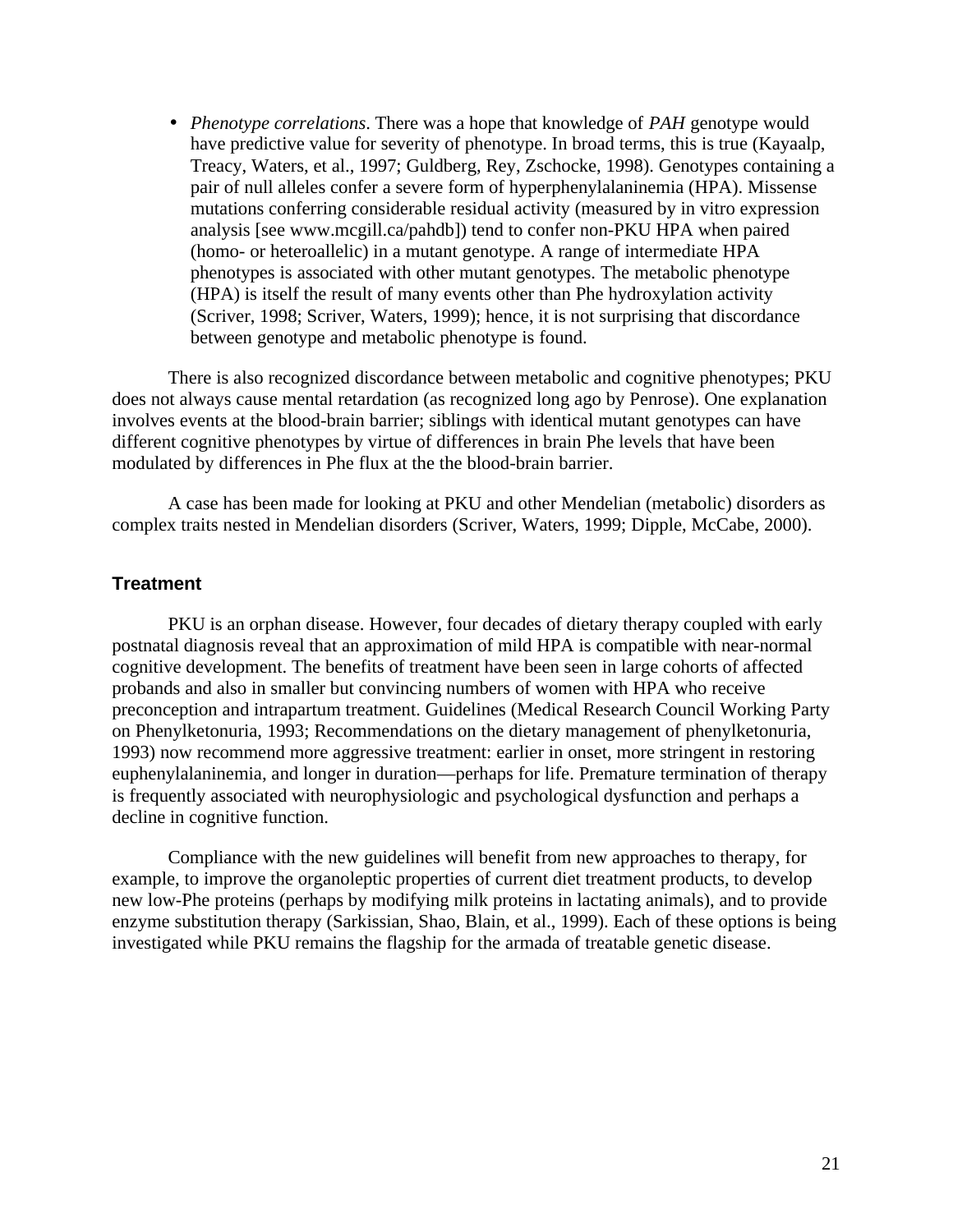#### **References**

Dipple KM, McCabe ER. Phenotypes of patients with "simple" Mendelian disorders are complex traits: thresholds, modifiers, and systems dynamics. Am J Hum Genet 2000;66:1729-35.

Erlandsen H, Stevens RC. The structural basis of phenylketonuria. Molec Genet Metab 1999;68:103.

Guldberg P, Rey F, Zschocke J, Romano V, Francois B, Michiels L, et al. A European multicenter study of phenylalanine hydroxylase deficiency: classification of 105 mutations and a general system for genotype-based prediction of metabolic phenotype. Am J Hum Genet 1998;63:71-9.

Kayaalp E, Treacy E, Waters PJ, Byck S, Nowacki P, Scriver CR. Human phenylalanine hydroxylase mutations and hyperphenylalaninemia phenotypes: a metanalysis of genotypephenotype correlations. Am J Hum Genet 1997;61:1309-17.

Konecki DS, Wang Y, Trefz FK, Lichter-Konecki U, Woo SL. Structural characterization of the 5' region of the human phenylalanine hydroxylase gene. Biochemistry 1992;31:8363-8.

Lichter-Konecki U, Hipke CM, Konecki DS. Human phenylalanine hydroxylase gene expression in kidney and other nonhepatic tissues. Molec Genet Metab 2000;67:308-16.

Medical Research Council Working Party on Phenylketonuria (UK): Phenylketonuria due to phenylalanine hydroxylase deficiency: an unfolding story. BMJ 1993;306:115-9.

Pietz J, Kries R, Rupp A, Mayatepek E, Rating D, Boesch C, et al. Large neutral amino acids block phenylalanine transport into brain tissue in patients with phenylketonuria. J Clin Invest 1999;103:1169-78.

Recommendations on the dietary management of phenylketonuria. Report of Medical Research Council Working Party on Phenylketonuria. Arch Dis Child 1993;68:426-7.

Sarkissian CN, Boulais DM, McDonald JD, Scriver CR. A heteroallelic mutant mouse model: A new orthologue for human hyperphenylalaninemia. Molec Genet Metab 2000;69:188-94.

Sarkissian CN, Scriver CR, Mamer OA. Measurement of phenyllacetate, phenylacetate, and phenylpyruvate by negative ion chemical ionization-gas chromatography/mass spectrometry in brain of mouse genetic models of phenylketonuria and non-phenylketonuria hyperphenylalaninemia. Anal Biochem 2000;280:242-9.

Sarkissian CN, Shao Z, Blain F, Peevers R, Su H, Heft R, et al. A different approach to treatment of phenylketonuria: phenylalanine degradation with recombinant phenylalanine ammonia lyase. Proc Natl Acad Sci U S A 1999;96:2339-44.

Scriver CR. An ongoing debate over phenylalanine hydroxylase deficiency in phenylketonuria. J Clin Invest 1998;101:2613-4.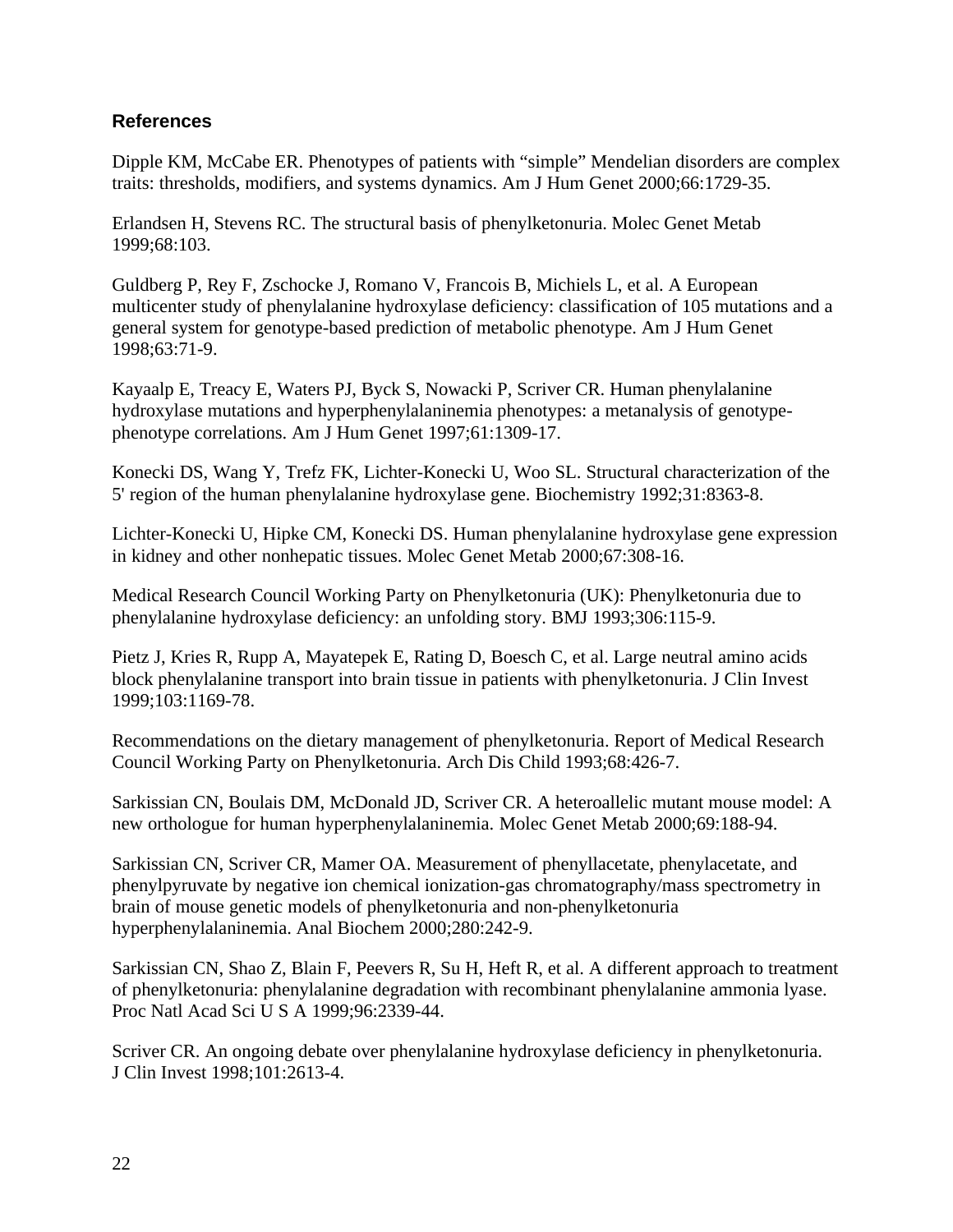Scriver CR. Science, medicine and phenylketonuria. Acta Paediatr Suppl 1994;407:11-18.

Scriver CR, Beaudet A, Sly WS, Valle D, editors. The metabolic and molecular bases of inherited disease. 8th ed. New York: McGraw Hill; 2000.

Scriver CR, Waters PJ. Monogenic traits are not simple. Lessons from phenylketonuria. Trends Genet 1999;15:267.

Scriver CR, Waters PJ, Sarkissian C, Ryan S, Prevost L, Cote D, et al. PAHdb: a locus-specific knowledge base. Hum Mutat 2000;15:99-104.

Scriver CR, Kaufman S. Hyperphenylalaninemia: phenylalanine hydroxylase deficiency. In: Scriver, CR, Beaudet A, Sly WS, Valle D, editors. The metabolic and molecular bases of inherited disease. New York: McGraw Hill; 2000.

Waters PJ, Parniak MA, Akerman BR, Scriver CR. Characterization of phenylketonuria missense substitutions, distant from the phenylalanine hydroxylase active site, illustrates a paradigm for mechanism and potential modulation of phenotype. Molec Genet Metab 2000;69:101-10.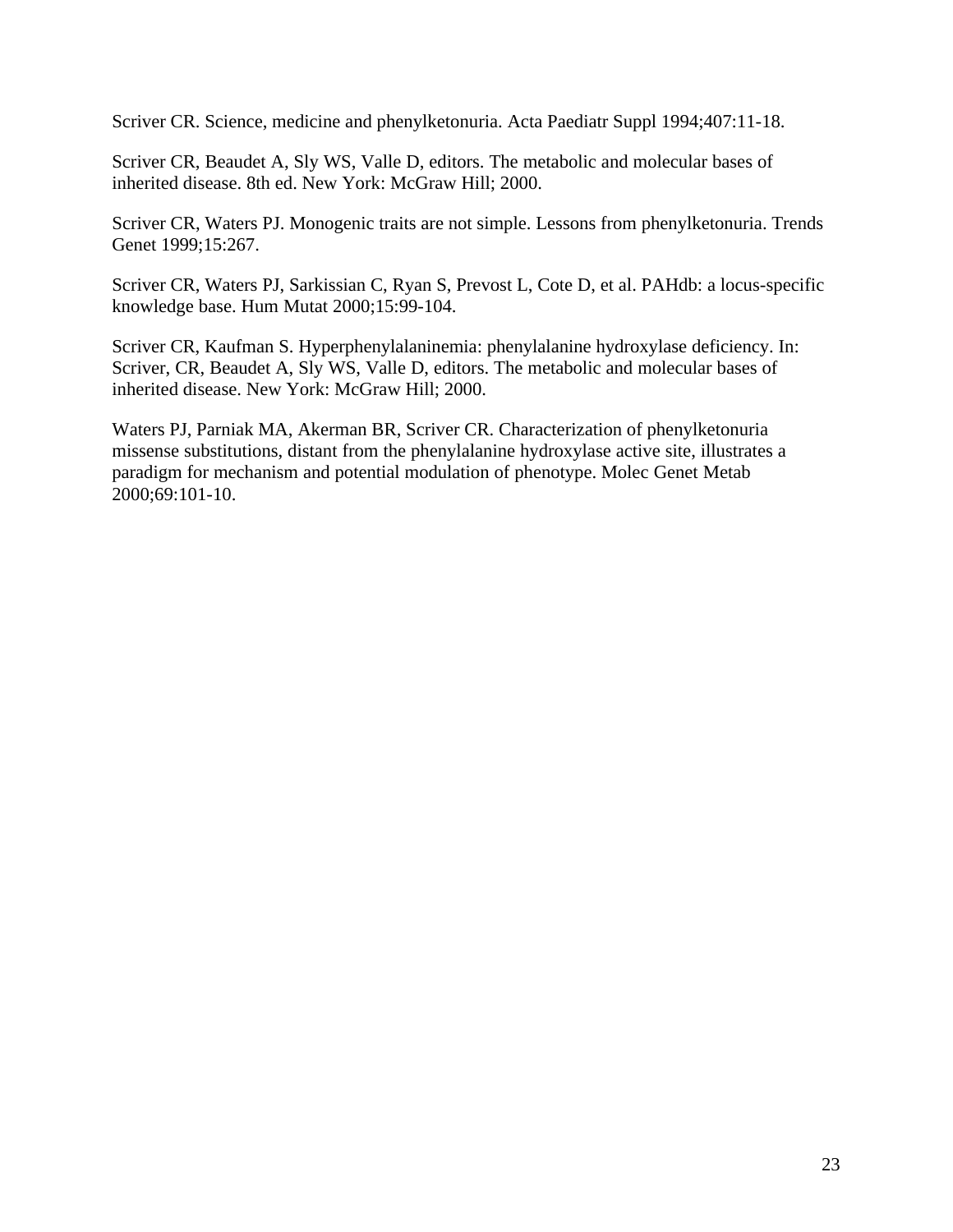## **The Use of Mutation Analysis To Anticipate Dietary Requirements in Phenylketonuria**

## **Flemming Güttler, M.D., Ph.D.**

In a broad perspective, the identification of the enzyme defect, the development of effective methods for neonatal screening, and the implementation of dietary therapy regimens in phenylketonuria (PKU) are among the major achievements of medical science. Nevertheless, 40 years of experience with diagnosis and treatment of children with PKU have left us with a number of uncertainties regarding the classification of disease phenotypes and the effectiveness of treatment. This abstract reviews the novel suggestion of using molecular genetic analysis to directly assess the metabolic PKU phenotype and discusses how such data might be used to anticipate the treatment requirements for each individual patient.

#### **The Different Phenotypes of PKU**

The marker for neonatal detection of PKU is elevated serum levels (hyperphenylalaninemia) of phenylalanine (Phe) caused by reduced activity of the hepatic enzyme phenylalanine hydroxylase (PAH). The degree of enzyme impairment varies greatly among patients and is reflected in the broad continuum of metabolic phenotypes (Güttler, 1980; Scriver, Kaufman, Eisensmith, et al., 1995). Because direct determination of PAH activity through liver biopsies is not feasible, diagnosis and classification of PAH deficiency is done through indirect methods (Güttler, 1980; Scriver, Kaufman, Eisensmith, et al., 1995). One widely used approach is to determine the amount of dietary Phe tolerated while keeping blood Phe levels within the therapeutic range. On the basis of Phe tolerance data, patients can be assigned to one of four arbitrary phenotype categories: classic PKU, moderate PKU, mild PKU, and mild hyperphenylalaninemia (MHP) (Güttler, Guldberg, 1996).

Unfortunately, there are no international guidelines for classification parameters, including age at testing and therapeutic target Phe levels. This effectively hampers comparisons among patients treated at different centers. Meanwhile, however, a number of recent studies have demonstrated the usefulness of an alternative and more universal system for classification of PAH deficiency that is based on *PAH* mutation genotypes.

#### *PAH* **Gene Mutations**

Mutations in the gene encoding PAH are the ultimate cause of PAH deficiency (Scriver, Kaufman, Eisensmith, et al., 1995). A patient's *PAH* mutation genotype refers to the composition of inherited mutant genes (alleles) and is usually determined by identifying the two diseasecausing mutations by means of molecular analysis. The ascertainment of *PAH* mutations is now nearly complete in many patient populations in Europe and the New World. The combined efforts of members of the *PAH* Mutation Analysis Consortium have raised the number of known *PAH* mutations to approximately 400. Each of these mutations has a quantitative effect on PAH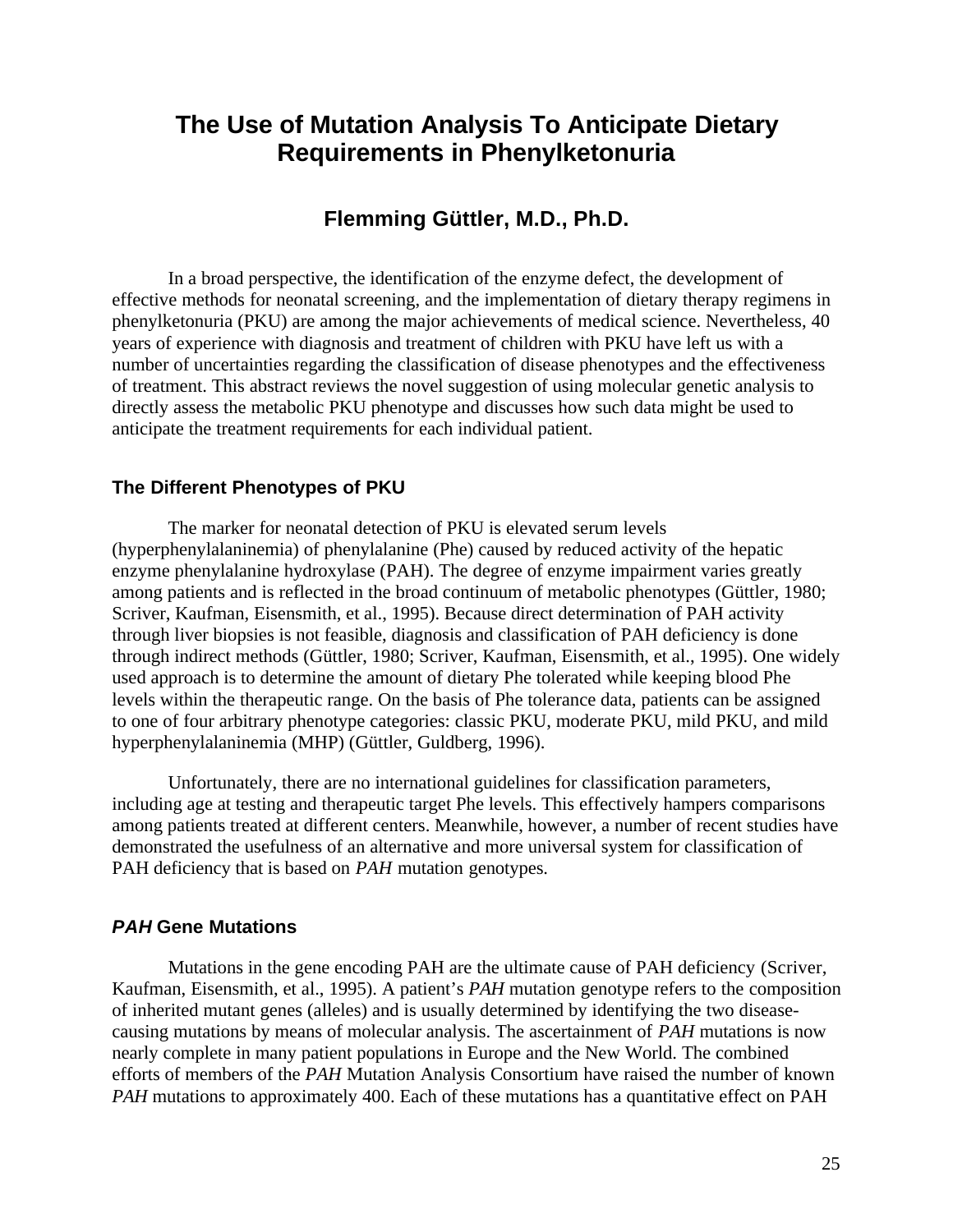activity, which provides the molecular basis for the observed spectrum of metabolic phenotypes (Okano, Eisensmith, Güttler, et al., 1991). One further level of complexity is added by the enormous number of possible mutation combinations; the approximately 400 pathogenic PAH alleles known to date can form more than 80,000 heteroallelic genotypes. (A database of mutations by Scriver, Waters, Sarkissian, and colleagues is accessible on the Internet at http://www.mcgill.ca/pahdb.)

#### **Genotype-Based Prediction of Metabolic Phenotype**

Hitherto, the major constraints encountered during attempts to establish a correlation between individual mutations and a PAH-deficiency phenotype have been that patients with two identical mutations (homoallelic genotypes) were available for only a minority of mutations, and that patients with two different mutations (heteroallelic genotypes) were not informative. Some of these difficulties have now been circumvented by studying "functionally hemizygous" patients (Guldberg, Mikkelsen, Henriksen, et al., 1995). These patients carry on one chromosome one of several "null" mutations—that is, mutations that produce proteins with no enzyme activity in vivo. The functionally hemizygous constellation is equivalent to the homozygous constellation in the sense that only the enzyme encoded by the non-null allele contributes to the metabolism of Phe. A meta-analysis (Kayaalp, Treacy, Waters, et al., 1997) and a European multicenter study (Guldberg, Rey, Zschocke, et al., 1998) have identified approximately 35 null mutations and have assigned more than 100 different mutations to particular metabolic phenotypes.

In the European multicenter study, the degree of concordance between predicted versus observed phenotypes was tested in 651 patients for whom exact data on genotypes and metabolic phenotypes were available. The observed phenotype matched the predicted phenotype in 562 of the cases (86 percent), and in only 10 of the cases (1.5 percent) was the observed phenotype more than one phenotype category away from that expected. Notably, there was virtually complete association between genotype and phenotype in the group of individuals with MHP. This group is particularly informative because patients in the group are not being treated and thus can be classified solely on the basis of serum Phe values, with no interference from dietary therapy regimens. A substantial fraction of genotype-phenotype inconsistencies may be due to phenotype "misclassifications" related to differences in criteria and methods used for phenotype assessment (Guldberg, Rey, Zschocke, et al., 1998).

#### **Genotype Related to Outcome and Dietary Requirements**

The relationships among genotype, biochemical phenotype, and cognitive performance were studied in 199 PAH-deficient females enrolled in the Maternal PKU Collaborative Study (Güttler, Azen, Guldberg, et al., 1999). Most of them had been treated only for the first 6 years of life. Based on their *PAH* mutation genotype, the patients were assigned to one of the four classes of severity. Genotype severity was significantly related not only to untreated blood Phe levels but also to cognitive development in terms of intelligence quotient (IQ). Patients with genotypes indicating classic or moderate PKU showed IQ scores of 83 and 84, respectively, whereas the IQ score was 96 in females with a mild PKU genotype. Those who were treated for more than 6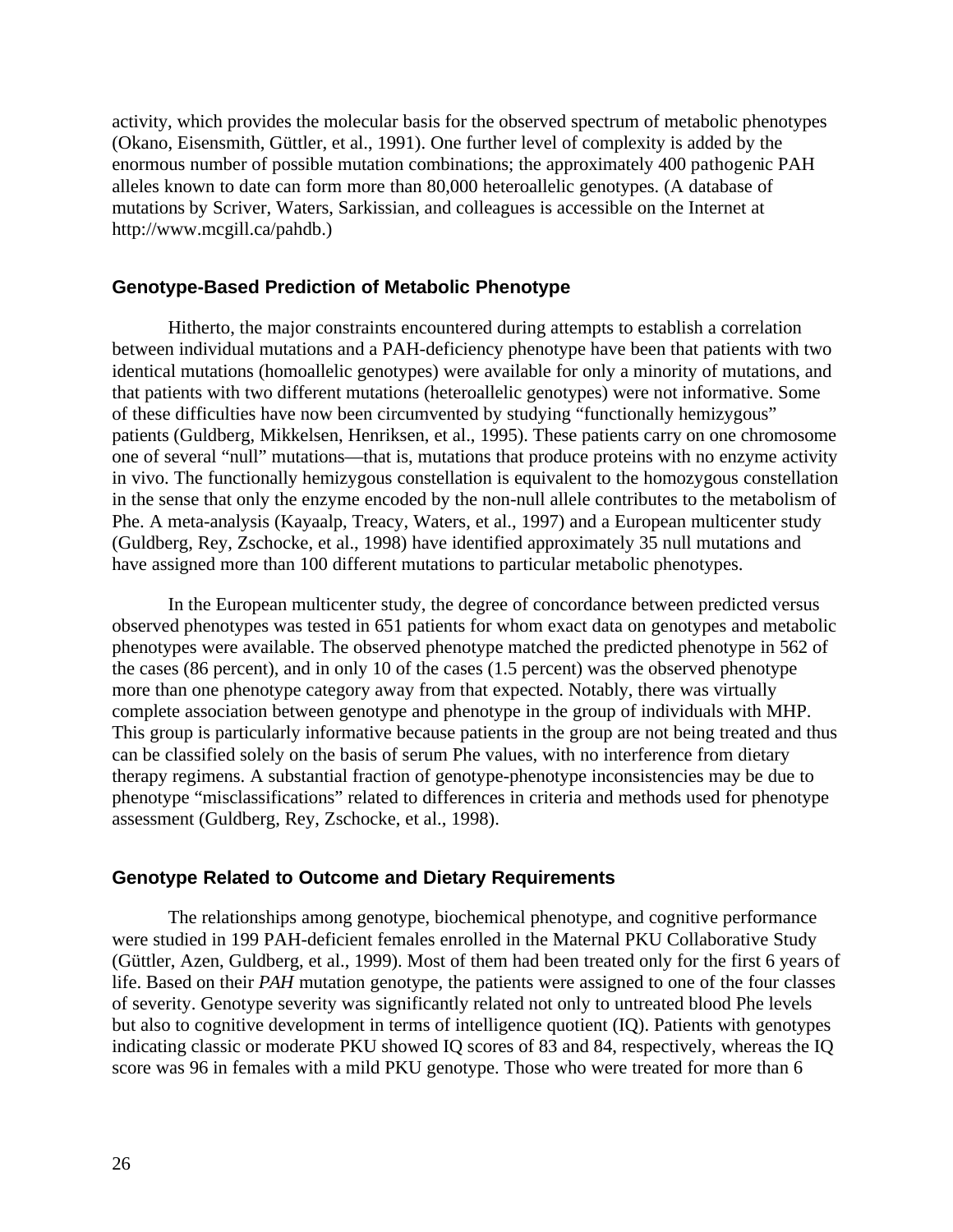years showed IQ scores 10 points above average for their group (Güttler, Azen, Guldberg, et al., 1999).

Preliminary data from a study of 108 Danish patients with PKU who have been on dietary therapy for between 10 and 14 years show that their median IQ is normal and not dependent on genotype. The results from these two studies demonstrate the importance of maintaining dietary therapy, at least until somewhere between the ages of 10 and 14 years.

#### **Conclusion**

DNA analysis may provide a new and powerful tool for refining PKU diagnosis and anticipating dietary requirements in PAH deficiency. *PAH* mutations may be determined by analysis of DNA extracted from blood deposited on a Guthrie card, and thus a genetic diagnosis can be made immediately after birth, with no further examination of the child. Although still not simple enough to be performed at all screening centers, methods for detection of *PAH* mutations are now at a stage where genetic diagnosis becomes feasible in the routine diagnosis and management of PKU. One of the most beneficial applications of mutation analysis may be the identification of patients for whom dietary treatment beyond 6 years of age is an absolute requirement for the prevention of mental retardation.

#### **References**

Guldberg P, Mikkelsen I, Henriksen KF, Lou HC, Güttler F. In vivo assessment of mutations in the phenylalanine hydroxylase gene by phenylalanine loading: characterization of seven common mutations. Eur J Pediatr 1995;154:551-6.

Guldberg P, Rey F, Zschocke J, Romano V, Francois B, Michiels L, et al. A European multicenter study of phenylalanine hydroxylase deficiency: classification of 105 mutations and a general system for genotype-based prediction of metabolic phenotype. Am J Hum Genet 1998;63:71-9.

Güttler F. Hyperphenylalaninemia: diagnosis and classification of the various types of phenylalanine hydroxylase deficiency in childhood. Acta Paediatr Scand Suppl 1980;280:1-80.

Güttler F, Azen C, Guldberg P, Romstad A, Hanley WB, Levy HL, et al. Relationship among genotype, biochemical phenotype, and cognitive performance in females with phenylalanine hydroxylase deficiency. Report from the Maternal PKU Collaborative Study. Pediatrics 1999;104:258-62.

Güttler F, Guldberg P. The influence of mutations on enzyme activity and phenylalanine tolerance in phenylalanine hydroxylase deficiency. Eur J Pediatr 1996;155(Suppl. 1):S6-10.

Kayaalp E, Treacy E, Waters PJ, Byck S, Nowacki P, Scriver CR. Human PAH mutation and hyperphenylalaninemia phenotypes: a metanalysis of genotype-phenotype correlations. Am J Hum Genet 1997;61:1309-17.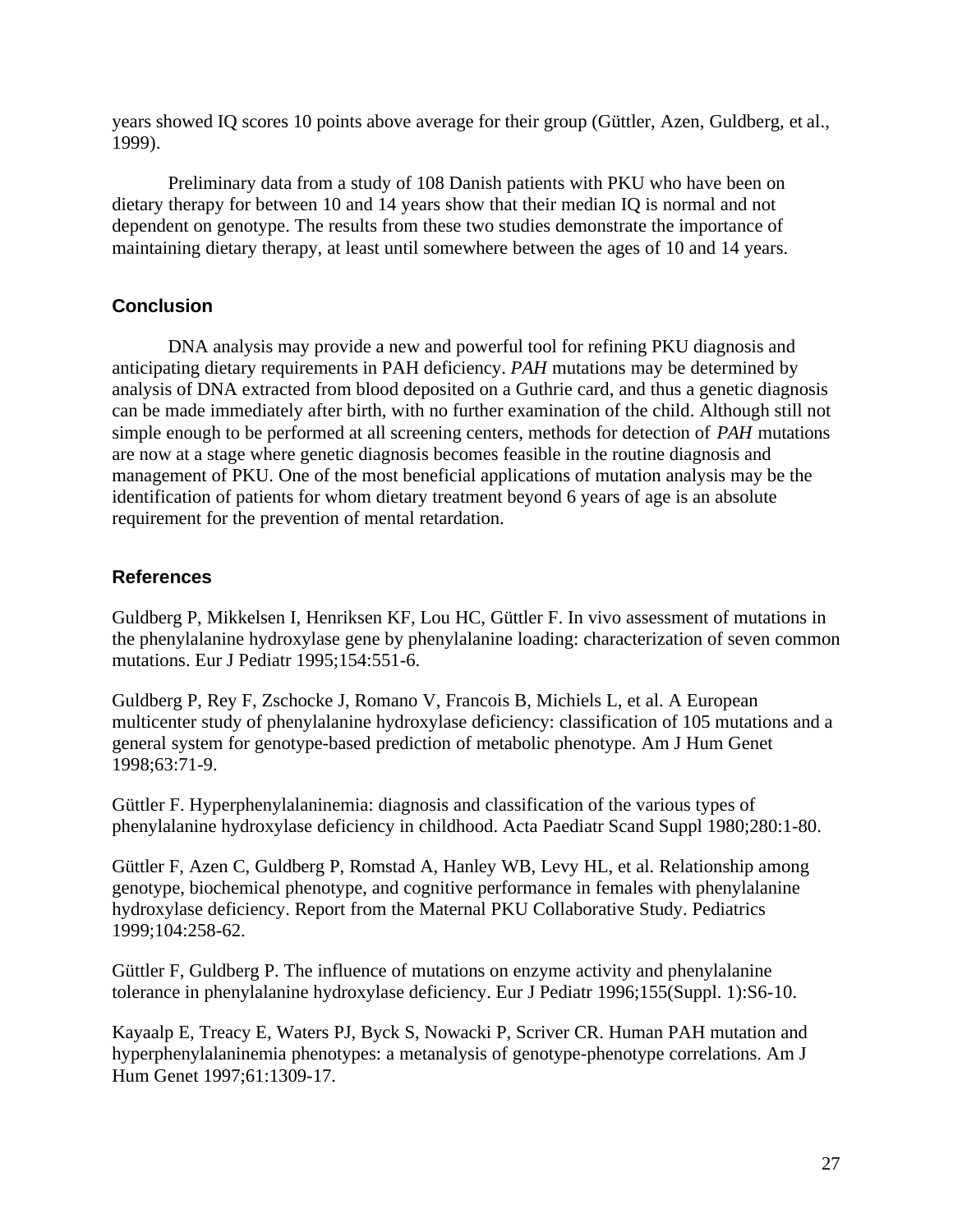Okano Y, Eisensmith RC, Güttler F, Lichter-Konecki U, Konecki DS, Trefz FK, et al. Molecular basis of phenotypic heterogeneity in phenylketonuria. N Engl J Med 1991;324:1232-8.

Scriver CR, Kaufman S, Eisensmith RC, Woo SLC. The hyperphenylalaninemias. In: Scriver CR, Beaudet AL, Sly WS, Valle D, editors. The metabolic and molecular bases of inherited disease. New York: McGraw-Hill; 1995. p. 1015-75.

Scriver CR, Waters PJ, Sarkissian C, Ryan S, Prevost L, Cote D, et al. PAHdb: a locus-specific knowledgebase. Hum Mutat 2000;15:99-104.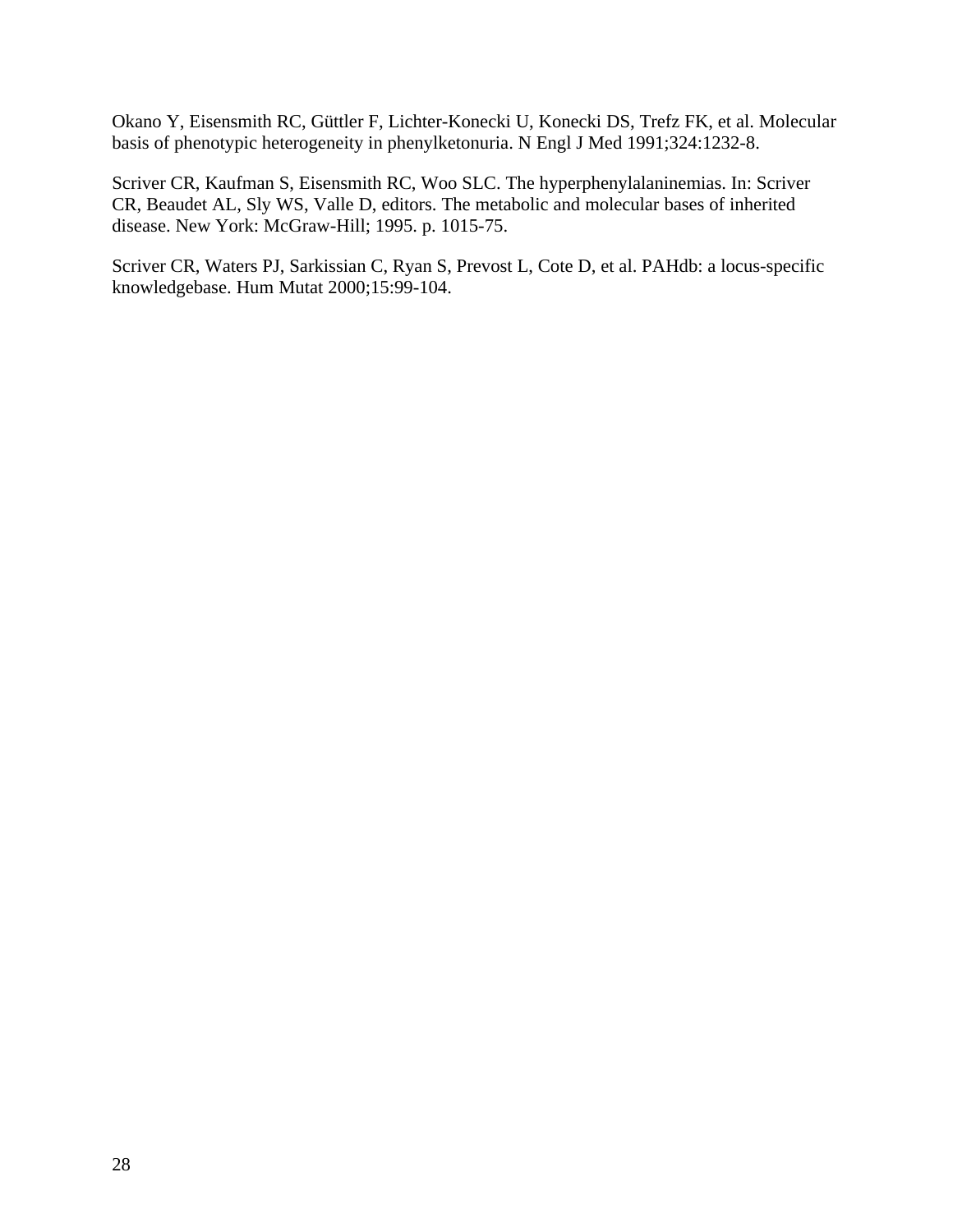## **Human Pathophysiology**

### **Friedrich K. Trefz, M.D.**

Although there has been great progress in the development of animal models of phenylketonuria (PKU), findings in humans with PKU are important in elucidating PKU pathophysiology because of fundamental differences between animals and humans in postnatal brain development. There is strong evidence that phenylalanine (Phe) itself is the *toxic agent* in patients with defects of the Phe hydroxylase enzyme, and not the increase in Phe metabolites. As shown by various groups (Kaufman, 1976), oxidative Phe metabolites do not reach sufficient intracerebral concentrations to interfere with the development of enzymes. Another argument against the possible effects of Phe degradation products is the existence of a rare inborn error described as "chemical PKU," which was found in two sisters who had no symptoms of untreated PKU even though they had elevated concentrations of phenylpyruvic, o-hydroxyphenylacetic, and phenyllactic acid in the blood and a low normal level of Phe in the urine (Wadman, Ketting, de Bree, et al., 1975; Trefz, Blau, Aulehla-Scholz, unpublished).

#### **Reversible and Irreversible Effects**

The target organ in untreated PKU is the brain, but it is necessary to differentiate between reversible and irreversible effects on brain function. Effects that are reversible may be more evident in severely retarded patients (Baumeister, Baumeister, 1998) or in infants whose diets are changed. In normally developed patients, neurophysiological tests must be used to detect brain dysfunctions, such as impaired attention or problems in information processing (Schmidt, Rupp, Burgard, et al., 1994). However, the long-term effects of high concentrations of Phe on the normal brain cannot be predicted and may be influenced by various life factors (Weglage, Oberwittler, Marquardt, et al., 2000).

#### **The Hypotheses: Influence on Myelin, Protein, and Neurotransmitter Metabolism**

This abstract is focused on the theory that high concentrations of Phe interfere with normal brain development and that these damaging effects may be caused by other genetic factors rather than by defects in the Phe hydroxylase gene. Recent studies of patients with PKU using magnetic resonance spectroscopy have confirmed high intracerebral concentration of Phe. This implies an imbalance of large neutral amino acids (LNAA) that can be compensated in part by LNAA supplementation (Pietz, Kreis, Rupp, et al., 1999).

This discussion of the pathophysiology of PKU is based on three hypotheses: (1) high concentrations of Phe interfere with *myelin metabolism*, which not only influences nerve function but also affects normal development of the brain; (2) high Phe or deficiencies in LNAA then create problems in *intracerebral protein synthesis* and (3) in the *synthesis of neurotransmitters*.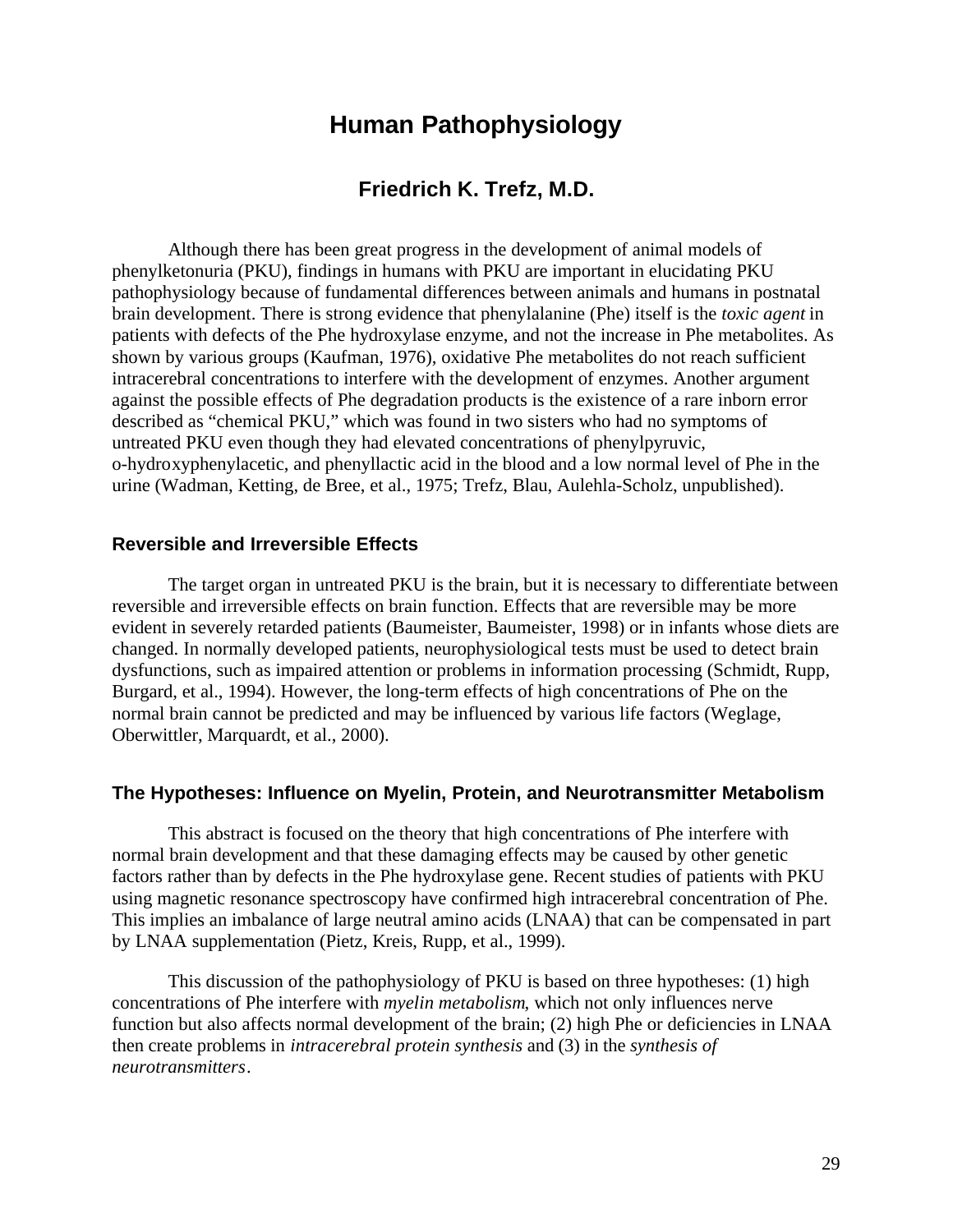Neuropathological studies of untreated patients with PKU 50 years ago showed that they had decreased myelin content and decreased amounts of myelin components. It was later demonstrated that dendritic branching of oligodendrocytes decreases in untreated patients (Bauman, Kemper, 1982). Further studies in animals showed that decreased myelination is not caused by demyelination but by hypomyelination. More recent studies (Dyer, Kendler, Philibotte, et al., 1996; Dyer, Kendler, Jean-Guillaume, et al., 2000) using the genetic mouse model indicate that high Phe may interfere not only with myelin metabolism but also with cell differentiation of oligodendrocytes, which adopt a nonmyelinating phenotype. This hypothesis, transferred to humans, would explain hypomyelination and gliosis in untreated patients with PKU.

Since myelin is a proteolipid, hypomyelination and gliosis may also be due to a primary effect on cerebral protein synthesis (Kaufman, 1976). The problem, however, is not to show where high Phe interferes with various enzymatic developments but rather to show where it does not. Thus, the specific effect of amino acid imbalance on intracerebral protein synthesis, and in consequence on brain development, is difficult to quantify. Lowered levels of neurotransmitters have been found in the cerebral spinal fluid as well as in certain brain areas of humans with PKU (McKean, 1972). More recent studies in animals have shown that the functioning of the dopaminergic neurons in the prefrontal cortex, an area vulnerable to Phe/tyrosine imbalances (Diamond, 1996), is influenced by the availability of tyrosine (Tam, Roth, 1997). There are no studies, however, showing that neurotransmitter depletion in patients with PKU leads to irreversible changes in the developing brain. Thus, it is more likely that imbalances of LNAA in the brain leading to lowered neurotransmitters are responsible for reversible changes, especially those seen in the brain of untreated or late-treated patients.

None of these theories alone, however, explains the etiology of brain damage and the heterogeneity of the clinical picture of persons with untreated PKU. Since there is an absence of genotype/phenotype correlation in some patients, other factors (genes?) must be moderating the natural course of the disease. Between 5 and 10 percent of patients with classical PKU have normal intelligence (Hanley, Platt, Bachman, et al., 1999), even though they were never treated by being placed on a low Phe diet.

#### **Normal Intelligence in Untreated PKU: The Possible Role of the Intracerebral LNAA Carrier**

The best explanation for this may be the LNAA carrier in the brain and the gene(s) that control it. In vivo magnetic resonance spectroscopy has demonstrated different intracerebral concentrations of Phe after loading with Phe (Weglage, Möller, Wiederman, et al., 1998). Different plasma Phe to brain Phe ratios may explain different intellectual outcomes in patients whose PKU phenotype is otherwise comparable (Weglage, Wiedermann, Möller, et al., 1998; Moats, Koch, Moseley, et al., 2000). Möller and colleagues (1998) found blood levels of around 150 µmol/L in three women with classical PKU, compared with 400 to 730 µmol/L in most patients with PKU. The only explanation is that  $K^m$  variants of Phe in the cerebral LNAA carrier protected the three women from the devastating effects of high intracerebral Phe.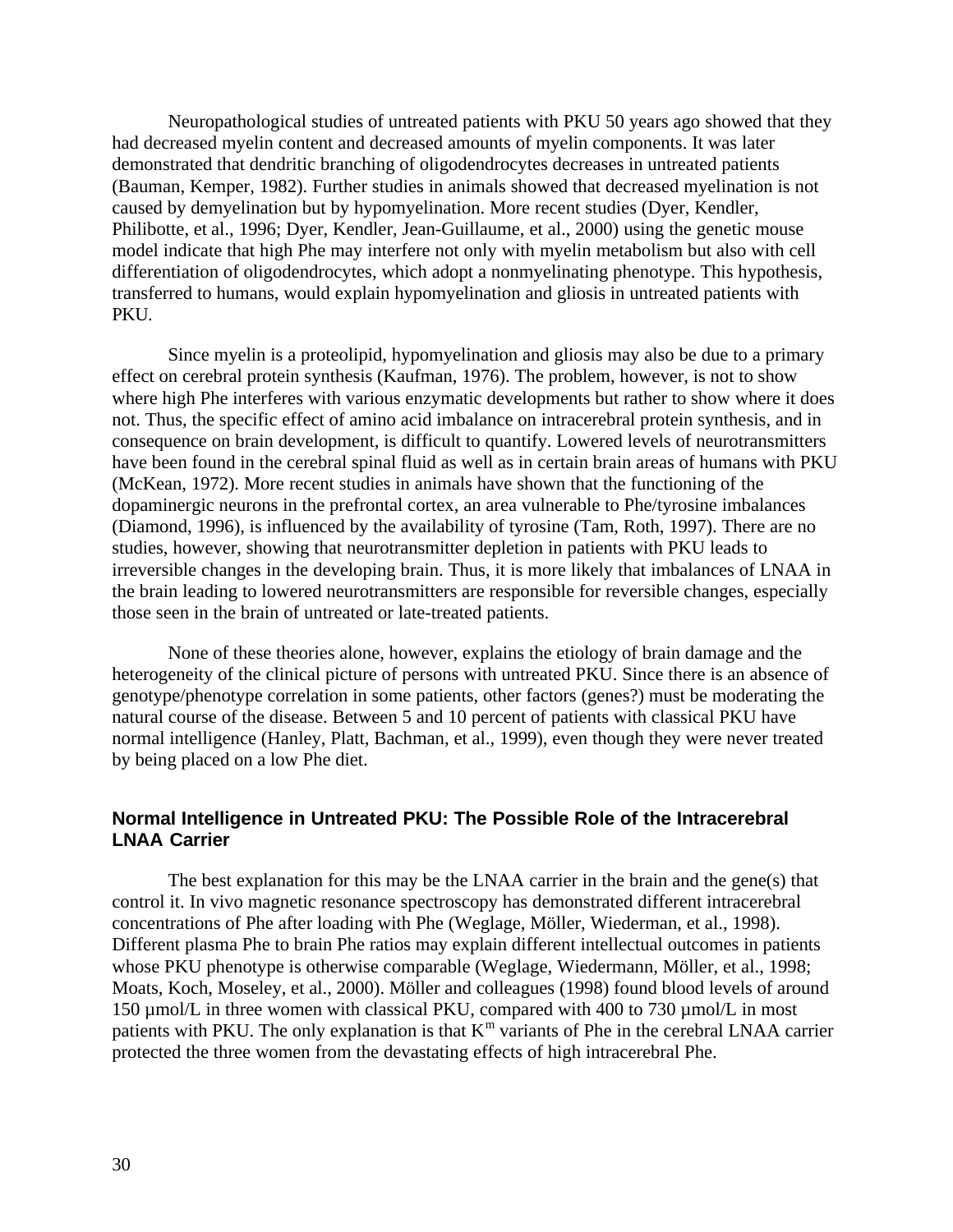Further investigation of the role of LNAA and the gene(s) expressing this carrier may therefore be very useful. A fuller understanding of the carrier mechanism not only may provide better insight into the pathophysiology of PKU but also may be a key to alternative treatments. One of these might be optimizing supplementation of other amino acids, as shown by Pietz and colleagues (1999). Another might be the development of a pharmacologic modifier of this carrier that would prevent excess Phe from crossing the blood-brain barrier. A more clinical approach would be to test the effect of the natural cofactor tetrahydrobiopterin on elevated blood Phe in patients with classical or mild PKU. Kure and colleagues (1999) found that some enzyme mutations may be responsive to diet supplementation with tetrahydrobiopterin, as was found in one of our patients with mild PKU (Trefz, Blau, Aulehla-Scholz, et al., unpublished).

#### **References**

Bauman ML, Kemper TL. Morphologic and histoanatomic observations of the brain in untreated human phenylketonuria. Acta Neuropathol (Berl) 1982;58:55-63.

Baumeister AA, Baumeister AA. Dietary treatment of destructive behavior associated with hyperphenylalaninemia. Clin Neuropharm 1998;21:18-27.

Diamond A. Evidence for the importance of dopamine for prefrontal cortex functions early in life. Philos Trans R Soc Lond B Biol Sci 1996;351:1483-93.

Dyer CA, Kendler A, Jean-Guillaume D, Awatramani R, Lee A, Mason LM, et al. GFAPpositive and myelin marker-positive glia in normal and pathologic environments. J Neurosci Res 2000;60:412-26.

Dyer CA, Kendler A, Philibotte T, Gardiner P, Cruz J, Levy HL. Evidence for central nervous system glial cell plasticity in phenylketonuria. J Neuropathol Exp Neurol 1996;55:795-814.

Hanley WB, Platt LD, Bachman RP, Buist N, Geraghty MT, Isaacs J, et al. Undiagnosed maternal phenylketonuria: the need for prenatal selective screening or case finding. Am J Obstet Gynecol 1999;180:986-94.

Kaufman S. Phenylketonuria: biochemical mechanisms. Adv Neurochem 1976;2:1-132.

Kure S, Hou DC, Ohura T, Iwamoto H, Suzuki S, Sugiyama N, et al. Tetrahydrobiopterinresponsive phenylalanine hydroxylase deficiency. J Pediatr 1999;135:375-8.

McKean CM. The effects of high phenylalanine concentrations on serotonin and catecholamin metabolism in the human brain. Brain Res 1972;47:469-76.

Moats RA, Koch R, Moseley K, Guldberg P, Güttler F, Boles RG, et al. Brain phenylalanine concentration in the management of adults with phenylketonuria. J Inherit Metab Dis 2000;23:7-14.

Möller HE, Weglage J, Wiedermann D, Ullrich K. Blood-brain barrier phenylalanine transport and individual vulnerability in phenylketonuria. J Cereb Blood Flow Metab 1998;18:1184-91.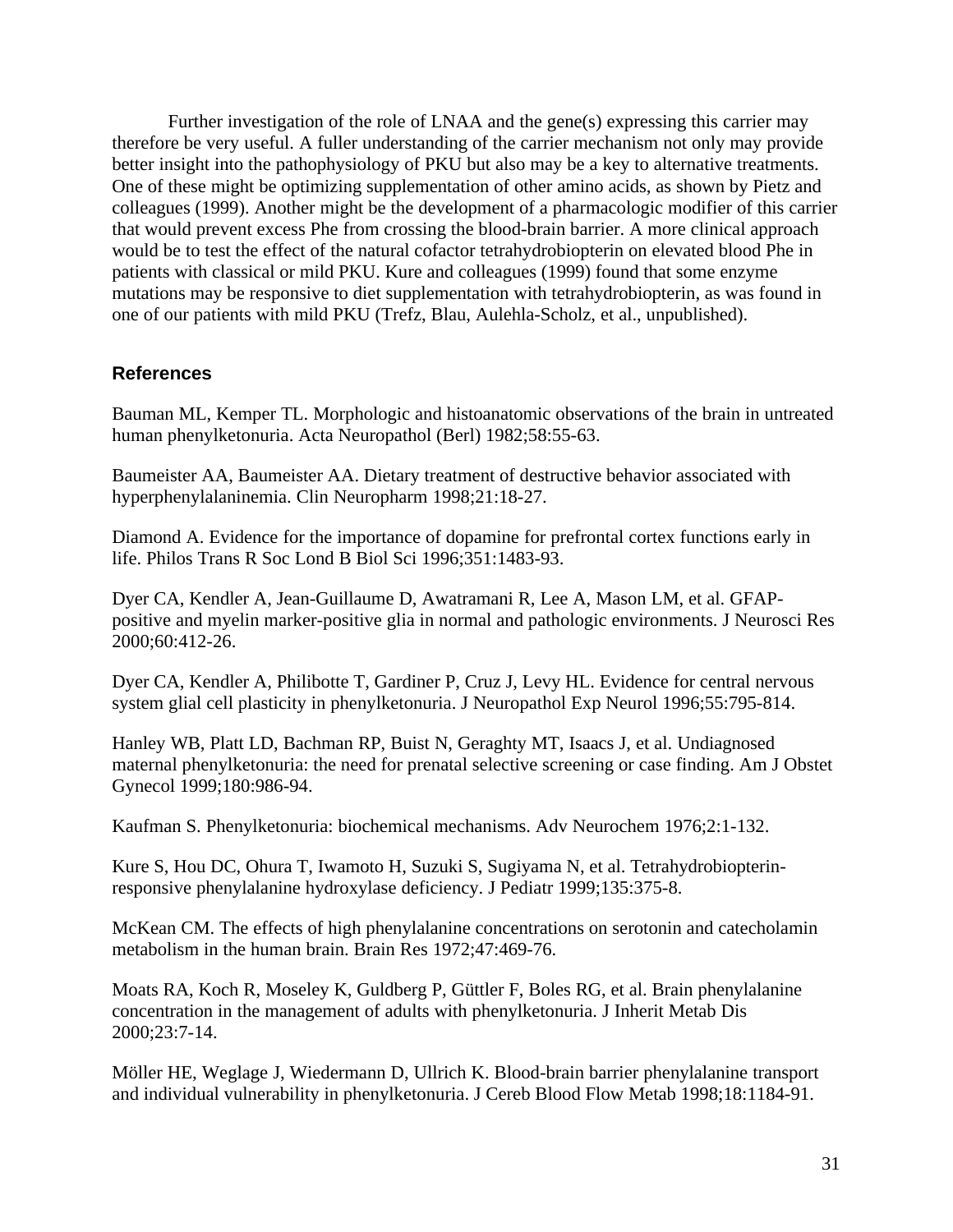Pietz J, Kreis R, Rupp A, Mayatepek E, Rating D, Boesch C, Bremer HJ. Large neutral amino acids block phenylalanine transport into brain tissue in patients with phenylketonuria. J Clin Invest 1999;103:1169-78.

Schmidt E, Rupp A, Burgard P, Pietz J, Weglage J, de Sonneville L. Sustained attention in adult phenylketonuria: the influence of the concurrent phenylalanine-blood-level. J Clin Exp Neuropsychol 1994; 16:681-8.

Tam SY, Roth RH. Mesoprefrontal dopaminergic neurons: can tyrosine availability influence their functions? Biochem Pharmacol 1997;53:441-53.

Trefz FK, Blau N, Aulehla-Scholz C, Korall H, Frauendienst-Egger G. Treatment of mild phenylketonuria (pku) by tetrahydrobiopterin (BH4). VIII International Congress of Inborn Errors of Metabolism, Cambridge, UK, 13-17 September 2000, unpublished.

Wadman SK, Ketting D, de Bree PK, Van der Heiden C, Grimberg MT, Kruijswik H. Permanent chemical phenylketonuria and a normal phenylalanine tolerance in two sisters with normal mental development. Clin Chim Acta 1975;65:197-204.

Weglage J, Möller HE, Wiederman D, Cipcic-Schmidt S, Zschocke J, Ullrich K. In vivo NMR spectroscopy in patients with phenylketonuria: clinical significance of interindividual differences in brain phenylalanine concentrations. J Inherit Metab Dis 1998;21:81-2.

Weglage J, Oberwittler C, Marquardt T, Schellscheidt J, et al. Neurological deterioration in adult phenylketonuria. J Inherit Metab Dis 2000;23:83-4.

Weglage J, Wiedermann D, Möller H, Ullrich K. Pathogenesis of different clinical outcomes in spite of identical genotypes and comparable blood phenylalanine concentrations in phenylketonurics. J Inherit Metab Dis 1998; 21:181-2.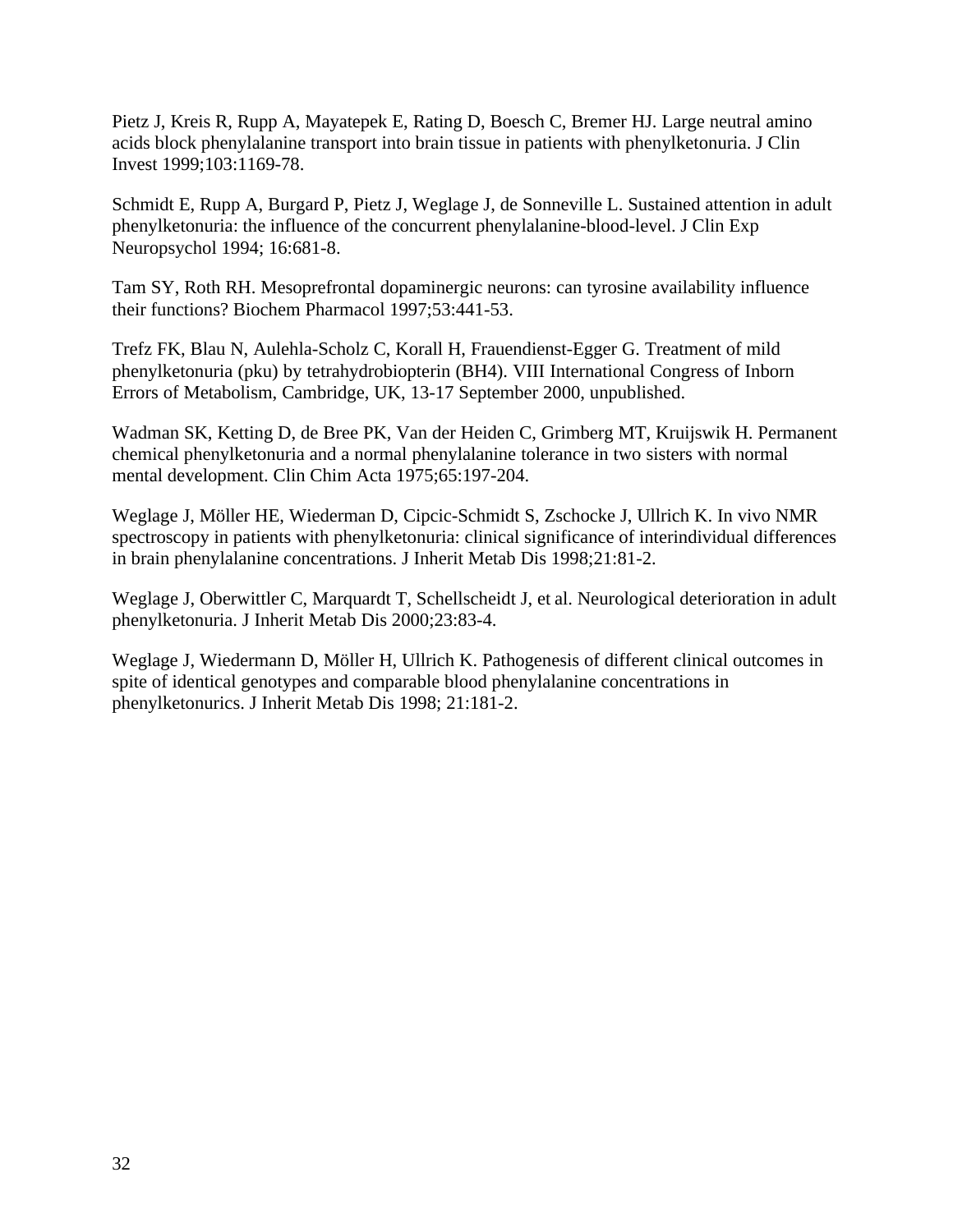## **Screening Technologies: Types and Effectiveness**

## **Harvey L. Levy, M.D.**

The foundation of newborn screening for phenylketonuria (PKU) was laid by Fölling, who identified PKU as a biochemical cause of mental retardation (Fölling, 1934), and 20 years later by Bickel, who developed a phenylalanine (Phe)-restricted diet that could prevent the mental retardation (Bickel, Gerrard, Hickmans, 1954). Less than 10 years after the diet became known, Guthrie developed a bacterial assay for Phe so that newborns with PKU could be identified for optimal dietary benefit (Guthrie, Susi, 1963). A collaboration between Guthrie and MacCready, a physician who directed the diagnostic laboratories of the Massachusetts Department of Public Health, resulted in the application of Guthrie's test to spots of blood routinely collected from the heel of newborn infants at nursery discharge and dried on filter paper. Screening in Massachusetts was quickly successful, producing the unexpectedly large number of 9 cases of PKU among the first 53,000 infants tested (MacCready, 1963). Very soon, States passed laws mandating screening for PKU, and today all infants in the United States are being screened (Levy, 1973).

#### **Screening Organization**

State laws requiring screening for PKU had the unfortunate consequence of leading to a separate screening program in each State rather than to a national program or regional programs (Levy, Albers, 2000). Currently, there are only two truly regional programs: (1) the Northwest Regional Program in which the Oregon Public Health Laboratory also screens specimens from Nevada, Alaska, Wyoming, and Montana, and (2) the New England Regional Program in which the Massachusetts Public Health Laboratory also screens specimens from Maine, Vermont, New Hampshire, and Rhode Island. Smaller pockets of "regionalization" also exist (e.g., Mississippi specimens are screened in Tennessee). For the most part, however, each State independently determines screening policies and conducts screening, leading to inefficiencies and substantial variations in quality (Levy, Albers, 2000).

The screening test is usually performed in a State laboratory within a health department. There are two notable exceptions. In California, the screening test is performed in eight medical center laboratories under contract to the State, and Pennsylvania contracts its screening to Neo Gen Screening, Inc., of Pittsburgh, a large private newborn screening laboratory (Chace, Naylor, 1999).

#### **Screening Methodologies**

Guthrie's bacterial assay remains the most frequently used PKU screening test in the United States (Dougherty, Levy, 1999). This assay is semiquantitative, interpreted by visually comparing the diameter of the bacterial growth zone around a disk from the newborn's blood specimen with the diameters of growth zones around standards that contain known amounts of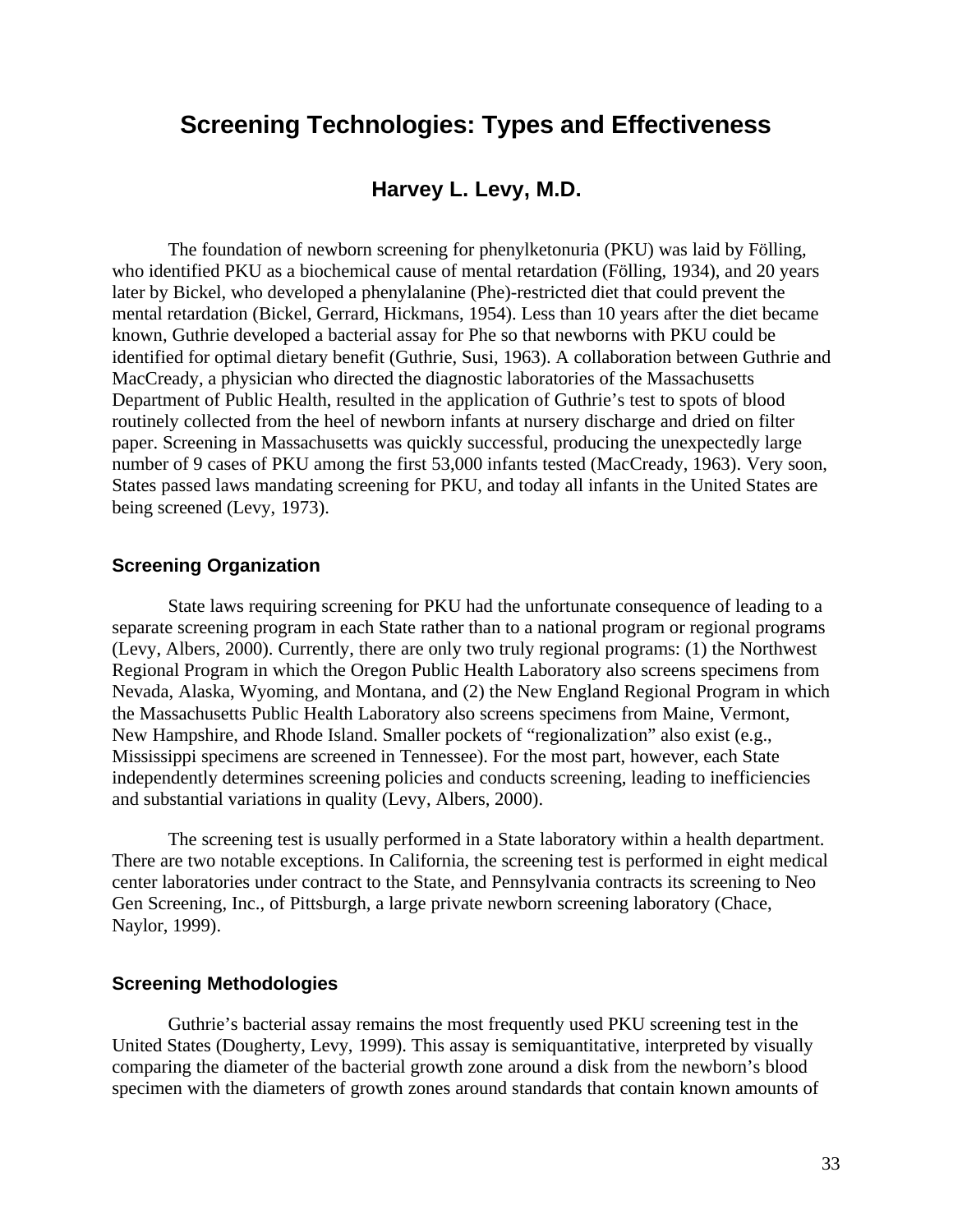Phe (Kim, Levy, 1998). Thus, an infant's specimen surrounded by bacterial growth zone appearing to have the same diameter as the one around a standard disk containing 4 mg/dL of Phe is assigned the Phe value of 4 mg/dL. A specimen surrounded by a growth zone with slightly smaller or slightly larger diameter is said to have a Phe level of 2 to 4 mg/dL or 4 to 6 mg/dL, respectively. Aside from its lack of quantification, the bacterial assay can only be manually performed. These limitations led some programs to use a quantitative fluorometric assay, which provides a precise value for Phe (e.g., 3.8 mg/dL) and which can be automated (McCaman, Robins, 1962; Hill, Summer, Pender, et al., 1965). In California, this assay has been combined with a fluorometric assay for tyrosine in a two-channel approach that increases its specificity for PKU by providing a Phe-to-tyrosine ratio as well as a Phe level. Tandem mass spectrometry (MS/MS), a single quantitative and automated assay that covers more than 20 disorders, includes very specific and sensitive coverage for PKU (Chace, Millington, Terada, et al., 1993; Chace, Sherwin, Hillman, et al., 1998). Currently, several programs use a fluorometric assay instead of the bacterial assay, and two large programs (Neo Gen Screening, Inc., and New England Newborn Screening Program) use MS/MS.

#### **Effectiveness**

The effectiveness of screening for PKU incorporates sensitivity and specificity of the method as well as quality of the laboratory performance. In all of these areas, PKU screening has been quite effective. The vast majority of infants with PKU born in the United States have been detected by screening, confirmed, and treated with diet. Thus, although the fluorometric and MS/MS methods are somewhat more sensitive than bacterial assay, this does not appear to be a factor in the relative reliabilities of the methods (Bell, 2000). However, MS/MS displays an amino acid profile or pattern rather than only a Phe level, thus providing greater specificity (fewer false positive results) than either of the other two methods.

Despite a good record on effectiveness, there is much room for improvement. Lack of effectiveness, as determined by missed cases, has largely been the result of poor laboratory or program performance. The reasons have included failure to obtain the blood specimen or collecting an inadequate specimen, errors in the laboratory (e.g., misreading the bacterial assay), reporting abnormal results as normal, and failure to follow up an abnormal result (Holtzman, Slazyk, Cordero, et al., 1986). These missed cases have often occurred in relatively small newborn screening laboratories. This could be remedied by changing the structure of newborn screening from the present largely state-by-state approach to regionalization throughout the United States.

#### **Stored Specimens and Ethical Concerns**

Most (75 percent) of the screening programs store the newborn dried blood specimens, the length of time ranging from several months to as long as 25 years (McEwen, Reilly, 1994). These stored specimens have been very valuable in assessing the quality of newborn screening performance by allowing for retesting when a child not identified by screening is later found to have PKU. In virtually all of these instances, the retested result has been a marked increase in Phe rather than the normal result originally reported, demonstrating laboratory error (Levy,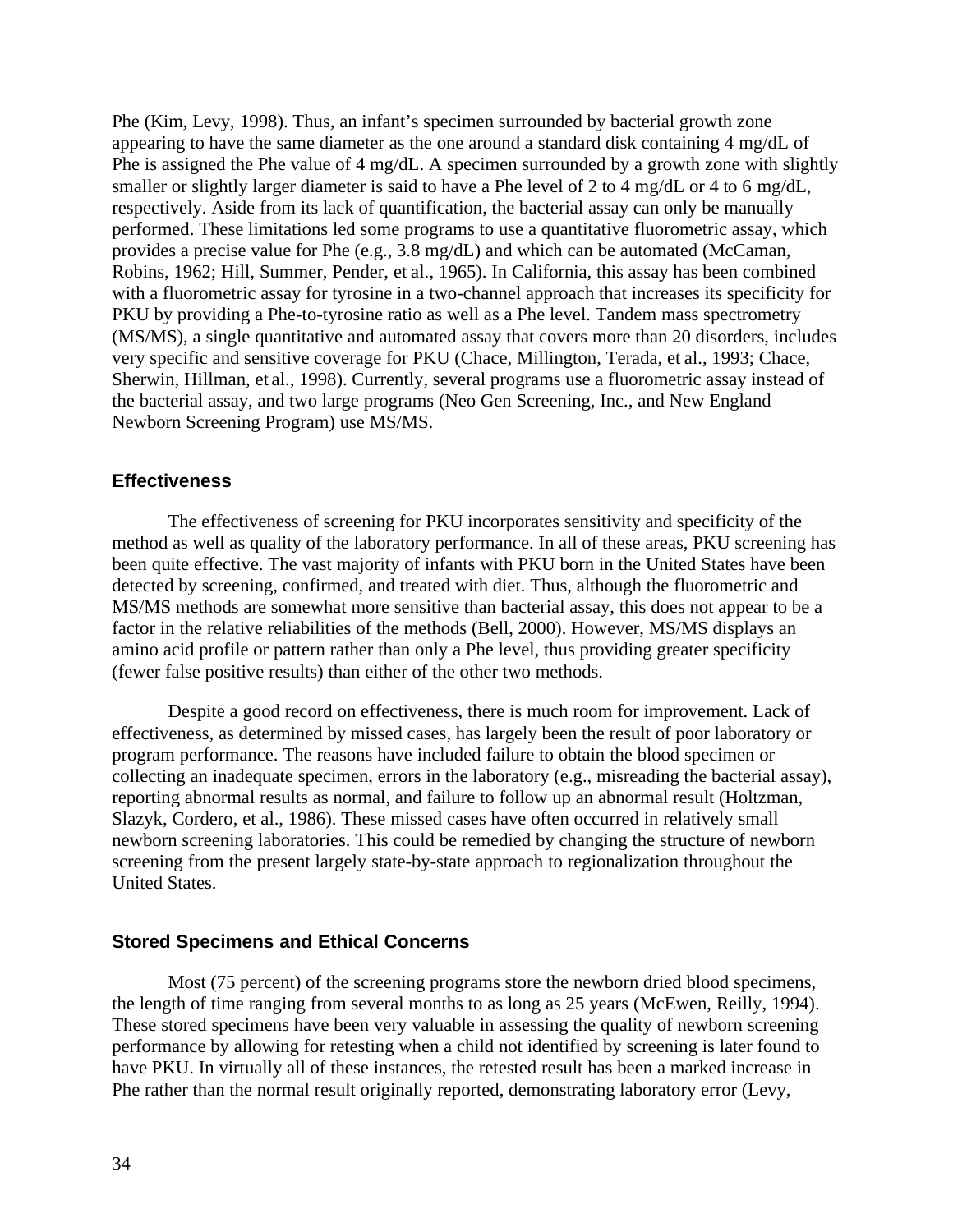Albers, 2000). Stored specimens have also been used for metabolic research and to assess new technologies (Levy, Albers, 2000).

Until recently, storage of the newborn specimens generated little concern. This has now dramatically changed because of their potential use for DNA testing. Since they represent entire populations of infants, these specimens have been called "DNA banks" (McEwen, Reilly, 1994). The concerns include use of the specimens without consent to identify children with untreatable diseases, particularly those that might not be clinically expressed until many years later. Research in which the identity of the infant is removed from the stored specimen (anonymous studies) has generated much less controversy. The current issue of stored specimens, therefore, centers on control of their use and whether they should be used with retention of identifiers.

#### **References**

Bell CJ, editor. Newborn screening quality assurance program. Midyear report. Inborn errors of metabolism. Atlanta: Centers for Disease Control and Prevention. 2000;11:1-16.

Bickel H, Gerrard JW, Hickmans EM. Influence of phenylalanine intake on the chemistry and behavior of a phenylketonuric child. Acta Paediatr 1954;43:64-77.

Chace DH, Millington DS, Terada N, Kahler SG, Roe CR, Hofman LF. Rapid diagnosis of phenylketonuria by quantitative analysis for phenylalanine and tyrosine in neonatal blood spots by tandem mass spectrometry. Clin Chem 1993;39:66-71.

Chace DH, Naylor EW. Expansion of newborn screening programs using automated tandem mass spectrometry. MRDD Res Rev 1999;5:150-4.

Chace DH, Sherwin JE, Hillman SL, Lorey F, Cunningham GC. Use of phenylalanine-totyrosine ratio determined by mass spectrometry to improve newborn screening for phenylketonuria of early discharge specimens collected in the first 24 hours. Clin Chem 1998;44:2405-9.

Dougherty FE, Levy HL. Present newborn screening for phenylketonuria. MRDD Res Rev 1999;5:144-9.

Fölling A. Uber Ausscheidung von Phenylbrenztraubensaure in den Hann als Stoffwechselanomalie in Verbindung mit Imbezillitat. Hoppe Seyler's Z Physiol Chem 1934;227:169-76.

Guthrie R, Susi A. A simple phenylalanine method for detecting phenylketonuria in large populations of newborn infants. Pediatrics 1963;32:338-43.

Hill JB, Summer GK, Pender MW, Rozzel NO. An automated procedure for blood phenylalanine. Clin Chem 1965;11:541-6.

Holtzman C, Slazyk WE, Cordero JF, Hannon WH. Descriptive epidemiology of missed cases of phenylketonuria and congenital hypothyroidism. Pediatrics 1986;553-8.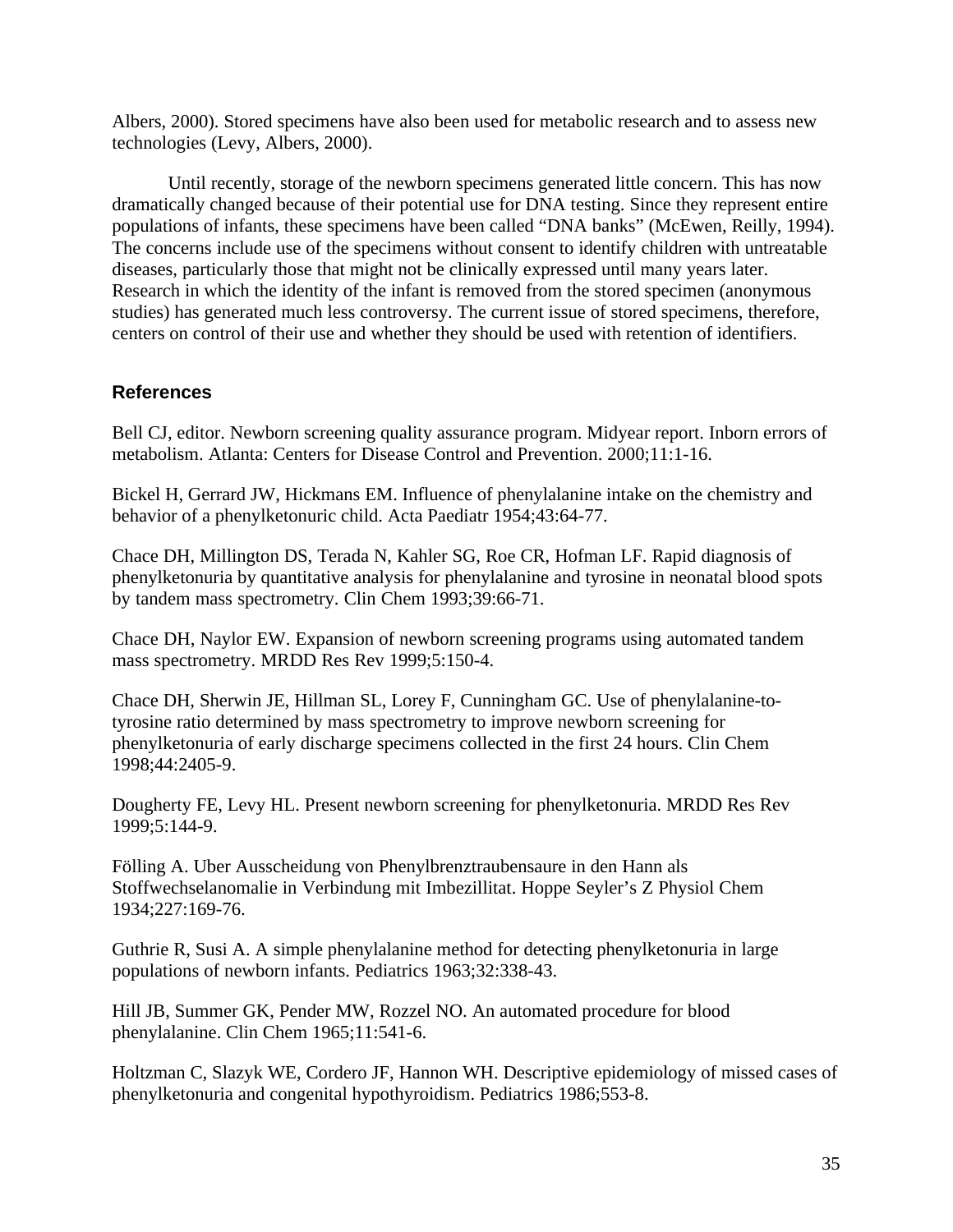Kim SZ, Levy HL. Newborn screening. In: Taeusch HW, Ballard RA, editors. Diseases of the Newborn . 7th ed. Philadelphia: Saunders; 1998. p. 305-14.

Levy HL. Genetic screening. Adv Hum Genet 1973;4:1-104.

Levy HL, Albers S. Genetic screening of newborns. Annu Rev Genomics Hum Genet 2000;1:139-77.

MacCready RA. Phenylketonuria screening programs. N Engl J Med 1963;269:52-3.

McCaman MW, Robins E. Fluorimetric method for the determination of phenylalanine in serum. J Lab Clin Med 1962;59:885-90.

McEwen JE, Reilly PR. Stored Guthrie cards as DNA "banks." Am J Hum Genet 1994;55:196-200.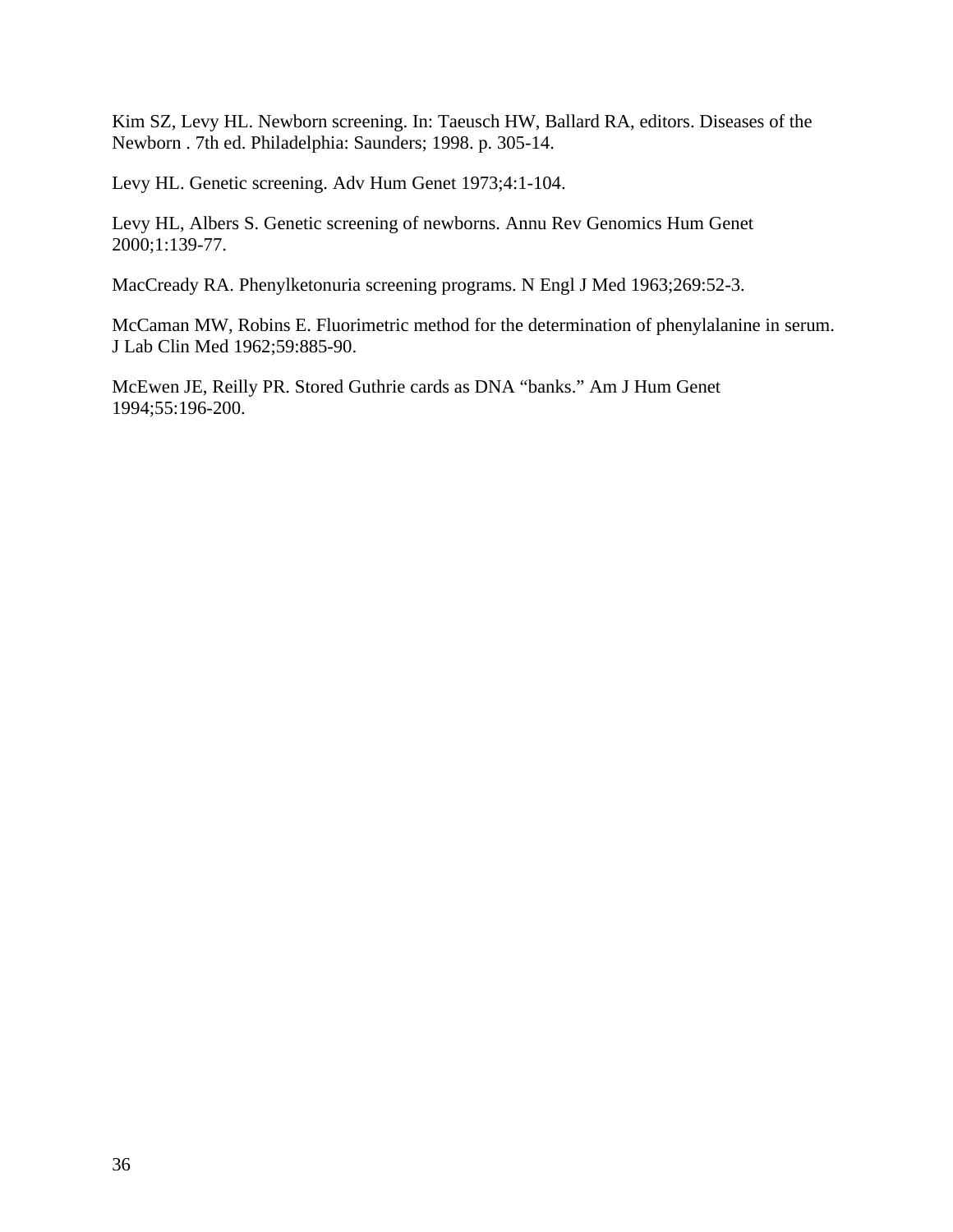# **Screening Procedures: Variations in Diagnostic Criteria and Followup**

# **Michele A. Lloyd-Puryear, M.D., Ph.D., and Bradford L. Therrell, Ph.D.**

The term "hyperphenylalaninemia" refers to a wide range of disorders and is used to identify a biochemical phenotype characterized by persistently elevated serum phenylalanine (Phe) concentrations. Phenylketonuria (PKU) refers to a specific type of hyperphenylalaninemia, usually defined clinically with a plasma Phe value exceeding  $16.5 \text{ mg/dL}$  (1000 µM) and a low tolerance for dietary Phe. PKU is customarily caused by a deficiency of the phenylalanine hydroxylase apoenzyme (PAH), but other causes may include a deficiency of dihydropteridine reductase (DHPR) or reduced production of biopterin (BH<sub>4</sub>).

Screening of newborns for PKU has been generally accepted as cost-effective and efficacious, especially when coupled with screening for congenital hypothyroidism (U.S. Congress Office of Technology Assessment, no date). Effective screening depends on smooth integration and appropriate timing of sample collection, laboratory testing, followup, diagnosis, treatment, and evaluation of outcome (American Academy of Pediatrics, 2000; Therrell, Panny, Davidson, et al., 1992). Universal screening systems are designed to respond to Federal and State mandates to provide all children with special needs, including those in traditionally underserved populations, with access to effective treatment.

Screening is universal across U.S. jurisdictions. Screening systems, however, vary in breadth and depth (CORN, 1996; Pass, Lane, Fernhoff, et al., in press; Therrell, Panny, Davidson, et al., 1992). Procedures for establishing screening policy, providing laboratory services, and determining program rules and regulations vary. This variability particularly affects three aspects of screening systems: (1) the criteria used in screening laboratories to diagnose infants with PKU, (2) followup procedures to confirm and treat infants presumed to have PKU, and (3) financing for screening (including education, testing, and followup) and treatment (including infant formula and food).

All screening and diagnostic laboratory testing must meet the standards of the Clinical Laboratory Improvement Amendments of 1988 (CLIA-88), which include requirements for laboratory directors and technical supervisors (Public Law 100-578, 1988). There is no CLIAapproved proficiency testing program for bloodspot screening, however, and the Centers for Disease Control and Prevention (CDC) is filling this role. States vary in their laboratory testing procedures and in the Phe levels above which newborns are considered at risk for PKU. Currently, 15 of the 60 U.S. laboratories participating in the CDC Newborn Screening Quality Assurance Program hold that followup should begin at levels above  $4 \text{ mg/dL}$  (250 µM), 43 begin followup at values between 2 mg/dL (125  $\mu$ M) and 3.5 mg/dL (~220  $\mu$ M), and 1 begins followup at 6 mg/dL (375  $\mu$ M) (CDC, no date). Some States suggest taking a repeat filter paper specimen on certain lower elevated levels, and others suggest that all elevations be referred for serum followup because false positives are infrequent and delays in diagnosis and treatment can affect outcome.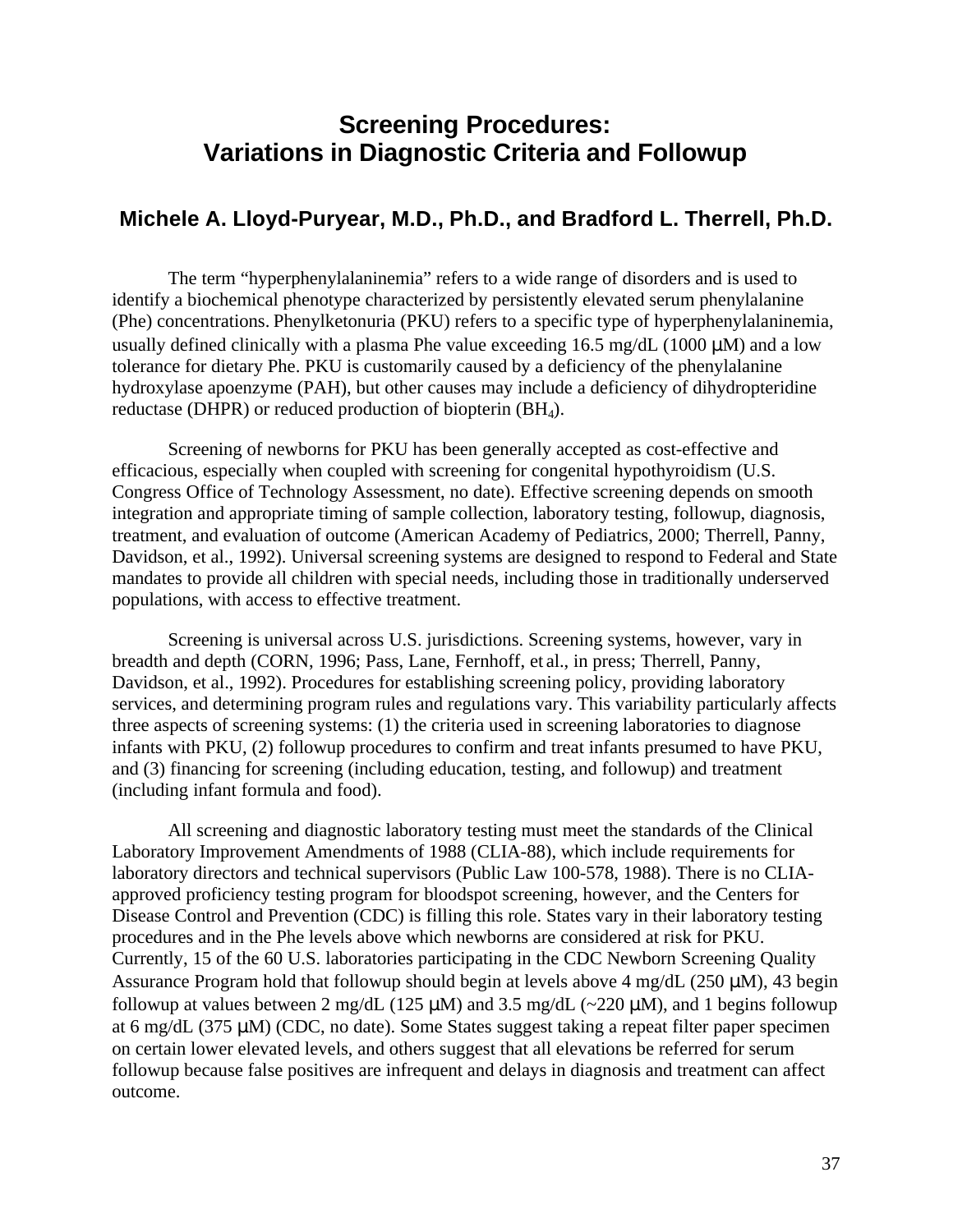Certain serum diagnostic tests have been recommended for confirmatory testing (Pass, Lane, Fernhoff, et al., in press), including plasma Phe and tyrosine concentrations. If Phe is elevated, a test of erythrocyte DHPR activity and a urine pteridine profile are recommended. Confirmatory laboratories should have the capability to perform ion exchange chromatography (or another accepted method for measuring plasma Phe and tyrosine), erythrocyte DHPR analysis, and urinary pteridine testing (California Department of Health Services, 1997). Biopterin studies are also suggested by most screening programs, along with supplemental tests that may help in further diagnosis and nutritional management. These include a complete amino acid profile, urine organic acid analysis, and DNA analysis for specific mutations in PAH. Evaluation of parental PAH genotypes by biochemical or molecular methods may also be useful in diagnosis, prognosis, and genetic counseling. Core and supplemental tests and procedures for the diagnosis of hyperphenylalaninemia and PKU are summarized in Table 1 (California Department of Health Services, 1997).

Further management of PKU depends on the outcome of diagnostic testing and clinical evaluation. Management is urgent because the cognitive ability of children with PKU is related to the age at which blood Phe is reduced to therapeutic levels. Once the diagnosis of PKU is confirmed, metabolic control should be achieved as rapidly as possible, ideally within the first 2 to 3 weeks of life; all screening programs report compliance with this recommendation.

The financing mechanisms of newborn screening programs vary (American Academy of Pediatrics, 2000; CORN, 1996). In 1997, 11 U.S. programs did not charge a fee for newborn screening (Simmank, Therrell, 1997); this number decreased to 9 in 1999 (Therrell, personal communication, 2000). Of the States charging a fee, only 12 reported using the money to cover the costs of treatment, including formula (CORN, 1996). Federal funding allows compensation for supplemental foods and formula as part of the Women, Infants, and Children program, or from Medicaid if the individual qualifies. Those ineligible for Federal funding do not always have access to third-party payers of the costs of food and formula required in all States. State laws mandating third-party coverage vary. In self-employment insurance programs, payment decisions may rest with the employer (California Department of Health Services, 1997).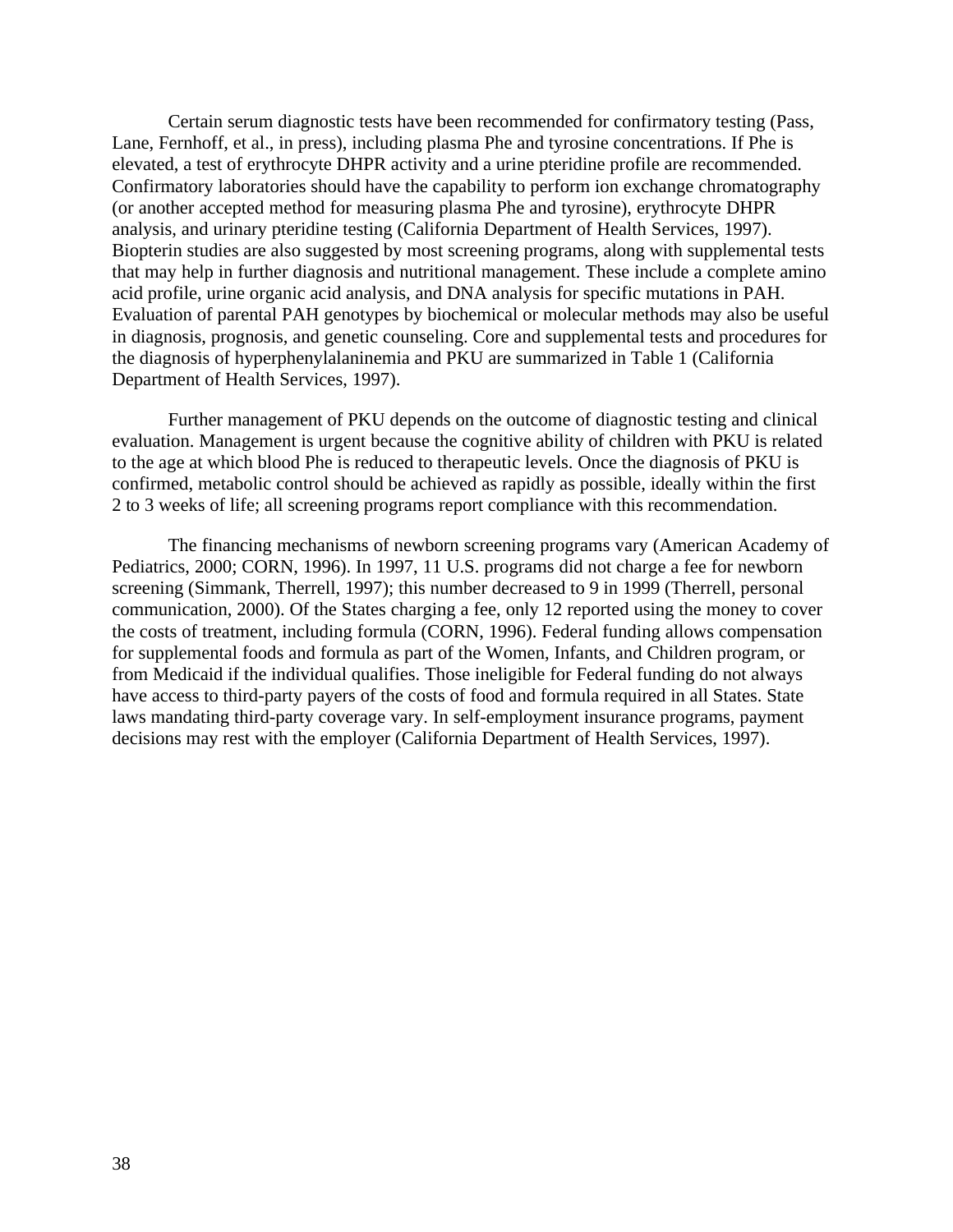| State/Jurisdiction      | PKU Laboratory                      | PKU Method        | Abnormal $(mg/dL)$                          | Comprehensive NBS Fee      |
|-------------------------|-------------------------------------|-------------------|---------------------------------------------|----------------------------|
| Alabama<br>1.           | State                               | <b>BIA</b>        | $\geq$ 2.0 if < 24 hr old                   | \$34                       |
|                         |                                     |                   | ≥4.0 if < 48 hr old                         |                            |
|                         |                                     |                   | $\geq 6.0$ if $> 48$ hr old                 |                            |
| 2. Alaska               | Oregon                              | BIA               | $\geq 4.0$                                  | \$24                       |
| Arizona<br>3.           | State (Contract)                    | Fluorometric 1    | $\geq 2.1$                                  | $$20$ (1st) \$15 (2nd)     |
| Arkansas<br>4.          | State                               | <b>BIA</b>        | $\geq 3.5$                                  | \$14.83                    |
| 5. California           | 8 Contract Labs                     | Fluorometric 2    | Phe/Tyr > 1.5                               | \$42                       |
| Colorado<br>6.          | <b>State</b>                        | Fluorometric 1    | $\geq 2.1$                                  | \$33.50 (2 samples)        |
| Connecticut<br>7.       | <b>State</b>                        | BIA               | $\geq 4.0$                                  | \$18                       |
| Delaware<br>8.          | <b>State</b>                        | ВIА               | $\geq$ 2.7                                  | \$42                       |
| 9. District of Columbia | Neo Gen (Contract)                  | MS/MS             | $\geq 2.0$                                  | \$14.52                    |
| 10. Florida             | State                               | <b>BIA</b>        | $\geq$ 2.5                                  | \$20                       |
| 11. Georgia             | <b>State</b>                        | BIA               | $\geq 4.0$                                  | \$32                       |
| 12. Hawaii              | Oregon                              | BIA               | $\geq 4.0$                                  | \$27                       |
| 13. Idaho               | Oregon                              | BIA               | $\geq 4.0$                                  | No fee                     |
| 14. Illinois            | State                               | Fluorometric 2    | $\geq 4.0$                                  | \$32                       |
| 15. Indiana             | Indiana Univ. (Contract)            | Fluorometric 1    | $\geq$ 2.3                                  | \$28.50                    |
| 16. Iowa                | <b>State</b>                        | Fluorometric 1    | $\geq 3.1$                                  | \$31                       |
| 17. Kansas              | <b>State</b>                        | <b>BIA</b>        | $\geq 4.0$                                  | No fee                     |
| 18. Kentucky            | <b>State</b>                        | BIA               | $\geq 2.0$                                  | \$14.50                    |
| 19. Louisiana           | <b>State</b>                        | BIA               | $\geq 3.0$                                  | \$12                       |
| 20. Maine               | U. Mass. (Contract)                 | MS/MS             | $\geq$ 2.3                                  | \$26.75                    |
| 21. Maryland            | State                               | BIA               | $\geq 2.0$                                  | \$15.75 (2nd free)         |
| 22. Massachusetts       | U. Mass. (Contract)                 | MS/MS             | $\geq$ 2.3                                  | \$49                       |
| 23. Michigan            | <b>State</b>                        | Fluorometric 1    | $\geq 2.0$                                  | \$39                       |
| 24. Minnesota           | State                               | BIA               | $\geq$ 2.0 if <24 hrs old                   | \$21                       |
|                         |                                     |                   | $\geq$ 4.0 if $>$ 24 hrs old                |                            |
| 25. Mississippi         | Tennessee (Contract)                | Fluorometric 2    | $\geq 4.0$                                  | \$25                       |
| 26. Missouri            | <b>State</b>                        | Fluorometric 1    | $\geq 3.0$                                  | \$13                       |
| 27. Montana             | <b>State</b>                        | Fluorometric 1    | >3.0                                        | \$10.19                    |
| 28. Nebraska            | 2 Contract                          | Fluorometric 1    | $\geq 3.4$                                  | $$53 / $54.60 (2$ labs)    |
| 29. Nevada              | Oregon (Contract)                   | BIA               | $\geq 4.0$                                  | \$32                       |
| 30. New Hampshire       | U. Mass (Contract)                  | MS/MS             | $\geq$ 2.3                                  | \$18                       |
| 31. New Jersey          | <b>State</b>                        | Fluorometric 1    | $\geq 2.1$                                  | \$34                       |
| 32. New Mexico          | State                               | Fluorometric 1    | $\geq 3.0$                                  | \$20                       |
| 33. New York            | <b>State</b>                        | BIA               | $\geq 3.0$                                  | No fee                     |
| 34. North Carolina      | State                               | MS/MS             | $≥2.5$ ; Phe/Tyr $≥3$                       |                            |
| 35. North Dakota        | Iowa (Contract)                     | Fluorometric 1    | $\geq 3.1$                                  | \$16                       |
| 36. Ohio                | <b>State</b>                        | Fluorometric 1    | $\geq 3.5$                                  | \$27                       |
| 37. Oklahoma            | <b>State</b>                        | Enzyme (Accuwell) | >3.5                                        | \$10.50                    |
| 38. Oregon              | <b>State</b>                        | ВIА               | $\geq 4.0$                                  | \$32                       |
| 39. Pennsylvania        | Neo Gen (Contract)                  | MS/MS             | $\geq 2.0$                                  | No fee                     |
| 40. Rhode Island        | U. Mass. (Contract)                 | MS/MS             | $\geq$ 2.3                                  | \$59                       |
| 41. South Carolina      | State                               | Fluorometric      | $\geq4.0$                                   | \$21                       |
| 42. South Dakota        | Clin. Labs of Midwest<br>(Contract) | Quantase          | $\geq 4.0$                                  | \$12.28                    |
| 43. Tennessee           | State                               | Fluorometric 2    | $\geq 4.0$                                  | \$10                       |
| 44. Texas               | State                               | BIA               | $\geq 4.0$                                  | \$13.75 each sample        |
| 45. Utah                | State                               | Fluorometric 1    | $\geq 2.1$                                  | \$27.00 (2nd at no chrge.) |
| 46. Vermont             | U. Mass (Contract)                  | MS/MS             | $\geq$ 2.3                                  | \$27                       |
| 47. Virginia            | State                               | BIA               | $\geq 4.0$                                  | \$16                       |
| 48. Washington          | State                               | <b>BIA</b>        | $\geq$ 3.0; phe/tyr $\geq$ 2 if <24 hrs old | \$35.75                    |
|                         |                                     |                   | $\geq$ 4.0 if $>$ 24 hrs old                |                            |
| 49. West Virginia       | State                               | Fluorometric 2    | $\geq 4.0$                                  | No fee                     |
| 50. Wisconsin           | State                               | Fluorometric 1    | $\geq 2.1$                                  | \$55.50                    |
| 51. Wyoming             | Colorado (Contract)                 | Fluorometric 1    | $\geq 2.1$                                  | No fee                     |

# **Table 1.** State laboratory fees and methods

Fluorometric 1 = Perkin Elmer Wallac Kit

Fluorometric 2 = Astoria Pacific Kit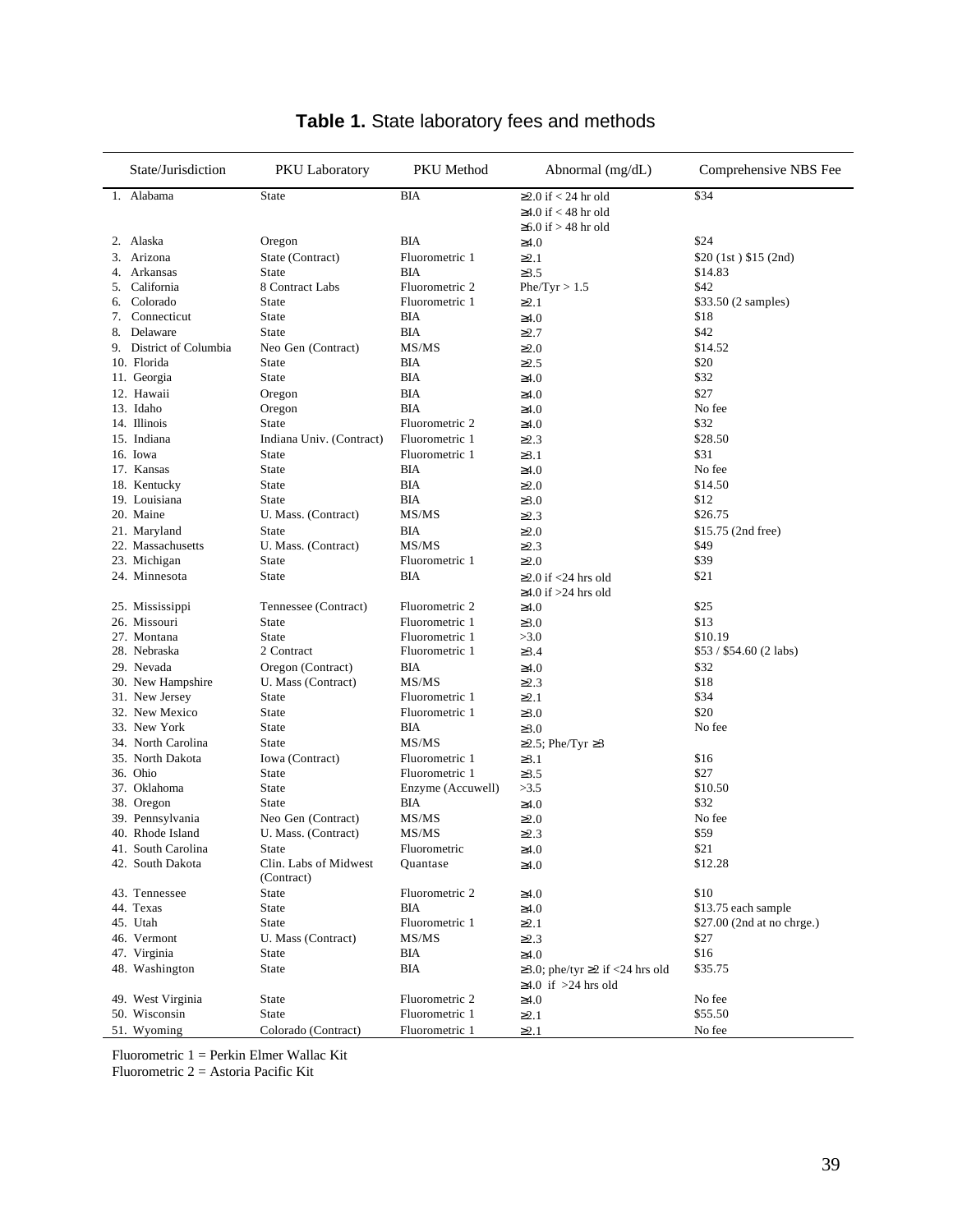### **References**

American Academy of Pediatrics. A report from the Newborn Screening Task Force. Serving the family from birth to the medical home. Pediatrics 2000;106(Suppl.):1-39.

California Department of Health Services. Cost and availability of dietary treatment of phenylketonuria (PKU). Berkeley (CA): Pacific Southwest Regional Genetics Network; 1997.

Council of Regional Networks for Genetic Services (CORN). Newborn screening: an overview of newborn screening programs in the United States, Canada, Puerto Rico, and the Virgin Islands. Springfield (IL): Council of Regional Networks for Genetic Services (CORN) and Great Lakes Regional Genetics Group (GlaRGG); Illinois Department of Public Health; 1996.

Hannon, H. Personal communication, Mar. 2000.

Pass KA, Lane PA, Fernhoff PM, et al. U.S. newborn screening system guidelines II: follow-up of children, diagnosis, management, and evaluation. J Pediatrics. In press.

Public Law 100-578: Clinical Laboratory Improvement Amendments of 1988.

Simmank J, Therrell BL. A national survey of fee structures in U.S. newborn screening systems. In: Levy HL, Hermos RJ, Grady GF, editors. Proceedings III International Society for Neonatal Screening, Boston. 20-23 Oct 1996. Watertown (MA): IKON/MAP; 1997:339-41.

Therrell BL, Panny SR, Davidson J, Eckman J, Hannon WH, Henson MA, et al. U.S. newborn screening system guidelines: statement of the Council of Regional Networks for Genetic Services. Screening 1992;1:135-47.

Therrell BL. Personal communication, June 2000.

U.S. Congress Office of Technology Assessment. Newborn screening for congenital disorders. In: Healthy Children: Investing in the Future.OTA-H-345. Washington (DC): U.S. Government Printing Office; Feb 1986.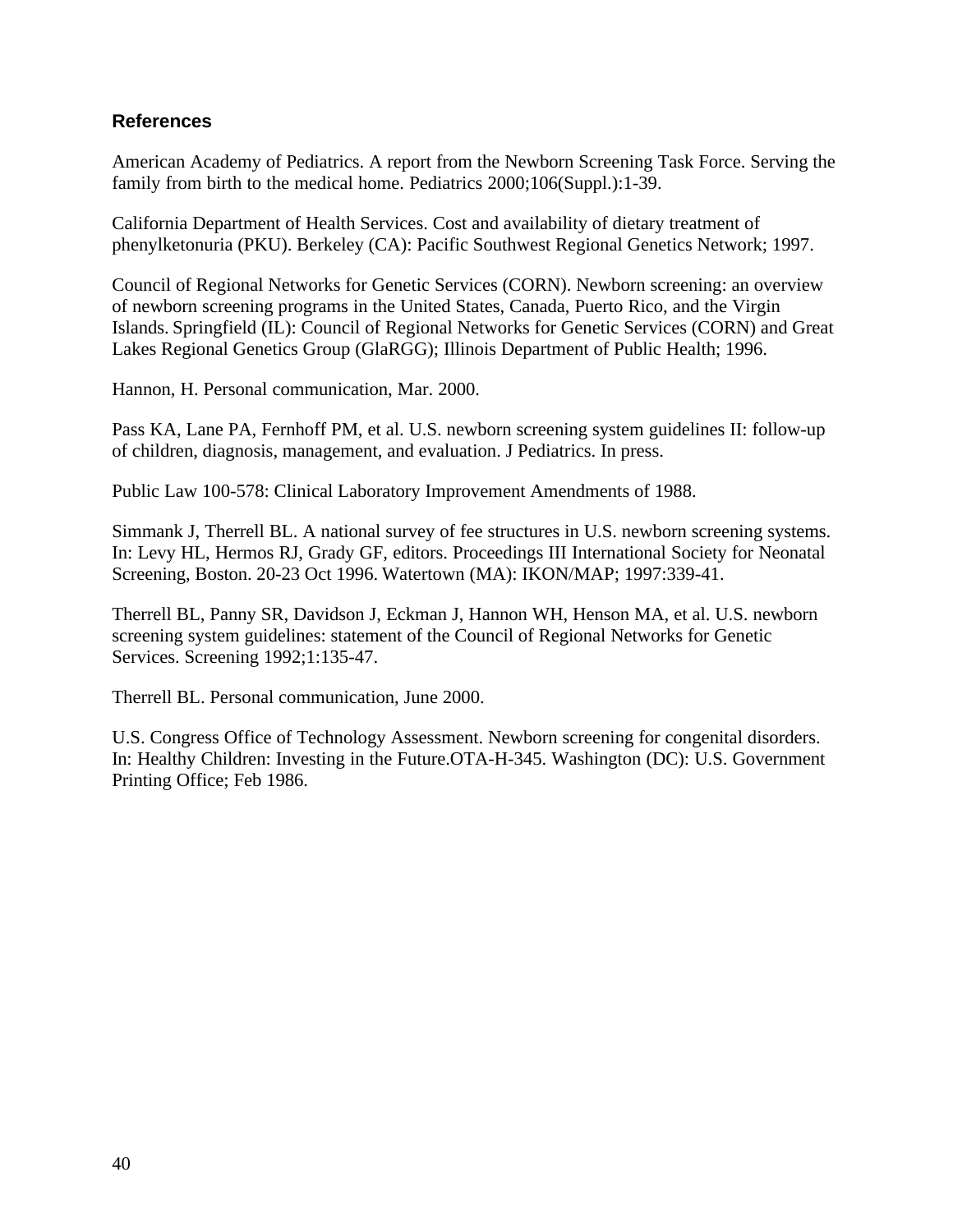# **Informed Consent for Newborn Screening and Future Uses of Tissue Samples**

# **Mary Kay Z. Pelias, Ph.D., J.D.**

Over the past century, the world of biomedical science has enjoyed an exponential growth of technologies that now permit the molecular dissection of the human genome and the treatment of an expanding array of devastating genetic diseases. As the technological powers of health care have generated potential benefits, practitioners in medical genetics and genetics research have studied a plethora of ethical, legal, and social issues related to the applications and implications of new knowledge about hereditary health problems. At the interface of technology and its applications and implications are questions derived from concepts of personal autonomy, personal privacy, and confidentiality of genetic information. Also at this interface are concerns about making the new benefits available across the human population as a matter of public health. Out of these broad concerns have developed newborn screening programs that confer immense benefits to individuals, to families, and to society.

The ethical principles of personal autonomy, personal privacy, and confidentiality of personal information now constitute the foundation of the practice of medicine. The principle of personal autonomy is understood as decisional privacy, or the right of an individual to make his or her own decisions, without duress or coercion, about which medical or other options to pursue. The concept of personal privacy protects individuals within the private sphere of the body so that others are constrained from touching or viewing the person inappropriately. Privacy of information includes respect for confidentiality of personal information that is exchanged within the professional-patient relationship, thus assuring candor in communication and resulting in accrual of benefits to the individual. Respect for these three facets of privacy is the basis of principles that govern the practice of medical genetics and genetic counseling.

The doctrine of informed consent developed from principles of personal autonomy and personal privacy. One branch provided standards of conduct in the practice of medicine and surgery, and the other branch developed the principles of conduct in biomedical research. The principle of informed consent in the professional-patient relationship grew out of an expanded array of options that became available in medicine and surgery early in the 20th century. As patients became more aware of their options, they became quick to allege negligence when professionals failed to present all options that a patient might choose to pursue. Over a series of medical malpractice cases in the common law, patients acquired the right to hear all "material" information before deciding which course of treatments, if any, to pursue, with "material" defined as any information that could cause the patient to choose another course. The principle of informed consent in biomedical research grew out of numerous experimental regimes, carried out over the course of the 20th century, both in the United States and elsewhere, without the knowledge or consent of the individual subjects. The rules for informed consent in biomedical research were first promulgated in the "Nuremberg Code" and later in the "Declaration of Helsinki" and the "Belmont Report," and they were ultimately codified in the "Code of Federal Regulations." Informed consent in biomedical research is valid only if the subject is competent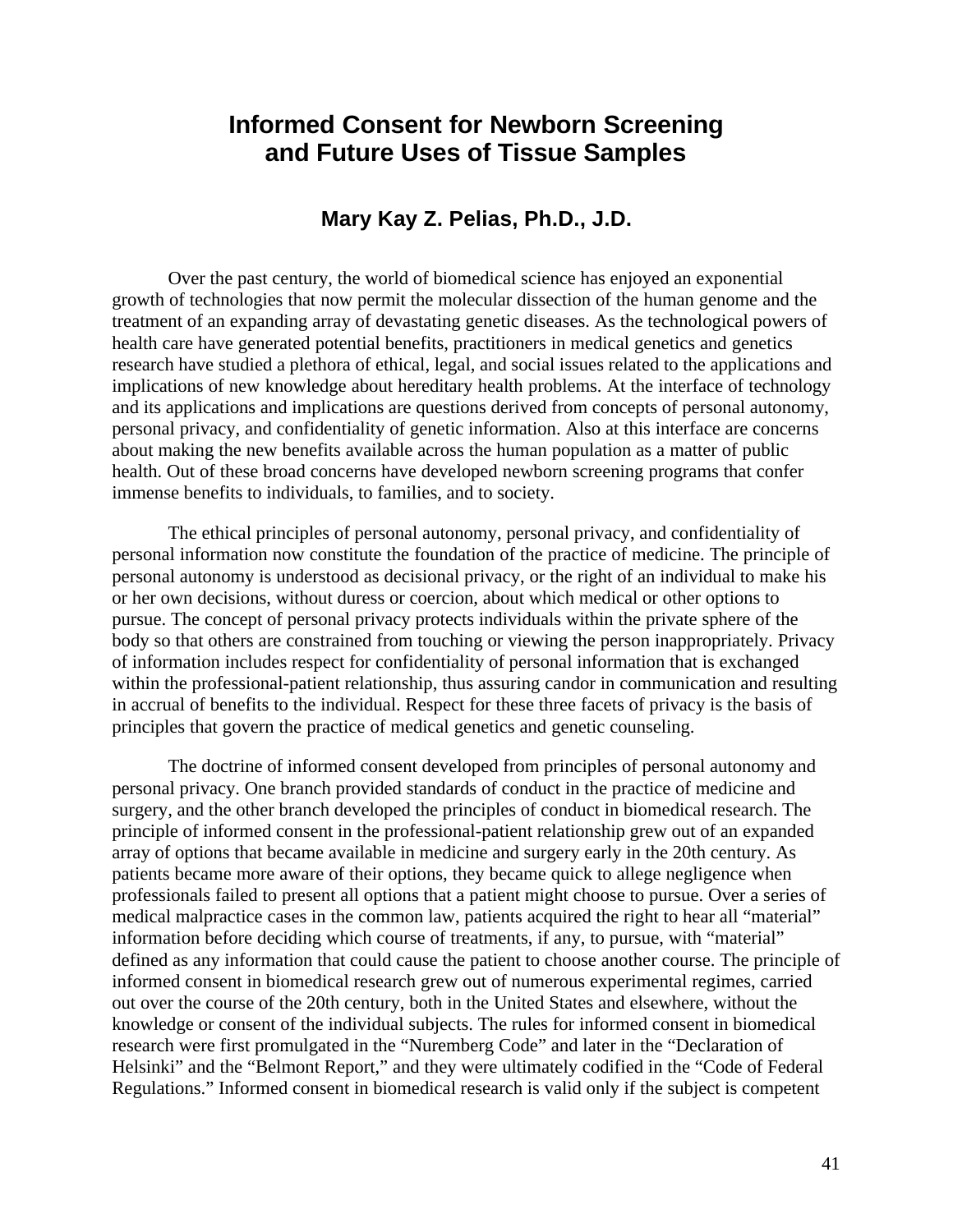and understands information about the research, its risks, benefits, and alternatives, with assurances about confidentiality and the subject's right to withdraw. Federal regulations also include special provisions for protecting vulnerable populations, including pregnant women, children, and prisoners. These principles now influence every aspect of the practice of medical genetics and genetic counseling and all phases of research in human and medical genetics.

The advent of newborn screening for phenylketonuria in the 1960s ushered in the era of treatment for some infants who are born with devastating genetic diseases. Simple, reliable, inexpensive tests permit the early identification of serious genetic diseases that can then be managed for the benefit of the infant, in terms of normal, or nearly normal, development or health, and for the benefit of society, in terms of the public fisc. Several drops of blood samples are collected shortly after birth, blotted and dried on personally identified cards, and sent to screening laboratories for testing. Most States have legislated mandatory screening so that these samples can be gathered and tested without formal parental consent. Cards with surplus blood spots are retained, with identifiers, in laboratories for varying periods defined by State law. Debate over the past four decades about mandatory screening has weighed the negative invasion of privacy and parental autonomy against the positive benefits of screening, and all but two States have favored mandatory screening because of the immense benefits that are realized when infants are detected and treated early in life. Only two States require parental consent before samples are collected from the infant. Most States have loose provisions for telling parents about screening and for permitting parents to opt out for religious reasons. However, mandatory screening is so rigid in two other States that parents who refuse testing are subject to criminal penalties. The immense success of newborn screening programs reinforces and supports legislative decisions to screen for certain diseases without parental consent.

Over the past decade, technical developments in molecular genetics have opened the door for vastly expanded research into the structure and function of countless genes. As the new technologies expand the power of research, genetics professionals have inquired about the possibility of using minute bits of dried blood from newborn screening samples to conduct research in medical and molecular genetics. The push to gain access to newborn screening samples has generated new debate about the appropriate use of samples that are collected without parental consent. Some professionals have noted that samples collected in the past were legally separated from the donors at the time of collection and should therefore be available to researchers on request. Others have carefully argued that these samples may be used for future research only after parents are recontacted for specific consent for specific research projects. Others have argued that these samples should be available to any researchers provided the samples are stripped of identifying information.

The middle ground in using new collections of newborn screening tissue samples for present and future research may lie in establishing a protocol for mandatory screening, followed by a request for parental consent for future use of samples if the samples are likely to be sought for genetics research. The undeniable benefits of newborn screening justify continued mandatory programs so that parental consent for screening is not a critical factor. Decisions about future use in unspecified genetic research and tests should, however, rest with the donors of the samples or their parents. A short protocol of six simple, dichotomous questions could be presented to parents. These questions address the use of samples, with or without identifiers, with or without the option for being notified about the development of significant new information. The protocol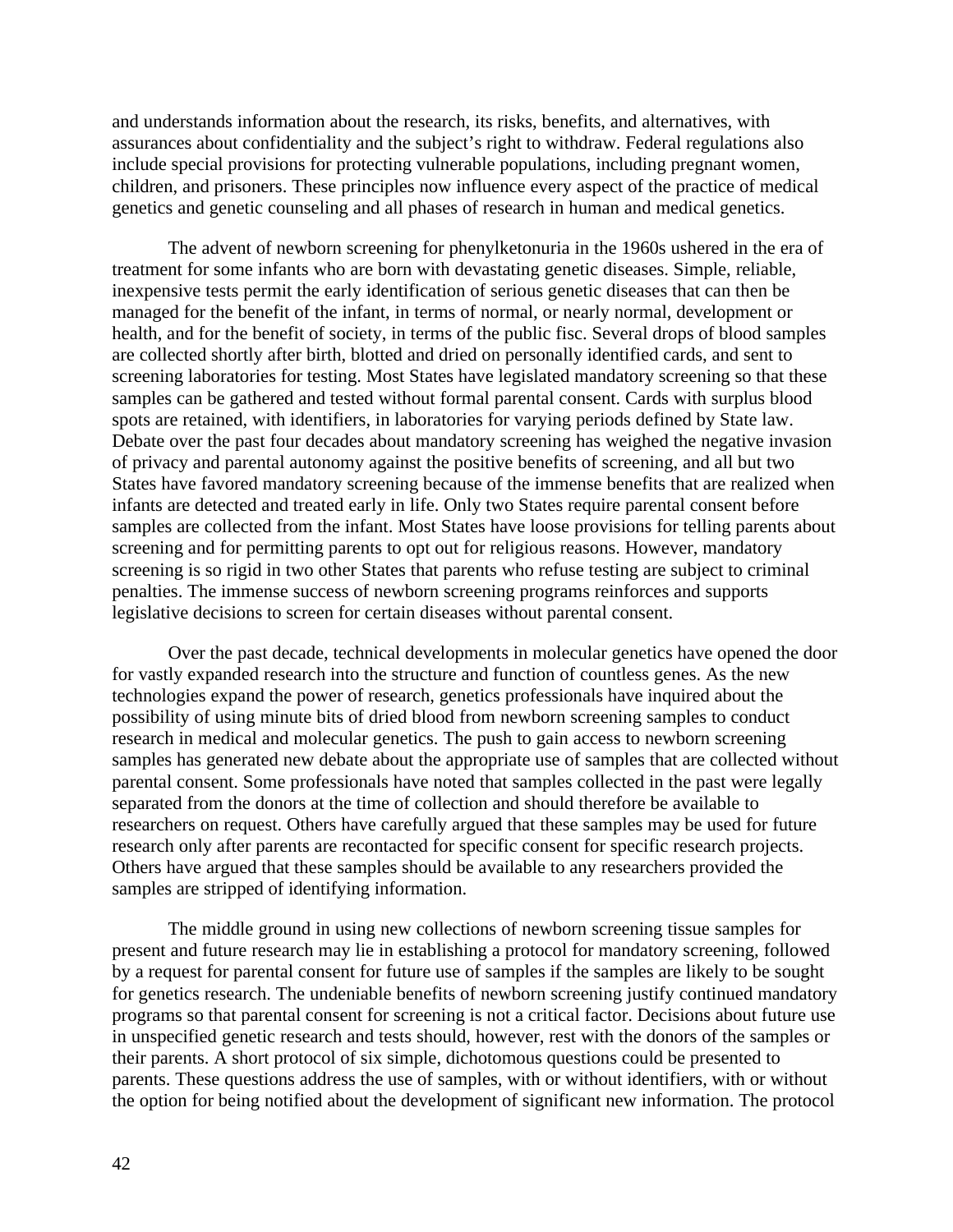could provide for reciprocity or responsibility in following up on any new developments. This protocol protects families as the persons who may have a significant interest in future developments, and it also protects the researcher without imposing an undue burden.

New technologies are expanding the interests of individuals, families, and genetics professionals. Achieving an acceptable balance among ethical principles and professional activities is a challenge that can be resolved by acknowledging that everyone has a stake in genetic information that is developed now and in the future.

## **References**

American College of Medical Genetics Storage of Genetics Materials Committee. ACMG statement: statement on storage and use of genetic materials. Am J Hum Genet 1995;57:1499-500.

American Society of Human Genetics. ASHG report: statement on informed consent for genetic research. Am J Hum Genet 1996;59:471-4.

Francke U. Response to National Bioethics Advisory Commission on the ethical issues and policy concerns surrounding research using human biological materials. http://www.faseb.org/genetics/ashg/policy/pol-33.htm (1999).

Pelias MZ. Informed consent and the use of archived tissue samples. In: Freeman SB, Hinton CF, Elsas LJ, editors. Genetic Services: Developing Guidelines for the Public's Health. Atlanta (GA): Emory University School of Medicine, The Council of Regional Networks for Genetic Services; 1996. p.152-9.

U.S. Department of Energy, Office of Health and Environmental Research. Human subjects research handbook, 2nd ed. (no date).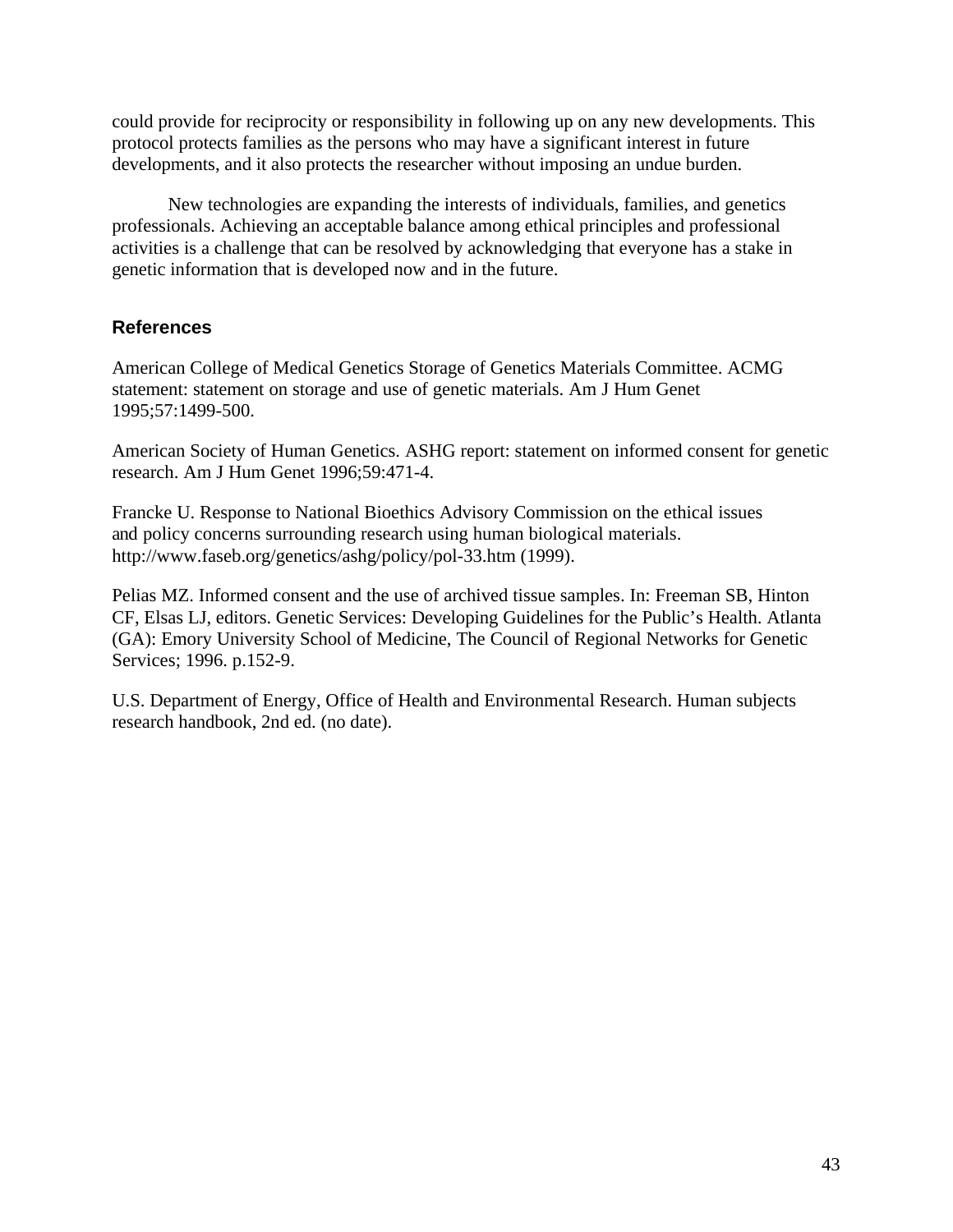# **Variations Among Programs in Time of Initiation of Diet Treatment, Level of Control, and Diet Relaxation/Discontinuation**

# **Margretta R. Seashore, M.D., FAAP, FACMG**

A survey was sent to the directors of 111 clinics in the United States that treat patients with phenylketonuria (PKU), and we received 87 responses. These 87 clinics were treating a total of 4,669 patients. Approximately one-half of the patients were younger than 12 years of age, and 93 percent of these were on a phenylalanine (Phe)-restricted diet. Of those patients 12 years of age and older, 54 percent were on a Phe-restricted diet. The survey instrument included questions about diagnosis, initiation of treatment, assessment of biochemical control, and continuation of dietary restriction.

### **Blood Phe Concentrations That Initiate Treatment**

The clinic directors were asked what concentration of Phe caused them to make a presumptive diagnosis of PKU and begin dietary restriction of Phe. For 70 of the 87 clinics (80 percent), a Phe concentration of 10 mg/dL or less (600  $\mu$ M) was considered the appropriate level to begin dietary restrictions. At 10 of the 87 (11 percent), treatment began at a concentration of between 10 and 15 mg/dL (600 to 900  $\mu$ M). Five clinics (6 percent) considered a concentration of more than 15 mg/dL (900  $\mu$ M) the appropriate level to initiate treatment.

### **Current Practice Regarding Diet Maintenance**

The clinic directors were asked about their approach to long-term treatment of PKU. Some 99 percent of the clinics prescribed a restricted diet for life for males; 85 percent prescribed a restricted diet for life for females. These practices had been in place for more than 7 years at 54 of the 87 clinics (62 percent), and for more than 3 years at 10 of the 87 (11 percent).

### **Blood Phe Levels During Treatment**

The most commonly advocated levels were 2 to 6 mg/dL (120–360  $\mu$ M) for patients up to 12 years of age, and 2 to 10 mg/dL (120–600 µM) for patients older than 12 years of age.

### **Monitoring Intervals After Instituting a Phe-Restricted Diet**

Monitoring consisted of measurement of Phe concentration in a blood sample, collected at most centers from patients after they had fasted overnight. Monitoring intervals varied according to the age of patients. At less than 1 year of age, the mean frequency was 3.6 times per month (the range was 1 to 8 times per month). Between the ages of 1 and 3 years, the mean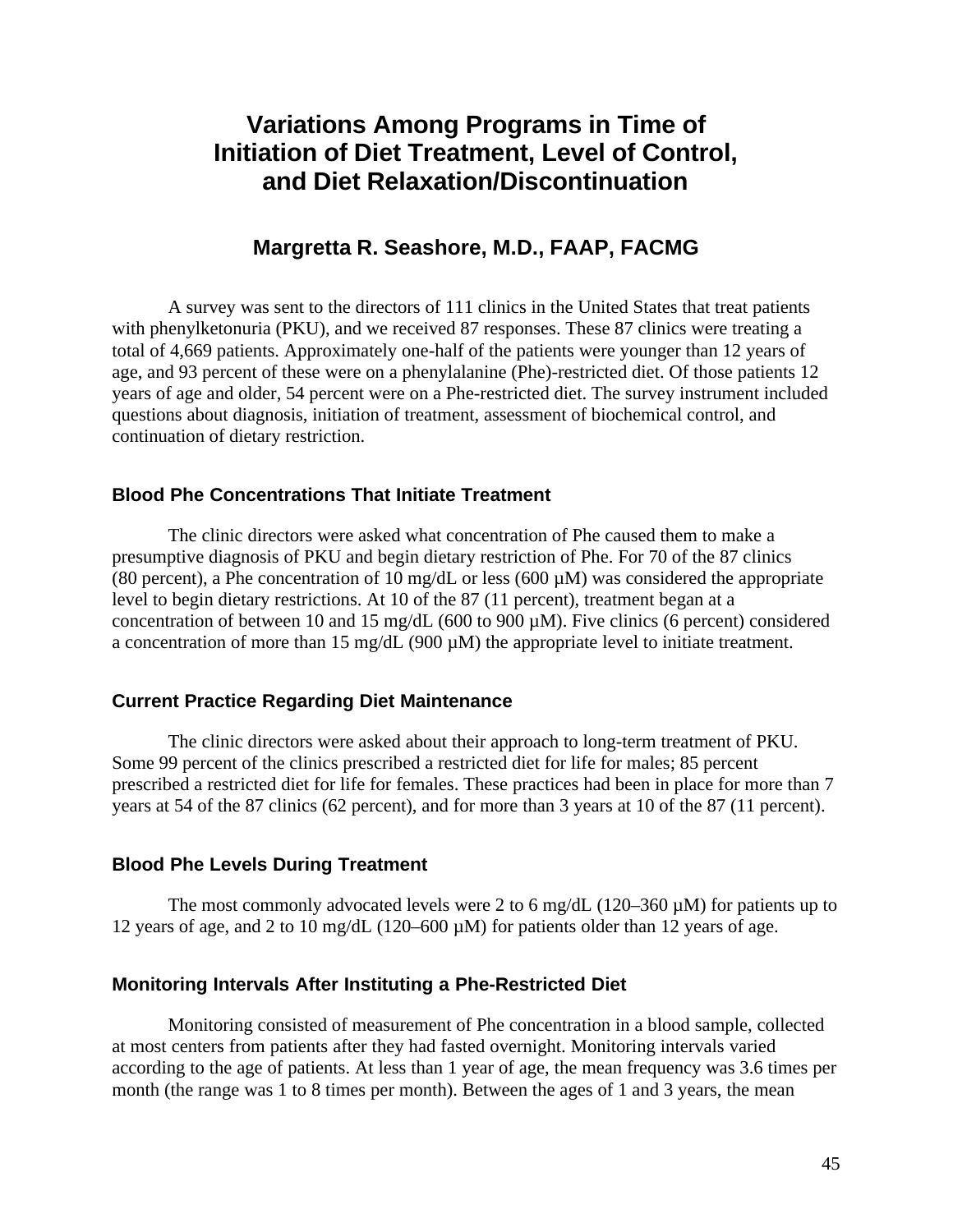frequency was 1.9 times per month (the range was 0.33 to 4 times per month). The frequency of monitoring decreased with increasing age. By 18 years of age, the mean frequency was 1.0 times per month (the range was 0 to 4 times per month).

### **Laboratory Technique Used**

The laboratory technique used for measuring serum or plasma Phe varied from the semiquantitative Guthrie method used in 19 of the 87 clinics (22 percent) to highly quantitative plasma amino acid column chromatography used by 19 (22 percent) and HPLC by 4 (5 percent). A majority of the clinics (41 of the 87, or 47 percent) used the McCaman-Robins fluorometric method.

### **Time Between Testing and Notification**

The amount of time between obtaining blood from patients and reporting the results to the family varied from 1 to 10 days. Most clinics reported the results within 1 to 3 days (52 of the 87, or 60 percent). Five clinics (6 percent) needed 8 to 10 days.

## **Need for Further Research**

Deficiencies in our knowledge still affect our ability to treat patients with PKU optimally. Some involve the pathophysiology of central nervous system injury in PKU, such as the relationship of brain Phe concentration to outcome, the existence of modifying genetic factors, and genotype-phenotype correlation between phenylalanine hydroxylase (PAH) mutations and the clinical phenotype. Other deficiencies involve factors related to compliance with a restricted diet, such as how to design a more palatable diet. We also need a better definition of who should resume the diet. Ideally, a diet treatment that addressed abnormal PAH protein or the gene mutation in PAH may have the best chance of producing a normal outcome.

### **References**

American Academy of Pediatrics Committee on Genetics. Newborn screening fact sheets. Pediatrics 1989; 83:449-64.

Azen CG, Koch R, Friedman EG, Berlow S, Coldwell J, Krause W, et al. Intellectual development in 12-year-old children treated for phenylketonuria. Am J Dis Child 1991;145:35-9.

Beasley MG, Costello PM, Smith I. Outcome of treatment in young adults with phenylketonuria detected by routine neonatal screening between 1964 and 1971. Q J Med 1994;87:155-60.

Cockburn F, Barwell B, Brenton D. Report of Medical Research Council Working Party on Phenylketonuria. Recommendations on the dietary management of phenylketonuria. Arch Dis Child 1993;68:426-27.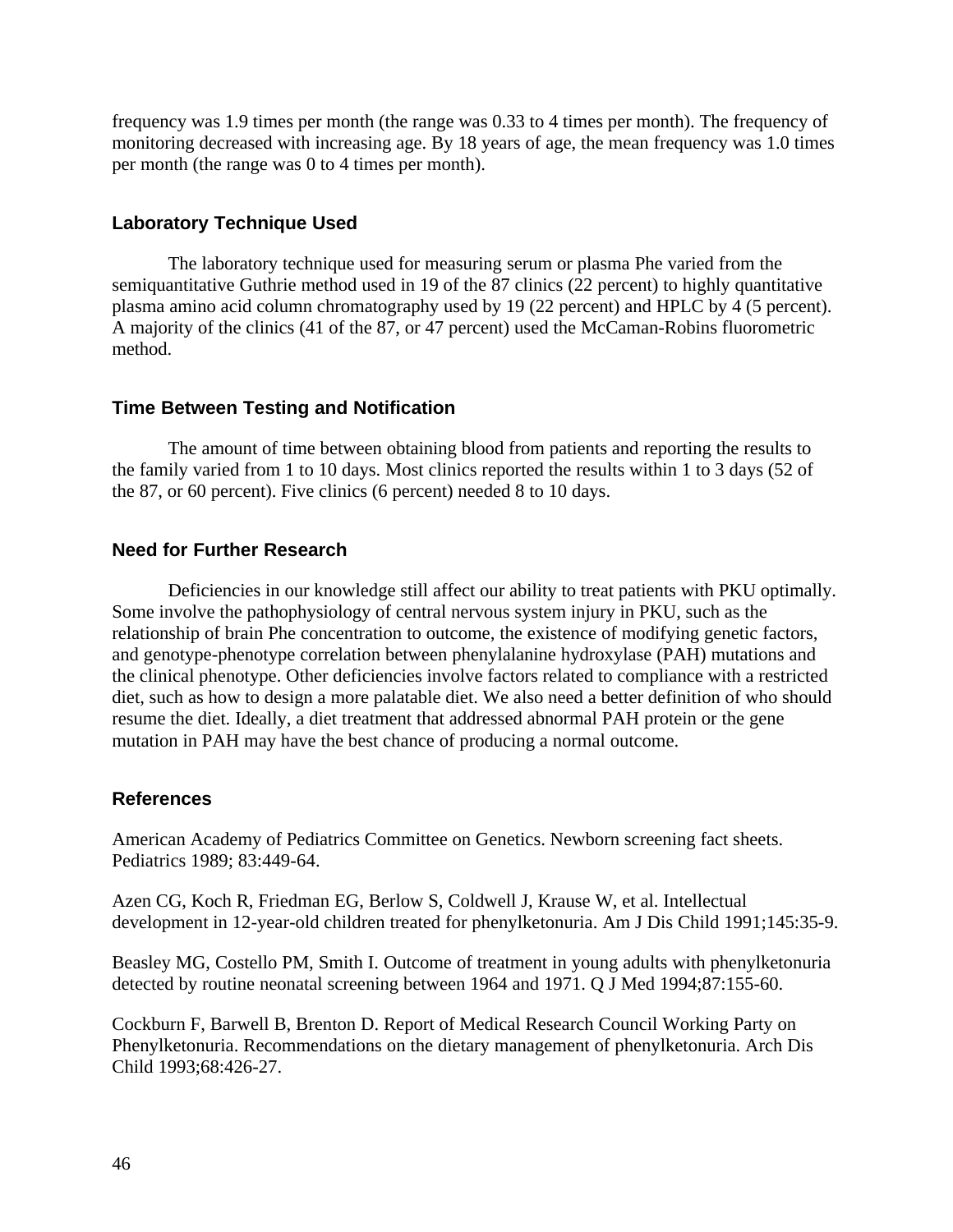Fisch RO, Matalon R, Weisberg S, Michals K. Phenylketonuria: current dietary treatment practices in the United States and Canada. J Am Coll Nutr 1997;16:147-51.

Levy HL, Waisbren SE. PKU in adolescents: rationale and psychosocial factors in diet continuation. Acta Paediatr Suppl 1994;407:92-7.

Möller HE, Vermathen P, Ullrich K, Weglage J, Koch HG, Peters PE. In-vivo NMR spectroscopy in patients with phenylketonuria: changes of cerebral phenylalanine levels under dietary treatment. Neuropediatrics 1995;26:199-202.

Naughten ER, Kiely B, Saul I, Murphy D. Phenylketonuria: outcome and problems in a "dietfor-life" clinic. Eur J Pediatr 1987;146:A23-4.

Pietz J, Dunckelmann R, Rupp A, Rating D, Meinck HM, Schmidt H. Neurological outcome in adult patients with early-treated phenylketonuria. Eur J Pediatr 1998:157:824-30.

Potocnik U, Widhalm K. Long-term follow-up of children with classical phenylketonuria after diet discontinuation: a review. J Am Coll Nutr 1994;13:232-6.

Rey F, Abadie V, Plainguet F, Rey J. Long-term followup of patients with classical phenylketonuria after diet relaxation at 5 years of age. The Paris Study. Eur J Pediatr 1996;155:S39-44.

Scriver C, Kaufman S, Eisensmith R, Woo S. The hyperphenylalaninemias. In: Scriver R, Beaudet A, Sly WS, Valle D, editors. The metabolic and molecular bases of inherited disease. New York: McGraw-Hill; 1995; p. 1015-75.

Seashore MR, Wappner R, Cho S, de la Cruz F. Development of guidelines for treatment of children with phenylketonuria: report of a meeting at the National Institute of Child Health and Human Development held August 15, 1995, National Institutes of Health, Bethesda, Maryland. Pediatrics 1999;104:e67.

Smith I, Beasley MG, Ades AE. Effect on intelligence of relaxing the low phenylalanine diet in phenylketonuria. Arch Dis Child 1991;66:311-6.

Smith I. Treatment of phenylalanine hydroxylase deficiency. Acta Paediatr Suppl 1994;407:60-5.

Walter JH, Tyfield LA, Holton JB, Johnson C. Biochemical control, genetic analysis and magnetic resonance imaging in patients with phenylketonuria. Eur J Pediatr 1993;152:822-7.

Wappner R, Cho S, Kronmal RA, Schuett V, Seashore MR. Management of phenylketonuria for optimal outcome: a review of guidelines for phenylketonuria management and a report of surveys of parents, patients, and clinic directors. Pediatrics 1999;104:e68.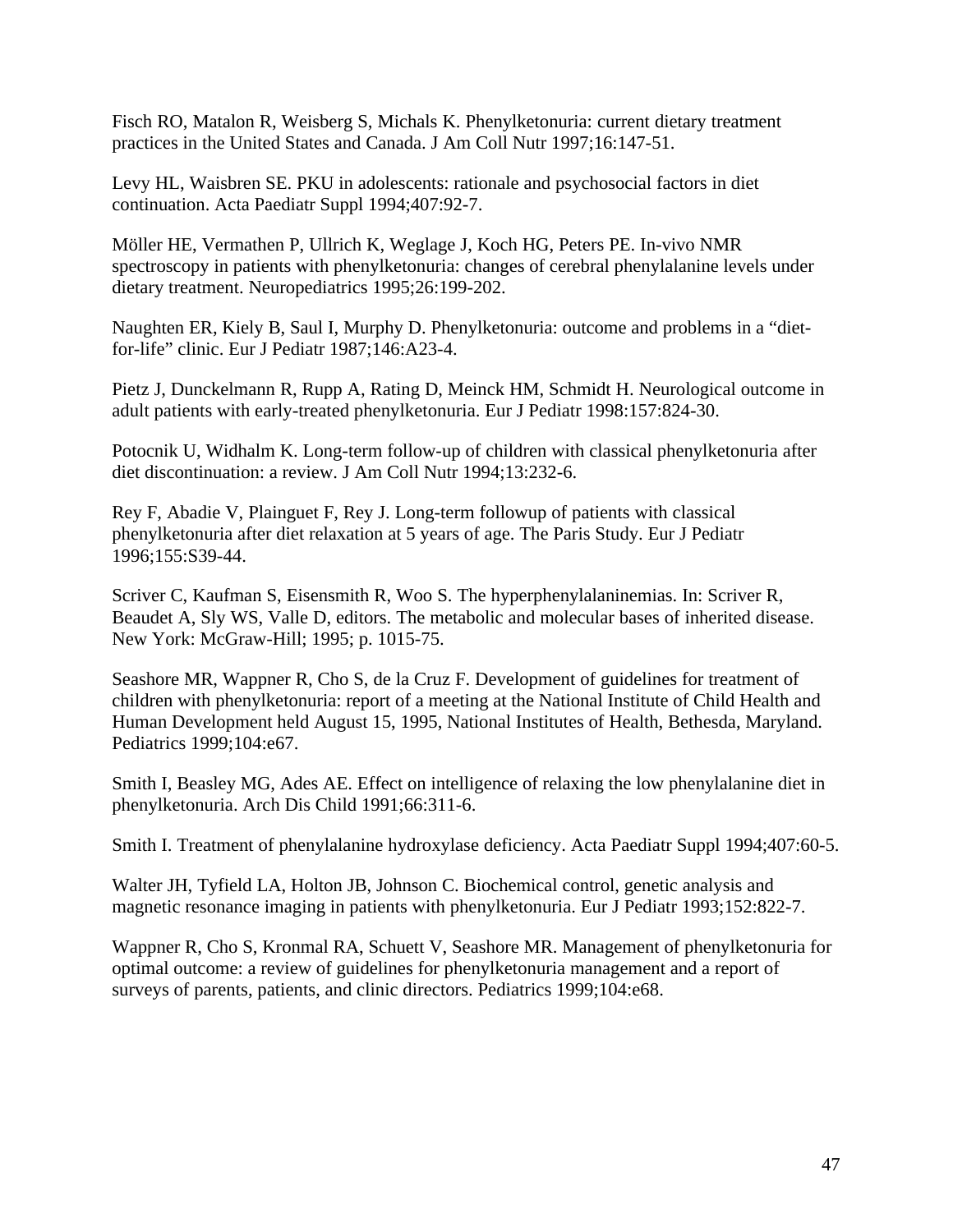# **Effects of Dietary Treatment on Children With Classical Phenylketonuria (PKU): The United States PKU Collaborative Study, 1967–1984**

# **Eva Gross Friedman, Colleen G. Azen, M.S., Richard Koch, M.D., and the Writing Committee for the PKU Collaborative Study**

This randomized study was conducted in two phases: phase A compared randomly assigned strict (TG1: 1.5–5.4 mg/dL) versus moderate (TG2: 5.4–9.9 mg/dL) restriction of phenylalanine (Phe) intake during the first 6 years of life. Phase B investigated diet continuation versus discontinuation after the age of 6 years. Non-PKU full natural siblings of the PKU index cases constituted the control group. The study designs for both investigations have been published (Williamson, Dobson, Koch, 1977; Koch, Azen, Friedman, et al., 1982). Subjects with PKU were identified by newborn screening, treated within the first 120 days of birth, and underwent confirmatory challenge by 1 year.

The Phe-restricted diet was based on Lofenelac, a casein hydrolysate, and was designed to provide a balance of nutrients with adequate protein, calories, and other essential amino nutrients. Good growth of those in both TG1 and TG2 was evidence of the adequacy of nutrient intake (Acosta, Trahms, Wellman, et al., 1983).

Blood Phe levels were measured weekly during the first year and monthly thereafter. These serial Phe levels were then summarized into Indices of Dietary Control (IDC). IDC-1 was the median of Phe levels during specific periods, and IDC-2 was the area under the curve of Phe over time. Other summary measures included rate of rise in blood Phe levels above 900  $\mu$ mol/L through 6 years of age (Williamson, Koch, Azen, et al., 1981), total exposure to Phe levels above 900 µmol/L, and age after which Phe levels consistently exceeded a specified value—i.e., 900 μmol/L (Holtzman, Kronmal, van Doorninck, 1986).

#### **Results**

Of the 167 confirmed infants with PKU who were initially enrolled in the collaborative study, 133 completed phase A, and 118 completed phase B through age 10. When the study concluded, 96 had completed 12-year evaluations. The subjects were predominantly Caucasian (96 percent); 43 percent were first-born, and 57 percent were male. Of the mothers, 16 percent were younger than 20 years of age at the birth of the child. The mean parent Weschler Adult Intelligence Scale (WAIS) score was 109 (SD=13) for 109 fathers, and 106 (SD=12) for 120 mothers.

For both groups, the mean 6-month IDC-1 values rose during phase A. Although TG1 values were generally below those of TG2, mean values exceeded the target range after 6 months of age for TG1 and after 36 months of age for TG2. The average rate of increase in Phe levels per year was 67.9 µmol/L for TG1 and 57.1 µmol/L for TG2. Twenty percent of the children in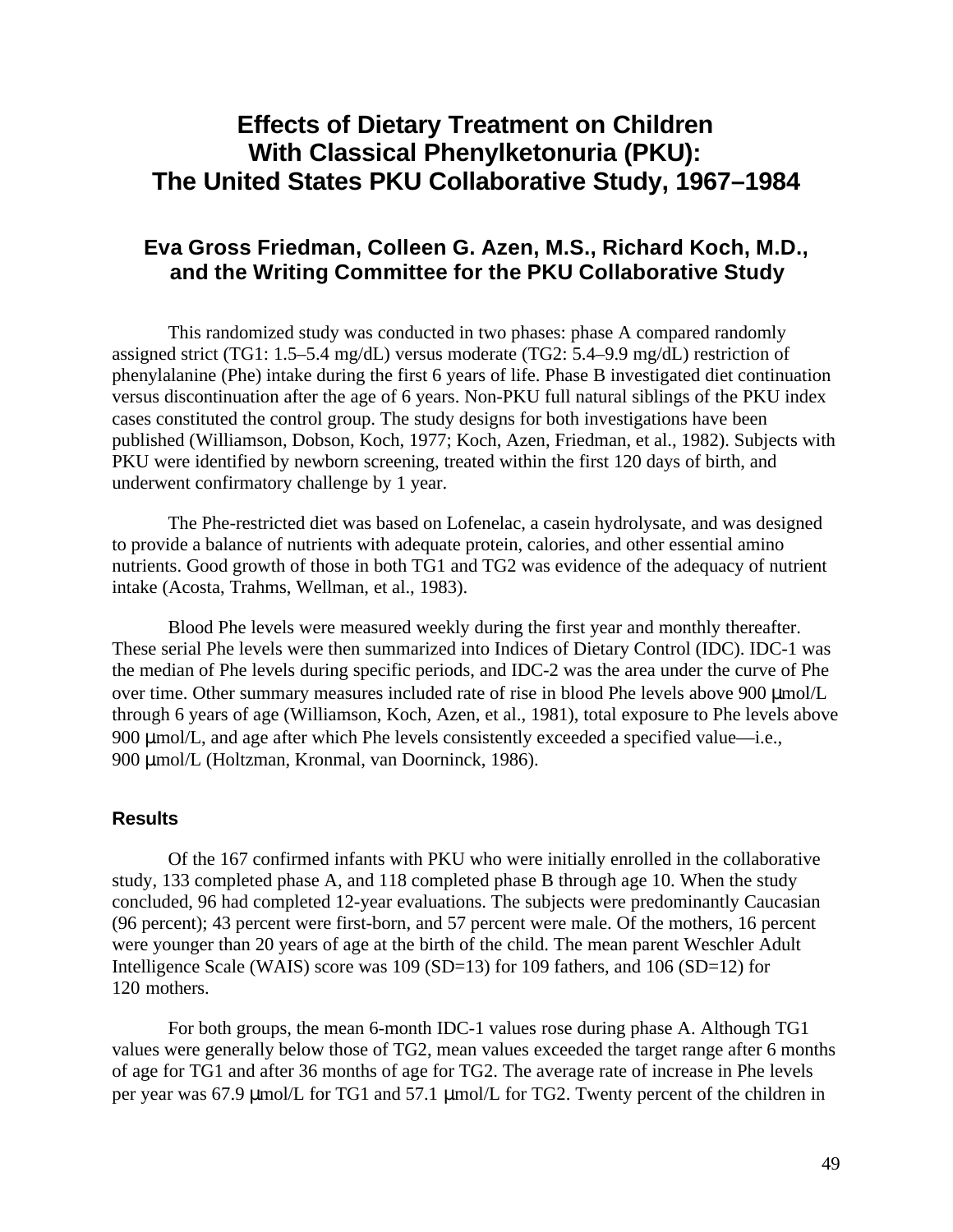TG1 and 30 percent of those in TG2 had exceeded 900  $\mu$ mol/L by the age of 6 years. Furthermore, many children who were "on diet" had blood Phe levels well above the target ranges, even during phase A. Holtzman and colleagues defined loss of dietary control to have occurred when IDC-1 rose above 900  $\mu$ mol/L and remained there for three consecutive 6-month periods (Holtzman, Kronmal, van Doorninck, 1986).

The children in this sample exhibited an overall prevalence of congenital anomalies (9.3 percent) that was not significantly different from the figure for the general population (Johnson, Koch, Peterson, et al., 1978). Nineteen of the 161 children with PKU had abnormal electroencephalograms (EEG) shortly after birth that became normal by 1 year of age in all but 2 children (Blaskovics, Engel, Podosin, et al., 1981).

Annual assessments of height, weight, and head circumference through 4 years of age compared favorably with national norms (Holm, Kronmal, Williamson, et al., 1979). No significant differences were noted at any age between the PKU sample and a cohort of 184 normal children followed by the Fels Research Institute. However, the girls with PKU had a significantly greater increase in weight at later ages than did girls in the Fels group. This trend was still apparent at 8 years of age. Higher serum Phe levels were found to be positively correlated with weight, particularly for girls (*p*<.001), perhaps reflecting poorer diet adherence in those with more rapid weight gain (McBurnie, Kronmal, Schuett, et al., 1991).

#### **Cognitive Development and Academic Achievement**

At age 6 the average intelligence quotient  $(IQ)$  score was 98 (SD=16). Significant predictors of IQ scores were mother's IQ score, age at initiation of treatment, and rate of increase in IDC, which together accounted for 36 percent of the total variation in IQ score (Williamson, Koch, Azen, et al., 1981). By the time subjects were 10 years of age, Holtzman and colleagues found that the age at which control of Phe was lost was the best, and often the only, significant predictor of the deficit in Wechsler Intelligence Scale for Children (WISC) IQ scores, Wide Range Achievement Test (WRAT) achievement, and behavior test scores between the child with PKU and other family members. A followup report on the subjects confirmed these findings at 12 years of age (Azen, Koch, Friedman, et al., 1991). Table 1 depicts mean IQ score from ages 6 through 12 years for children with PKU grouped by age at loss of dietary control.

The greatest discrepancies between the scores of the children with PKU and other family members occurred in those who lost dietary control before age 6, whereas those who lost control between 6 and 10 years of age had the greatest change in scores from age 6. Those still in control maintained their scores at 6 years of age in all areas except arithmetic. Arithmetic scores declined more than 10 points in all groups.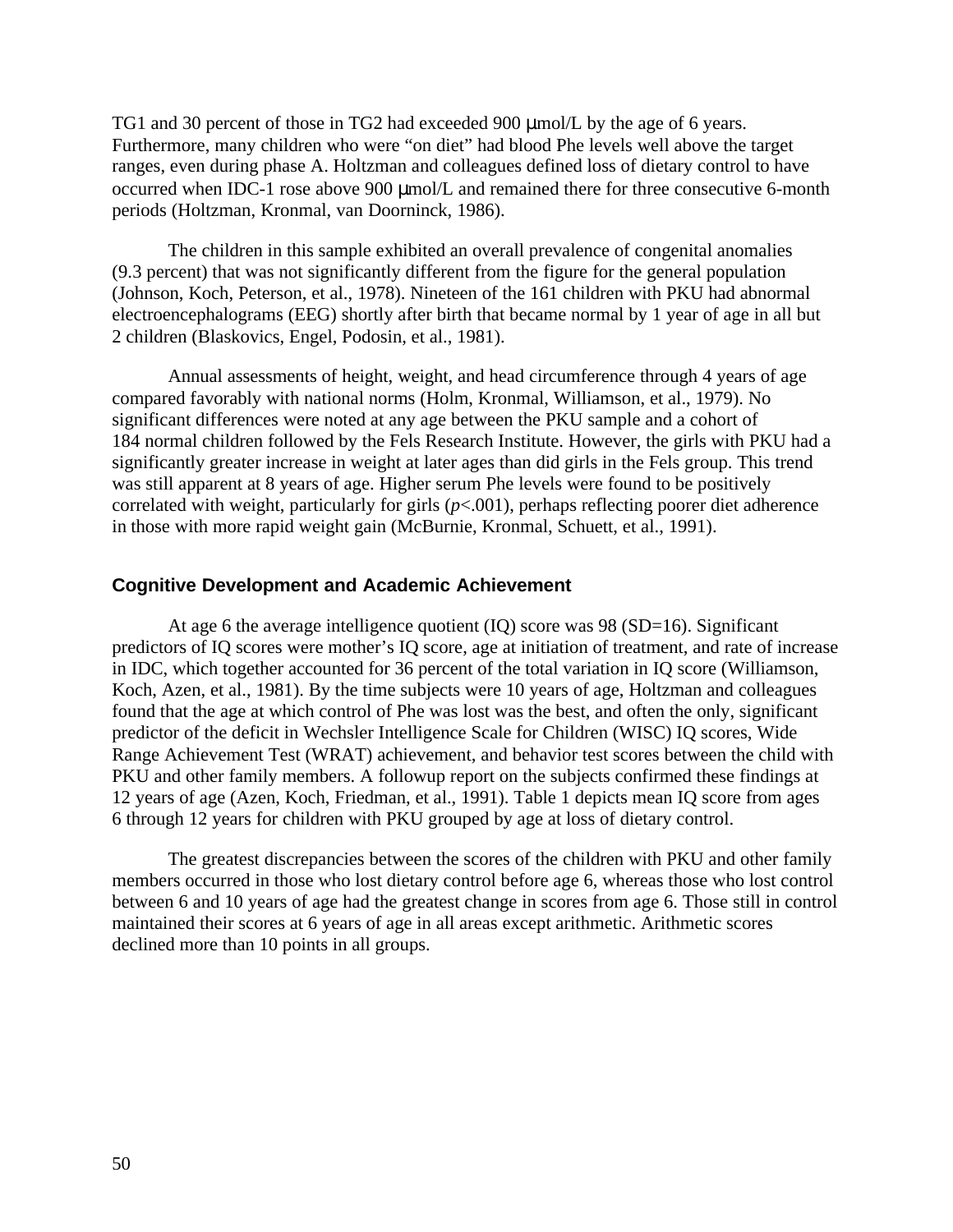| <b>Age Lost Control</b> | Age/Test        | $\mathbf N$    | Mean | <b>SD</b> |
|-------------------------|-----------------|----------------|------|-----------|
| Before age 6            | 6-year $S-B^*$  | 22             | 91   | 15        |
|                         | 7-year S-B      | 19             | 93   | 12        |
|                         | 8-year WISC†    | 18             | 91   | 13        |
|                         | 10-year WISC    | 20             | 93   | 14        |
|                         | 12-year WISC-R‡ | 22             | 88   | 15        |
| Between 6 and 10        | 6-year S-B      | 42             | 100  | 14        |
|                         | 7-year S-B      | 42             | 98   | 13        |
|                         | 8-year WISC     | 41             | 99   | 14        |
|                         | 10-year WISC    | 39             | 99   | 13        |
|                         | 12-year WISC-R  | 42             | 95   | 14        |
| After age 10            | 6-year S-B      | 30             | 102  | 14        |
|                         | 7-year S-B      | 30             | 103  | 14        |
|                         | 8-year WISC     | 29             | 103  | 12        |
|                         | 10-year WISC    | 25             | 105  | 12        |
|                         | 12-year WISC-R  | 30             | 101  | 10        |
| After age 10            | 6-year S-B      | 6              | 113  | 17        |
| and low Phe             | 7-year S-B      | 6              | 117  | 21        |
|                         | 8-year WSC      | 5              | 111  | 15        |
|                         | 10-year WISC    | $\overline{2}$ | 113  | 22        |
|                         | 12-year WISC-R  | $\overline{4}$ | 106  | 14        |

**Table 1.** Mean IQ at ages 6 to 12 years for children with PKU grouped by age at which control of blood Phe below 900 µmol/L was lost

\*S-B: Stanford Binet, 1972 Norms.

†WISC: Wechsler Intelligence Scale for Children

‡WISC-R: Wechsler Intelligence Scale for Children (Revised).

In addition to IQ and WRAT scores, the collaborative study evaluated perception and language development using the Bender Gestalt Test and the Illinois Test of Psycholinguistic Abilities (ITPA) at various ages. Those who continued on the diet and maintained control of their blood Phe levels had better mean scores than those who discontinued, but both groups had declining scores, similar to the pattern observed for arithmetic scores (Fishler, Azen, Henderson, et al., 1987). Among 112 children with PKU for whom school history data were collected, 32 percent were having mild to severe problems by the first grade, including repeating a grade or spending at least half of each day in special classes. By the fourth grade, 34 percent were at least 1 year below modal grade.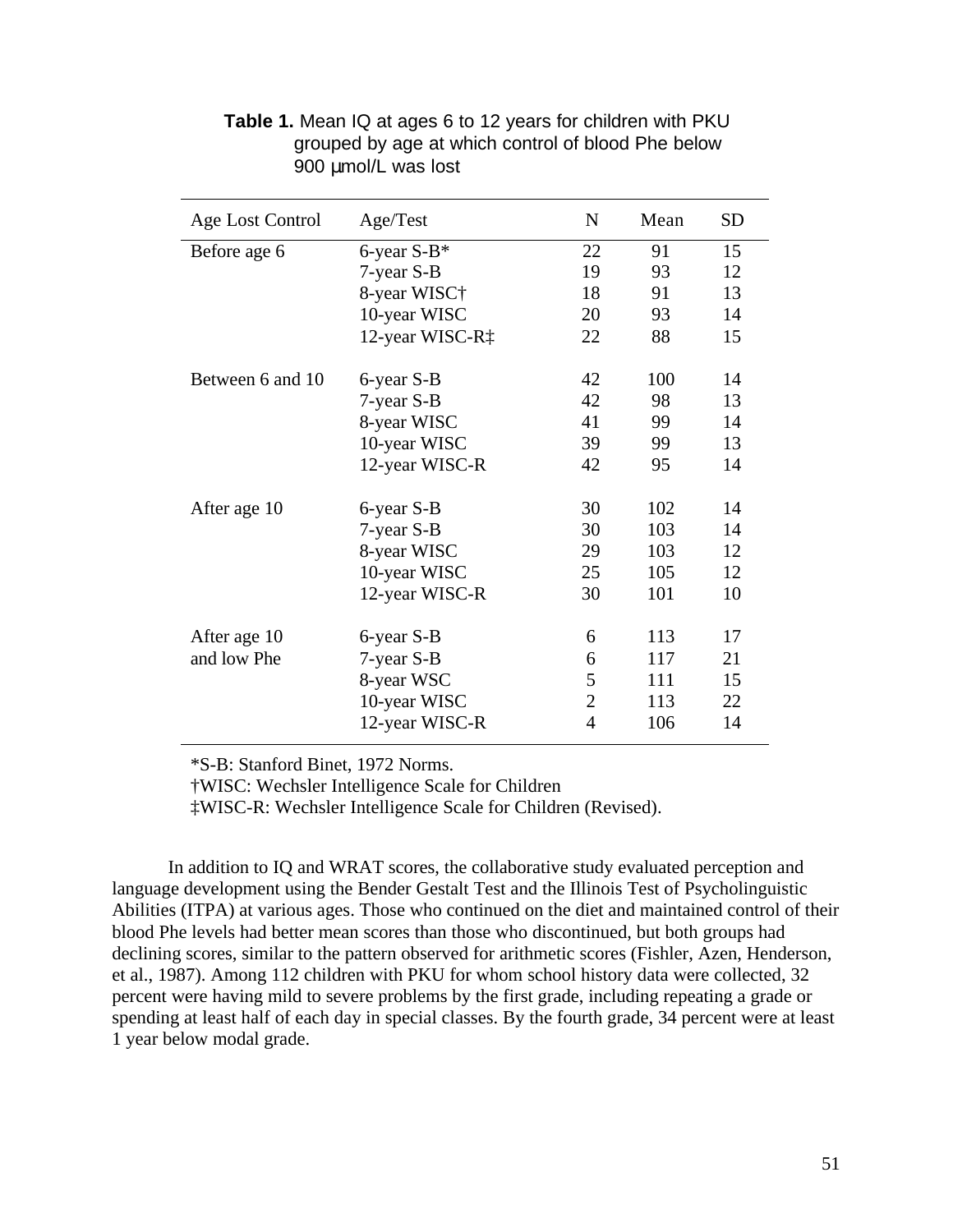## **Comparison With Siblings**

The non-PKU control group comprised 163 children from 91 families, allowing for within-family paired comparisons on cognitive tests. Table 2 presents these results at the ages at which siblings were tested.

|                                      |             |                 | <b>Mean Scores</b> |     | Sib-PKU<br>Differen |            |
|--------------------------------------|-------------|-----------------|--------------------|-----|---------------------|------------|
| <b>Psychological Test</b>            | Age at Test | Number of Pairs | <b>PKU</b>         | Sib | ce                  | $p$ -Value |
| Stanford-Binet, 1972 norms           | 4 years     | 36              | 94                 | 99  | 5                   | < 0.02     |
| <b>Frostig Perceptual Quotient</b>   | 5 years     | 51              | 94                 | 103 | 9                   | < 0.001    |
| Bender Perceptual Maturity*          | 7 years     | 40              | 79                 | 84  | 5                   | < 0.05     |
| <b>ITPAPsycholinguistic Quotient</b> | 7 years     | 42              | 97                 | 101 | $\overline{4}$      | <b>NS</b>  |
| WISC verbal scale                    | 8 years     | 57              | 101                | 105 | 5                   | 0.034      |
| WISC performance scale               | 8 years     | 58              | 101                | 108 | 7                   | < 0.001    |
| WISC full scale                      | 8 years     | 57              | 101                | 107 | 6                   | 0.005      |
| WRAT reading                         | 8 years     | 54              | 101                | 107 | 6                   | 0.006      |
| WRAT spelling                        | 8 years     | 54              | 100                | 104 | $\overline{4}$      | <b>NS</b>  |
| WRAT arithmetic                      | 8 years     | 54              | 96                 | 100 | $\overline{4}$      | 0.007      |

## **Table 2.** Paired comparisons between children with PKU and their unaffected siblings on psychological test scores at various ages

\*Bender Perceptual Maturity scores are month equivalents.

Children with PKU scored significantly below their siblings on all tests except WRAT spelling at 8 years and the ITPA at 7 years (Fishler, Azen, Henderson, et al., 1987). The sibling-PKU differences were correlated with IDC at the time of the test and/or the age at loss of dietary control, except for the Frostig and ITPA tests. Children who maintained control of their blood Phe levels at least through 8 years of age had scores comparable with those of their siblings on all tests (Holtzman, Kronmal, van Doorninck, 1986).

### **Summary**

The U.S. PKU Collaborative Study provided answers to several basic questions regarding treatment for PKU, namely, that the Phe-restricted diet is a safe and effective method of treatment, that continuation of the diet throughout childhood is recommended, and that early initiation of treatment and maintenance of good control of Phe levels in the early years of life are crucial.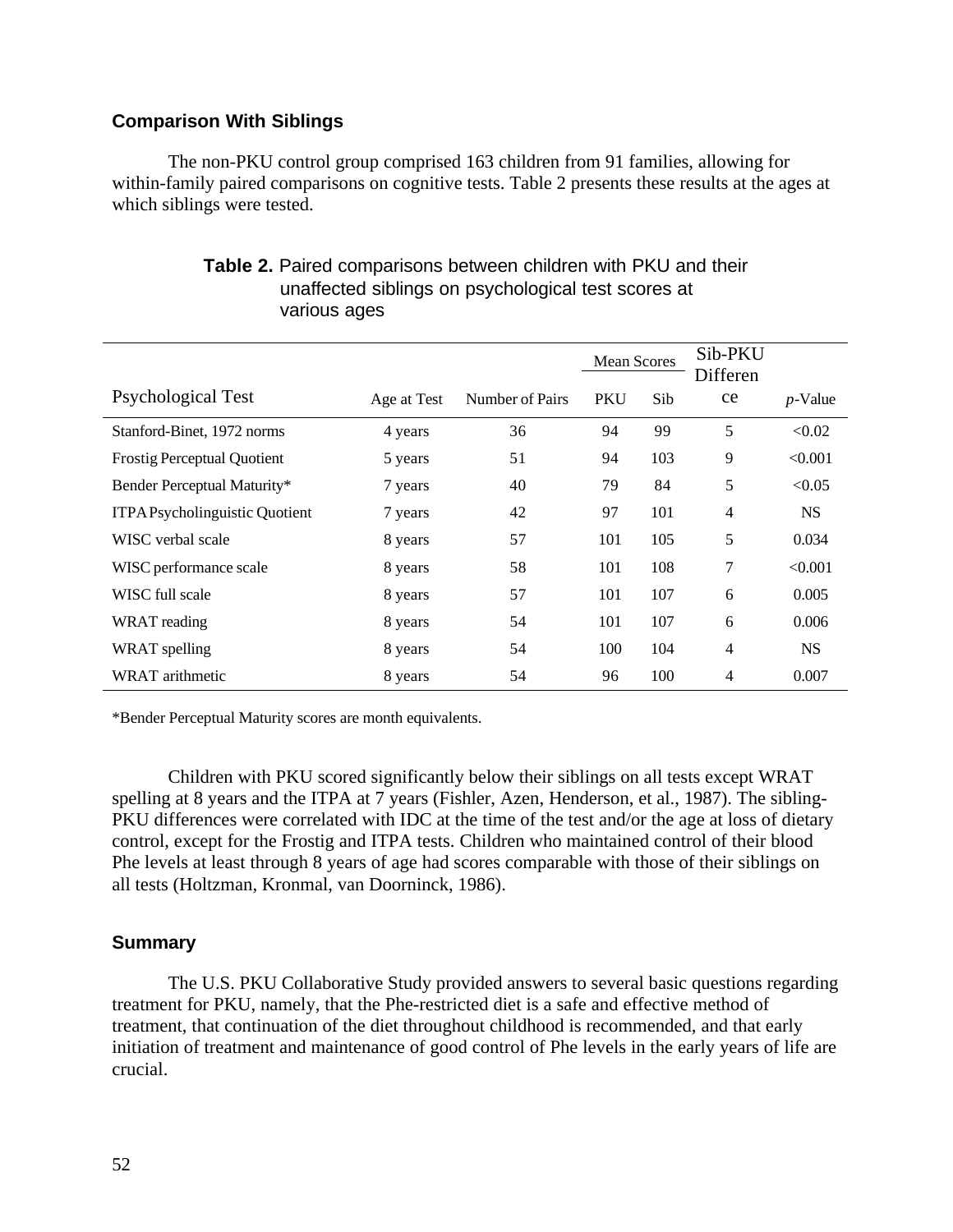Although IQ scores remain relatively stable after diet discontinuation, other areas of cognitive functioning (such as reading and spelling) may be more sensitive to rising Phe levels. Other areas, such as arithmetic, language, and perception, appear to be problematic for all children with PKU, at least in the ranges of Phe control seen in these children. Too few children in the study maintained Phe levels in the ranges of 120 to 360, or even 600 mmol/L, to address whether stricter control would have prevented even these subtle deficits.

### **References**

Acosta PB, Trahms C, Wellman NS, Williamson M. Phenylalanine intakes of 1- to 6-year-old children with phenylketonuria undergoing therapy. Am J Clin Nutr 1983;38:694-700.

Azen CG, Koch R, Friedman EG, Berlow S, Coldwell J, Krause W, et al. Intellectual development in 12-year-old children treated for phenylketonuria. Am J Dis Child 1991;145:35-9.

Blaskovics ME, Engel R, Podosin R, Azen CG, Friedman EG. EEG pattern in phenylketonuria under early initiated dietary treatment. Am J Dis Child 1981;135:802-8.

Fishler K, Azen CG, Henderson R, Friedman EG, Koch R. Psychoeducational findings among children treated for phenylketonuria. Am J Ment Defic 1987;92:65-73.

Holm VA, Kronmal RA, Williamson M, Roche AF. Physical growth in phenylketonuria: II. Growth of treated children in the PKU collaborative study from birth to 4 years of age. Pediatrics 1979;63:700-7.

Holtzman NA, Kronmal RA, van Doorninck W, Azen C, Koch R. Effect of age at loss of dietary control on intellectual performance and behavior of children with phenylketonuria. N Engl J Med 1986;314:593-8.

Koch R, Azen CG, Friedman EG, Williamson ML. Preliminary report on the effects of diet discontinuation in PKU. J Pediatr 1982;100:870-5.

Johnson CF, Koch R, Peterson RM, Friedman EG. Congenital and neurological abnormalities in infants with phenylketonuria. Am J Ment Defic 1978;82:375-9.

McBurnie MA, Kronmal RA, Schuett VE, Koch R, Azen CG. Physical growth of children treated for phenylketonuria. Ann Hum Biol 1991;18:357-68.

Williamson M, Dobson JC, Koch R. Collaborative study of children treated for phenylketonuria: study design. Pediatrics 1977;60:815-21.

Williamson ML, Koch R, Azen C, Chang C. Correlates of intelligence test results in treated phenylketonuric children. Pediatrics 1981;68:161-7.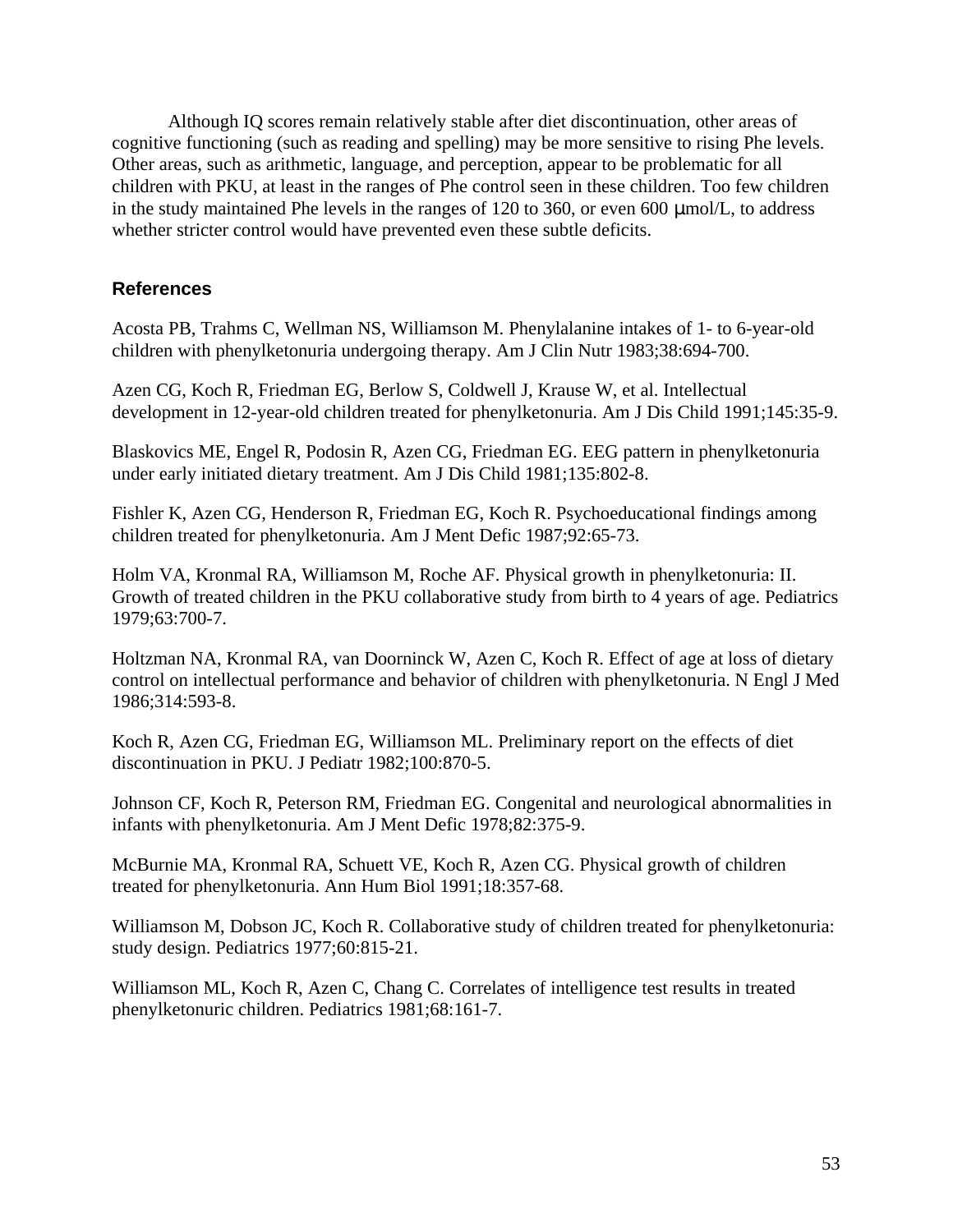# **Dietary Treatment of Phenylketonuria With Behavior Disorders**

# **Alfred Baumeister, Ph.D.**

Common comorbidities associated with phenylketonuria (PKU) are highly elevated rates of aberrant behavior, ranging from relatively mild psychiatric disorders to extreme—even lifethreatening—behavioral disturbances, such as aggression, disruption, pica, and self-injury. Typically, these clinically challenging problems have been treated through pharmacologic therapy, behavior modification, physical restraint, or some combination of the three. Reviews of the literature show that these interventions generally do not produce enduring and functionally meaningful effects.

Although behavior problems are common among persons with mental retardation, especially the more severe cases, examination of the literature indicates that disease etiology is usually not a major consideration in the development of clinical interventions. Nevertheless, the hyperphenylalaninemias present an excellent opportunity for designing treatments with high degrees of biological plausibility and etiological specificity. Not only may it be possible to treat such problems in persons with PKU, but these and other inborn errors of metabolism should provide models for designing therapies based on an understanding of specific disease pathogenesis.

Over the years, controlled experiments and case studies have found that the disordered behavior exhibited by persons with elevated blood phenylalanine (Phe) may be effectively managed by placing these individuals on a Phe-restricted diet. Such therapy may also be useful for those who have never been on a Phe-restricted diet, those with PKU who were identified early but removed from the diet in childhood, those treated late (Brown, Guest, 1998), and those with atypical or mild hyperphenylalaninemia. This literature, along with a great deal of corroborating evidence (dietary challenge, magnetic resonance imaging [MRI] results, free diet supplementation with amino acids, neurotransmitter regulation), was reviewed by Baumeister and Baumeister (1998). All the evidence, taken together, suggests that restricted-Phe dietary treatment and, perhaps, supplementation with other amino acids may be useful for treating behavioral disturbances in hyperphenylalaninemia.

As reported by Baumeister and Baumeister (1998), there appears to be a fairly close correlation between blood Phe concentrations and the occurrence of aberrant behavior. In the case of three patients, the investigators found that the correlations ranged from .64 (tantrum) to .71 (assault) and .96 (tantrum). For a fourth subject the correlation was also positive (faceslapping) but not statistically significant. In addition, when positive changes are observed, they are related to the length of time necessary for Phe blood levels to drop substantially. It is important to note that observed benefits are not necessarily conditional on attaining normal Phe levels. The range of blood Phe typically observed in studies with positive outcomes runs from 3 to 10 mg/dL.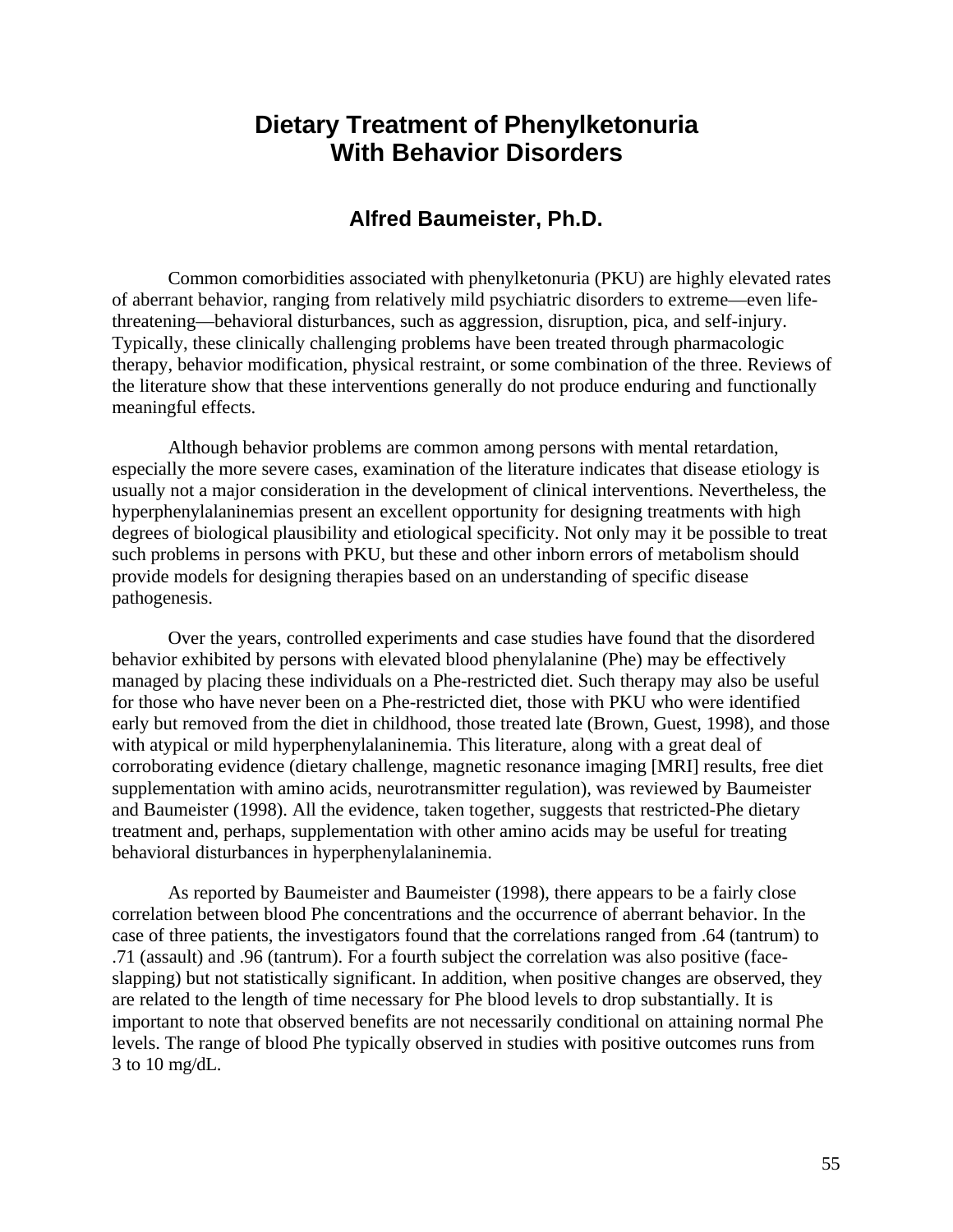Data from MRI studies also indicate that abnormalities (in white cerebral matter) are related to Phe concentration and that it takes at least 2 months of good dietary control to resolve such abnormalities. Nevertheless, it must be emphasized that the connection between changes in MRI results and behavioral disturbance is still unclear.

Although case studies and controlled experiments indicate that behavioral disturbances among patients with hyperphenylalaninemia often respond positively to the medical diet, there remains considerable variability both between and within individuals. In some cases, no improvement has been observed; in a few, symptoms have become more severe. In still other cases, the initial response is good, but then there is a relapse. The sources of this variability are uncertain, but degree of control over serum Phe is undoubtedly implicated. In addition, hyperphenylalaninemias are heterogeneous diseases, both phenotypically and genetically (Güttler, Azen, Guldberg, et al., 1999). Thus, mutational severity may be a critical determinant.

Recent studies (for example, Moats, Koch, Moseley, et al., 2000) indicate that brain Phe concentration is a more critical variable in management of patients with PKU than blood Phe. The correlation between blood and brain concentrations of Phe is, in general, not very high. All studies of dietary intervention in which behavioral and neurologic abnormalities have been targeted have measured blood levels of Phe. It could be that a better understanding of the effects of dietary management of behavioral and neurologic abnormalities would be achieved by measuring concentrations of Phe in the brain.

Virtually all intervention studies have focused on individuals with classical PKU. Nevertheless, as with other toxic agents, there is probably a dose-gradient relationship. A recent unpublished study has shown that two individuals with atypical PKU (Phe  $\langle 12 \text{ mg/d} L \rangle$ ) who displayed disruptive behavior responded positively to dietary intervention to reduce Phe or dietary supplementation with the neurotransmitter precursors tryptophan and tyrosine.

Despite accumulating evidence that aberrant behavior among patients with hyperphenylalaninemia may be effectively treated with medical diet, several important considerations remain:

- The level of Phe restriction required to produce positive results.
- The extent to which free diet supplementation with amino acids can have positive effects.
- The relation of brain versus blood concentrations of Phe to clinical outcome.
- The generality of dietary effects across time, situation, and other indicators (e.g., seizures, motor control, socialization).
- The relation between changes in myelination and abnormalities in MRI and electroencephalographic findings.
- The applicability of Phe restrictions to atypical PKU.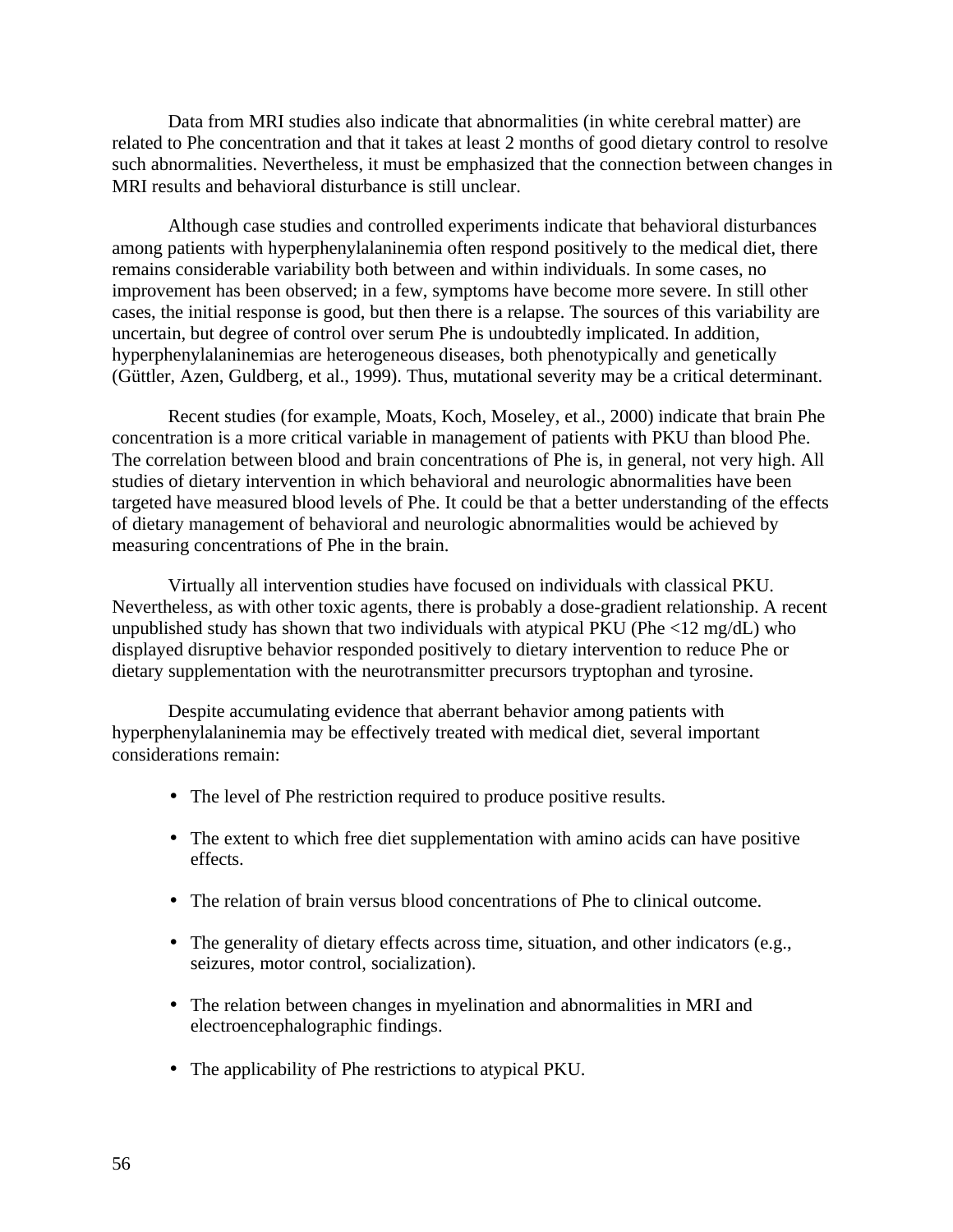- The serotonin and dopamine regulation of patients with PKU.
- The timing and degree of relaxation of diet.
- The advisability of Phe screening of adults with behavioral disorders who are not known to have PKU.
- The relative importance of the factors involved in dietary management (e.g., nutritional needs, family support, costs, variability of control).
- The relative importance of laboratory measures (e.g., plasma amino acids, urine pterins, albumin, CBC, ferritin, folate, and RBC indices).
- The relationship between phenylalanine hydroxylase (PAH) genotype, biochemical control, and outcome.
- The handling of methodological problems in most reported studies.

## **References**

Baumeister AA, Baumeister AA. Dietary treatment of destructive behavior associated with hyperphenylalaninemia. Clin Neuropharmacol 1998;21:18-27.

Brown MCJ, Guest JF. Economic impact of feeding a phenylalanine restricted diet to adults with previously untreated phenylketonuria. J Intellect Disabil Res 1999;43:30-7.

Güttler F, Azen C, Guldberg P, Romstad A, Hanley WB, Levy HL, et al. Relationship among genotype, biochemical phenotype, and cognitive performance in females with phenylalanine hydroxylase deficiency: report from the Maternal Phenylketonuria Collaborative Study. Pediatrics 1999;104:258-62.

Moats RA, Koch R, Moseley K, Guldberg P, Güttler F, Boles RG, et al. Brain phenylalanine concentration in the management of adults with phenylketonuria. J Inherit Metab Dis 2000;23:7-14.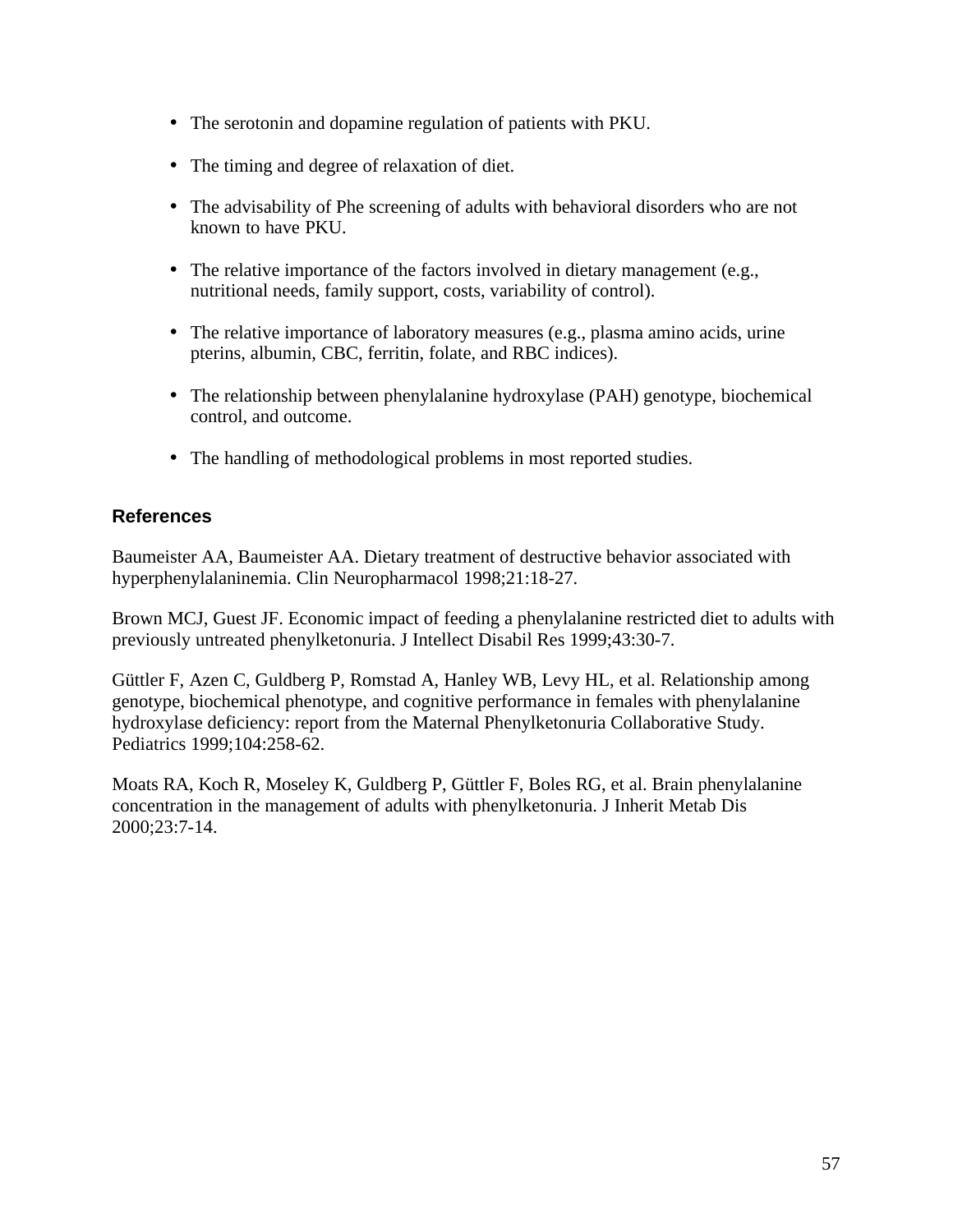# **A 15-Year Followup Report on Participants in the Collaborative Study of Children Treated for Phenylketonuria (PKUCS 1967–1984)**

# **Richard Koch, M.D., Barbara Burton, M.D., James Coldwell, M.D., George E. Hoganson, Jr., M.D., Michael Geraghty, M.D., Raymond M. Peterson, M.D., William J. Rhead, M.D., Ph.D., Bobbye M. Rouse, M.D., Ronald C. Scott, M.D., Carol Shear, M.D., Jon A. Wolff, M.D., Alan Stern, Ph.D., and Colleen G. Azen, M.S.**

The study design, methods, and results of the 1967–1984 study were published and strongly supported a recommendation that a phenylalanine (Phe)-restricted diet should be maintained throughout adolescence (Holtzman, Kronmal, van Doorninck, et al., 1986; Azen, Koch, Friedman, et al., 1991). This recommendation was based on an evaluation of the Wechsler Intelligence Scale for Children-Revised (WISC-R) and the Wide Range Achievement Test (WRAT) standard scores at the age of 12 years for 95 children who had been diagnosed by newborn screening and had begun dietary treatment during the neonatal period. Dietary control of blood Phe <900 µmol/L was maintained in 23 of these children beyond 10 years of age; in 72 others, the blood Phe level was persistently  $>900 \mu$ mol/L at varying ages. Test scores were negatively correlated with age at initiation of diet and with blood Phe levels from ages 4 to 10 years, and were positively correlated with parent intelligence quotient (IQ) scores and age when dietary control was lost.

The findings of that study and others have gradually resulted in a philosophy of a "Diet for Life" at most clinics in the United States. In preparation for the Consensus Development Conference on Phenylketonuria (PKU), the National Institute of Child Health and Human Development (NICHD) authorized funding to conduct a followup study on the enrollees in the study, who are now 27 to 32 years old, and to compare the findings with the data collected on the subjects during childhood. The followup effort is still under way, and this abstract presents an initial summary of the results to date.

### **Sample**

After a 15-year interval between the 2 studies, 59 of the 129 enrollees who were still active at the end of the original study were located and evaluated. There were no significant differences between those who were and those who were not evaluated as adults on diagnostic, treatment, demographic, or childhood psychometric variables. Seven of the 59 never discontinued diet, whereas 30 discontinued before 6.5 years of age, 12 between 6.5 years and 12 years of age, and 10 between 12 and 20 years of age. Among discontinuers, nine had 3 or more additional years of treatment.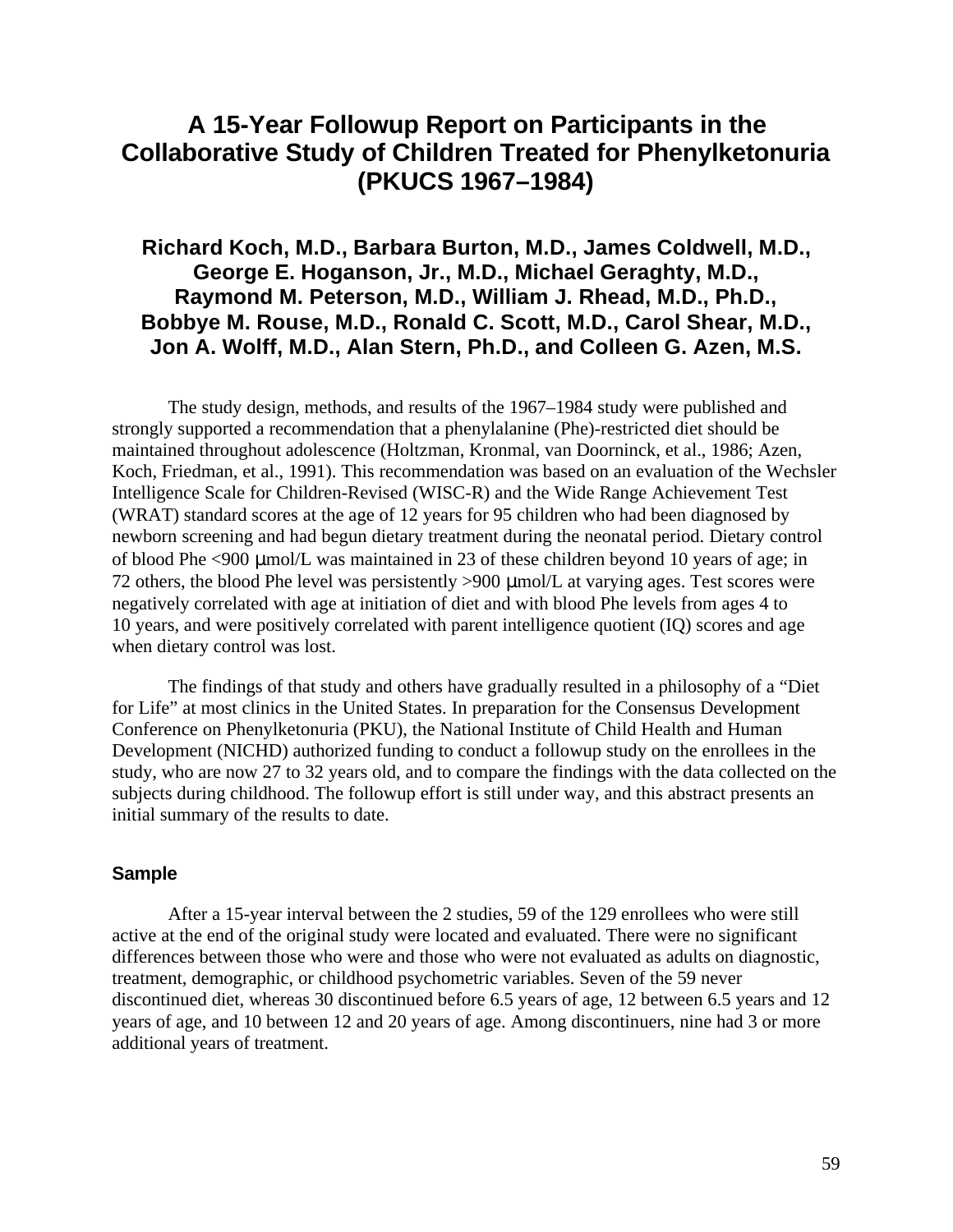### **Results**

Medical findings as reported by questionnaire and current medical evaluation are summarized in Table 1. Eczema was reported in 26 percent, recurrent headache in 28 percent, neurological signs in 26 percent, hyperactivity in 15 percent, and lethargy in 20 percent of the subjects off diet, and in none of those who remained on a Phe-restricted diet. Furthermore, these symptoms were more common in those who discontinued dietary treatment before 6.5 years of age. In those off diet, depression was reported in 24 percent, phobias in 24 percent, and unspecified mental disorders in 15 percent. In comparison, the on-diet group had only one reported episode of transient depression, and that was related to a medical product change. Intellectual development and academic achievement were measured by the Wechsler Adult Intelligence Scale-Revised (WAIS-R) and the WRAT-3, respectively. The mean standard scores have remained fairly stable since age 12, as shown in Figures 1 and 2. One interesting phenomenon is that arithmetic scores on the WRAT-3 are much improved in adulthood when compared with scores at age 12. Because extensive neuropsychological testing on a subset of 20 subjects is still in process, however, our followup study is incomplete at this time.

|                       |                  | $<$ 6.5 yr       | $6.5 - 12.5$ yr |                  |                  | $>12.5$ yr     |                | Never            |                  |                | <b>Total Sample</b> |  |
|-----------------------|------------------|------------------|-----------------|------------------|------------------|----------------|----------------|------------------|------------------|----------------|---------------------|--|
| Findings              | $\mathbf n$      | $\%$             | $\mathbf n$     | $\%$             | $\mathbf n$      |                | $\%$           | $\mathbf n$      | $\%$             | $\mathbf n$    | $\%$                |  |
| Convulsions           | 1                | 4                | $\mathbf{0}$    | $\mathbf{0}$     | $\boldsymbol{0}$ |                | $\overline{0}$ | $\mathbf{0}$     | $\boldsymbol{0}$ | $\mathbf{1}$   | $\overline{c}$      |  |
| Eczema                | 10               | 43               | 1               | 9                | 1                |                | $8\,$          | $\mathbf{0}$     | $\mathbf{0}$     | 12             | 23                  |  |
| Hyperactivity         | $\overline{4}$   | 17               | 2               | 18               | $\mathbf{1}$     |                | 8              | $\boldsymbol{0}$ | $\boldsymbol{0}$ | 7              | 13                  |  |
| Hypoactivity/lethargy | 8                | 35               | $\Omega$        | $\boldsymbol{0}$ | 1                |                | 8              | $\mathbf{0}$     | $\mathbf{0}$     | 9              | 18                  |  |
| Autistic behavior     | $\boldsymbol{0}$ | $\boldsymbol{0}$ | $\Omega$        | $\mathbf{0}$     | $\theta$         |                | $\mathbf{0}$   | $\mathbf{0}$     | $\mathbf{0}$     | $\mathbf{0}$   | $\overline{0}$      |  |
| Phobias               | 7                | 30               | 1               | 9                | 3                |                | 25             | 1                | 17               | 12             | 23                  |  |
| Depression            | 8                | 35               | 1               | 9                | 2                |                | 17             | 1                | 17               | 12             | 23                  |  |
| Headaches             | 7                | 30               | $\overline{2}$  | 18               | $\overline{4}$   |                | 33             | $\mathbf{0}$     | $\overline{0}$   | 13             | 25                  |  |
| Mental disorders      | 5                | 22               | 1               | 9                | 1                |                | 8              | $\mathbf{0}$     | $\theta$         | 7              | 13                  |  |
| Surgery               | 15               | 62               | 3               | 27               | 5                |                | 42             | 1                | 17               | 24             | 46                  |  |
| Heart disease         | 1                | 4                | $\mathbf{0}$    | $\overline{0}$   | $\boldsymbol{0}$ |                | $\mathbf{0}$   | $\mathbf{0}$     | $\overline{0}$   | $\mathbf{1}$   | 2                   |  |
| Hypertension          | 1                | 4                | $\overline{2}$  | 18               | $\mathbf{0}$     |                | $\mathbf{0}$   | $\overline{2}$   | 33               | 5              | 10                  |  |
| Cancer                | $\Omega$         | $\overline{0}$   | $\Omega$        | $\overline{0}$   | $\Omega$         |                | $\mathbf{0}$   | $\boldsymbol{0}$ | $\Omega$         | $\Omega$       | $\mathbf{0}$        |  |
| Asthma                | $\overline{c}$   | 8                | 2               | 18               | $\Omega$         |                | $\overline{0}$ | $\Omega$         | $\Omega$         | $\overline{4}$ | 8                   |  |
| Obesity (BMI≥30)      | $\overline{4}$   | 16               | 3               | 27               | $\mathbf{0}$     |                | $\overline{0}$ | $\overline{2}$   | 29               | 9              | 16                  |  |
| Neurological Signs    | 4                | 22               | $\overline{4}$  | 40               |                  | $\overline{2}$ | 18             | $\theta$         | $\boldsymbol{0}$ | 10             | 22                  |  |

### **Table 1.** Medical findings in 52 PKUCS adult subjects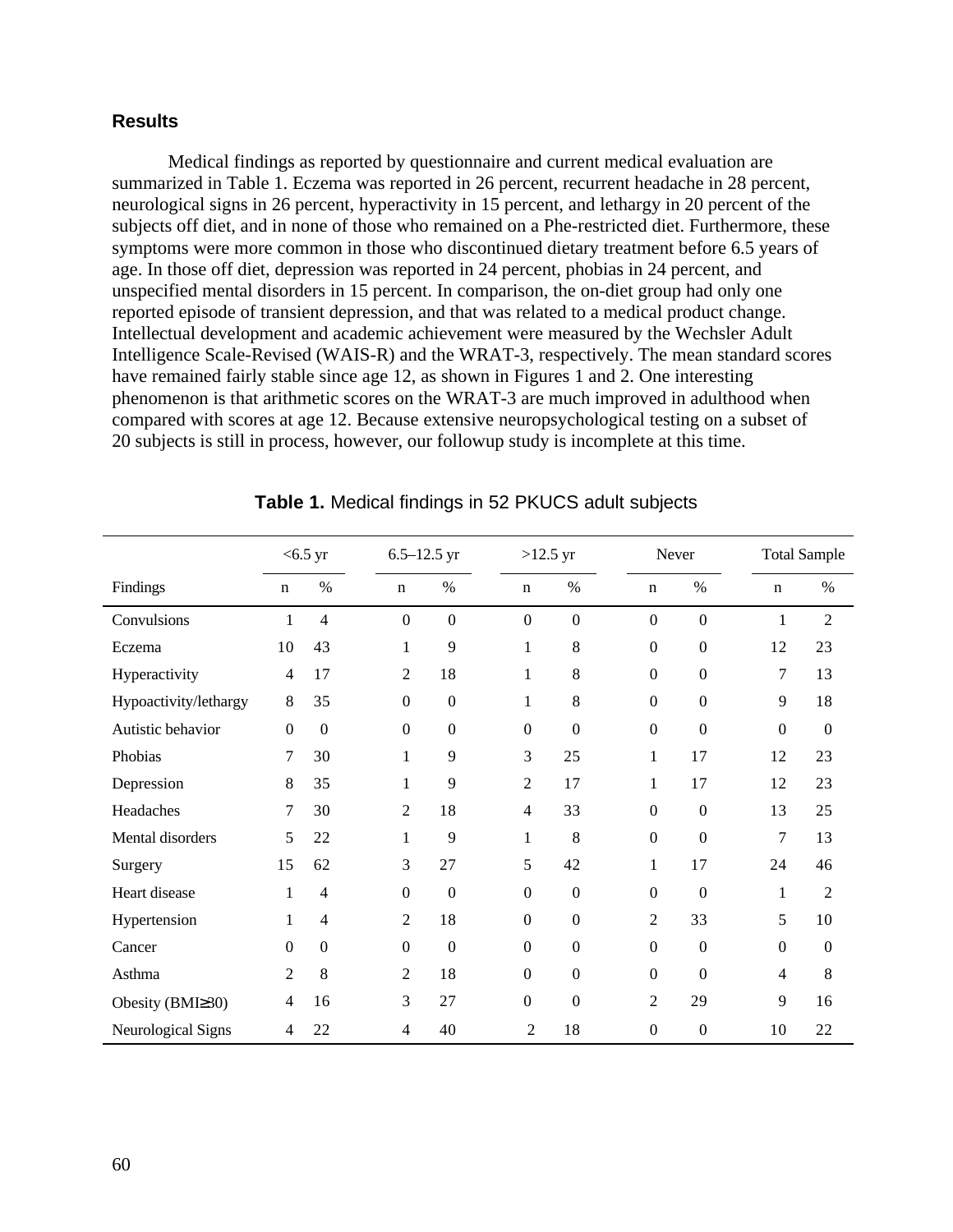

**Figure 1.** Wechsler IQ test scores, PKUCS adult followup study\*\*

\*\*Not corrected for mutation severity, parental IQ, brain Phe level, or age of diagnosis.



**Figure 2.** Wide Range Achievement Test scores**,** PKUCS adult followup study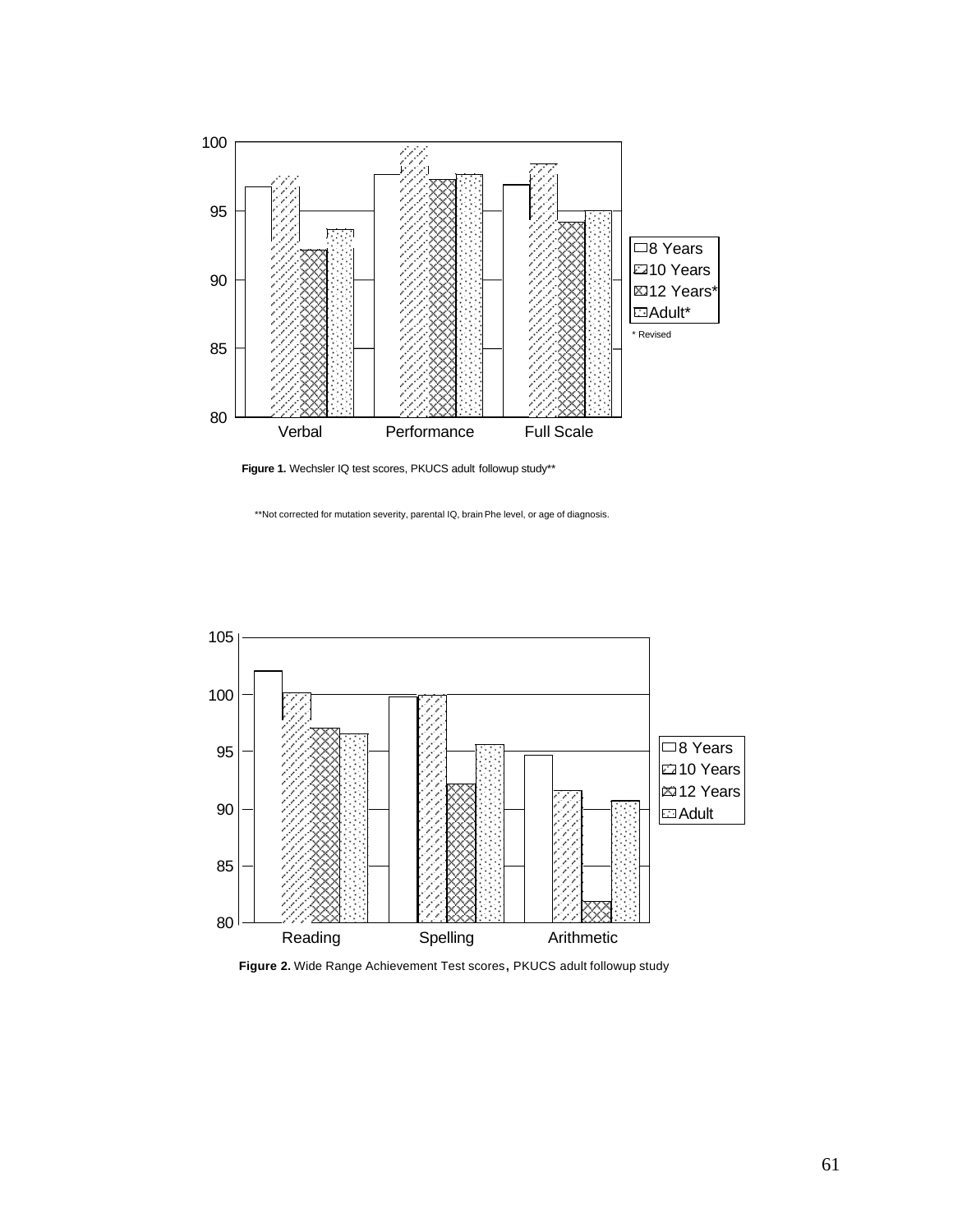### **Magnetic Resonance Imaging and Magnetic Resonance Spectroscopy (MRI/MRS) Findings**

Fifteen subjects have completed this part of the study. Brain Phe levels were measured with simultaneous blood samples. (See Table 2.) Blood Phe did not predict brain Phe levels, although three of the six persons with low brain Phe levels exhibited blood Phe levels of 900, 255, and 151 µmol/L. The other three persons with low brain Phe levels, exhibited blood Phe levels of 1,965, 1,591, and 1,560  $\mu$ mol/L. Mean IQ in persons with the six lowest brain Phe levels was 109, and in those with the nine highest brain Phe levels it was 104. The sample size, however, is too small for meaningful statistical comparison.

MRI codes ranged from 0 to 5, where 0 indicates complete normality and 5 indicates severe abnormality. One subject was rated as 0, six as 1, five as 2, and two as 3. There were no subjects in categories 4 and 5. By grouping ratings 0 and 1, the mean IQ of seven subjects was 112; by combining 2 and 3, the mean IQ in seven subjects was 102. Again, the sample is too small for meaningful comparisons. Five subjects remain to be studied, and these studies will be completed by September 2000.

| Subject ID      | Diet Status* | Age Diet<br>Discontinued | WAIS-R IQ | <b>MRI</b> Code | <b>MRS</b> Brain<br>Phe $mm/L$ | <b>Blood Phe</b><br>$\mu$ mol/L |
|-----------------|--------------|--------------------------|-----------|-----------------|--------------------------------|---------------------------------|
| L36             |              | 14                       | 102       | $\overline{2}$  | 0.55                           | 1500                            |
| L30             |              |                          | 103       |                 | 0.34                           | 1111                            |
| 117             |              | 12                       | 124       |                 | 0.19                           | 1965                            |
| L22             |              |                          | 113       |                 | 0.22                           | 900                             |
| L18             |              |                          | 123       |                 | 0.41                           | 1371                            |
| Q <sub>04</sub> |              |                          | 108       |                 | 0.18                           | 0255                            |
| A08             |              |                          | 112       |                 | 0.16                           | 0151                            |
| L <sub>01</sub> | D            | 6                        | 116       |                 | 0.92                           | 1440                            |
| L <sub>07</sub> | D            | 6                        | 126       |                 | 0.35                           | 1185                            |
| L27             | D            |                          | 75        |                 | 0.45                           | 1620                            |
| L13             | D            | 6                        | 105       | Not done        | Agoraphobic                    | 1500                            |
| L32             | D            | 6                        | 101       | 2               | 0.35                           | 1080                            |
| S <sub>07</sub> | D            |                          | 102       |                 | 0.31                           | 1137                            |
| L10             | D            | 8                        | 114       | $\Omega$        | 0.16                           | 1591                            |
| <b>S01</b>      | D            | 6                        | 83        | ◠               | 0.22                           | 1560                            |

## **Table 2.** MRI/MRS findings to date

\* At end of PKU study in 1984.

+ Plan to repeat MRI/MRS. Subject data were accidentally erased.

D Discontinuer of Phe-restricted diet. Mean  $IO = 103$ .

C Continuer of Phe-restricted diet. Mean  $IQ = 112.0$ .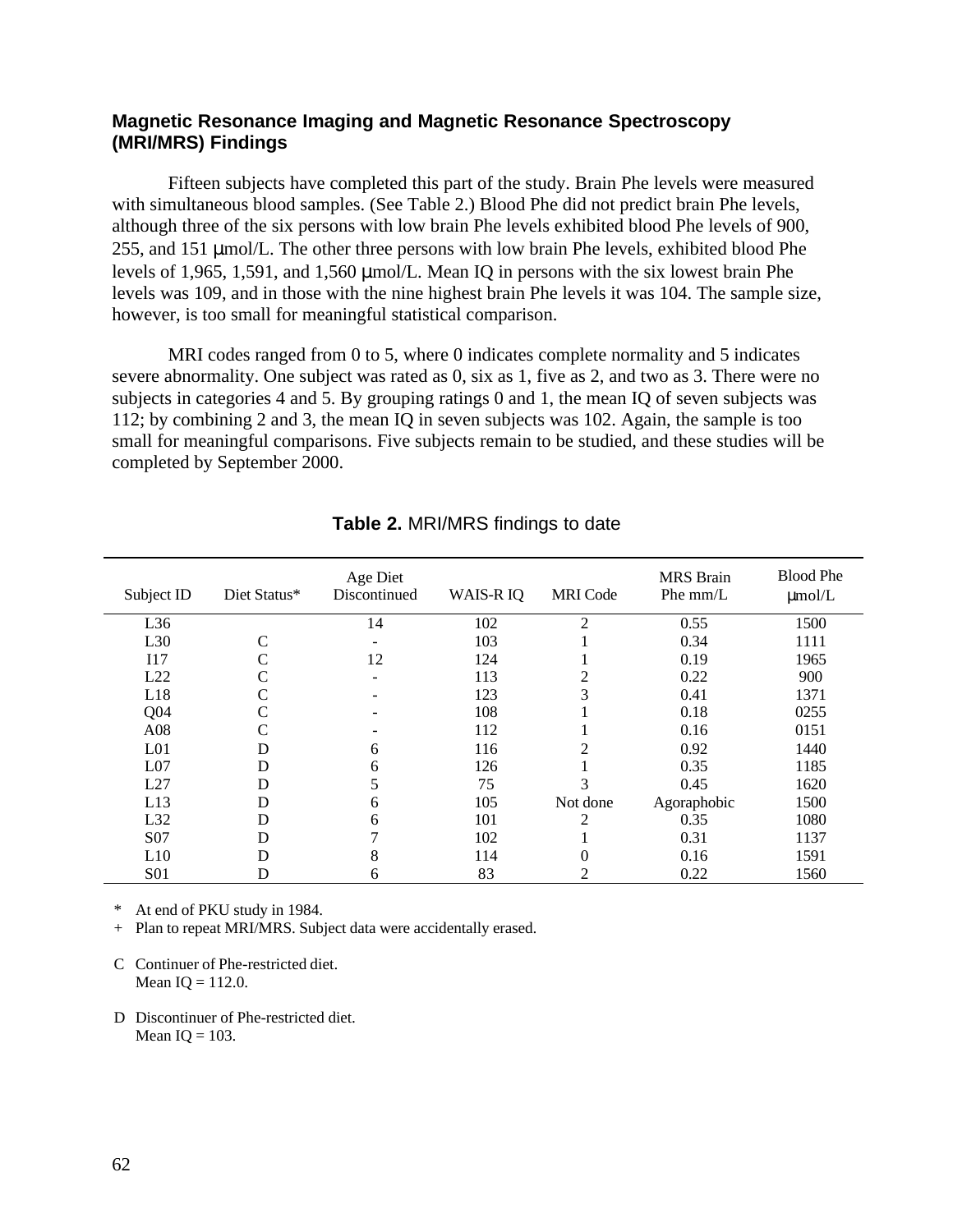### **Adult Test Scores for Subjects Grouped by Age at Which Diet Was Discontinued**

Continuers on diet had a higher mean full-scale IQ score of 108, which represents a significant increase over their 12-year mean WISC-R IQ (*p*=0.03) score. (See Table 3.) Subjects who discontinued dietary treatment before 6.5 years of age had a mean IQ of 90, whereas those who discontinued dietary treatment between 6.5 and 12.5 years of age scored a mean IQ of 95. Those who stayed on diet longer than 12 years scored a mean IQ of 99. None of the mean scores of those off diet differed from their mean scores at age 12. WRAT-3 achievement test scores appear to be higher in those who remained on diet, although the sample size was too small for statistical testing.

|                          | WAIS-R         |                |            |           | WRAT <sub>3</sub> |                |           |           |
|--------------------------|----------------|----------------|------------|-----------|-------------------|----------------|-----------|-----------|
| Age Diet<br>Discontinued | $\mathbf n$    | Verb.          | Perf.      | Full      | $\mathbf n$       | Read.          | Spell.    | Arith     |
| Before 6.5 yrs           |                |                |            |           |                   |                |           |           |
| Parent IQ                | 23             |                |            |           | $104 + 10$        |                |           |           |
| Adult score              | 24             | $88 + 11$      | $94 + 16$  | $89 + 12$ | $90 + 13$         | 20             | $94 + 12$ | $92 + 14$ |
| Change*                  | 20             | $-1$           | $+2$       | $+9$      | $\mathbf{0}$      | 16             | $\Omega$  | $+3$      |
| $p\dagger$               |                | 0.58           | 0.49       | 0.001     | 0.98              |                | 0.83      | 0.29      |
| $6.5 - 12.5$ yrs         |                |                |            |           |                   |                |           |           |
| Parent IQ                | 12             |                |            |           | $110 + 8$         |                |           |           |
| Adult score              | 13             | $93 + 15$      | $97 + 22$  | $91 + 6$  | $95 + 18$         | 12             | $98 + 18$ | $94 + 17$ |
| Change*                  | 5              | $\overline{0}$ | $-2$       | $+10$     | $-1$              | 8              | $+1$      | $+2$      |
| $p\dagger$               |                | 1.00           | 0.70       | 0.03      | 0.73              |                | 0.62      | 0.43      |
| $12.5 - 20$ yrs.         |                |                |            |           |                   |                |           |           |
| Parent IQ                | 8              |                |            |           | $102 + 15$        |                |           |           |
| Adult score              | $8\,$          | $97 + 16$      | $102 + 20$ | $89 + 31$ | $99 + 19$         | $\overline{4}$ | $91 + 32$ | $91 + 31$ |
| Change*                  | 8              | $+5$           | $+3$       | $+9$      | $+4$              | 3              | $-3$      | $-9$      |
| $p\dagger$               |                | 0.18           | 0.43       | 0.08      | 0.35              |                | 0.38      | 0.28      |
| <b>Never Off Diet</b>    |                |                |            |           |                   |                |           |           |
| Parent IQ                | $\overline{7}$ |                |            |           | $111 + 7$         |                |           |           |
| Adult score              | 7              | $110+9$        | $105 + 12$ | $98 + 5$  | $108 + 8$         | 5              | $109 + 5$ | $110+6$   |
| Change*                  | 6              | $+12$          | $+6$       | $+16$     | $+10$             | $\overline{3}$ | $+2$      | $+8$      |
| P <sub>1</sub>           |                | 0.01           | 0.29       | 0.01      | 0.03              |                | 0.51      | 0.06      |

#### **Table 3.** Adult test scores for PKUCS subjects grouped by age at diet discontinuation (values tabulated are mean + s.d.)

\*Change from 12-year WISC-R or WRAT score.

† *p*-values are for illustration only, due to small sample sizes.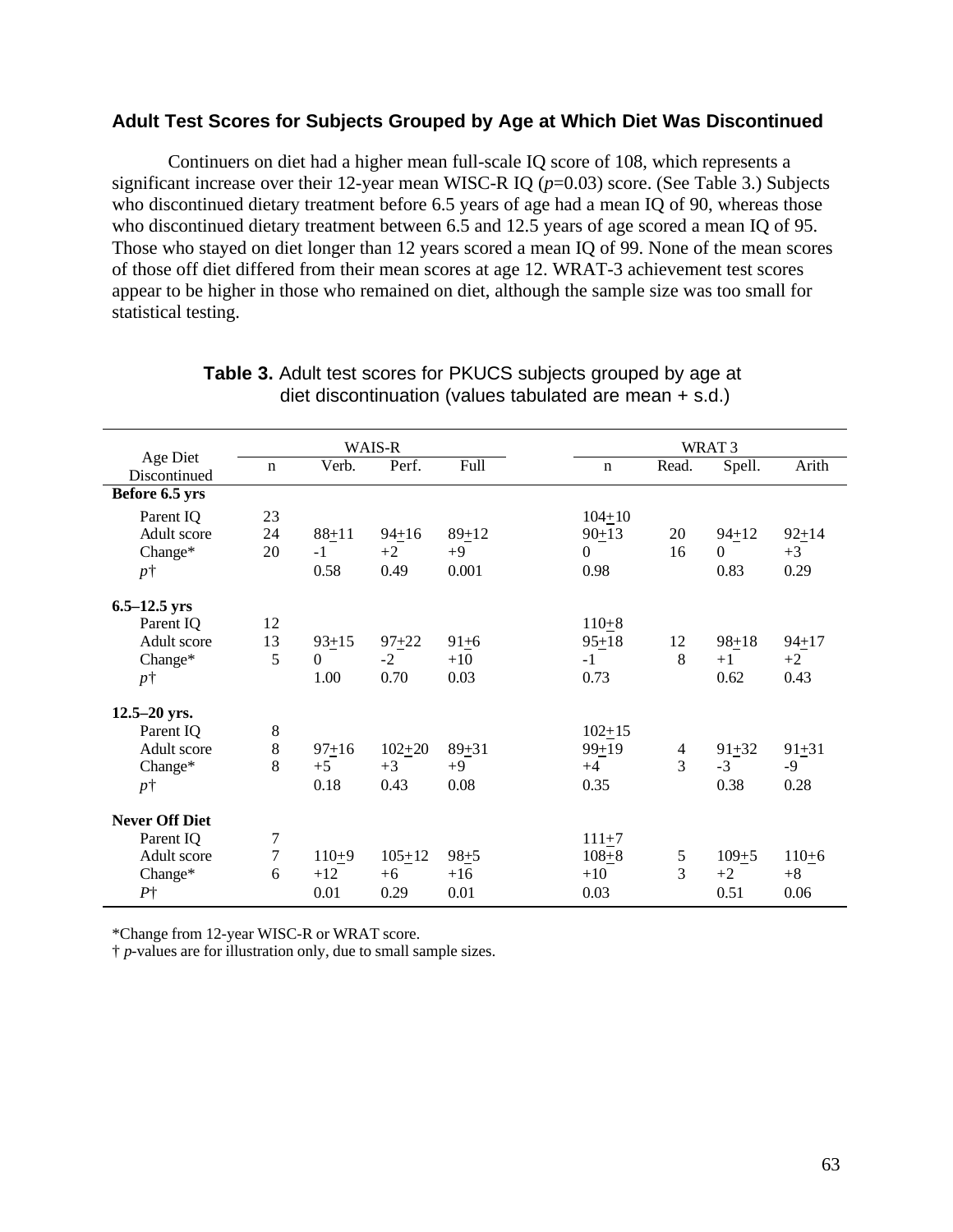### **Adult Test Scores for Subjects Grouped by Current Phe Levels**

The importance of blood Phe is shown by the progressive decline in adult mean IQ scores with increasing blood Phe. (See Table 4.) In 21 adults with blood levels  $\langle 1,200 \mu m o l / L$  (range 230 to 1,156), the mean IQ was 103. In 29 adults with blood levels  $>1,200$  µmol/L, the mean IQ was 89. The difference of 14 points in IQ between the two groups is remarkable when one takes into account that the parental mean IQ of the two groups differed by only 2 points.

| <b>Usual Adult</b>  |             |            | WAIS-R     |            |                |           | WRAT <sub>3</sub> |           |
|---------------------|-------------|------------|------------|------------|----------------|-----------|-------------------|-----------|
| Phe Level           | $\mathbf n$ | Verb.      | Perf.      | Full       | $\mathbf n$    | Read.     | Spell.            | Arith     |
| $<$ 15.9 mg/dL      |             |            |            |            |                |           |                   |           |
| Parent IQ           | 9           |            |            | $115 + 6$  |                |           |                   |           |
| Adult score         | 9           | $109 + 10$ | $113 + 14$ | $112 + 11$ | $8\,$          | $108 + 5$ | $108 + 6$         | $103 + 7$ |
| Change*             | 9           | $+6$       | $+7$       | $+8$       | 7              | $+1$      | $+5$              | $+16$     |
| $p\dagger$          |             | 0.20       | 0.10       | 0.08       |                | 0.71      | 0.25              | 0.002     |
| 16.0-19.9 mg/dL     |             |            |            |            |                |           |                   |           |
| Parent IQ           | 12          |            |            | $102 + 8$  |                |           |                   |           |
| Adult score         | 12          | $95 + 12$  | $101 + 13$ | $97 + 13$  | 8              | $101 + 8$ | $100 + 6$         | $95 + 7$  |
| Change*             | 11          | $+3$       | $+3$       | $+2$       | $\overline{7}$ | $+3$      | $+3$              | $+12$     |
| $p\dagger$          |             | 0.28       | 0.40       | 0.37       |                | 0.21      | 0.47              | 0.008     |
| $20.0 - 23.9$ mg/dL |             |            |            |            |                |           |                   |           |
| Parent IQ           | 11          |            |            | $108 + 9$  |                |           |                   |           |
| Adult score         | 12          | $93 + 16$  | $92 + 18$  | $92 + 15$  | 9              | $95 + 12$ | $96+14$           | $89 + 8$  |
| Change*             | 8           | $+5$       | $+5$       | $+5$       | 6              | $-2$      | $+4$              | $+10$     |
| $p\dagger$          |             | 0.10       | 0.49       | 0.18       |                | 0.67      | 0.47              | 0.01      |
| 24.0-27.9 mg/dL     |             |            |            |            |                |           |                   |           |
| Parent IQ           | $\,8\,$     |            |            | $100 + 13$ |                |           |                   |           |
| Adult score         | 8           | $85 + 15$  | $89 + 13$  | $85 + 14$  | 6              | $82 + 27$ | $79 + 26$         | $78 + 25$ |
| Change*             | 6           | $-1$       | $-4$       | $-3$       | $\overline{4}$ | $-2$      | $-1$              | $+8$      |
| $p\dagger$          |             | 0.76       | 0.32       | 0.39       |                | 0.63      | 0.82              | 0.14      |
| $=\geq 28.0$ mg/dL  |             |            |            |            |                |           |                   |           |
| Parent IQ           | 9           |            |            | $106 + 12$ |                |           |                   |           |
| Adult score         | 9           | $88 + 12$  | $95 + 20$  | $90+16$    | 9              | $94 + 18$ | $92 + 17$         | $86 + 16$ |
| Change*             | 6           | $-2$       | $\Omega$   | $-2$       | 7              | $-1$      | $-2$              | $+3$      |
| $p\dagger$          |             | 0.37       | 0.90       | 0.31       |                | 0.85      | 0.57              | 0.39      |

#### **Table 4.** Adult test scores for PKUCS subjects grouped by usual adult Phe level (values tabulated are mean + s.d.)

\*Change from 12-year WISC-R or WRAT score.

† *p*-values are for illustration only, due to small sample sizes.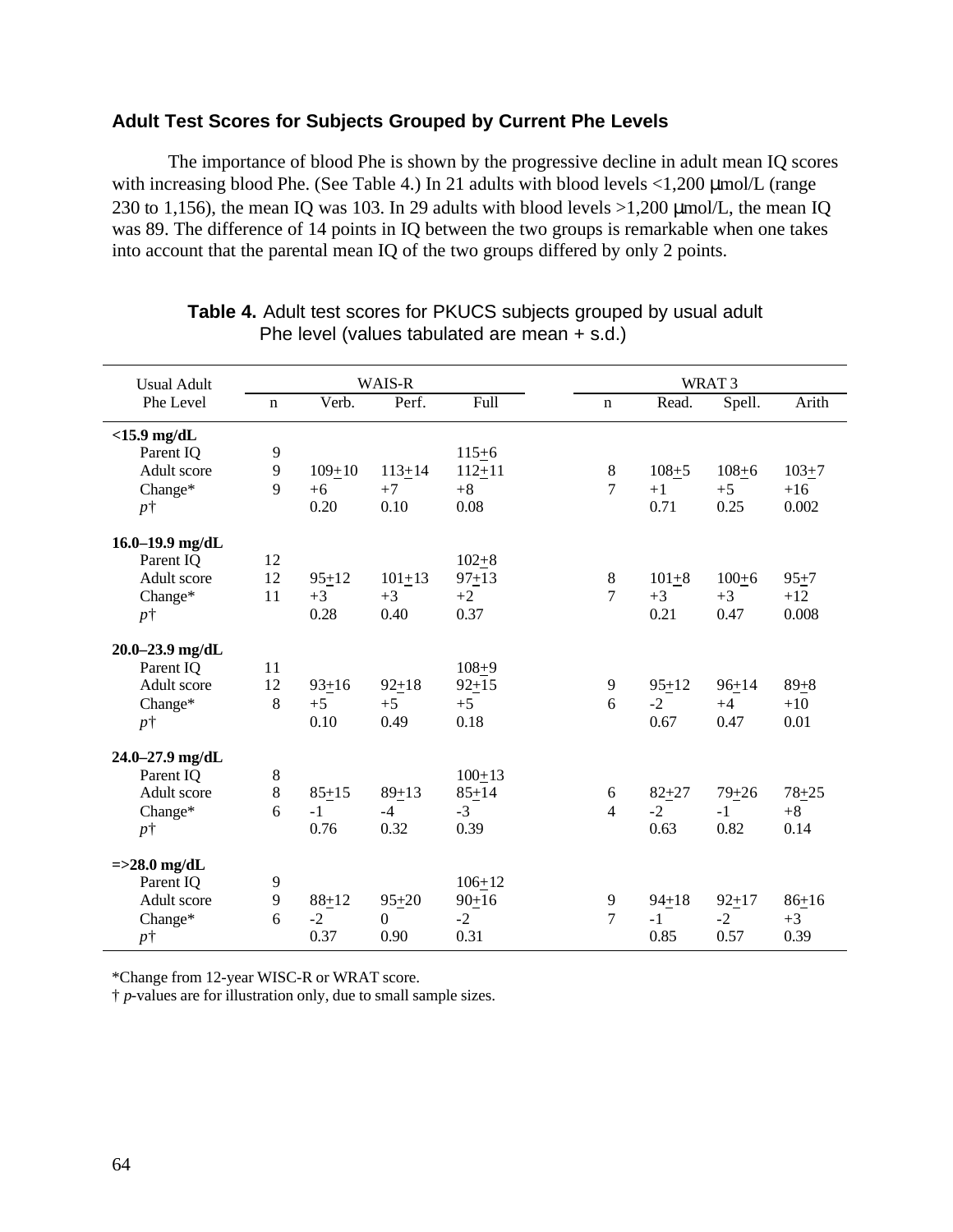### **Educational and Occupational Status**

In the group of adults with PKU, 32 percent were college graduates, 21 percent had professional- level occupations, and 20 percent were in the highest two Hollingshead socioeconomic classes. Although the percentages are higher with increased years of dietary treatment and lower Phe levels, even among those who discontinued diet before age 12.5 years, 21 percent were college graduates and 14 percent reported professional occupations. The present study also collected educational and occupational data on siblings. In comparisons between 24 pairs of adults with PKU and their adult non-PKU siblings, the percentages who were college graduates were identical (37.5 percent), as were the percentages in professional occupations (25 percent).

### **Mutation Studies of the Phenylalanine Hydroxylase Enzyme**

Mutation studies were performed by a group in Glostrup, Denmark, headed by Flemming Güttler. A discussion of these is beyond the scope of this report, but it may suffice to say that only four subjects exhibited one mild mutation on chromosome number 12. Thus, the diagnosis of classical PKU was confirmed by the mutation studies.

## **Conclusion**

In summary, the data collected so far favor diet continuation through adulthood. Both the higher frequency of reported medical and mental disorders and the lower cognitive test scores among discontinuers support this practice. In addition, the newer medical food products now available and the possibility, based on knowledge gained from MRI/MRS studies, of therapy with large neutral amino acids as an adjunct to dietary restriction of Phe, provide encouragement that care of individuals with PKU will be better in the future.

### **References**

Holtzman NA, Kronmal RA, Van Doornick W, Azen C, Koch R 1986. Effect of age at loss of dietary control on intellectual performance and behavior in children with phenylketonuria. N Engl J Med 314:593-596.

Azen C, Koch R, Friedman EG, et al. 1991. Intellectual development in 12 year-old children treated for phenylketonuria. Am J Dis Child 145:35-39.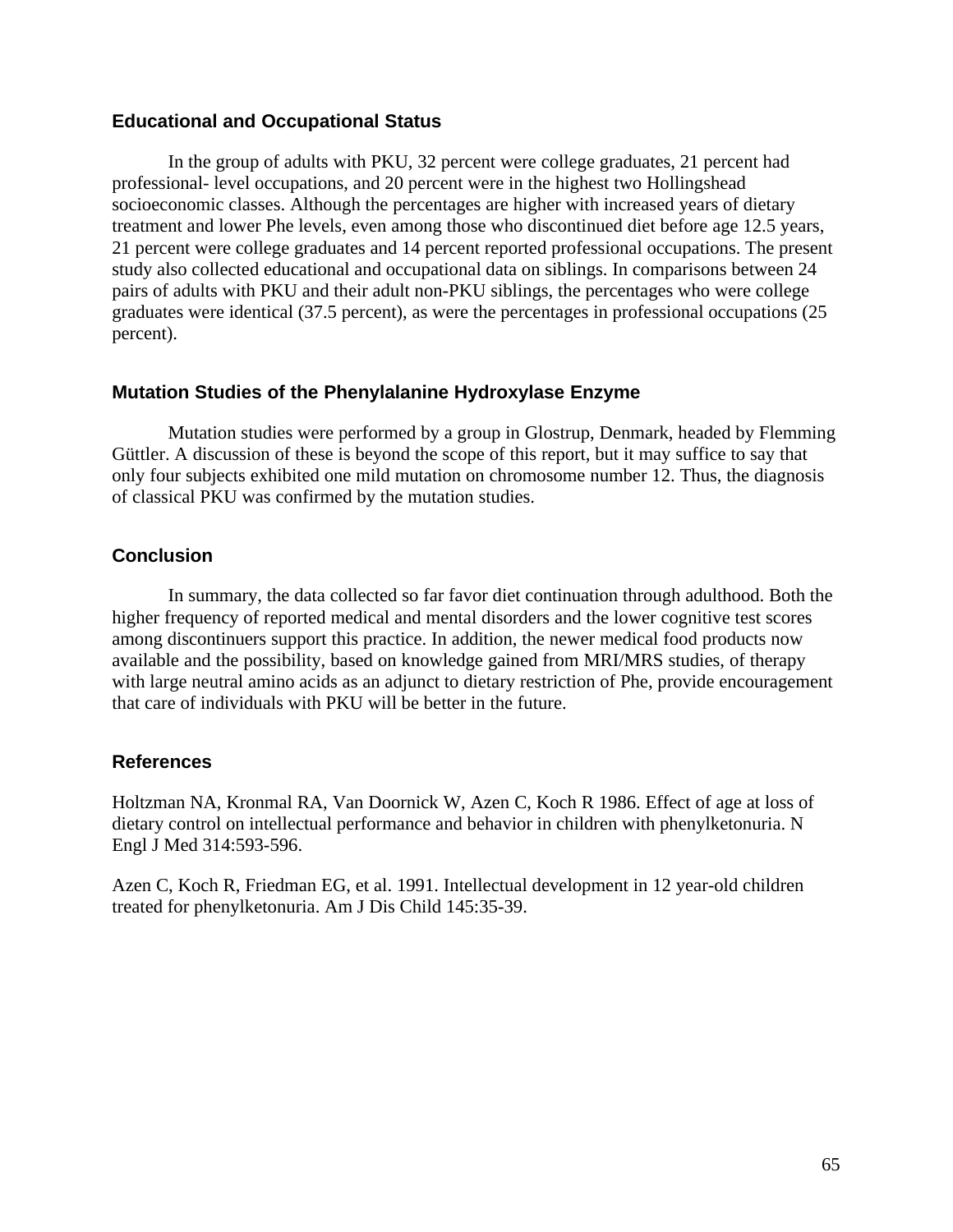# **Commentary on Recommendations in the United Kingdom for the Management of Phenylketonuria**

# **Forrester Cockburn, M.D.**

Phenylketonuria (PKU—meaning persistent hyperphenylalaninemia >240 µmol/L, a relative tyrosine deficiency, and excretion of an excess of phenylketones) occurs in approximately 1 in 10,000 births in the United Kingdom (Smith, Cook, Beasley, 1991; Smith, 1985). Except for the 1 to 2 percent with defective metabolism of tetrahydrobiopterin, infants with PKU have a recessively inherited deficiency in the hepatic enzyme phenylalanine hydroxylase (PAH) due to a large number of sequence variations at the *PAH* gene (Tyfield, Stephenson, Cockburn, et al., 1997).

Screening of neonates using capillary blood obtained between 5 and 21 days after birth and early treatment with a diet low in phenylalanine (Phe) produced the virtual disappearance of children with a mental handicap because of PKU in the United Kingdom between 1964 and 1970. In 1993, a working group convened by the Medical Research Council (MRC) of the United Kingdom reviewed current knowledge on PAH deficiency (Medical Research Council, 1993), and a set of recommendations on the dietary management of PKU evolved from that review (Recommendations, 1993). The MRC report noted that the intellectual status of earlytreated subjects was not as good as had been expected. Subtle but global intellectual impairments were to a substantial degree occurring in the preschool years and were closely linked with the character of Phe control in the preschool years and to a lesser extent in the pre-adolescent years. In addition, the performance of executive tasks appeared to depend on control of Phe. The appearance of neurological deterioration in older individuals with PKU and changes in myelin structure shown by magnetic resonance imaging (MRI) emphasized the need to appraise existing treatment protocols for PKU (Smith, Beasley, Ades, 1990; Smith, Beasley, Wolff, et al., 1988; Welsh, Pennington, Ozonoff, et al., 1990; Villasana, Butler, Williams, et al., 1989; Thompson, Smith, Brenton, et al., 1990; Thompson, Smith, Kendall, et al., 1991; Bick, Fahrendorf, Ludolph, et al., 1991).

### **Levels of Blood Phe at Which Treatment Is Initiated and Maintenance Levels During Treatment**

Screening of neonates for PKU must be conducted soon after birth so that diagnosis and treatment can begin with a minimum of delay—certainly by 20 days of age. Diagnostic investigation should include an assessment of protein intake, quantitative measurement of plasma amino acids, and separation of infants with defective biopterin metabolism. All infants whose blood Phe concentrations exceed 600 µmol/L, and who have a normal or low plasma tyrosine and an otherwise normal plasma amino acid profile while receiving a normal protein intake (2 to 3g/kg/day), should receive a low Phe diet immediately. Infants whose blood Phe concentrations remain between 400 and 600 µmol/L for more than a few days should also be given dietary treatment. The diet should contain a protein substitute which is Phe-free (or at least very low in Phe) and otherwise nutritionally complete, with a composition sufficient to provide 100 to 120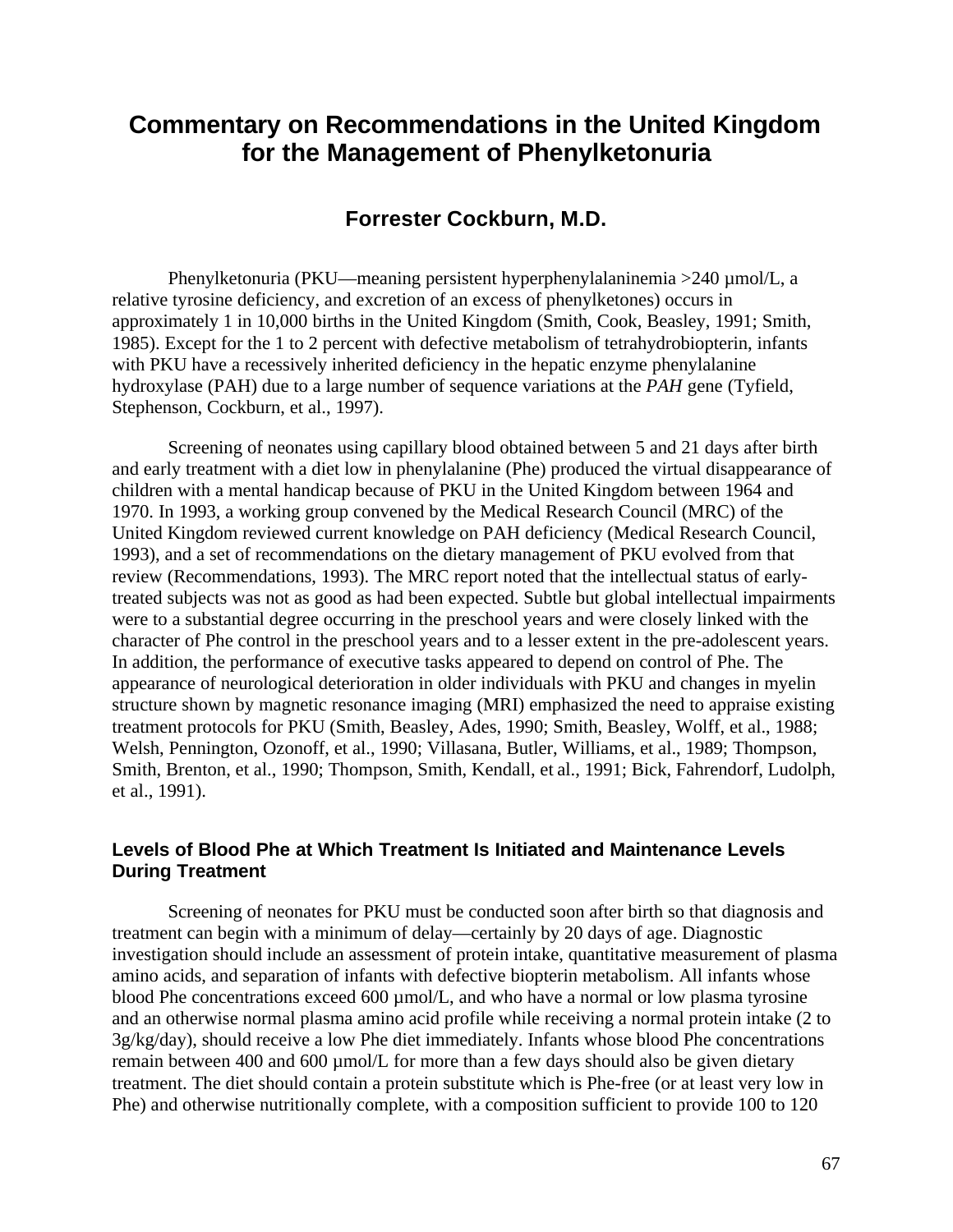mg/kg/day of tyrosine and an amino acid intake of at least 3g/kg/day in children younger than 2 years of age. In children 2 years of age and older, the intake of amino acids should be maintained at a level of 2g/kg/day. The protein substitute should be given as evenly as possible over a 24 hour period (Cockburn, Clark, 1996). If Phe concentrations exceed 900 µmol/L at the time of diagnosis, natural forms of milk should be excluded long enough to ensure a rapid fall in blood Phe concentration to below 600 µmol/L. Concentrations of Phe are likely to fall at a rate of 300 to 600 µmol/L/day. Daily monitoring of blood Phe should be conducted in order to ascertain individual protein requirements (usually between 60 and 110 mg/kg/day) and to prevent Phe deficiency. Phe readings made at a standard time (ideally, early morning, when concentrations are likely to be at their peak) should be conducted at least weekly. The aim is to keep Phe concentrations between 120 and 360 µmol/L. Biochemical monitoring should continue on a weekly basis up to at least 4 years of age. After 4 years of age, monitoring can be done every 2 weeks. Phe intake should be adjusted to produce therapeutic blood Phe levels.

The overall nutrient intake, body growth, feeding pattern, and general health of patients with PKU should be reviewed every 2 to 3 months in infancy, every 3 to 4 months up to school age, and every 6 months thereafter. In subjects with mild PKU, treatment should be withdrawn only if intake of natural protein reaches optimum requirements for their age while blood Phe concentrations remain below 400 µmol/L. Low protein diets and protein low tests are not recommended. Feeding strategies should aim to have children responsible for their own diet and the consequent blood test results by school age. The aim should be to maintain strict control of Phe levels as long as possible.

### **Age at Dietary Relaxation and Discontinuation**

An upper limit of 480 umol/L may be acceptable in children of school age. It becomes increasingly difficult to maintain strict control of Phe blood levels in older children, but every effort should be made to hold Phe concentrations no higher than 700 µmol/L. Adolescent and young adult patients should be made aware of the evidence that, even at that level of Phe concentration, the performance of decision-making tasks may improve if Phe levels are reduced.

It is currently recommended in the United Kingdom that treatment be for life. Adults and adolescents with PKU require continued delivery of services in an appropriate setting. This requires the involvement of physicians with a special interest in metabolic disease who are linked to regional pediatric services; adult services should include frequent monitoring and dietetic advice (by mail and telephone) and the availability of specialists for outpatient followup and inpatient care.

Female subjects require counselling about the need for very strict dietary control before conception. Those who conceive when Phe concentrations are 900 µmol/L or more should be offered termination of pregnancy because of the high risk of infant malformation. Hyperphenylalanine poses some risk to brain growth and intellectual development even at levels below 900, and offers of detailed fetal ultrasound assessment and possible termination should be extended to patients with concentrations of 700 µmol/L or more. Because of positive amino acid gradients across the placenta, the fetus is exposed to higher concentrations of Phe than the mother is (Cockburn, Farquhar, Forfar, et al., 1972). Monitoring should be undertaken twice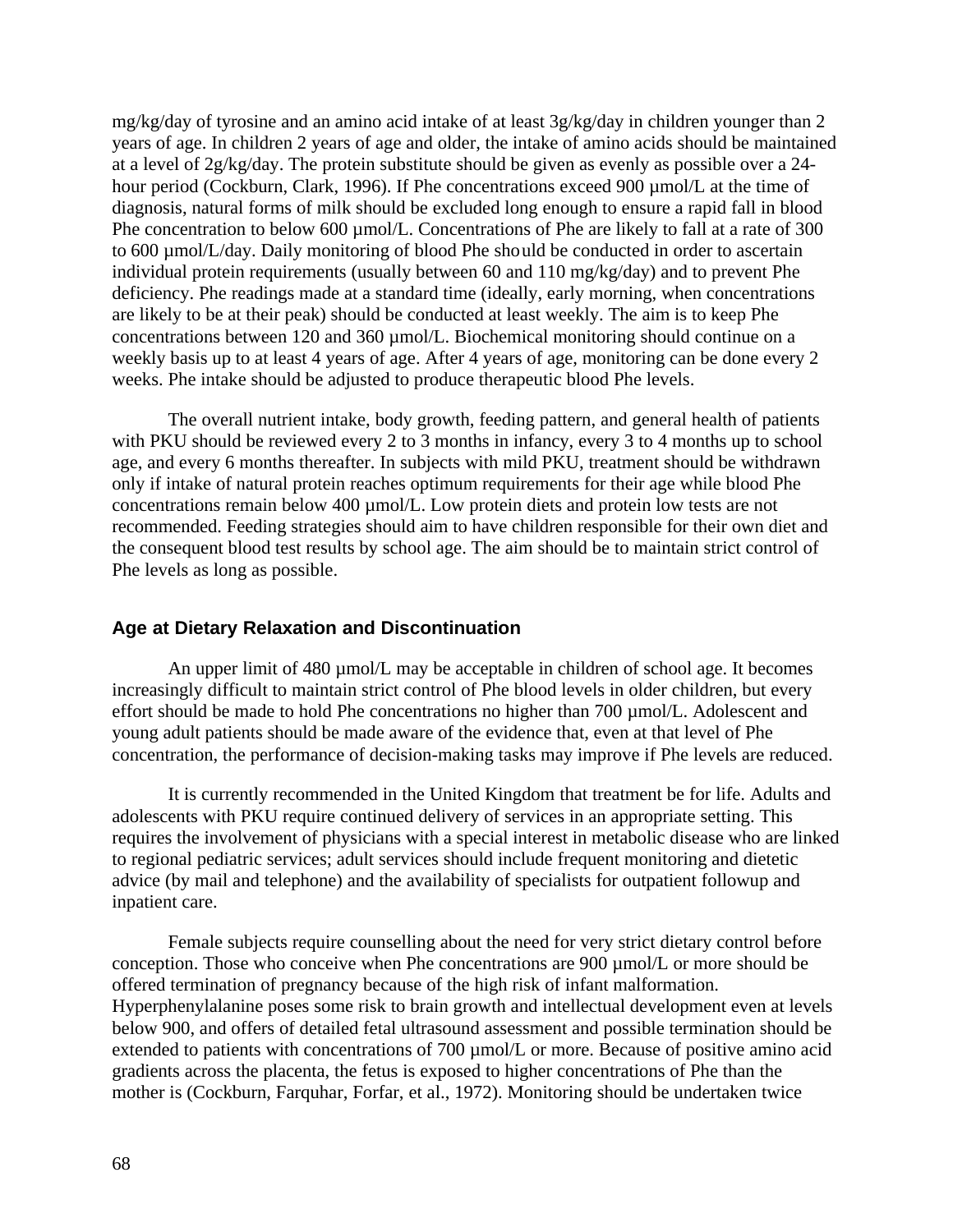weekly, both in the period before conception and during pregnancy, aiming at values of 60 to 250 µmol/L. Effective contraception should be practiced until such control has been achieved.

#### **Outcome of Long-Term Followup After Dietary Relaxation**

Data from the German and U.S. collaborative studies, like United Kingdom studies of PKU, show that maintenance of lower plasma and blood Phe concentrations affects intelligence quotient (IQ) up to the ages of 8 to 10 years but probably not thereafter (Schmidt, Mahle, Michel, et al., 1987; Burgard, Bremer, Bhhrdel, et al., 1999; Holtzman, Welcher, Mellits, 1975; Smith, Beasley, Ades, 1991). Waisbren and colleagues have reviewed the neuropsychological functioning of treated phenylketonuric patients and found that impaired choice reaction times appear to be the only consistent finding in patients with greater concentrations of Phe in their blood (Waisbren, Brown, de Sonneville, et al., 1994). Specific executive function deficits can be demonstrated in younger patients with PKU (Welsh, Pennington, Ozonoff, et al., 1990; Diamond, 1994). In psychometric assessment of older treated patients with PKU, the results are in many ways ambiguous, but patients regularly give subjective reports of poor functioning during periods when their Phe concentrations are elevated (Griffiths, Paterson, Harvie, 1995; Weglage, Pietsch, Fünders, et al., 1996).

MRI scans have on occasion demonstrated the partial reversibility of an increase in Phe through the introduction of stricter dietary control (Cleary, Walter, Jenkins, et al., 1994). There is recent evidence that the genotypes of affected individuals might be useful in predicting the likelihood of intellectual changes in patients with hyperphenylalaninemia and PKU whose diet is relaxed after the age of 8 years (Greeves, Patterson, Carson, et al., 2000).

#### **Deficiencies in Knowledge That Require Further Research**

During the first 2 years after birth, the infant brain increases in weight from 350g to 1,200g. This growth is not caused by an increase in cell numbers but by formation of dendritic communication channels and myelination of neuronal axones. Inhibition of these processes, which are essential for early learning, can produce permanent deficits in adult brain function and could predispose to later degenerative disorders (Cockburn, 1999).

Feeding synthetic diets to normal infants during this critical period of brain growth increases the risk of an imbalanced supply of essential nutrients, and in infants with metabolic disorders like PKU, the risk is increased. There is evidence that "well-managed" children and infants with PKU have deficiencies of long chain polyunsaturated docosahexaenoic acid (DHA) (Galli, Agostoni, Masconi, et al., 1991; Sanjunjo, Perteagudo, Soriano, et al., 1994; Cockburn, Clark, Caine, et al., 1996). Deficient intake of DHA in the first weeks of life alters the fatty acid composition of the infant neuronal membrane phospholipids and, later, the visual and intellectual functions (Farquharson, Jamieson, Abbasi, et al., 1995; Birch, Garfield, Hoffman, et al., 2000).

Further research on the provision of a balanced nutrient intake during the critical early months is required not only for the fatty acids but also for other nutrients essential for neuronal growth and development. Growth of the fetal brain involves increases of cell numbers as well as cell and cell process migration, so maintenance of metabolic homeostasis and optimal nutrition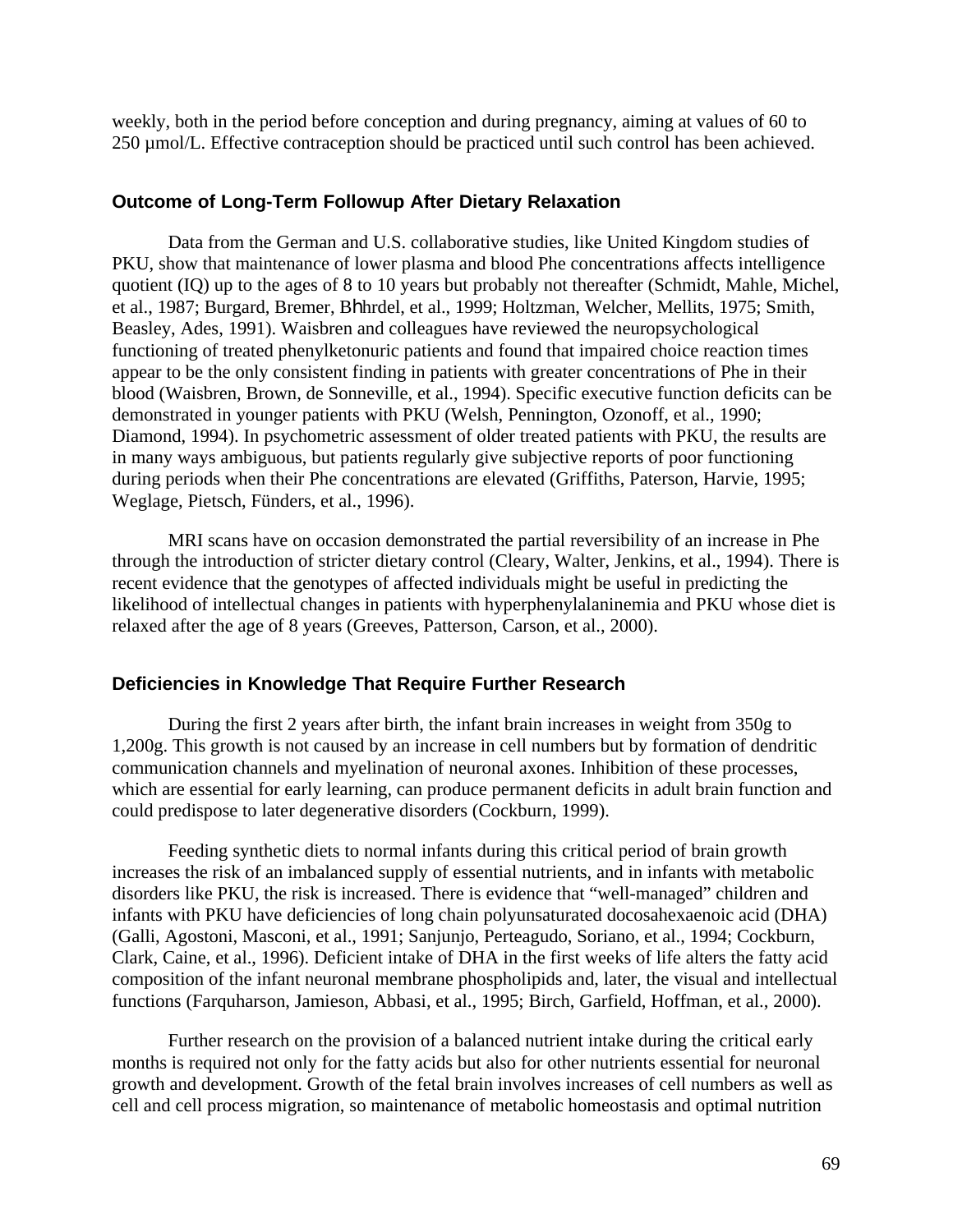during pregnancy are essential. In women with PKU during pre-pregnancy and pregnancy, strict control of Phe and tyrosine values reduces the risk of intellectual impairment in the infant (Smith, Glossop, Beasley, 1990).

A low Phe diet cannot substitute for the fine-tuning of Phe turnover normally exerted by hepatic PAH. It is particularly difficult to maintain Phe control in subjects with severe enzyme deficiency, in whom even a minor illness or a fall in energy intake may lead to an increase in Phe concentrations. Aiming at "normal" concentrations runs the risk of inducing Phe and tyrosine deficiency, which several lines of evidence suggest is harmful to both growth and brain development. It is clear that better therapeutic strategies may be needed if we are substantially to improve outcomes in subjects with PKU. Given the difficulties in implementing treatment, the human and financial costs, and concerns about neurologic progress and fetal outcome, PKU is a potential candidate for gene therapy. But even if molecular genetics ultimately provides a better form of treatment, we still need to evaluate and, where possible, improve our present dietary management strategies.

## **References**

Bick U, Fahrendorf G, Ludolph AC, Vassallo P, Weglage J, Ullrich K. Disturbed myelination in patients with treated hyperphenylalaninaemia: evaluation with magnetic resonance imaging. Eur J Pediatr 1991;150:185-9.

Birch EE, Garfield S, Hoffman DR, Uauy R, Birch DG. A randomised controlled trial of early dietary supply of long-chain polyunsaturated fatty acids and mental development in term infants. Dev Med Ch Neurol 2000;42:174-81.

Burgard P, Bremer HJ, Bührdel P, Clemens PC, Monch E, Przyrembel H, et al. Rationale for the German recommendations for phenylalanine level control in phenylketonuria 1997. Eur J Pediatr 1999;158:46-54.

Cleary MA, Walter JH, Jenkins JPR, Alani SM, Tyler K, Whittle D. Magnetic resonance imaging of the brain in phenylketonuria. Lancet 1994;344:87-90.

Cockburn F. Nutrition and the brain. In: Hansen TN, McIntosh N, editors. Current topics in neonatology. London: WB Saunders; 1999. p.93-109.

Cockburn F, Clark BJ. Recommendations for protein and amino acid intake in phenylketonuric patients. Eur J Pediatr 1996;155(Suppl 1):S125-9.

Cockburn F, Clark BJ, Caine EA, Harvie A, Farquharson J, Jamieson EC, et al. Fatty acids in the stability of neuronal membrane: relevance to PKU. Int Ped 1996;11:56-60.

Cockburn F, Farquhar JW, Forfar JO, Giles M, Robins P. Maternal hyperphenylalaninaemia in the normal and phenylketonuric mother and its influence on maternal plasma and fetal fluid amino acid concentrations. J Obstet Gynae Brit Com 1972;79:698-707.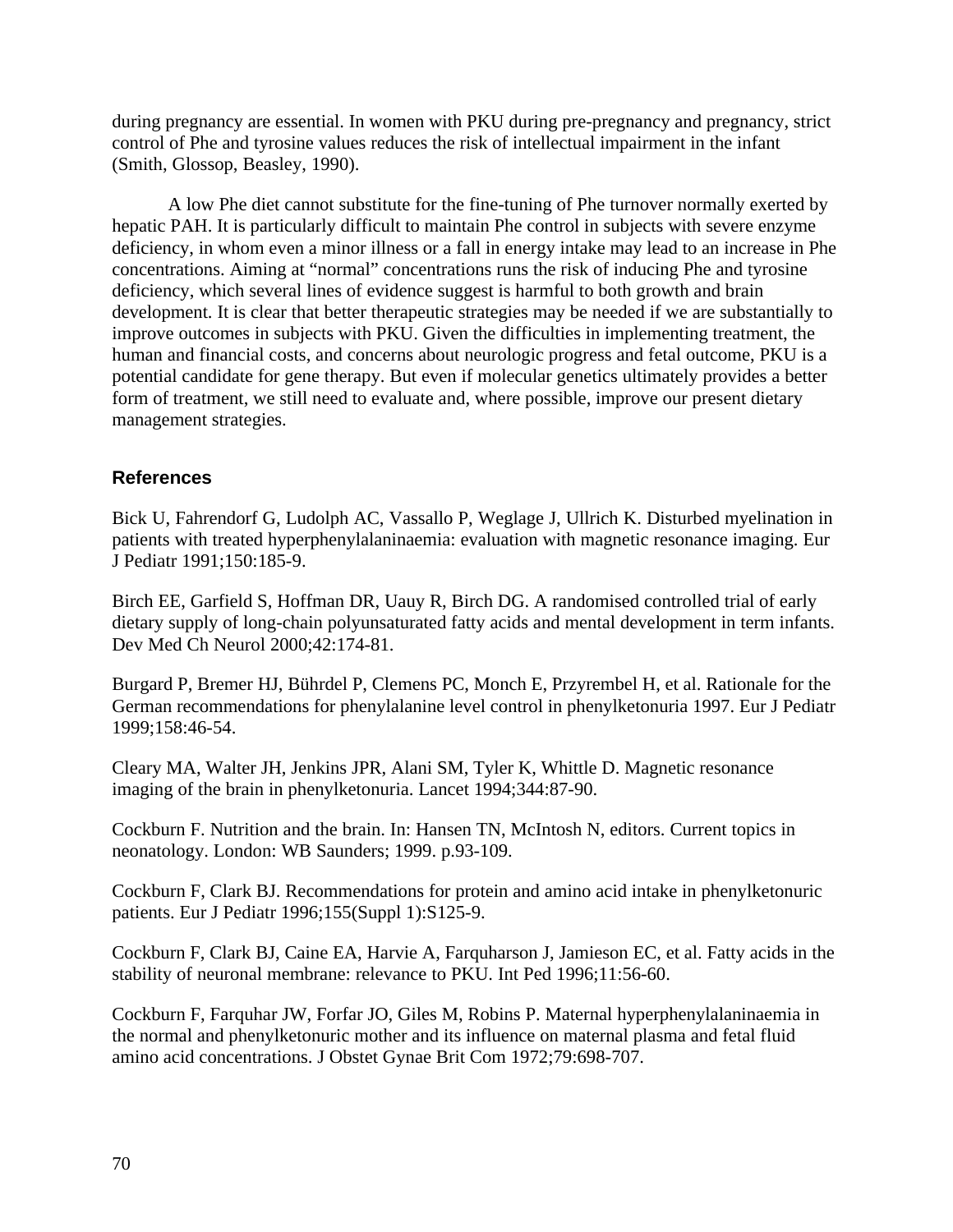Diamond A. Phenylalnine levels of 6-10 mg/d may not be as benign as once thought. Acta Pediatr 1994;83(Suppl 401):89-91.

Farquharson J, Jamieson EC, Abbasi KA, Patrick WJA, Logan FW, Cockburn F. Effect of diet on the fatty acid composition of the major phospholipids of infant cerebral cortex. Arch Dis Child 1995;72:198-203.

Galli C, Agostoni C, Masconi C, Riva E, Salari PC, Giovannini M. Reduced plasma C-20 and C-22 polyunsaturated fatty acids in children with phenylketonuria during dietary intervention. J Pediat 1991;119:562-7.

Greeves LG, Patterson CC, Carson DJ, Thom R, Wolfenden MC, Zschocke J, et al. Effect of genotype on changes in intelligence quotient after dietary relaxation in phenylketonuria and hyperphenylalaninaemia. Arch Dis Child 2000;82:216-21.

Griffiths P, Paterson L, Harvie A. Neuropsychological effects of subsequent exposure to phenylalanine in adolescents and young adults with early-treated phenylketonuria. J Intellect Disabil Res 1995;39:365-72.

Holtzman NA, Welcher DW, Mellits ED. Termination of restricted diet in children with phenylketonuria in randomised controlled study. New Eng J Med 1975;293:1121-4.

Medical Research Council Working Party on Phenylketonuria. Phenylketonuria due to phenylalanine hydroxylase deficiency: an unfolding story. BMJ 1993;306:115-9.

Recommendations on the dietary management of phenylketonuria. Report of Medical Research Council Working Party on Phenylketonuria. Arch Dis Child 1993;68:426-7.

Sanjunjo P, Perteagudo L, Soriano JR, Vilaseca A, Campistol J. Polyunsaturated fatty acids status in patients with phenylketonuria. J Inher Metab Dis 1994;17:704-9.

Schmidt H, Mahle M, Michel U, Pietz J. Continuation vs discontinuation of low-phenylalanine diet in PKU adolescents. Eur J Pediatr 1987;146:A17-A19.

Smith I. The hyperphenylalaninaemias. In: Lloyd JK, Scriver CR, editors. Genetic and metabolic disease. London: Butterworth; 1985. p.166-209.

Smith I, Beasley MG, Ades AE. Effect on intelligence of relaxing the low phenylalanine diet in phenylketonuria. Arch Dis Child 1991;66:311-6.

Smith I, Beasley MG, Ades AE. Intelligence and quality of dietary treatment in phenylketonuria. Arch Dis Child 1990;65:472-8.

Smith I, Beasley MG, Wolff OH, Ades AE. Behaviour disturbance in 8-year-old children with early treated phenylketonuria. Report from the MRC/DHSS Phenylketonuria Register. J Pediatr 1988;112:403-8.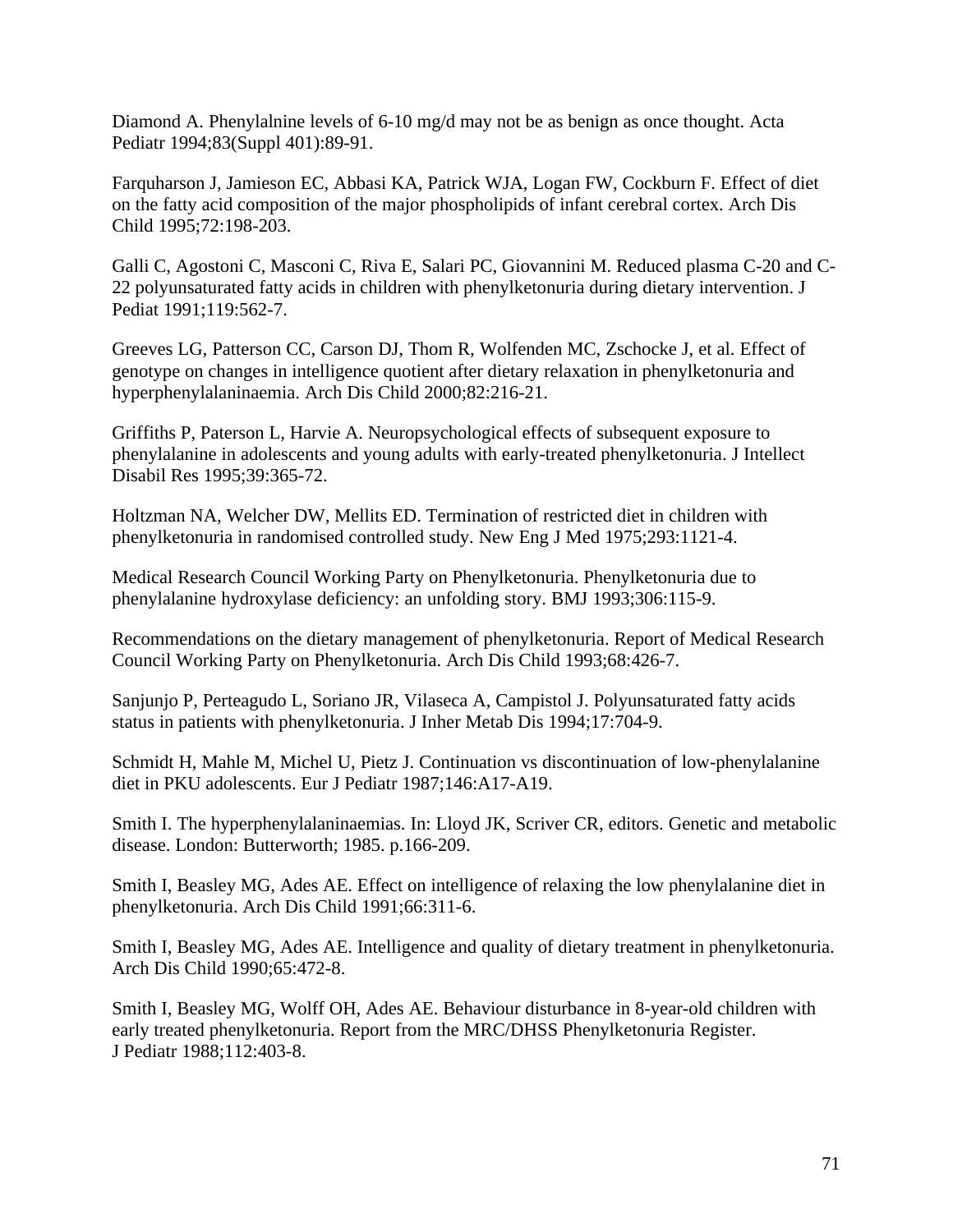Smith I, Cook B, Beasley M. Review of neonatal screening programme for phenylketonuria. BMJ 1991;303:333-5.

Smith I, Glossop J, Beasley M. Fetal damage due to maternal phenylketonuria: effects of dietary treatment and maternal phenylalanine concentrations around the time of conception. J Inher Metab Dis 1990;13:651-7.

Thompson AJ, Smith I, Brenton D, Youll BD, Rylance G, Davidson DC, et al. Neurological deterioration in young adults with phenylketonuria. Lancet 1990;336:602-5.

Thompson AJ, Smith I, Kendall BE, Youll BD, Brenton D. MRI changes in early treated patients with phenylketonuria. Lancet 1991;337:124.

Tyfield LA, Stephenson A, Cockburn F, Harvie A, Bidwell JL, Wood NA, et al. Sequence variation at the phenylalanine hydroxylase gene in the British Isles. Am J Hum Genet 1997;60:388-96.

Villasana D, Butler IJ, Williams JC, Roongta SM. Neurological deterioration in an adult with phenylketonuria. J Inherited Metab Dis 1989;12:451-9.

Waisbren SE, Brown MJ, de Sonneville LM, Levy HL. Review of neuropsychological functioning in treated phenylketonuria: an information processing approach. Acta Pediatr Suppl. 1994;407:98-103.

Weglage J, Pietsch M, Fünders B, Kosh HJ, Ullrich K. Deficits in selective and sustained attention processes in early-treated children with phenylketonuria—result of impaired frontal lobe functions? Eur J Pediatr 1996;155:200-4.

Welsh MC, Pennington BF, Ozonoff S, Rouse B, McCabe ER. Neuropsychology of early-treated phenylketonuria: specific executive function deficits. Child Dev 1990;61:1697-713.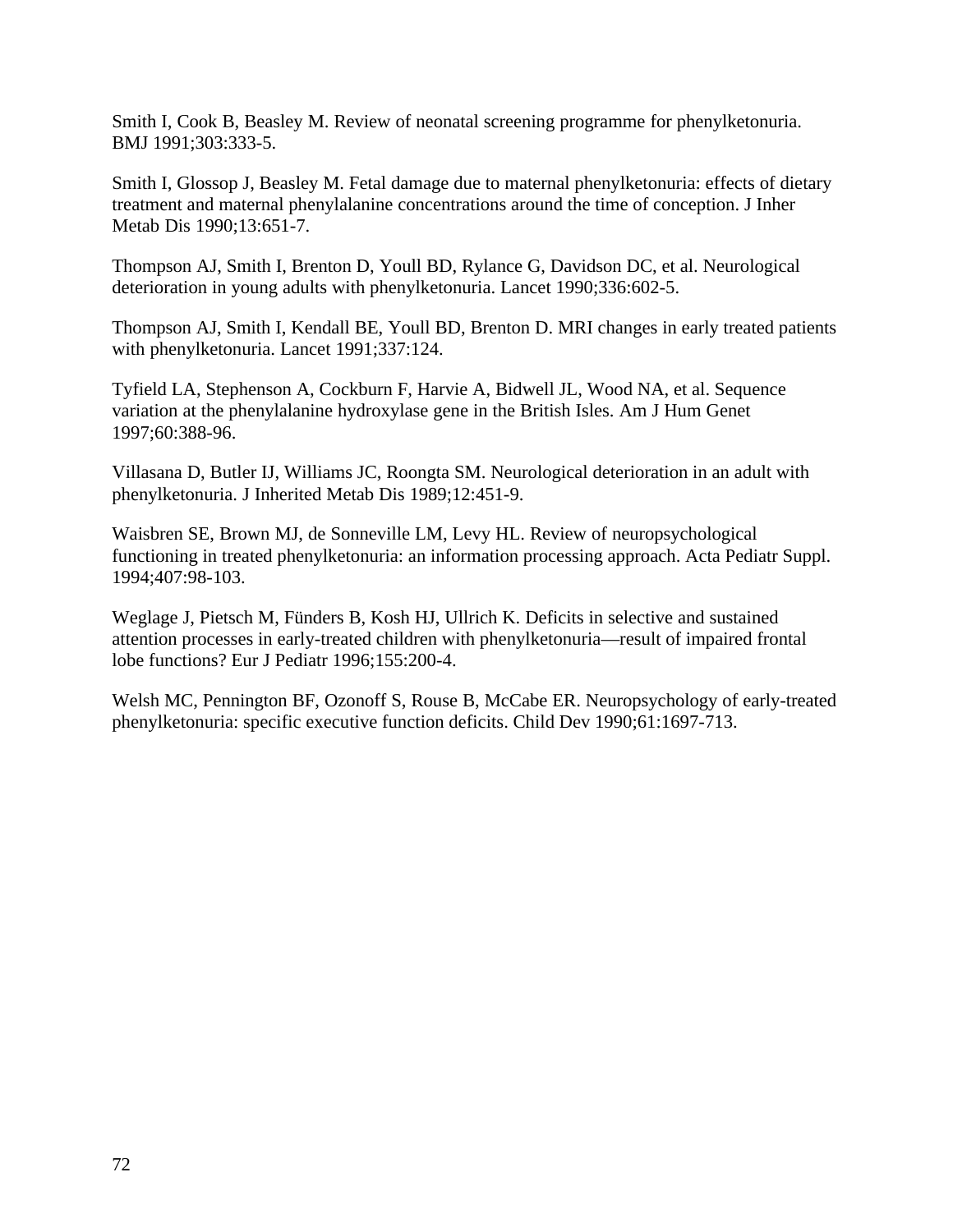# **Recommendations of the German Working Group for Metabolic Diseases for Control of Phenylalanine in Phenylketonuria**

# **Peter Burgard, Ph.D.**

A working party of the German Working Group for Metabolic Diseases has evaluated patients with phenylketonuria (PKU) in terms of their intelligence quotient (IQ), education, neuropsychology, electroencephalography (EEG) results, magnetic resonance imaging (MRI) results, neurology, and behavior. All members of the working party were experienced in research on PKU and treatment of patients with PKU (Burgard, Bremer, Bührdel, et al., 1999).

Level of blood phenylalanine (Phe). Patients with Phe blood levels  $>600 \mu$ mol/L (10 mg/dL) on a normal diet must be treated with a low Phe diet, including a Phe-free protein or amino acid supplement. Phe blood levels should remain between 40 and 240  $\mu$ mol/L (0.7–4) mg/dL) until the age of 10, not exceed 900 µmol/L (15 mg/dL) between ages 10 and 15, and not exceed 1200 µmol/L (20 mg/dL) after age 15.

**Age at dietary relaxation.** Patients ages 15 years and older with Phe levels <1200 µmol/L (20 mg/dL) may be allowed to discontinue a restricted diet. Patients who show overt impairments or symptoms related to PKU should continue to follow a strict dietary regimen. Diet should be monitored by regular examination at least once a year.

**Psychometric intelligence and educational progress.** Longitudinal data from the German and U.S. collaborative studies of PKU (CSPKU) and the British PKU Register reveal that high levels of Phe adversely influence IQ until age 10, but not later (Burgard, in press). The mean IQ of German patients with average levels of 270 µmol/L during the first 5 years of life and of 300 µmol/L (5 mg/dL) between ages 5 and 9 was no different from the mean IQ of a healthy control group matched for age, sex, and socioeconomic status. Patients with higher levels during their first 5 years showed lower IQ scores in their first IQ test at the age of 5, but showed no further deterioration. At the age of 12, type of schooling and number of repeated classes were normal for both groups. In a sample of 51 young adult patients with mean annual Phe levels of 250 µmol/L (4.1 mg/dL) up to the age of 10, IQ remained stable between adolescence and adulthood as levels increased to an average of 900 µmol (15 mg/dL) at the age of 20. School grades of patients were higher than those of their fathers (secular trend), and grade distribution was not significantly different from that of the entire German population (Schmidt, Burgard, Pietz, et al., 1996).

**Neuropsychological results.** Impaired choice reaction-time appeared to be the only consistent result in a review of 21 neuropsychologic studies (Waisbren, Brown, de Sonneville, et al., 1994). Reanalysis of studies with repeated measurements of low and high Phe levels revealed a mean change in reaction time of 111 milliseconds (ms) for mean level change of 966 µmol/L (Schmidt, Rupp, Burgard, et al., 1994). Phe level effects were reversible regardless of patient's age and amount of time without dietary treatment, and could be observed 1 week after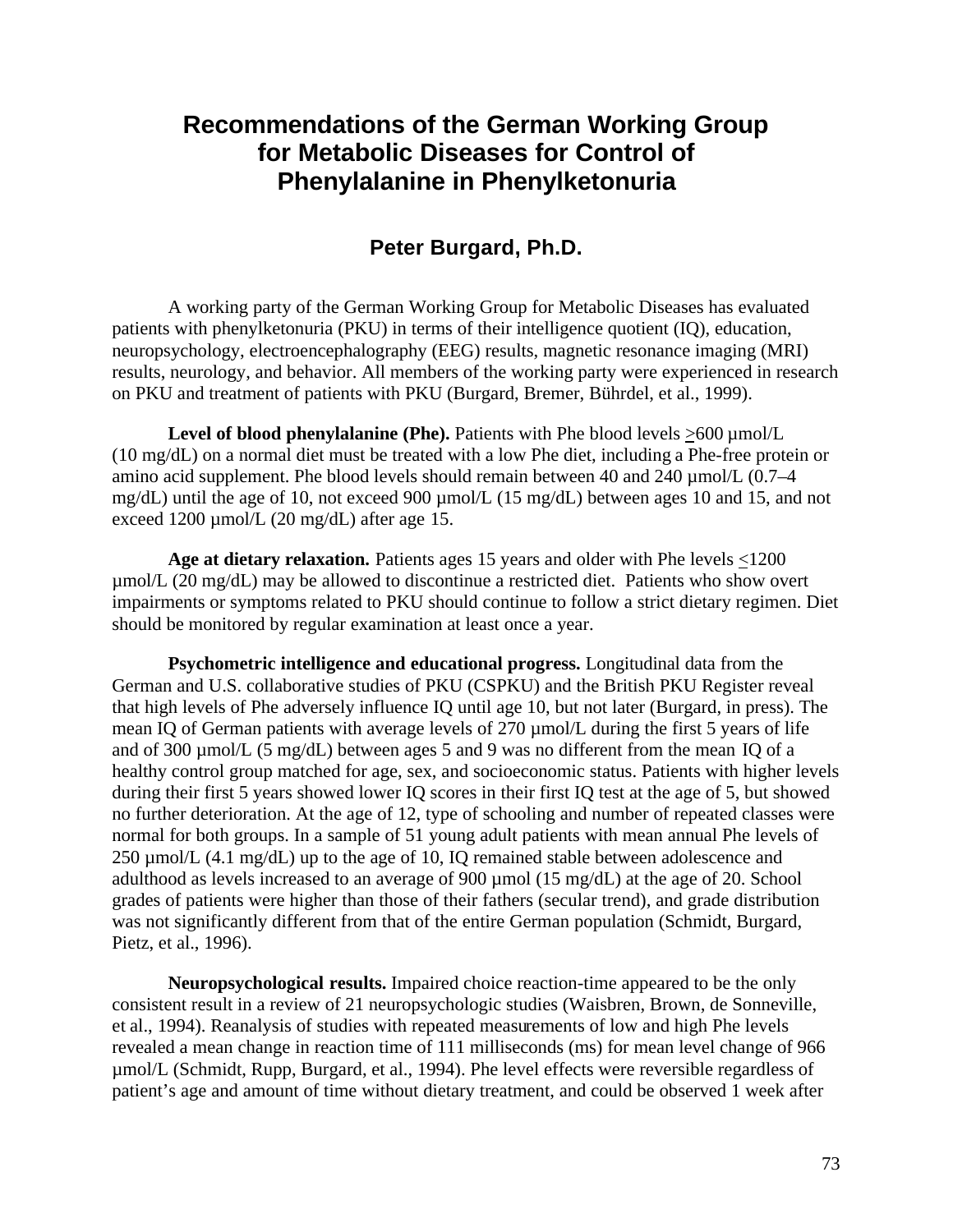changing Phe blood levels. Compared with the reaction times of healthy controls, mean reaction times increased by 194 ms for children ages 10 years and younger (mean concurrent Phe level 558 µmol/L [9.2 mg/dL]), 82 ms for adolescents between ages 11 and 18 (mean concurrent Phe level 942 µmol/L [15.6 mg/dL]), and 159 ms for young adults between ages 17 and 25 (mean concurrent Phe level 1146 µmol/L [18.9 mg/dL]). After 5 to 10 years of strict treatment to maintain Phe levels below 400  $\mu$ mol/L, diet relaxation does not result in long-term deterioration of reaction times (Burgard, Rey, Rupp, et al., 1997; Griffiths, Paterson, Harvie, 1995). The hypothesis of impaired executive functions presumably due to dopamine deficiency in the frontal lobes was investigated with children younger than age 6, adolescents, and young adults. Results for children were in line with IQ data and confirm the recommendation of therapeutic Phe levels below 360 µmol/L (6 mg/dL) during the first 5 years (Diamond, 1994; Welsh, Pennington, Oznoff, et al., 1990). Results for adolescents and adults were patchy (Griffiths, Paterson, Harvie, 1995; Weglage, Pietsch, Fünders, et al., 1996). A policy of minimizing risks may be justified by the fact that synaptic density in the frontal cortex reaches maturity at approximately age 16 (Huttenlocher, 1979).

**Results of EEG, visually evoked potentials (VEPs), MRI, MR spectroscopy, and neurological tests.** Abnormal EEG findings (general slowing, generalized paroxysmal activity with and without spikes) increase with age but were not regarded as crucial for decisions about treatment (Pietz, Benninger, Schmidt, et al., 1988). VEPs, significantly prolonged in about 30 percent of patients, did not correlate with age at start of treatment, parameters of biochemical control (Bick, Ullrich, Stöber, et al., 1993; Ludolph, Vetter, Ullrich, 1996; Pietz, Kreis, Schmidt, 1996), MRI results, or clinical abnormalities. Auditory-evoked potentials in early-treated patients were normal (Ludolph, Ullrich, Nedjat, et al., 1992). Abnormal MRI scans show partial reversibility after 2 to 3 months of continuous reduction of Phe below 360 to 900 µmol/L (6–15 mg/dL), regardless of the amount of time without treatment preceding the scan (Bick, Ullrich, Stöber, et al., 1993; Cleary, Walter, Jenkins, et al., 1994). MRI changes were not correlated with age at diet initiation or results of MR examination, nor with electrophysiological results, neurological deficits, psychiatric problems, or IQ. These changes probably reflect a reversible structural defect of myelin, rather than permanent demyelination. Overt neuropathology (para- and quadriparesis, tremor, ataxia, epilepsy) was found in a few young adults (Thompson, Smith, Brenton, et al., 1990). Most of these patients were treated late or lacked dietary control in infancy. Clinical examinations of 51 early and strictly treated adolescents and young adults showed no neurological abnormalities except for discrete resting tremor and slightly brisk tendon reflexes of the lower limbs, not associated with MRI grading or biochemical control (Pietz, Kreis, Schmidt, et al., 1996).

**Behavioral problems.** Psychiatric interviews of 60 patients in the German CSPKU at the age of 13 (mean Phe level from infancy to 13 years is 500 µmol/L [8.3 mg/dL]) showed an increase of mild behavioral or emotional disturbances (without need for psychiatric treatment) by a factor of 1.5 compared with the normative sample (Burgard, Armbruster, Schmidt, et al., 1994). Symptoms were not correlated with Phe levels, and no PKU-specific behavioral pattern could be delineated. Similar results were found in a study of adult PKU patients (Pietz, Fätkenheuer, Burgard, et al., 1997).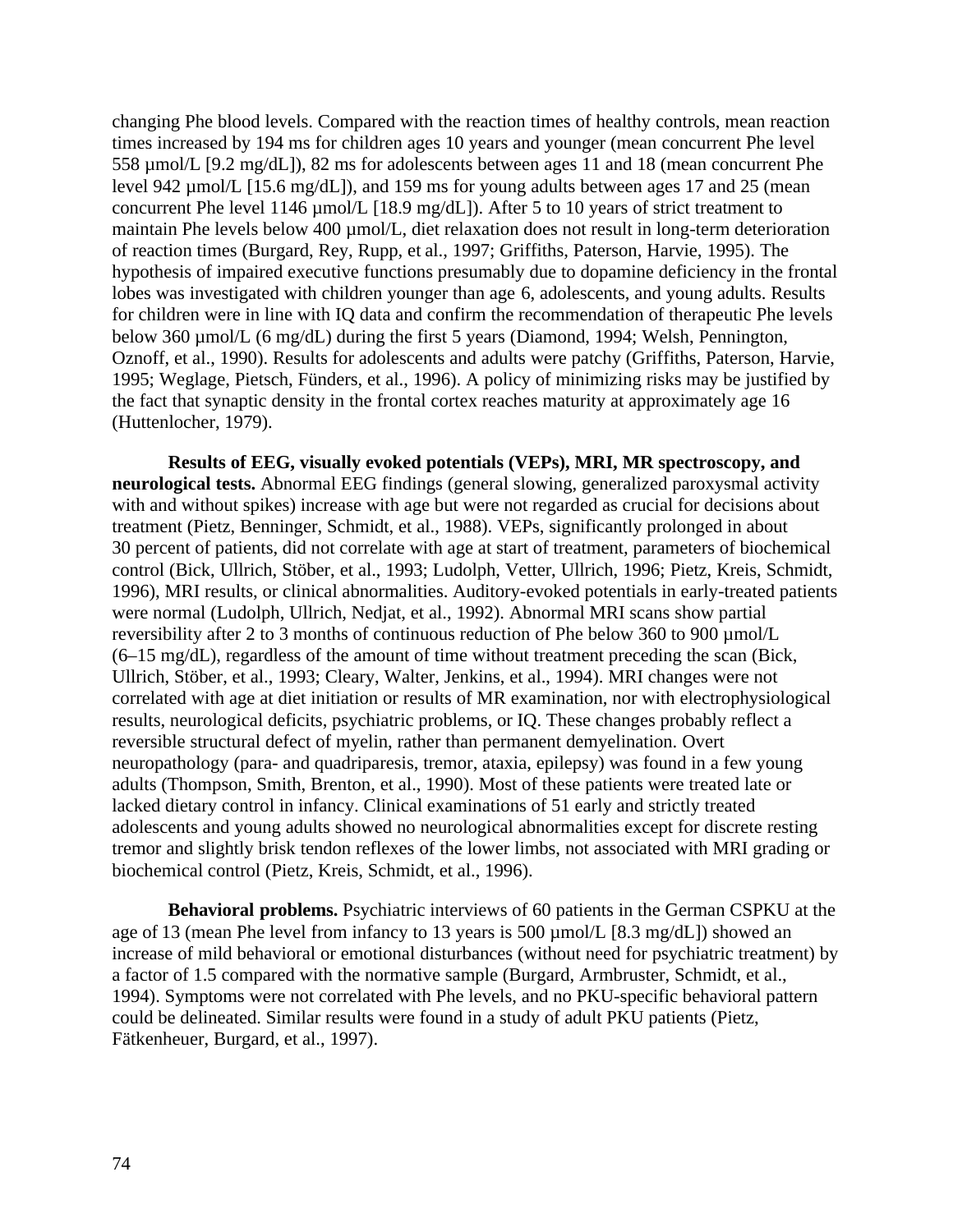**Non-PKU hyperphenylalaninemia.** Untreated patients with Phe levels <600 µmol/L (10) mg/dL) were no different from their unaffected siblings with regard to MRI and IQ results, educational and professional progress, fine motor performance, and neuropsychological variables (Weglage, Schmidt, Fünders, et al., 1996; Weglage, Ullrich, Pietsch, et al., 1996).

**Need for further research.** Our present knowledge suggests that infancy and early childhood are the most vulnerable periods for most patients with PKU and therefore the most important periods for strict treatment to reduce abnormal Phe levels. However, the developmental sciences also regard old age as a stage of human development relying heavily on biological variables. It is not possible to know whether adverse effects in late adulthood and old age can be successfully prevented by treatment in childhood. Nor do we know whether statistically significant neuropsychological data on children are of clinical relevance—for example, as markers of late effects. Therefore, careful longitudinal followup is necessary to evaluate current as well as future treatment policies. Not all patients with the same genotype or Phe level have the same vulnerability to PKU and need the same kind of treatment (Weglage, Wiedermann, Möller, et al., 1998). The pathogenesis of PKU is still not very well understood, and a three-step model from genotype to Phe blood level to outcome is too simple (Pietz, Kreis, Schmidt, et al., 1996; Scriver, Waters, 1999).

## **References**

Bick U, Ullrich K, Stöber U, Möller H, Schuierer G, Ludolph AC, et al. White matter abnormalities in patients with treated hyperphenylalaninemia: magnetic resonance relaxometry and proton spectroscopy findings. Eur J Pediatr 1993;152:1012-20.

Burgard P. Development of intelligence in early treated phenylketonuria. Eur J Pediatr (in press).

Burgard P, Armbruster M, Schmidt E, Rupp A. Psychopathology of patients treated early for phenylketonuria: results of the German collaborative study of phenylketonuria. Acta Paediatr Suppl 1994;407:108-10.

Burgard P, Bremer HJ, Bührdel P, Clemens PC, Mönch E, Przyrembel H, et al. Rationale for the German recommendations for phenylalanine level control in phenylketonuria 1997. Eur J Pediatr 1999;158:46-54.

Burgard P, Rey F, Rupp A, Abadie V, Rey J. Neuropsychologic functions of early treated patients with phenylketonuria on and off diet: results of a cross-national and cross-sectional study. Pediatr Res 1997;41:368-74.

Cleary MA, Walter JH, Jenkins JPR, Alani SM, Tyler K, Whittle D. Magnetic resonance imaging of the brain in phenylketonuria. Lancet 1994;344:87-90.

Diamond A. Phenylalanine levels of 6-10 mg/dl may not be as benign as once thought. Acta Pædiatr Suppl 1994;407:89-91.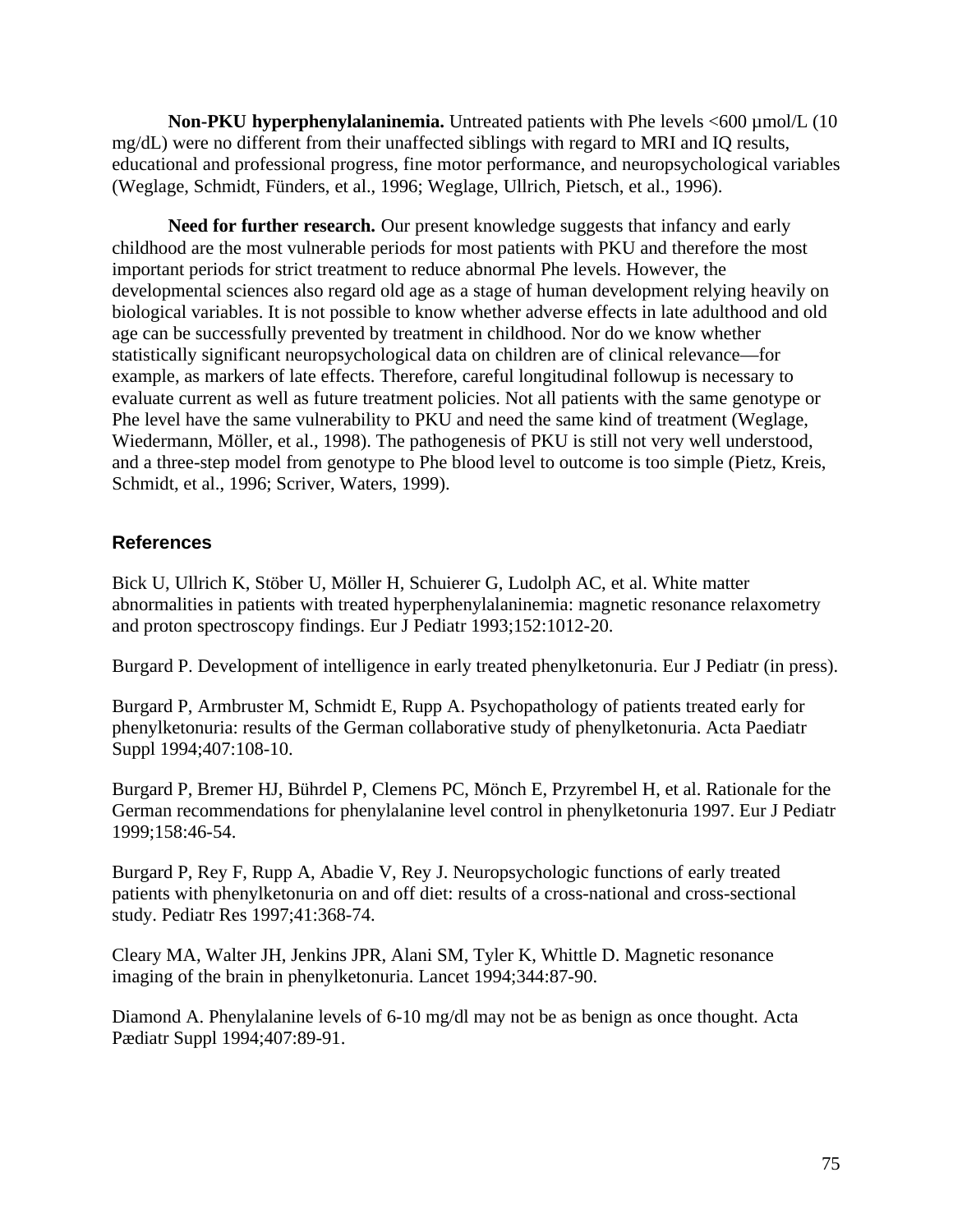Griffiths P, Paterson L, Harvie A. Neuropsychologic effects of subsequent exposure to phenylalanine in adolescents and young adults with early-treated phenylketonuria. J Intellect Disabil Res 1995;39:365-72.

Huttenlocher P. Synaptic density in human frontal cortex - developmental changes and effects of aging. Brain Res 1979;163:195-205.

Ludolph AC, Ullrich K, Nedjat S, Masur H, Bick U. Neurological outcome in 22 treated adolescents with hyperphenylalaninemia. Acta Neurol Scand 1992;85:243-8.

Ludolph AC, Vetter U, Ullrich K. Studies of multimodal evoked potentials in treated phenylketonuria: the pattern of vulnerability. Eur J Pediatr 1996;155(Suppl 1):S64-8.

Pietz J, Benninger Ch, Schmidt H, Scheffner D, Bickel H. Long-term development of intelligence IQ and EEG in 34 children with phenylketonuria treated early. Eur J Pediatr 1988;147:361-7.

Pietz J, Fätkenheuer B, Burgard P, Armbruster M, Esser G, Schmidt H. Psychiatric disorders in adult patients with early-treated phenylketonuria. Pediatrics 1997;99:345-50.

Pietz J, Kreis R, Schmidt H, Meyding-Lamade UK, Rupp A, Boesch C. Phenylketonuria: findings at MR imaging and localized in vivo H-1 MR spectroscopy of the brain in patients with early treatment. Radiology 1996;201:413-20.

Schmidt E, Rupp A, Burgard P, Pietz J, Weglage J, de Sonneville L. Sustained attention in adult phenylketonuria: the influence of the concurrent phenylalanine-blood-level. J Clin Exp Neuropsychol 1994;16:681-8.

Schmidt H, Burgard P, Pietz J, Rupp A. Intelligence and professional career in young adults treated early for phenylketonuria. Eur J Pediatr 1996;155(Suppl. 1):S97-100.

Scriver CR, Waters PJ. Monogenic traits are not simple: lessons from phenylketonuria. Trends Genet 1999;15:267-72.

Thompson AJ, Smith I, Brenton D, Youl BD, Rylance G, Davidson DC, et al. Neurological deterioration in young adults with phenylketonuria. Lancet 1990;336:602-5.

Waisbren SE, Brown MJ, de Sonneville LM, Levy HL. Review of neuropsychological functioning in treated phenylketonuria: an information processing approach. Acta Paediatr Suppl 1994;407:98-103.

Weglage J, Pietsch M, Fünders B, Koch HG, Ullrich K. Deficits in selective and sustained attention processes in early treated children with phenylketonuria - result of impaired frontal lobe functions? Eur J Pediatr 1996;155:200-4.

Weglage J, Schmidt E, Fünders B, Pietsch B, Ullrich K. Sustained attention in untreated non-PKU-hyperphenylalaninemia. J Clin Exp Neuropsychol 1996;18:343-8.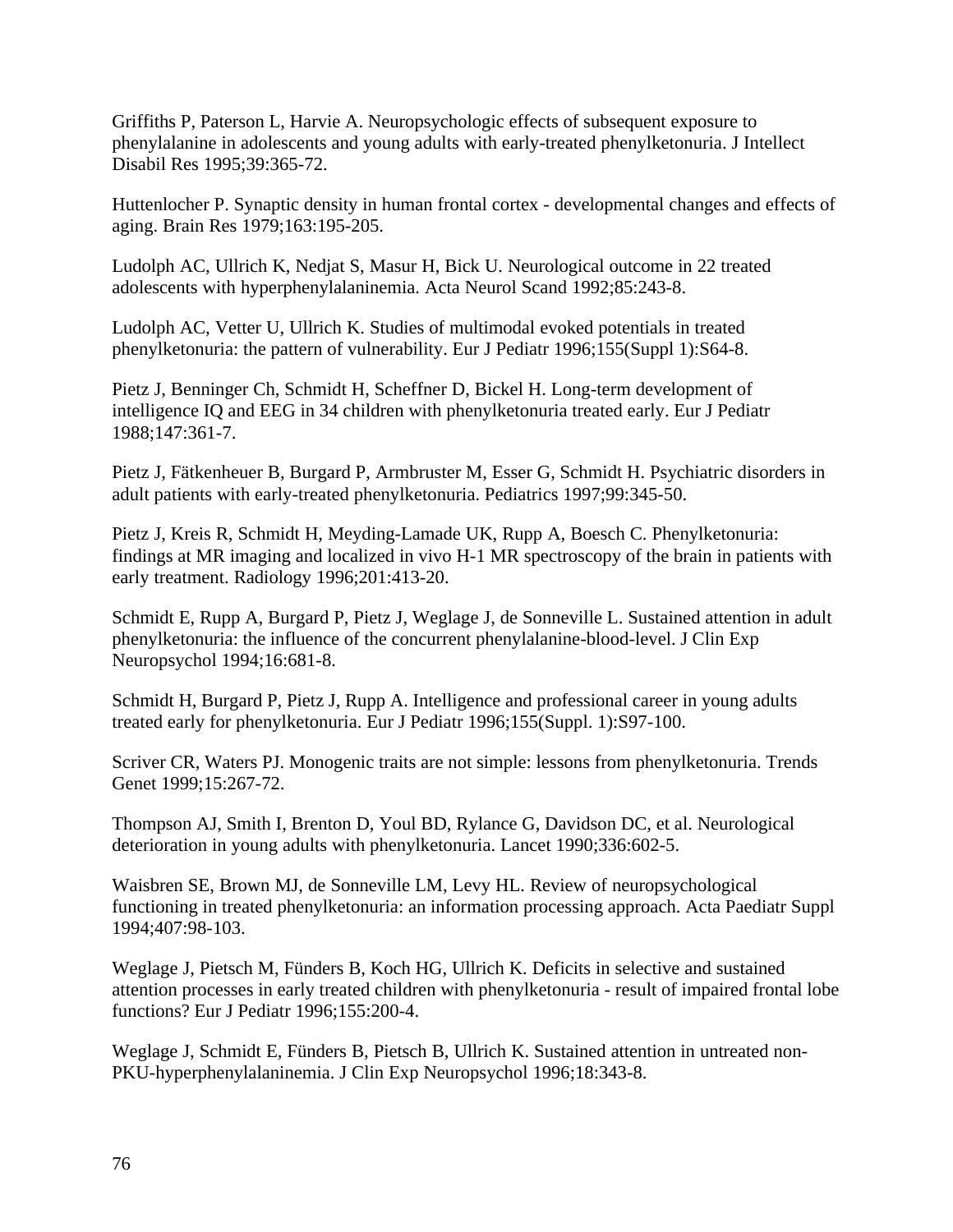Weglage J, Ullrich K, Pietsch M, Fünders B, Zass R, Koch HG. Untreated non-phenylketonurichyperphenylalaninemia: intellectual and neurological outcome. Eur J Pediatr 1996;155(Suppl.1): S26-8.

Weglage J, Wiedermann D, Möller HE, Ullrich K. Pathogenesis of differential clinical outcomes in spite of identical genotypes and comparable phenylalanine concentrations in phenylketonurics. J Inherit Metab Dis 1998;21:181-2.

Welsh MC, Pennington BF, Oznoff S, Rouse B, McCabe ERB. Neuropsychology of earlytreated phenylketonuria: specific executive function deficits. Child Dev 1990;61:1697-713.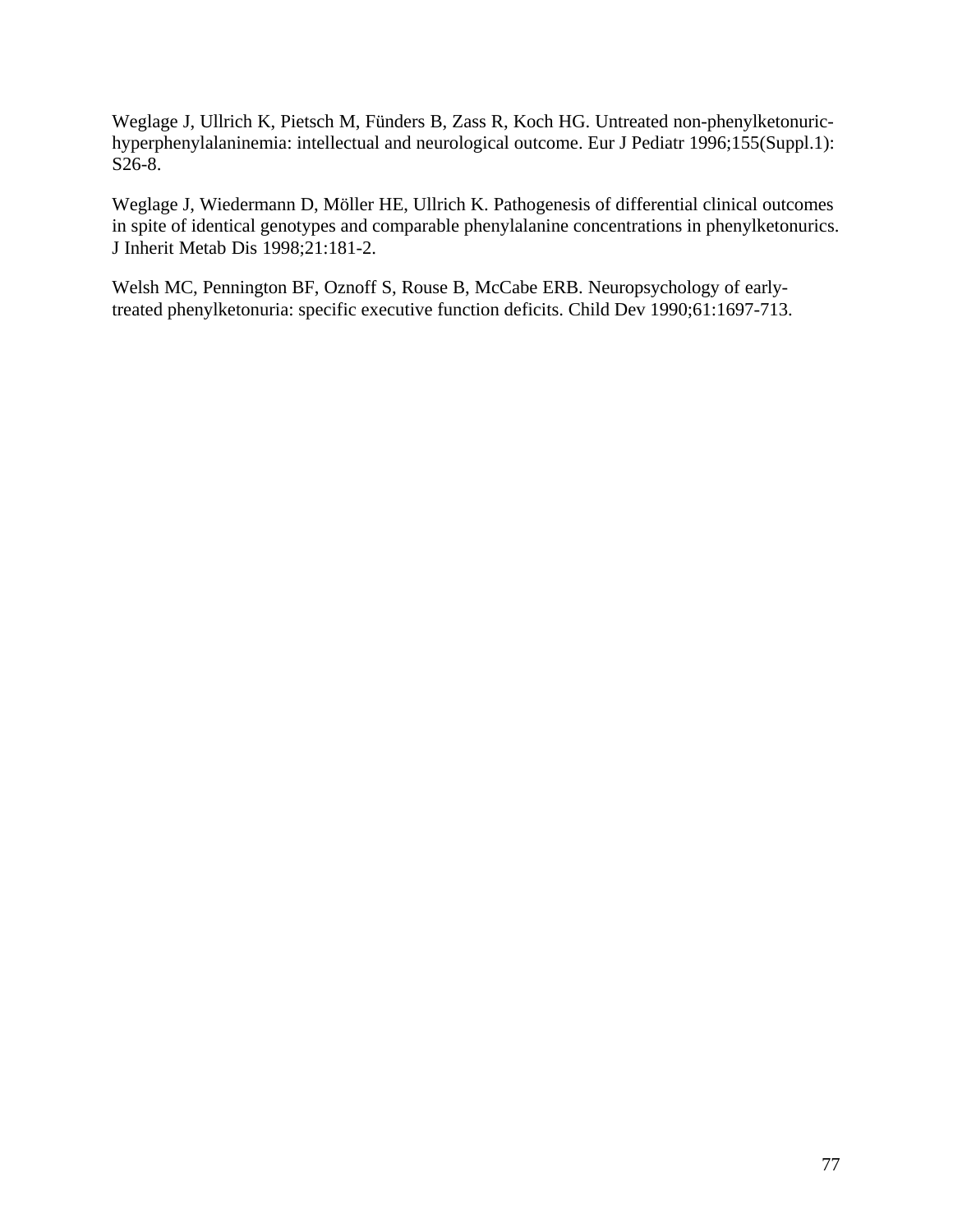# **PKU Treatment in France**

## **Véronique Abadie, M.D.**

In France, screening for phenylketonuria (PKU) started in 1966. In 1978, the Association FranHaise pour le Dépistage et la Prévention des Handicaps de l'Enfant (AFDPHE) began systematic and coordinated screening and management of patients with phenylalanine hydroxylase (PAH) deficits or hypothyroidism. The association later added congenital adrenal hyperplasia and sickle cell disease to the list. The AFDPHE pays the financial costs of screening and of diet products for patients with PKU, handles technical questions regarding screening, and keeps tabs on children with PKU by means of a yearly questionnaire sent to physicians. The AFDPHE has a branch in each of the country's 20 administrative regions that is responsible for operation of a PKU screening laboratory.

Initially, neonatal screening was done by the Guthrie method. In 1996 we began using an enzymatic test (Quantase<sup>TM</sup>) for screening, along with fluorimetry, to uncover patients with phenylalanine (Phe) levels exceeding 2.5 mg/dl (150 µmol/L). The PAH deficit phenotype is defined by the Phe level found in patients after they have received 500 mg a day of Phe for 4 days, with a tolerance for Phe levels of between 2 and 5 mg/dl (120-300 µmol/L). In the Paris region, all screened children are genotyped.

The PKU screening program expanded over the years, and by 1979 the program covered all infants born in France. Over the past 20 years the incidence of PKU has been quite stable, at 1 case for every 17,124 living births (44 new cases per year). Since PKU screening started, 11 children have been detected with a false negative test (sensitivity 99.1 percent), 1.7 percent had a cofactors deficiency, and 17 percent a non-PKU hyperphenylalaninemia (HPA) (<10 mg/dl, or 600 µmol/L on a normal diet). The proportion of moderate phenotypes varies from one region to another, being higher in the south than in the north of France. A precise proportion of moderate phenotypes is not available in the national database because phenotypic definition has varied over time. The age at which infant patients with PKU are placed on a diet has regularly decreased during the last 25 years, reaching a median of 14 days in 1996.

#### **PKU Management During the First Years**

Only children on a normal diet with a spontaneous Phe level of more than 10 mg/l are treated in our group. In a group of 202 children, 19 percent had a moderate phenotype (10 to 20 mg/dl on a normal diet and Phe tolerance >350 mg/J). The objective is to reduce the Phe plasma level to between 2 and 5 mg/dl. Testing for Phe levels is done weekly during the first 2 years, then fortnightly to the age of 5, then monthly until dietary restrictions are relaxed. Visits with a doctor, a dietician, and a psychologist occur monthly during the first year, then on a variable schedule, depending on Phe levels and family cooperation. Three times a year is the average during the strict diet period. Intellectual development is tested at 3 years of age (DQ, Brunet-Lésine), 6 years (WPPSI), 10 and 14 years (WISC), and 18 years (WAIS). One sibling undergoes an IQ test between 10 and 14 years of age. A nutritional assessment is performed every 2 years.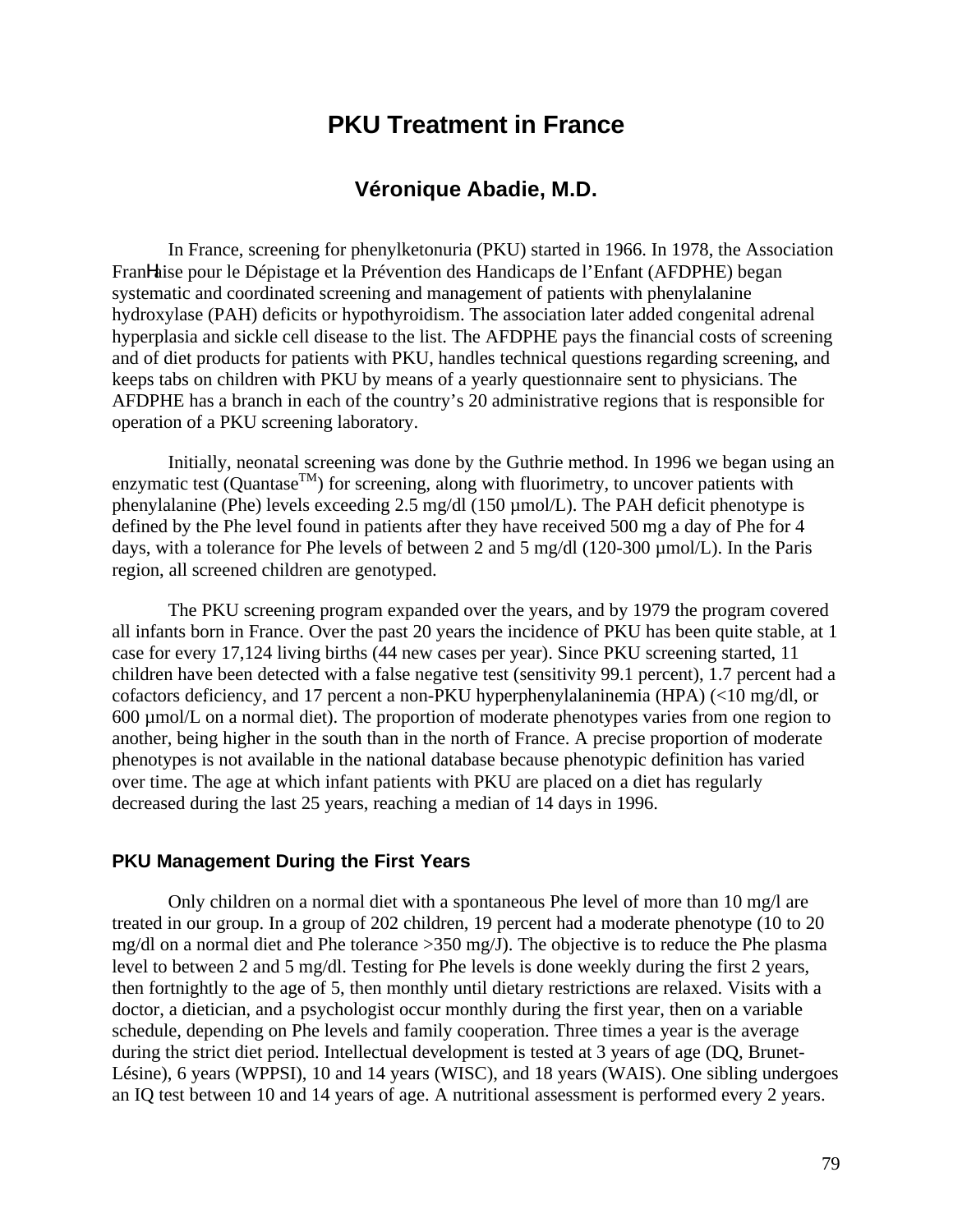#### **Age at Which Diet is Relaxed**

Up until 1990, the standard approach was to relax the strict diet of patients with PKU at the age of 6. Since then, however, the standard has risen. The trend now is to leave children with PKU on a strict diet until they reach the age of 10. This change was based on international practice, especially in the United Kingdom (Smith, Beasley, Ades, 1991) and Germany (Schmidt, Mahle, Michel, et al., 1987). It was also based on national data showing that patients with PKU in France entered primary school at the same age (6 years) as the general population but entered secondary school at a later age (if born before 1979), compared with both children in the general population and children with PKU born after 1979. Children with PKU who entered secondary school without delay had been placed on a restricted diet at an earlier age (23.5 vs. 28.5 days) and had a higher age of diet discontinuation (8 vs. 6 years) compared with children with PKU who entered secondary school a year or more later than their peers in the general population.

Views on dietary treatment of adolescents and adults with PKU lack a consensus, but the majority of French investigators continue to think that there are more benefits than disadvantages to diet relaxation after 10 years of age. Phe levels are maintained at  $20\pm 2$  mg/dl, respecting the RDA for protein intakes (1 g/kg/day for children from 10 to 18 years old, and 0.75 g/kg/day thereafter). This allows children with moderate PKU to have a normal diet and allows children with classical PKU to increase their natural protein intake in order to have a normal lunch at school, except for meat and fish. Hypoprotein products and amino acid substitutes are still taken by the majority of patients with classical PKU, depending on their Phe tolerance, age, protein requirements, and appetite.

Children with PKU are clinically investigated at least once a year, especially females, in part to provide them with warnings about the problems caused by maternal PKU. Phe levels are measured two to four times a year, and school performance, social behavior, neurological health, and IQ are watched so that a stricter diet can be reinstituted, if necessary.

Studies of the adverse effects of diet relaxation on IQ have failed to show any effect after the ages of 8 to 10 (Burgard, Bremer, Bührdel, et al., 1999). Moreover, in most studies arguing for prolongation of a restricted diet on the basis of IQ data, children who discontinue a strict diet early are also those who had the worst index of dietary control during the first years and those who had the lowest family IQ (Holtzman, Welcher, Mellits, 1975). In the Paris group, 31 children with classical PKU (who were treated for 5 years) had stable intellectual performance between 7 years of age and adulthood, either in mean or by pairs (IQ=102.6±16.2, 104.8 $\pm$ 16 [WISC], and 101.8 $\pm$ 14 [WAIS] at 7 to 8 years, 11 to 13 years, and 17 to 18 years, respectively).

The long-term effects of high Phe plasma levels are unknown. However, a comparison between French (relaxed diet) and German (strict diet) children showed that adverse effects of high Phe levels (20 mg) on neuropsychologic functions do not increase with time (Burgard, Rey, Rupp, et al., 1997). This study found lower reaction time in French children but decreasing differences with age between the two groups and no significant difference in reaction time in the adult groups. Similarly, an increase in the Phe level in children older than 10 years who were previously treated showed no midterm effects on neuropsychological tests, either after 3 months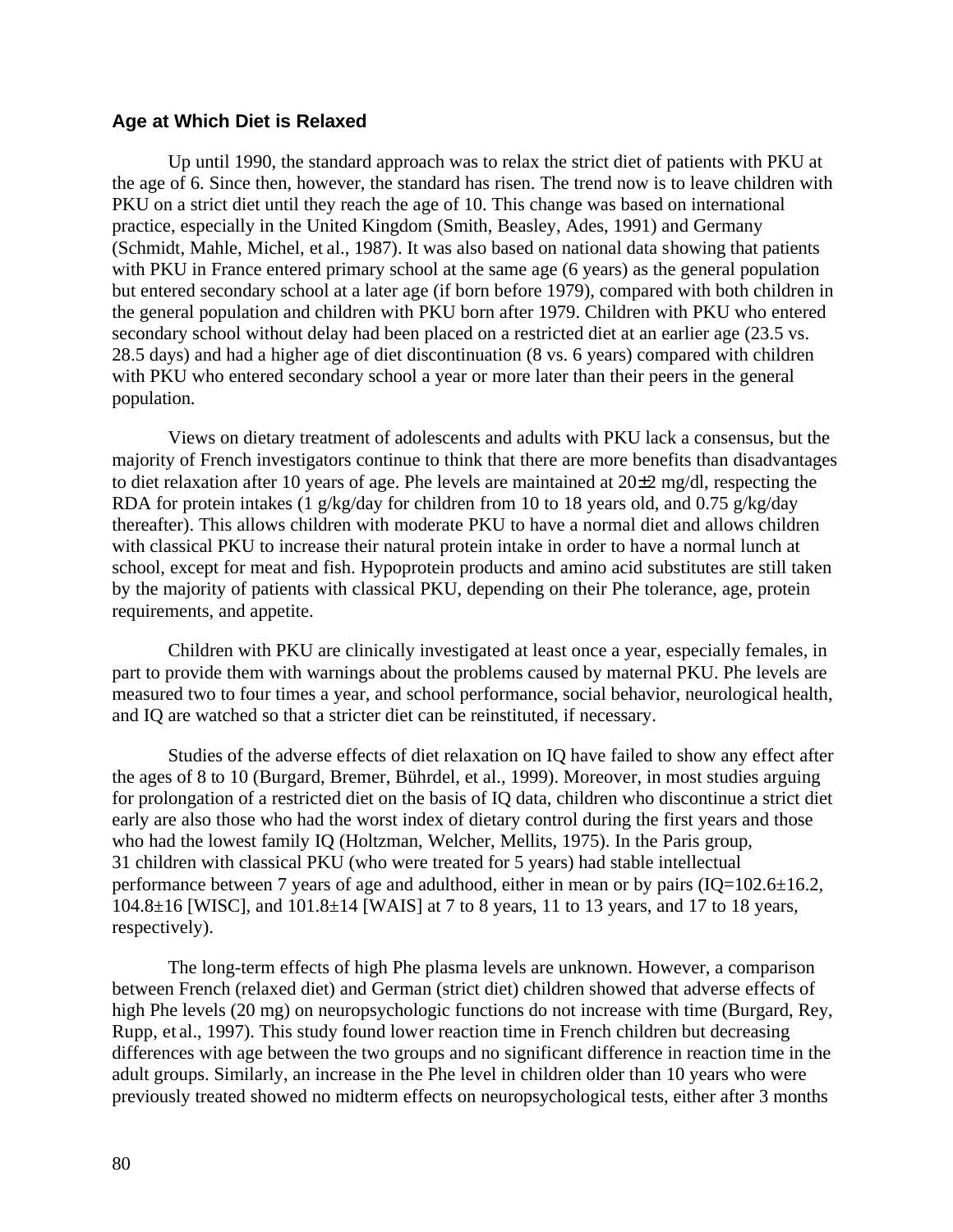(Griffiths, Ward, Harvie, et al., 1998) or 3 years (Weglage, Pietsch, Denecke, et al., 1999). The educational and professional levels achieved by French adults with PKU who were treated for 8 years are similar to those of the general population and are consonant with their family socioeconomic levels (Farriaux, Dhondt, Paux, et al., 1997). An inquiry is in progress comparing the educational background, quality of social integration, and personal autonomy of adults with PKU whose diet was relaxed early with those of matched friends.

The French view regarding management of adolescents with PKU differs from other views, for two reasons. First, for the French, meals have great social value—thus, to be on a diet is felt as quite regrettable. Second, it is socially less easy in France than in the United States for people to accept those with handicaps. Our aim in PKU treatment is to reach the best balance between long-term protection of the intellectual abilities of patients and giving them the feeling that they can lead a normal life.

In France, the cost of one Guthrie test is 10 francs or US\$2. Thus, it costs around 150,000 francs (US\$30,000) to discover one infant with PKU, if we consider that screening uncovers 50 children out of 750,000 births per year. The annual cost of the PKU diet for one child from 10 to 14 years of age and from 15 to 21 years of age is 200,000 francs (US\$40,000) and 250,000 francs (US\$50,000), respectively. In other words, 10 additional years of treatment for one PKU child costs the same price as screening to find 15 children. Or, to put it another way, screening all of the country's infants costs about the same as 10 more years of strict diet for fewer than four children with PKU.

In France, as in most developed countries, screening and management of children with PKU is a success. Ten years of close medical followup and strict diet allow satisfactory results. The long-term adverse effects of high Phe levels on cerebral functioning in adolescence and adulthood have to be evaluated more carefully and should be compared with the adverse nutritional and psychological effects of a prolonged strict diet. Our method of PKU treatment moderates the efficient but very constraining dietary treatment used in some other countries.

Other methods may be proposed in order to discover which adolescents with PKU are able to tolerate a higher-than-normal Phe plasma level. Measuring brain concentration of Phe may be a good tool for that purpose.

#### **References**

Burgard P, Bremer HJ, Bührdel P, Clemens PC, Monch E, Przyrembel H, et al. Rational for the German recommendations for phenylalanine level control in phenylketonuria. 1997 Eur J Pediatr 1999;158:46-54.

Burgard P, Rey F, Rupp A, Abadie V, Rey J. Neuropsychologic functions of early treated patients with phenylketonuria, on and off diet: results of a cross-national and cross-sectional study. Pediatr Res 1997;41:368-74.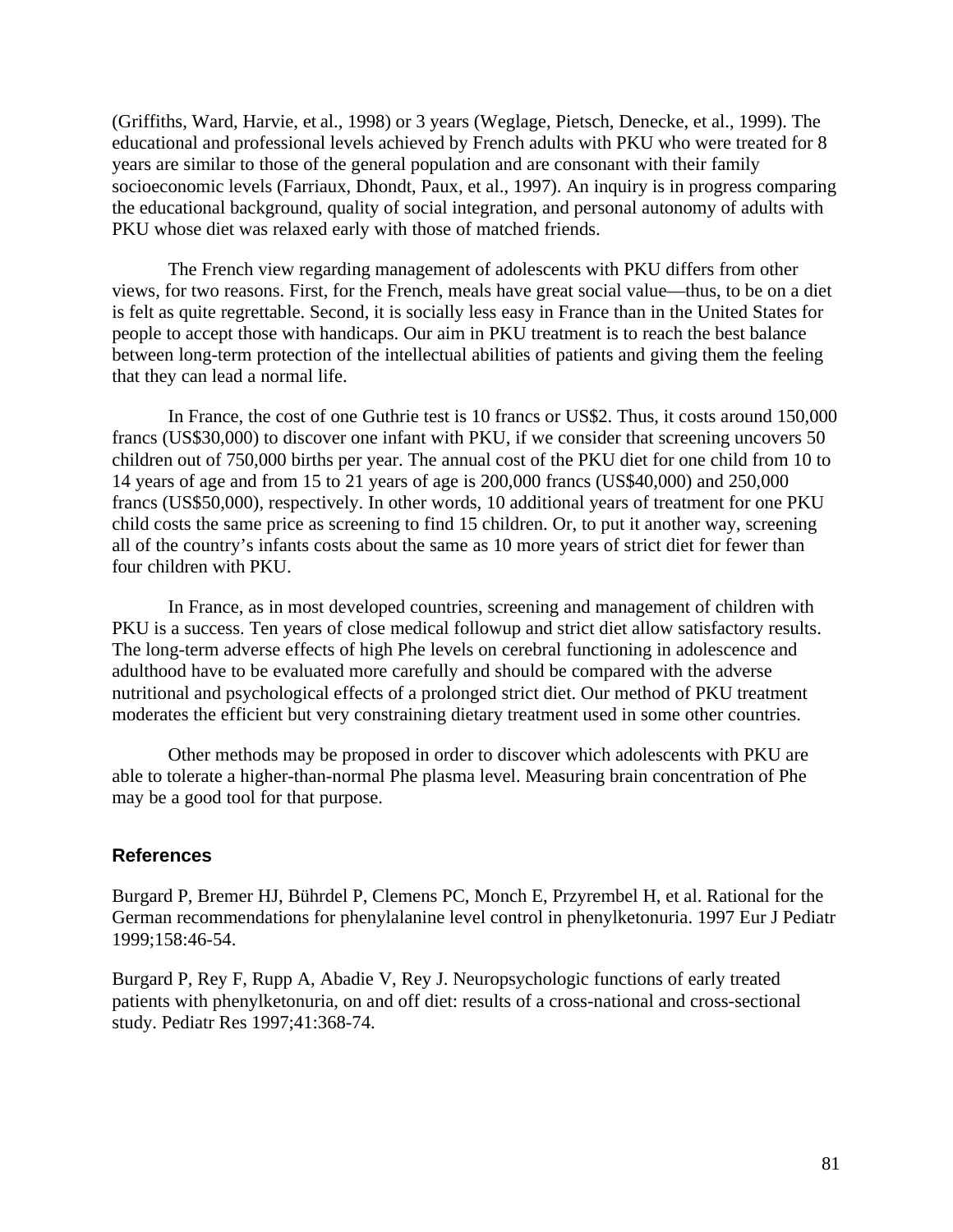Farriaux JP, Dhondt JL, Paux E, Debradander A. La dépèche (AFDPHE bulletin) 1997;24:1-6.

Griffiths P, Ward N, Harvie A, Cockburn F. Neuropsychological outcome of experimental manipulation of phenylalanine intake in treated phenylketonuria. J Inherit Metab Dis 1998;21:29-38.

Holtzman NA, Welcher DW, Mellits ED. Termination of restricted diet in children with phenylketonuria: a randomized controlled study. New Engl J Med 1975;293:1121-4.

Rey F, Abadie V, Plainguet F, Rey J. Long-term follow-up of patients with classical phenylketonuria after diet relaxation at 5 years of age. Eur J Pediatr 1996;155:S39-44.

Schmidt H, Mahle M, Michel U, Pietz J. Continuation vs discontinuation of low-phenylalanine diet in PKU adolescents. Eur J Pediatr 1987;146:A17-9.

Smith I, Beasley MG, Ades AE. Effect on intelligence of relaxing the low phenylalanine diet in phenylketonuria. Arch Dis Child 1991;66:311-6.

Weglage J, Pietsch M, Denecke J, Sprinz A, Feldmann R, Grenzebach M, et al. Regression of neuropsychological deficits in early-treated phenylketonurics during adolescence. J Inherit Metab Dis 1999;22:693-705.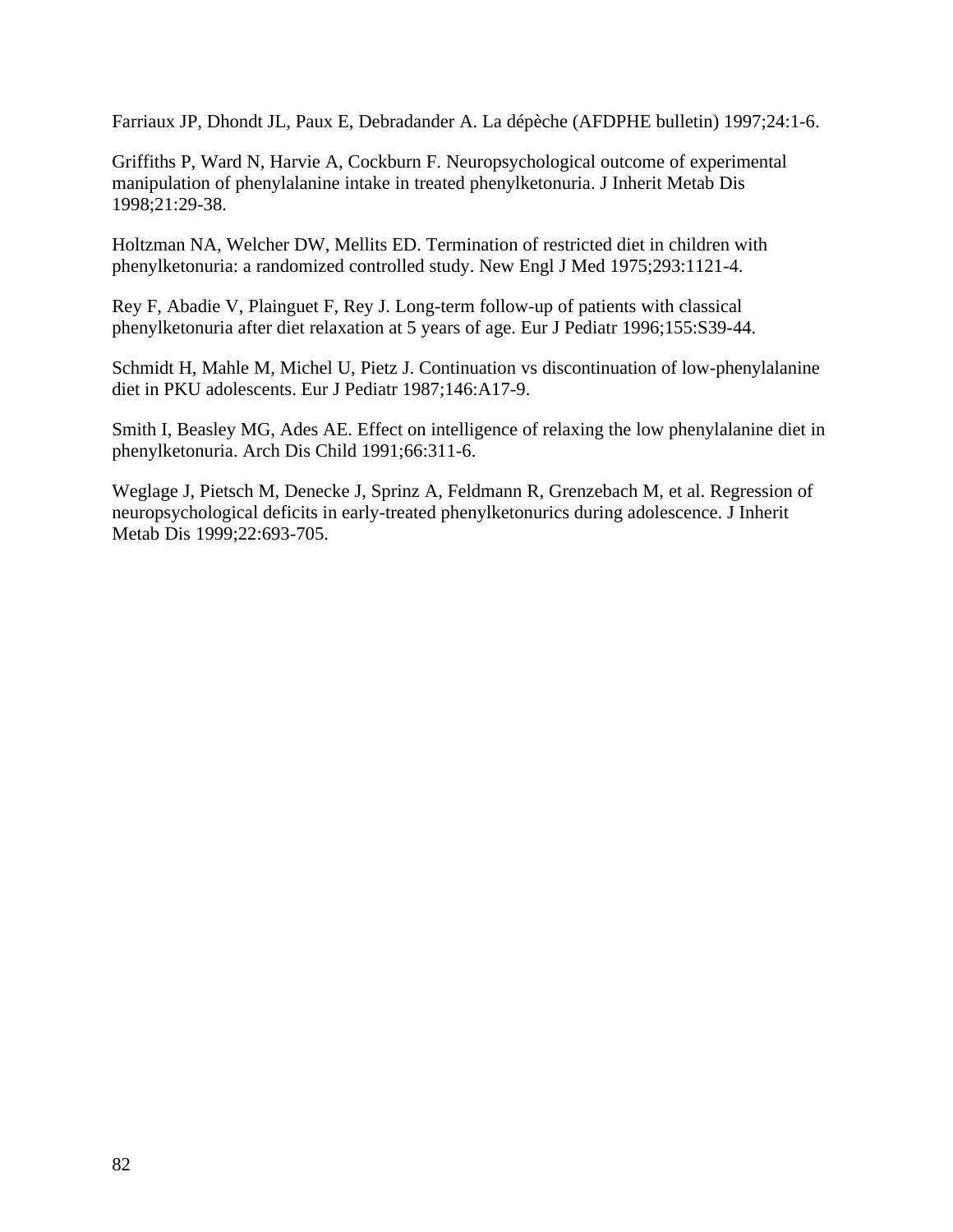# **Treatment Regimens and Their Effectiveness: A Meta-Analytic Review of the Literature**

## **Marilyn C. Welsh, Ph.D., George Kelley, Ph.D., and Zung Vu Tran, Ph.D.**

Phenylketonuria (PKU) is a well-known genetic cause of mental retardation, affecting one in 10,000 to 20,000 live births (Stanbury, Wyndgaarden, Friedrickson, 1983). The disorder is the consequence of mutations in the gene that codes for the enzyme phenylalanine hydroxylase (PAH). This enzyme is essential for hydroxylation of dietary phenylalanine (Phe) to tyrosine in the liver (Güttler, Lou, 1986). Given normal intake of Phe, severe mental handicap results (Jervis, 1939; cited in Knox, 1972). For the past four decades, however, newborn screening programs have identified individuals with PKU (Knox, 1972) so that a diet low in Phe can be initiated early in life. If dietary treatment is begun early and controlled consistently during childhood, mental retardation is averted.

Even with early dietary treatment of PKU, research suggests that impairments in the intellectual, cognitive, and behavioral domains occur. For example, whereas early treatment appears to result in intellectual levels in the normal range, the intelligence quotient (IQ) scores of children with PKU often do not achieve the levels predicted from the IQ scores of unaffected parents and siblings (Williamson, Dobson, Koch, 1977). In addition, studies that have found that IQ declines with age during the school years suggest that such declines can be linked to elevated Phe caused by poor or absent dietary control (Waisbren, Schnell, Levy, 1980). Research in the 1970s and 1980s on the cognitive skills of early-treated children with PKU indicated a pattern of cognitive function characterized by intact speech and language skills but impaired visual-spatial, perceptual-motor, and problem-solving abilities (Welsh, Pennington, 2000). With regard to behavior, early-treated children do not present a consistent clinical profile; however, behavioral problems tend to cluster in the areas of hyperactivity, impulsivity, poor planning, and less task persistence (Welsh, Pennington, 2000).

Although the specific neuropathology of PKU has not been explicated fully, one hypothesis proposes that PKU produces a prefrontal cortex dysfunction (Chamove, Molinaro, 1978; Pennington, van Doorninck, McCabe, et al., 1985; Welsh, 1996), and several lines of evidence are consistent with this hypothesis. First, the biochemical alterations resulting from genetic mutation cause a disruption in catecholamine biosynthesis. One of these catecholamines, dopamine, is essential for prefrontal cortical function. There is empirical evidence of lower levels of central dopamine (McKean, 1972) and an inverse association between Phe levels and dopamine levels in individuals with PKU (Krause, Halminski, McDonald, et al., 1985). Impaired prefrontal cortical function due to diminished levels of dopamine is consistent with decades of cognitive and behavioral research demonstrating a particular profile of deficits in early-treated PKU. The profile includes lower nonverbal intelligence, impairments in novel problem-solving, and impulsive behavior lacking in planning and goal orientation. Moreover, studies designed to explore the prefrontal dysfunction model of PKU have found evidence of specific impairments in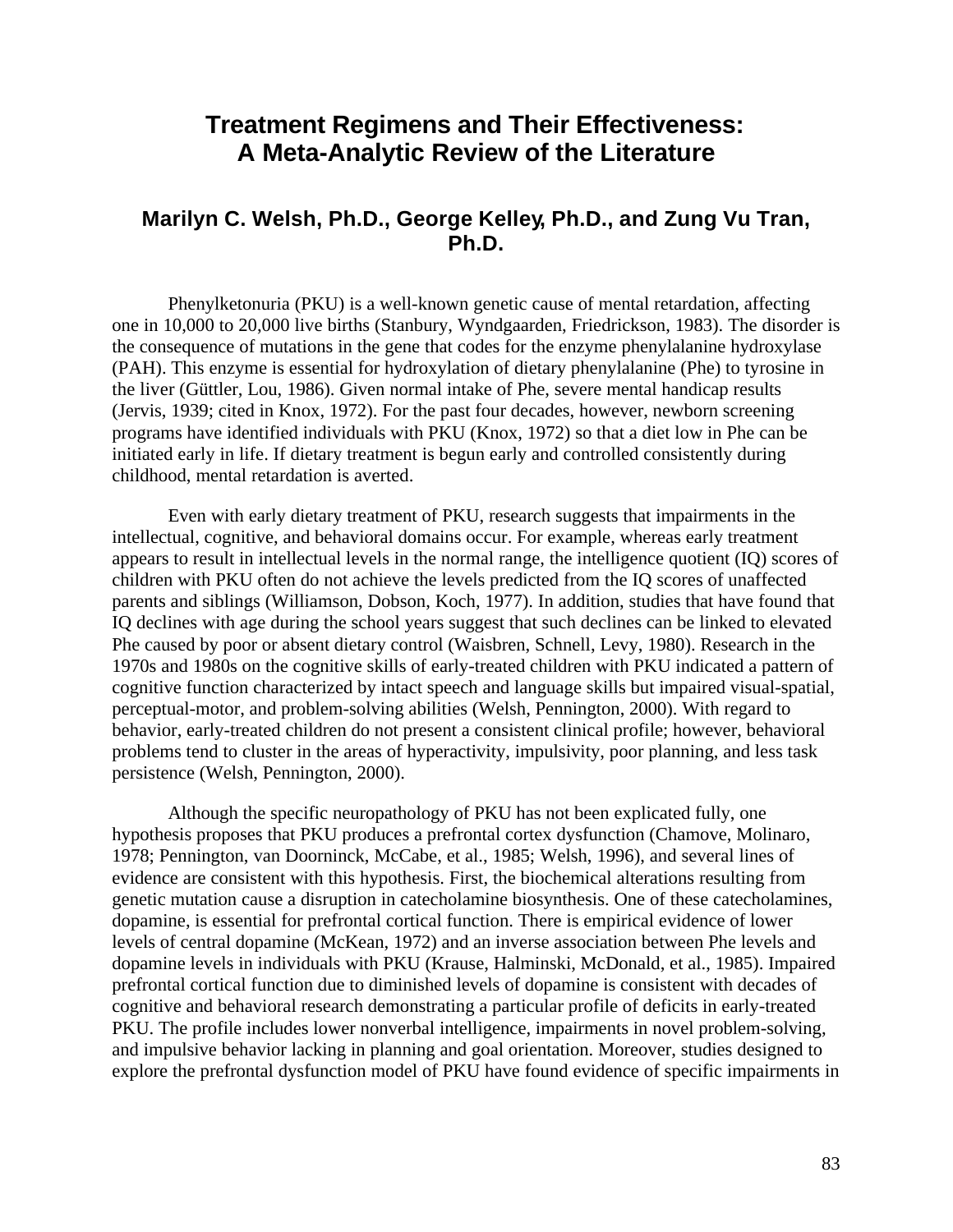a cognitive domain (executive function) that has been linked to this brain region (Diamond, Prevor, Callender, et al., 1997; Welsh, Pennington, Ozonoff, et al., 1990).

Our current understanding of the intellectual, cognitive, and behavioral characteristics of early-treated PKU, as well as the efficacy of diverse dietary regimens with regard to these characteristics, is the product of several qualitative reviews (e.g., Waisbren, Schnell, Levy, 1980; Welsh, Pennington, 2000). In what follows, an alternative systematic and quantitative approach to reviewing the empirical research on PKU will be described, and its potential value for making sense of the vast literature on early-treated PKU will be discussed.

#### **The Meta-Analysis Approach**

Glass (1976) developed and advocated an approach to research integration referred to as "meta-analysis." According to Glass, McGraw, and Smith (1981), "it is nothing more than the attitude of data analysis applied to quantitative summaries of individual experiments. By recording the properties of studies and their findings in quantitative terms, the meta-analysis of research invites one who would integrate numerous and diverse findings to apply the full power of statistical methods to the task. Thus, it is not a technique; rather, it is a perspective that uses many techniques of measurement and statistical analysis." Meta-analysis can also be viewed "as a more explicit approach to literature review, complementary to narrative review, not in opposition to it" (L'Abbe, Detsky, O'Rourke, 1987). Thus, meta-analysis does not exclude the need for traditional reviews. Rather, it should be viewed as a statistical tool to summarize research findings.

At a time of great proliferation in published scientific research, meta-analyses are a vital necessity. It has been estimated that general practice physicians would need to read 19 journal articles a day, 365 days a year, just to keep their knowledge current (Anonymous, 1995). Given this large volume of research to be assimilated, the narrative method of research review—that is, studies chronologically and/or categorically arranged and described—is inadequate by itself to summarize this accumulated research.

#### **Meta-Analysis of PKU Outcome Research**

In other words, qualitative and quantitative reviews of the literature are complementary approaches to addressing research questions in a comprehensive and coherent way. The following characteristics of the empirical literature on early-treated PKU provide a particularly compelling argument for the use of meta-analysis:

• **Number of articles.** Thousands of articles have been published in the past few decades on neuropsychological sequelae and molecular genetics. Typically, these studies present small sample sizes, heterogeneous samples, small effect sizes, and large variability in outcome. Each of these characteristics reduces the statistical power of an individual study (i.e., reduces the possibility of statistically significant results). However, when many "low power" studies are combined and incorporated into a single analysis or small set of analyses, statistical power is substantially increased.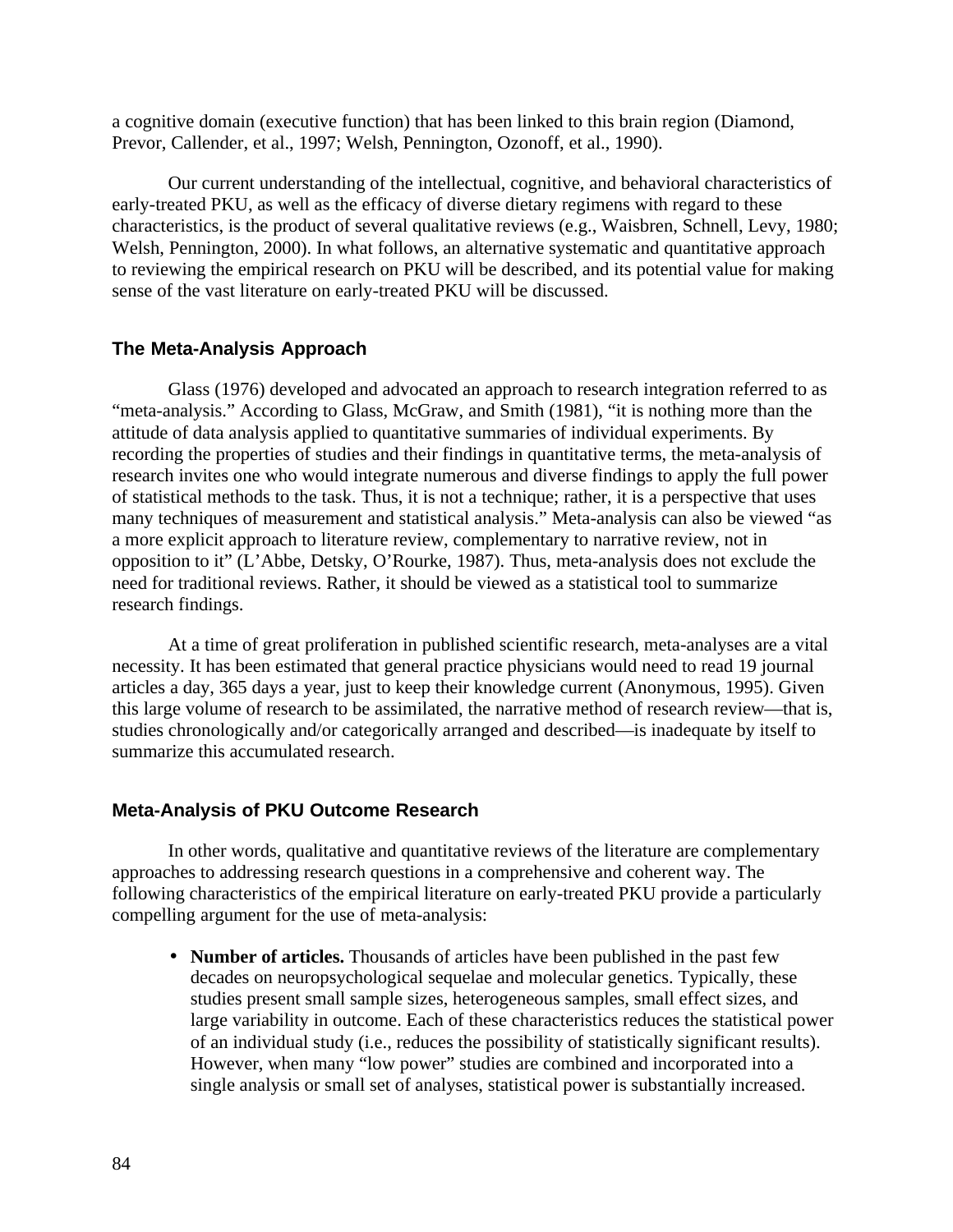• **Operational definitions.** There is a wide variety of operational definitions of both the "independent variable" (i.e., treatment) and the dependent variables (e.g., intelligence, executive function, behavior). Meta-analysis requires the analyst to carefully and explicitly code each study with regard to the operational definitions of these variables. Studies then can be appropriately grouped for statistical analysis.

The meta-analytic approach to the literature typically involves five stages: (1) formulation of the questions to be answered, or specific aims; (2) execution of a complete literature search; (3) collection, classification, and coding of studies meeting inclusion criteria; (4) application of statistical techniques for pooling and analyzing the compiled data; and (5) evaluation and interpretation of the results in a written report.

The meta-analytic approach to the literature on PKU for the Consensus Development Conference on PKU has two stages. Regarding stage one, the specific questions to be addressed are as follows:

- What is the effect of treatment on cognitive and behavioral outcomes?
- What is known about the effects of age at time of diet discontinuation on outcome?
- What is known about the reversibility of clinical symptoms upon reinstitution of treatment at different ages?
- What is known about the relationship of blood levels of Phe and tyrosine to cognition and behavioral outcomes at different ages?

For the purposes of this report, we have restricted our analysis to the following:

- • A bibliography compiled by the National Library of Medicine (NLM).
- Studies of IQ, cognitive processes, neuropsychological sequelae, executive function, and behavior.
- Studies that report sufficient data for the dependent variable so that a standardized difference effect size can be calculated (means, standard deviations, correlations, exact *p* values, etc.).
- Studies that report a correlation between some index of treatment (e.g., Phe level) and outcome (e.g., IQ).

Screening of the 2,346 abstracts listed in the NLM bibliography is under way. It is estimated that approximately 200 of them will meet inclusion criteria. Our objective is to apply meta-analytic methodology to summarize what is known and, when possible, to arrive at clear, definitive answers to issues of intellectual, cognitive, and neuropsychological performance in individuals with early-treated PKU. The relation of Phe level, dietary control, dietary termination, and dietary reinstitution to behavioral outcomes will also be evaluated.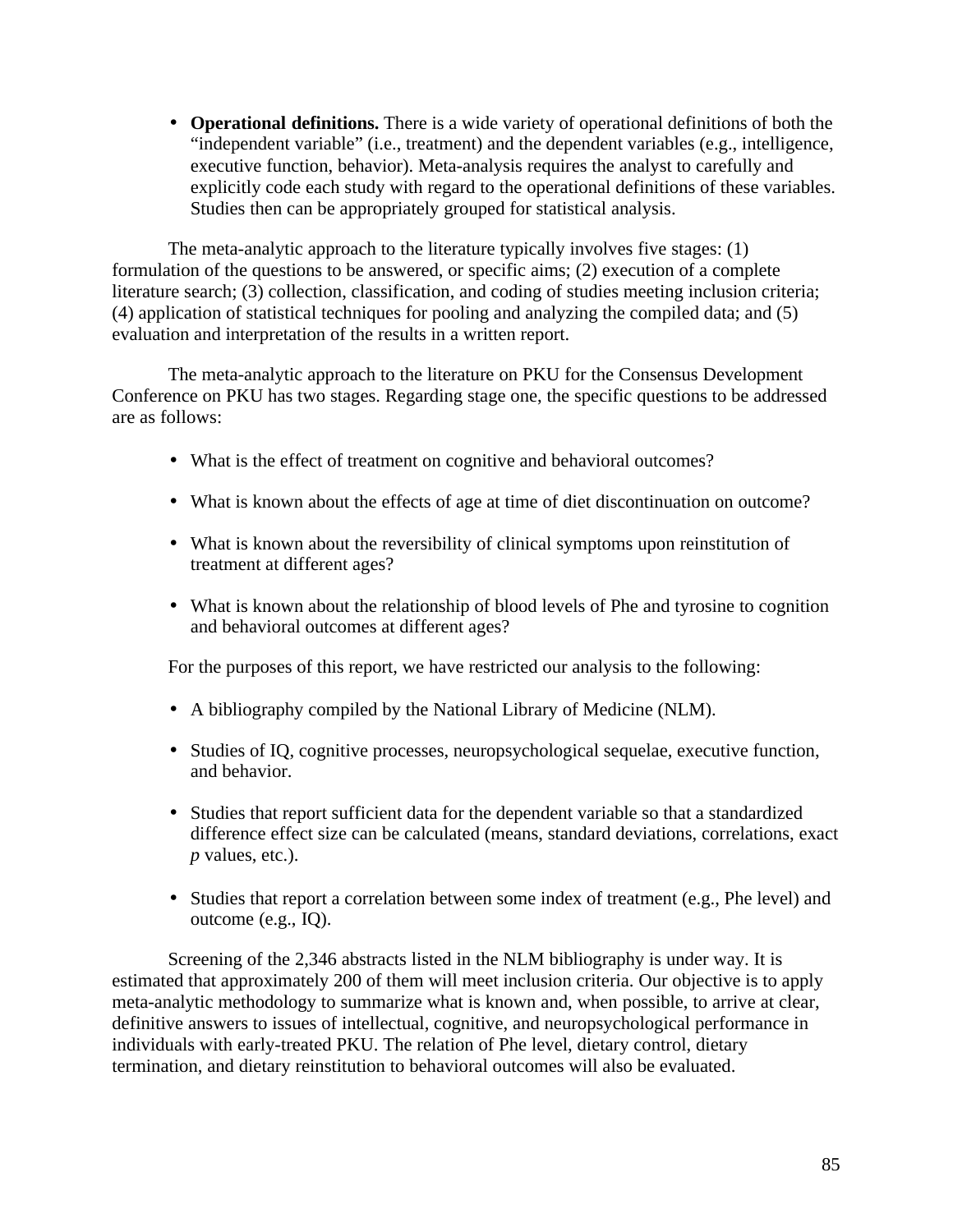## **References**

Anonymous. On the need for evidence-based medicine. EBM 1995;1:5-6.

Chamove AS, Molinaro TJ. Monkey retardate learning analysis. J Ment Defic Res1978;22:37-48.

Diamond A, Prevor MB, Callender G, Druin DP. Prefrontal cortex cognitive deficits in children treated early and continuously for PKU. Monogr Soc Res Child 1997;62(4, Serial No. 252).

Glass GV. Primary, secondary and meta-analysis of research. ER 1976;5:3-8.

Glass GV, McGraw B, Smith ML. Meta-analysis in social research. Thousand Oaks, CA: Sage Publications; 1981.

Güttler F, Lou H. Dietary problems of phenylketonuria: effect on CNS transmitters and their possible role in behavior and neuropsychological function. J Inherit Metab Dis 1986;9:168-72.

Knox WE. Phenylketonuria. In: Stanbury JB, Wyngaarden JB, Fredrickson DS, editors. The metabolic basis of inherited disease. New York: McGraw-Hill; 1972. p. 266-95.

Krause WL, Halminski M, McDonald L, Dembure P, Salvo R, Friedes D, et al. Biochemical and neuropsychological effects of elevated plasma phenylalanine in patients with treated phenylketonuria: a model for the study of phenylalanine and brain function in man. J Clin Invest 1985;75:40-8.

L'Abbe KA, Detsky AS, O'Rourke K. Meta-analysis in clinical research. Ann Intern Med 1987;107:224-33.

McKean CM. The effects of high phenylalanine concentrations on serotonin and catecholamine metabolism in the human brain. Brain Res 1972;47:469-76.

Pennington BF, van Doorninck WJ, McCabe LL, McCabe ER. Neuropsychological deficits in early treated phenylketonuric children. Am J Ment Defic 1985;89:467-74.

Stanbury JB, Wyndgaarden JB, Friedrickson DS. The metabolic basis of inherited disease. 2nd ed. New York: McGraw-Hill; 1983.

Waisbren SE, Schnell RR, Levy HL. Diet termination in children with phenylketonuria: a review of psychological assessments used to determine outcome. J Inherit Metab Dis 1980;3:149-53.

Welsh MC. A prefrontal dysfunction model of early-treated phenylketonuria. Eur J Pediatr 1996;155(Suppl. 1):S87-9.

Welsh MC, Pennington BF. Phenylketonuria. In: Yeates KO, Ris, MD,Taylor HG, editors. Pediatric neuropsychology: research, theory and practice. New York: Guilford; 2000. p. 275-99.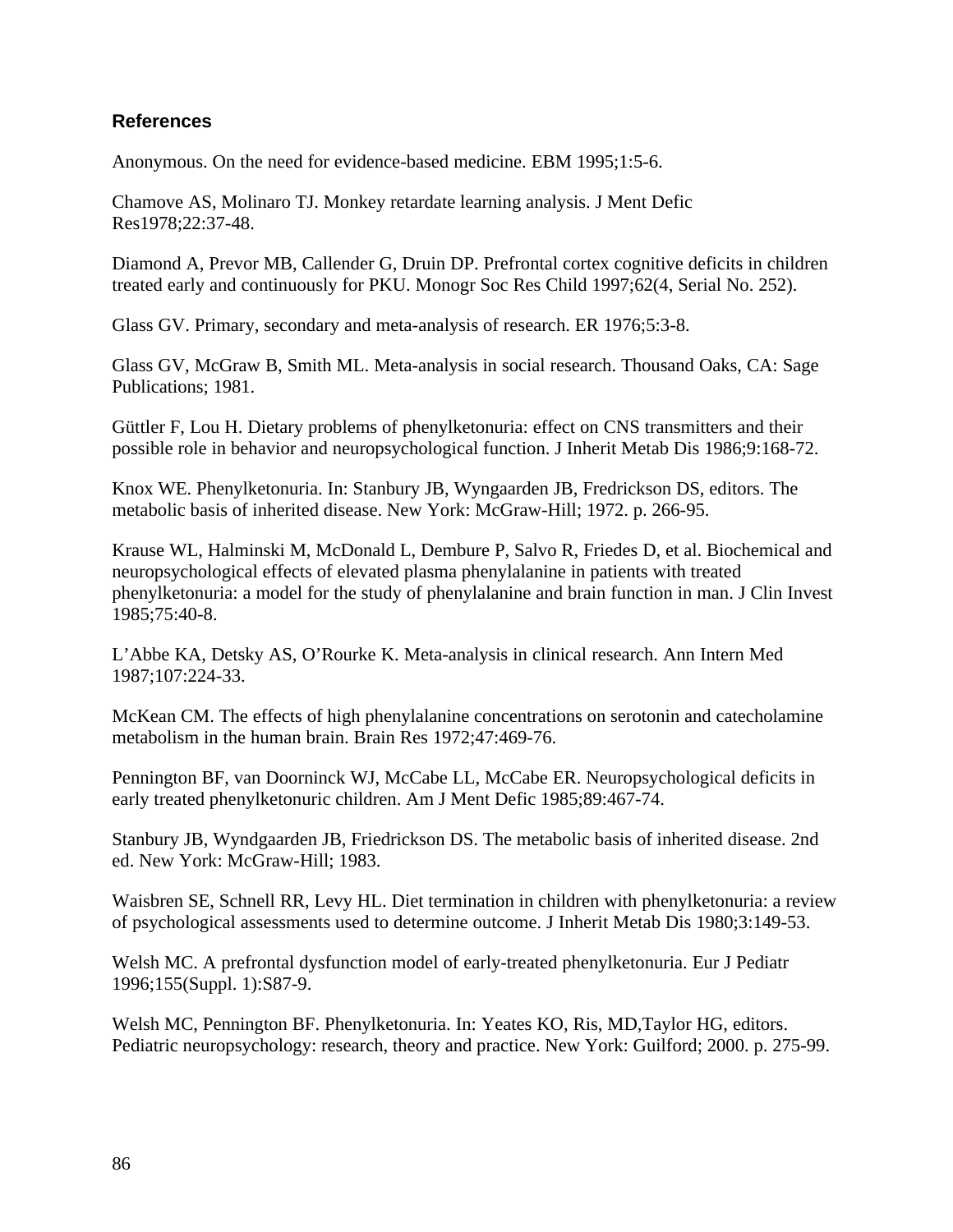Welsh MC, Pennington BF, Ozonoff S, Rouse B, McCabe ER. Neuropsychology of early-treated phenylketonuria: specific executive function deficits. Child Dev 1990;61:1697-713.

Williamson ML, Dobson JC, Koch R. Collaborative study of children treated for phenylketonuria: study design. Pediatrics 1977;60:815-21.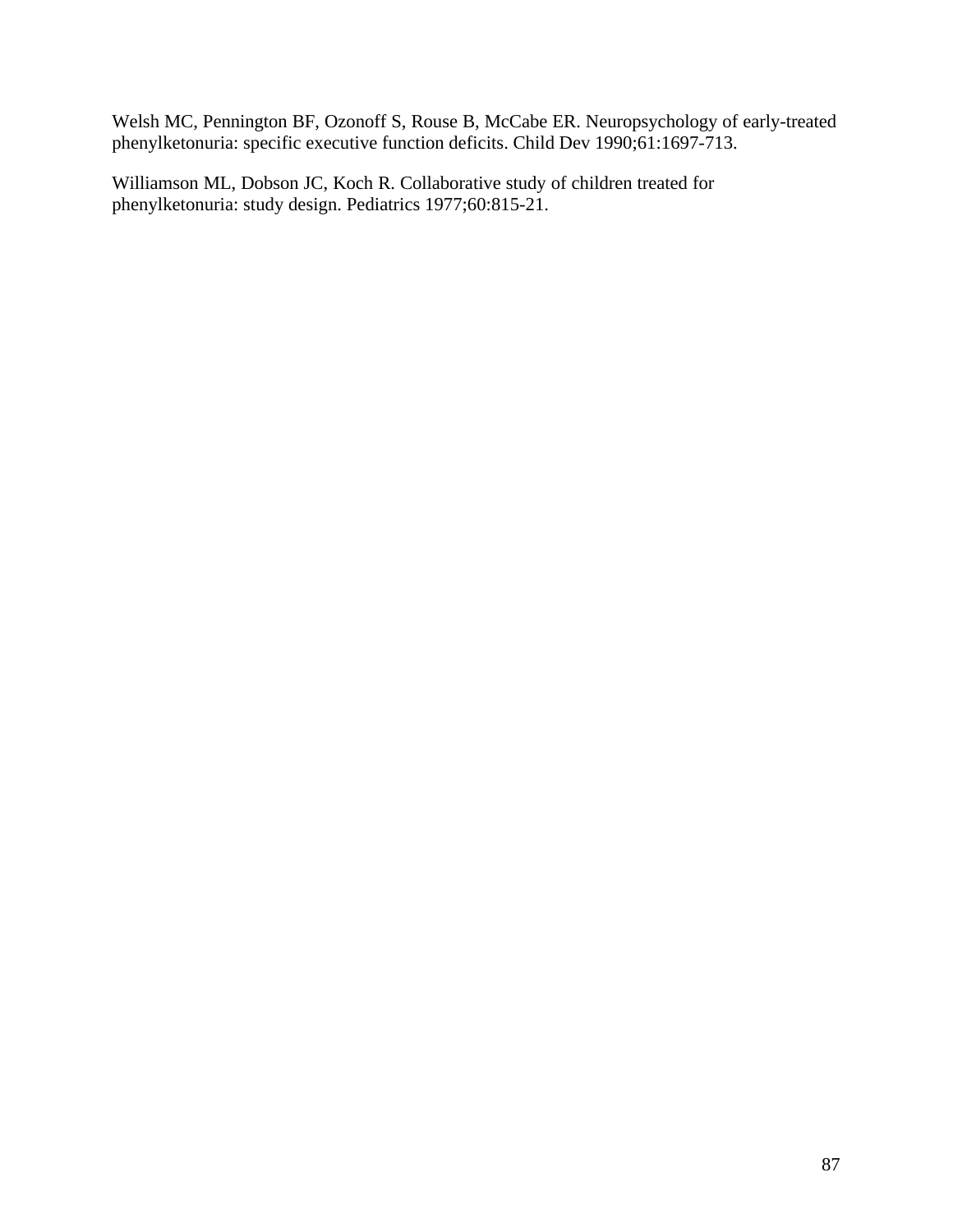# **Psychosocial Factors and Dietary Adherence**

## **Susan E. Waisbren, Ph.D.**

Adherence to medical recommendations in maternal phenylketonuria (PKU) ought to be a straightforward process. Women considering pregnancy need only initiate the diet, monitor their blood phenylalanine (Phe) levels, adjust their Phe intake accordingly, and when their metabolic control is adequate, stop birth control and conceive. In reality, the level of adherence to medical recommendations in maternal PKU defies our worst predictions and fears. Naïve assumptions about human behavior lead us to believe that people, if given proper information, will do what needs to be done in order to protect their future children.

In maternal PKU, and probably in PKU as well, models for understanding acceptance or avoidance of positive health behaviors apply. The Theory of Reasoned Action (Ajzen, Fishbein, 1980) postulates that intentions to act are a function of "subjective norms" (expectations by important others) and "attitudes toward the behavior." An extension of this theory, the Theory of Planned Behavior, adds a third dimension, "manageability" (Ajzen, 1988; Ajzen, 1991). Accordingly, individuals with PKU will be more likely to adhere to medical recommendations and follow the Phe-restricted diet if (1) there is social support for them to adhere to medical recommendations and follow the diet; (2) they have positive attitudes about the diet and believe in its efficacy; and (3) the treatment is manageable in their daily lives.

Fifteen years ago, we initiated a psychosocial study of maternal PKU. We developed a model of psychosocial development in which each stage in the maternal PKU life cycle is associated with a particular treatment goal. The stages include (1) consistent birth control use to prevent unplanned pregnancies, (2) formation of a reproductive decision, (3) diet initiation for pregnancy, and (4) diet continuation during pregnancy. Sixty-nine women with PKU, 68 of their acquaintances, and 69 women with diabetes were interviewed annually for 5 years. For the women with PKU, social support and attitudes were significantly associated with adherence to medical recommendations at the stages of prevention of unplanned pregnancy, treatment initiation, and diet continuation throughout pregnancy (Waisbren, Shiloh, St. James, et al., 1991; Waisbren, Hamilton, St. James, et al., 1995). Interventions that focus on improving social support networks and attitudes toward treatment may increase adherence to medical recommendations.

Thereafter, we established the PKU Community Outreach Resource Programs (PKU CORPS) to develop specific interventions for women with PKU. For 5 years, a maternal PKU camp provided education and social support for young women with PKU. The curriculum combined educational and recreational activities aimed at instilling social support and enhancing positive attitudes regarding treatment for maternal PKU. Subjects for a study conducted during the fifth camp year included 25 young women, ages 11 to 32 years. The mean blood Phe concentrations of the subjects were significantly reduced by 37 percent by the end of camp, with 96 percent (24 of 25) of the campers lowering their levels. Forty-eight percent of the campers had concentrations below 10 mg/dL at the end of camp, compared with 12 percent on the first day of camp. There were significant increases in scores on tests of knowledge of maternal PKU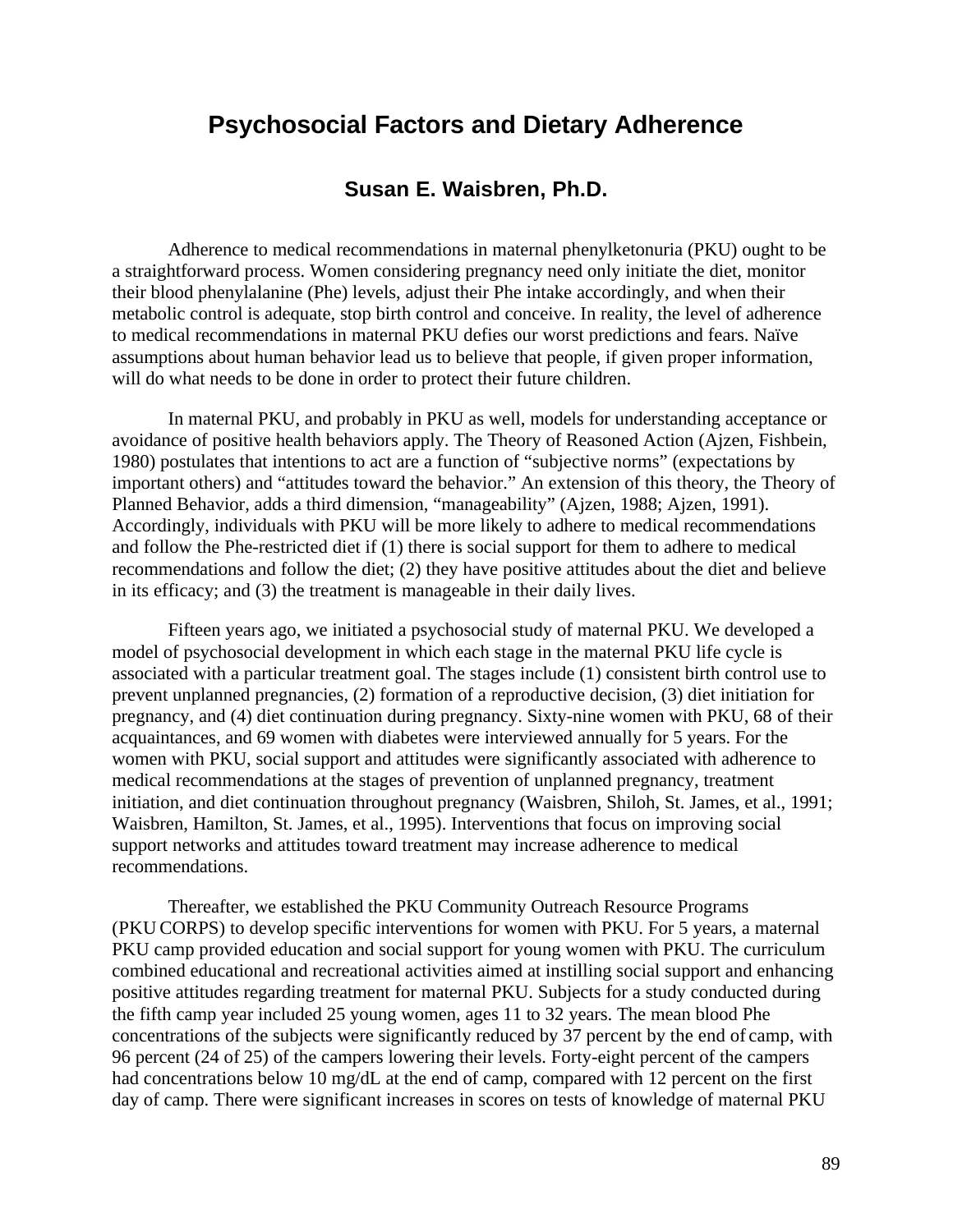and the maternal PKU diet. There was a significant increase in the campers' ratings of the degree to which they perceived other people wanting them to use birth control if they were sexually active. Returning campers had a significantly greater increase in their social support networks after camp than did new campers. On followup, the most recent blood Phe determinations reflected a 20 percent reduction in precamp levels. One woman attained metabolic control before becoming pregnant following the end of the camp. As much as 96 percent of the campers were still in contact with at least one other camper, with the mean number of contacts being 7.84 (Waisbren, Rokni, Bailey, et al., 1997).

The Maternal PKU Resource Mothers Program was a second social support program sponsored by the PKU CORPS. Resource Mothers are mothers of children with PKU. Since these women have children with PKU, they are familiar with the diet, the methods of calculating Phe in food, and the stresses and strains such restrictions produce on a family. The Resource Mothers explain the issues of maternal PKU, help pregnant women obtain prenatal care, purchase appropriate foods or pregnancy-related items, plan and cook meals, and arrange transportation to doctor appointments. They provide emotional support and maintain communication with the metabolic center. They are paid a stipend for time spent in training and supervision and for their visits to the young women.

A recently completed nonrandomized study of the Resource Mothers Program (St. James, Shapiro, Waisbren, 1999) compared 19 pregnancies in women with PKU who received the services of a Resource Mother with pregnancies in 66 women with PKU, enrolled in the Maternal PKU Collaborative Study (MPKUCS), who did not have a Resource Mother. The results indicated that the pregnant women who had Resource Mothers achieved metabolic control at a mean of 8.5 weeks, compared with a mean of 16.1 weeks for those in the comparison group. At 1 year of age, infants whose mothers had a Resource Mother had a mean developmental quotient (DQ) of 108, and the mean DQ of the control group was 95.

Although the study suggests promising results from this type of home visitation program, a number of factors may have confounded the results. Only the women in the Resource Mothers group had been enrolled in a previous study in which they had annual visits from professionals, and many had also attended the maternal PKU camp. Data from the comparison group were retrospective and had been obtained 5 to 10 years previously, when recommendations for dietary control were not as strict. Finally, assignment to groups was not randomized.

Currently, a randomized clinical trial of the Resource Mothers Program is under way in six metabolic centers. More than 100 pregnancies will be randomly assigned to the group with or without Resource Mothers. The most recent MPKUCS analyses document the continued problem of late-treated pregnancies. The MPKUCS also found, however, that a stimulating home environment during the first year of the offspring's life may attenuate the adverse effects of maternal PKU (Waisbren, Chang, Levy, et al., 1998). Thus, a home visitation program only during pregnancy, the original plan for the Resource Mothers Program, is unlikely to be optimally effective. Accordingly, the current project now includes outreach before pregnancy to all adolescent girls and young women tracked by the metabolic centers and to all families after a baby is born. Only those randomized to the treatment group receive the services of a Resource Mother during pregnancy. The research question is whether the Resource Mothers Program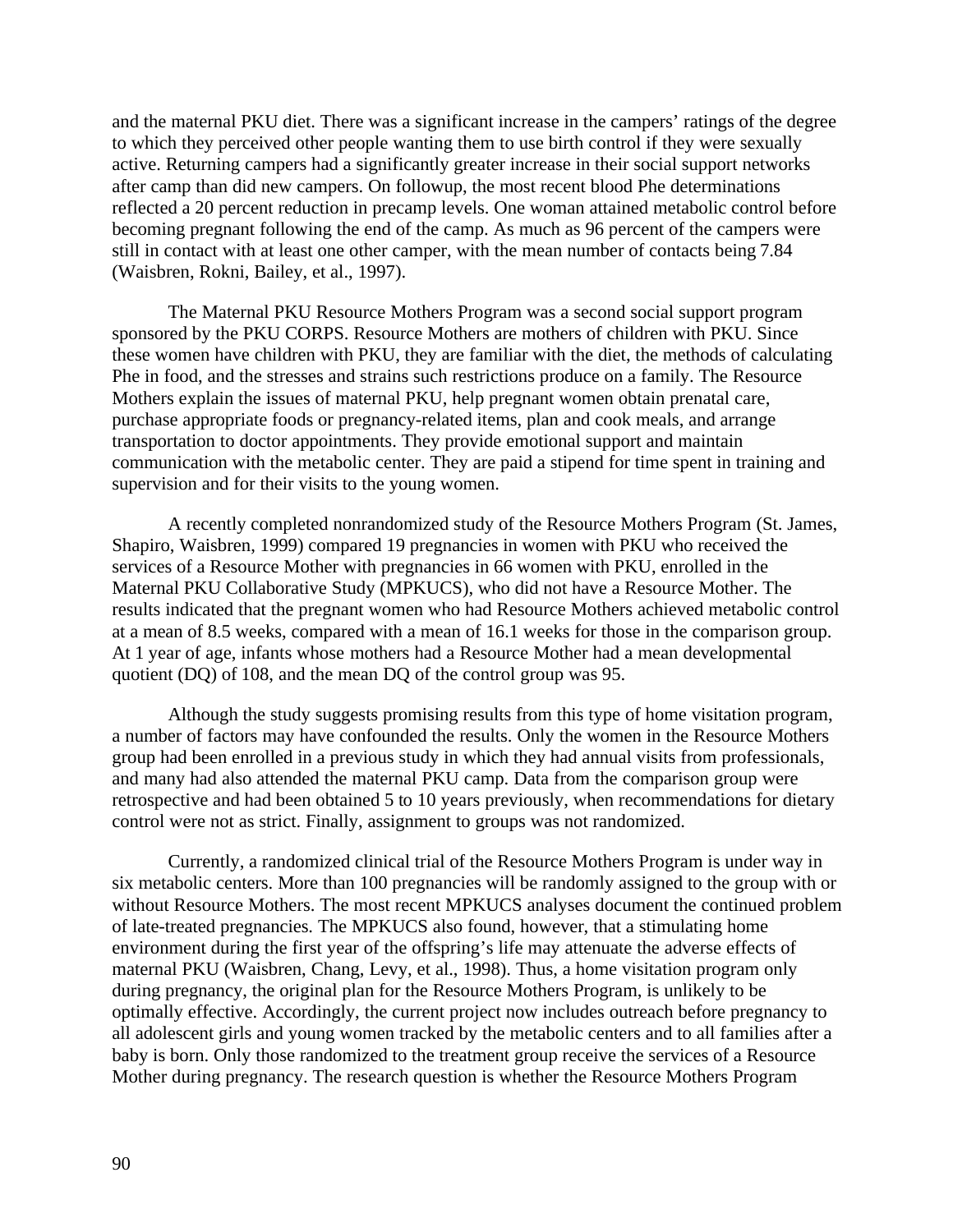yields benefits beyond what are provided by basic metabolic services, as well as outreach before and after pregnancy.

Adolescent females will be targeted for health education outreach programs. Information about maternal PKU will be provided to the patients tracked by each clinic and to their primary care physicians. School-based health centers will be contacted about the needs of young women with PKU and the risks of maternal PKU. A Web site is being established. Public discussions are under way with officials at the Department of Public Health in Massachusetts regarding the possibility of having maternal PKU listed as a risk factor on the confidential section of birth certificates. This would trigger followup from the Department of Public Health and automatically qualify the child for early intervention.

Adherence to medical recommendations in maternal PKU no longer appears to be a straightforward process. A comprehensive system of care that includes programs to enhance social support, engender positive attitudes, and increase the manageability of treatment requires integrated services and adequate financial support. At this time, with the conclusion of the MPKUCS, the infrastructure for maternal PKU treatment is at best precarious, and the will to set aside funds for broadly focused programs may be lacking. Research must focus on continuity of care, because no single program or intervention will address the multitude of challenges facing women with PKU.

## **References**

Ajzen I. Attitudes, personality and behavior. Milton Keynes (UK): Open University Press; 1988.

Ajzen I. The theory of planned behavior. Organ Behav Hum Decis Process 1991;50:179-211.

Ajzen I, Fishbein M. Understanding attitudes and predicting social behavior. Englewood-Cliffs (NJ): Prentice-Hall; 1980.

St James PS, Shapiro E, Waisbren SE. The Resource Mothers Program for maternal phenylketonuria. Am J Public Health 1999;89:762-4.

Waisbren SE, Chang P, Levy HL, Shifrin H, Allred E, Azen C, et al. Neonatal neurological assessment of offspring in maternal phenylketonuria. J Inher Metab Dis 1998;21:39-48.

Waisbren SE, Hamilton BD, St James PJ, et al. Psychosocial factors in maternal phenylketonuria: women's adherence to medical recommendations. Am J Public Health 1995;85:1636-41.

Waisbren SE, Rokni H, Bailey I, Rohr F, et al. Social factors and the meaning of food in adherence to medical diets: results of a maternal phenylketonuria summer camp. J Inherit Metab Dis 1997;20:21-7.

Waisbren SE, Shiloh S, St James P, Levy HL. Psychosocial factors in maternal phenylketonuria: prevention of unplanned pregnancies. Am J Public Health 1991;81:299-304.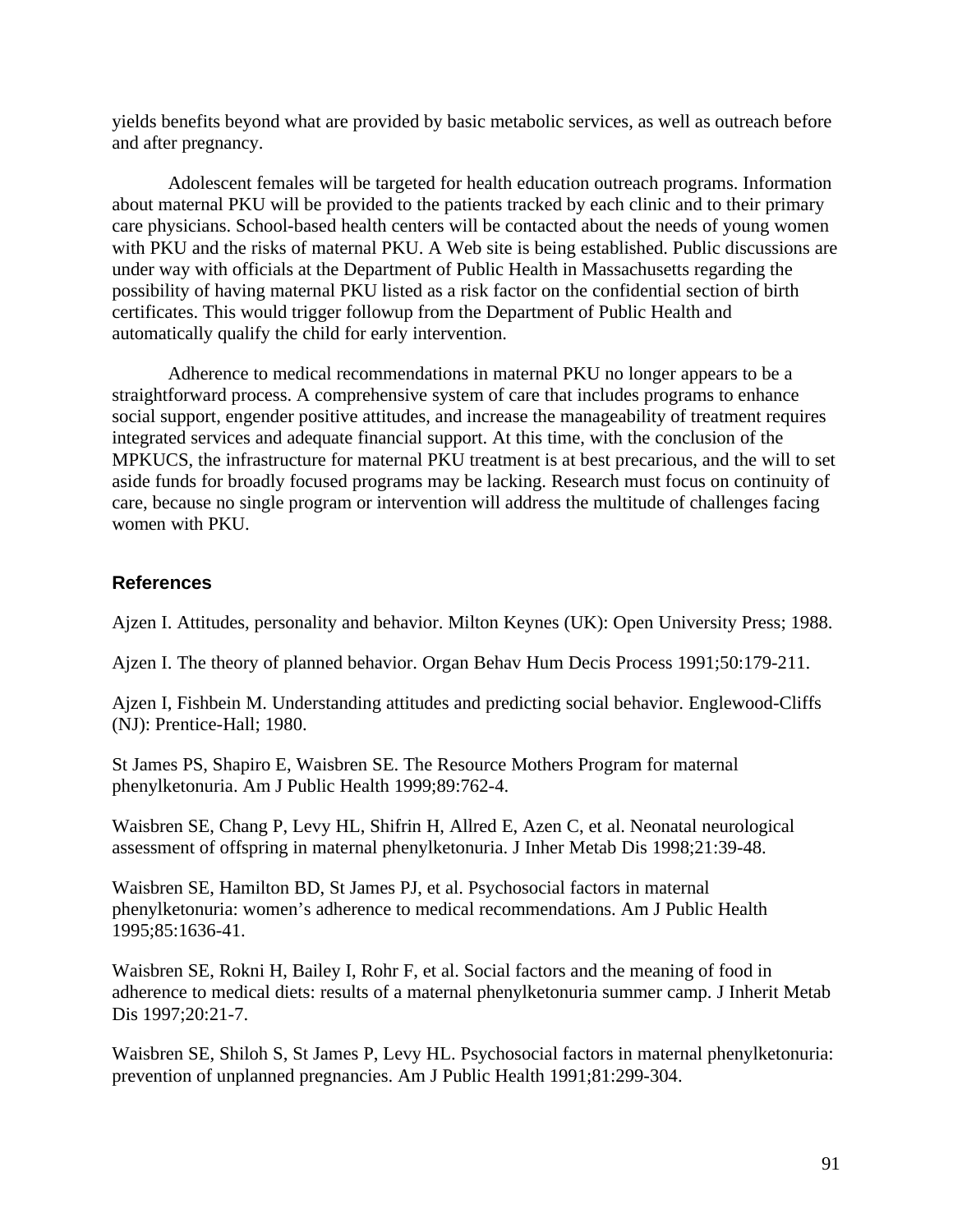# **Maternal PKU: Restarting and Monitoring Diet Before and During Pregnancy**

## **Kimberlee Michals, Ph.D., R.D., L.D.**

Discontinuation of the phenylalanine (Phe)-restricted diet at the age of 6 was standard policy for patients with phenylketonuria (PKU) for many years before the National Collaborative Study for PKU began an investigation of whether that was the right approach (Williamson, Dobson, Koch, 1977). A summary report of the investigation (Holtzman, Kronmal, van Doornick, et al., 1986) then indicated that high blood Phe levels had negative effects on intelligence quotient (IQ) and learning and that the restricted diet should be continued beyond age 6. There was no specific recommendation, however, on how long the restricted diet should be continued.

A confounding issue was that when females with PKU enter the reproductive age, the fetuses become vulnerable to the effects of high blood Phe concentrations (Lenke, Levy, 1980). Reports of improved pregnancy outcomes with a low Phe diet led to new studies by Michals, Dominik, Schuett, and colleagues (1985) and Schuett and colleagues (1985) on the benefits of diet therapy. These studies were undertaken because of reports of declines in IQ and academic performance, behavior disorders, electroencephalograph (EEG) abnormalities, tremors, and eczema among children of mothers with PKU. In one study, less than half of the patients (18 of 44) were able to achieve a mean reduction of blood Phe from 29.3 mg/dL to 15 mg/dL through diet control. The studies highlighted the difficulties of patients with PKU in resuming a Phe-restricted diet and reaching acceptable levels of blood Phe (2 to 6 mg/dL).

The International Collaborative Study of Maternal PKU (MPKU) was started in 1984 to test whether restrictions on Phe intake and lowering of blood Phe would result in better pregnancy outcomes (Koch, Hanley, Levy, et al., in press). Most of the women enrolled in the study had previously discontinued the Phe-restricted diet. There were 574 pregnancies in 382 women with hyperphenylalaninemia (HPA) and 412 live births. Diet aimed at lowering blood Phe levels to <6 mg/dL was initiated before conception in 35.6 percent of the pregnancies, but only 15.9 percent of the women achieved blood Phe levels of <10 mg/dL by 10 weeks gestation. The restricted diet was initiated in the first trimester in 50 percent of the pregnancies, but only 18.4 percent of these women had blood Phe levels of <10 mg/dL by 10 weeks gestation. The remaining women started diet control in the second or third trimesters of pregnancy. The majority of subjects in this study attained diet control of blood Phe <10 mg/dL after 10 weeks gestation. Therefore, 50 percent of the fetuses were exposed to high blood Phe levels during the critical period of organ development, especially the heart.

Dietary intake of protein and maternal weight gain were found to be positively related to offspring birth measurements (Acosta, Michals-Matalon, Austin, et al., 1997; Michals, Acosta, Austin, et al., 1996; Rohr, Matalon, Acosta, et al., 1997). Furthermore, birth measurements were found to be related to the length of time required to lower the mother's blood Phe concentration to <10 mg/dL. The longer the Phe was elevated, the smaller the birth measurements. Hence, treatment guidelines were changed to favor rapid reduction of blood Phe concentrations during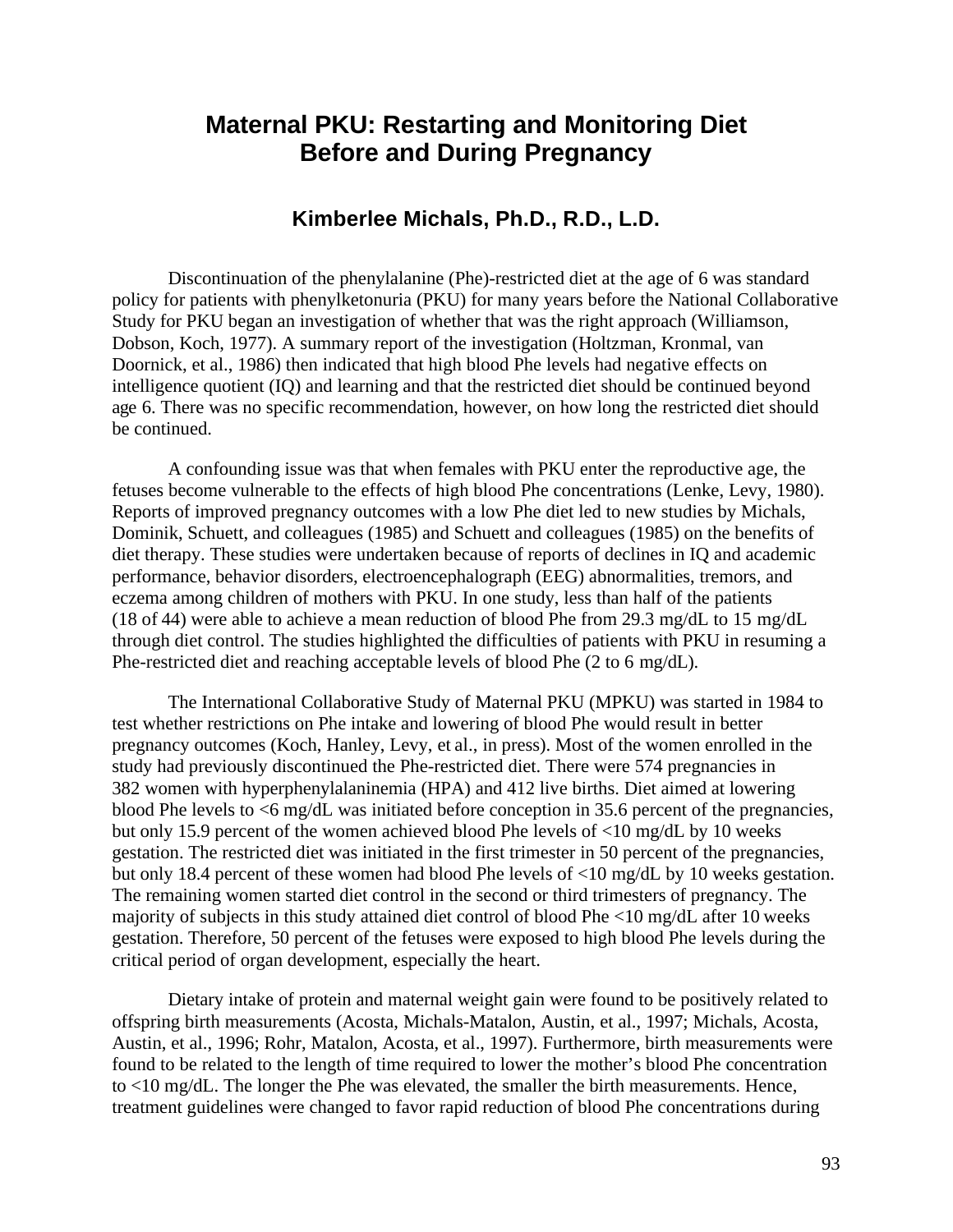pregnancy (Acosta, Austin, Castiglioni, et al., 1992; Michals-Matalon, Acosta, Castiglioni, et al., 1998).

Other investigators have also reported on the importance of dietary protein in the treatment of PKU. Pietz and colleagues (1999) studied the role of amino acids in the PKU diet and found that it was important for the diet to have adequate amounts of large neutral amino acids (LNAA), which share the same transporter to the brain as Phe.

Women in the MPKU study who had high levels of blood Phe and lower rates of congenital heart disease were found to have improved dietary intake of nutrients, especially  $B_{12}$ and protein (Michals-Matalon, Matalon, Acosta, et al., 1999). Poor weight gain and inadequate intake of dietary fat were found to be predictive of microcephaly. In studies unrelated to PKU, intake of multivitamins before pregnancy has been associated with reduced risk for conotruncal heart defects (Botto, Khoury, Mulinare, et al., 1996; Czeizel, 1993), and reduced dietary intake of folate has been related to increased congenital heart disease (Scanlon, Ferencz, Loffredo, et al., 1998). Thus, adequate intake of vitamins and other nutrients needs to be considered in treating PKU during pregnancy.

#### **The Question of Breastfeeding**

Health professionals and women with PKU frequently ask whether women with PKU should nurse their babies. Although breast milk is the most appropriate food for infants, data regarding Phe content of breast milk in women with PKU and the effect on offspring blood Phe levels is limited (Fisch, Jenness, Doeden, et al., 1967). The amino acid content in breast milk is fixed. However, the amount of free amino acids present in breast milk can vary, depending on the mother's blood Phe level. We studied free amino acids in the breast milk of two women with PKU and found differences in breast milk Phe content that reflected differences in blood Phe levels (Matalon, Michals, Gleason, et al., 1986; Sullivan, Goss, McMaster, et al., 1992). Fox-Bacon and colleagues (1997) measured total Phe in the breast milk of two sisters with PKU and elevated blood Phe levels, and compared them with blood Phe levels in controls and offspring. Although the Phe content of the breast milk was greater for the sisters than the controls, there was no significant effect on the infants' blood Phe levels. The limited data seem to indicate that breastfeeding is safe for the infants of women with PKU.

The data from the MPKU study indicate that continued followup and treatment of PKU is needed. Long-term dietary treatment of PKU should lead to better control of blood Phe and safeguard against deficiency of nutrients.

### **References**

Acosta PB, Austin V, Castiglioni L, et al. Protocol for nutrition support of maternal PKU. Columbus (OH): Ross Laboratories; 1992.

Acosta PB, Michals-Matalon K, Austin V, et al. Nutrition findings and requirements in pregnant women with phenylketonuria. In: Platt, L. Effects of Genetic Disorders on Pregnancy Outcome. London: Parthenon Publishing; 1997. p. 21-32.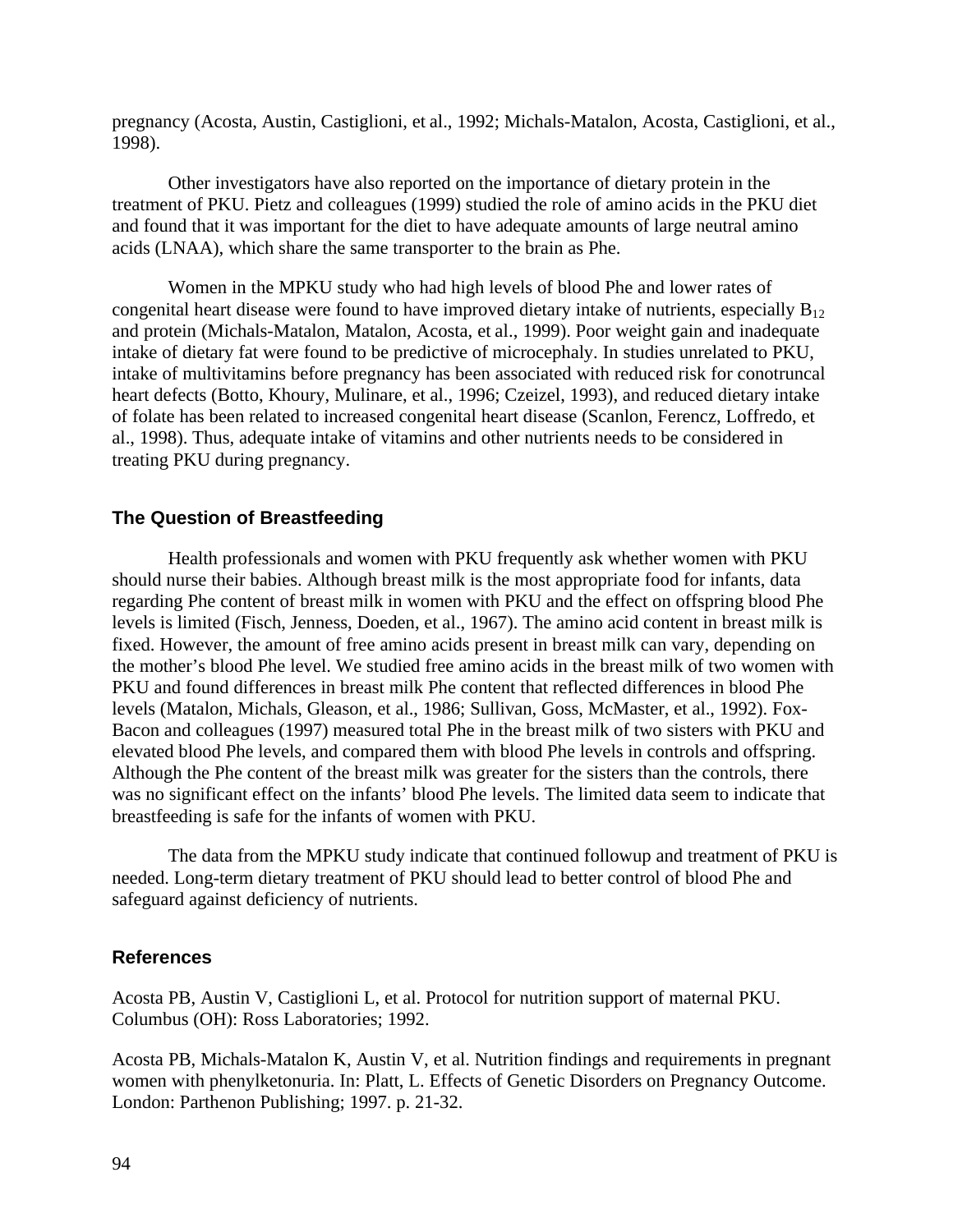Botto LD, Khoury MJ, Mulinare J, Erickson JD. Periconceptional multivitamin use and the occurrence of conotruncal heart defects: results from a population-based, case-controlled study. Pediatrics 1996;98:911-7.

Czeizel AE. Prevention of congenital abnormalities by periconceptional multivitamin supplementation. Brit Med J. 1993;306:1645-8.

Fisch RO, Jenness R, Doeden D, Anderson JA. The effect of excess L-phenylalanine on mothers and on their breast-fed infants. J Pediatr 1967;2:176-80.

Fox-Bacon C, McCamman S, Therou L, Moore W, Kipp DE. Maternal PKU and breastfeeding: case report of identical twin mothers. Clin Pediatr 1997;36:475-8.

Holtzman N, Kronmal RA, van Doornick W, Azen C, Koch R. Effect of age at loss of dietary control on intellectual performance and behavior of children with phenylketonuria. N Engl J Med 1986;34:593-8.

Koch R, Hanley W, Levy H, Matalon R, Rouse B, Trefz F, et al. The International Collaborative Study of Maternal Phenylketonuria status report 2000. J Biochem Mol Med (in press).

Lenke R, Levy HL. Maternal phenylketonuria and hyperphenylalaninemia. An international survey of the outcome of untreated and treated pregnancies. N Engl J Med 1980;303:1202-8.

Matalon R, Michals K, Azen C, Friedman EG, Koch R, Wenz E, et al. Maternal PKU Collaborative Study: the effect of nutrient intake on pregnancy outcome. J Inherit Metab Dis 1991;14:371-4.

Matalon R, Michals K, Gleason L. Maternal PKU: strategies for dietary treatment and monitoring compliance. Ann NY Acad Sci 1986;477:223-30.

Michals K, Acosta PB, Austin V, Castiglioni L, Rohr F, Wenz E. et al. Nutrition and reproductive outcome in maternal phenylketonuria. Eur J Pediatr 1996;155:S165-8.

Michals K, Dominik M, Schuett V, Brown E, Matalon R. Return to diet therapy in patients with phenylketonuria. J Pediatr 1985;106(6):933-6.

Michals K, Matalon R, Dominik M, Schuett V, Brown E. Difficulties returning to diet therapy in patients with phenylketonuria. Pediatr Res 1984;18:98A.

Michals-Matalon K, Acosta P, Castiglioni L, et al. Protocol for nutrition support of maternal PKU. National Institute of Child Health and Human Development, National Institutes of Health, U.S. Department of Health and Human Services; 1998.

Michals-Matalon K, Matalon R, Acosta P, Azen C. Congenital heart disease in maternal phenylketonuria: effects of blood phenylalanine and nutrient intake. MRDD Res Rev 1999;5:121-4.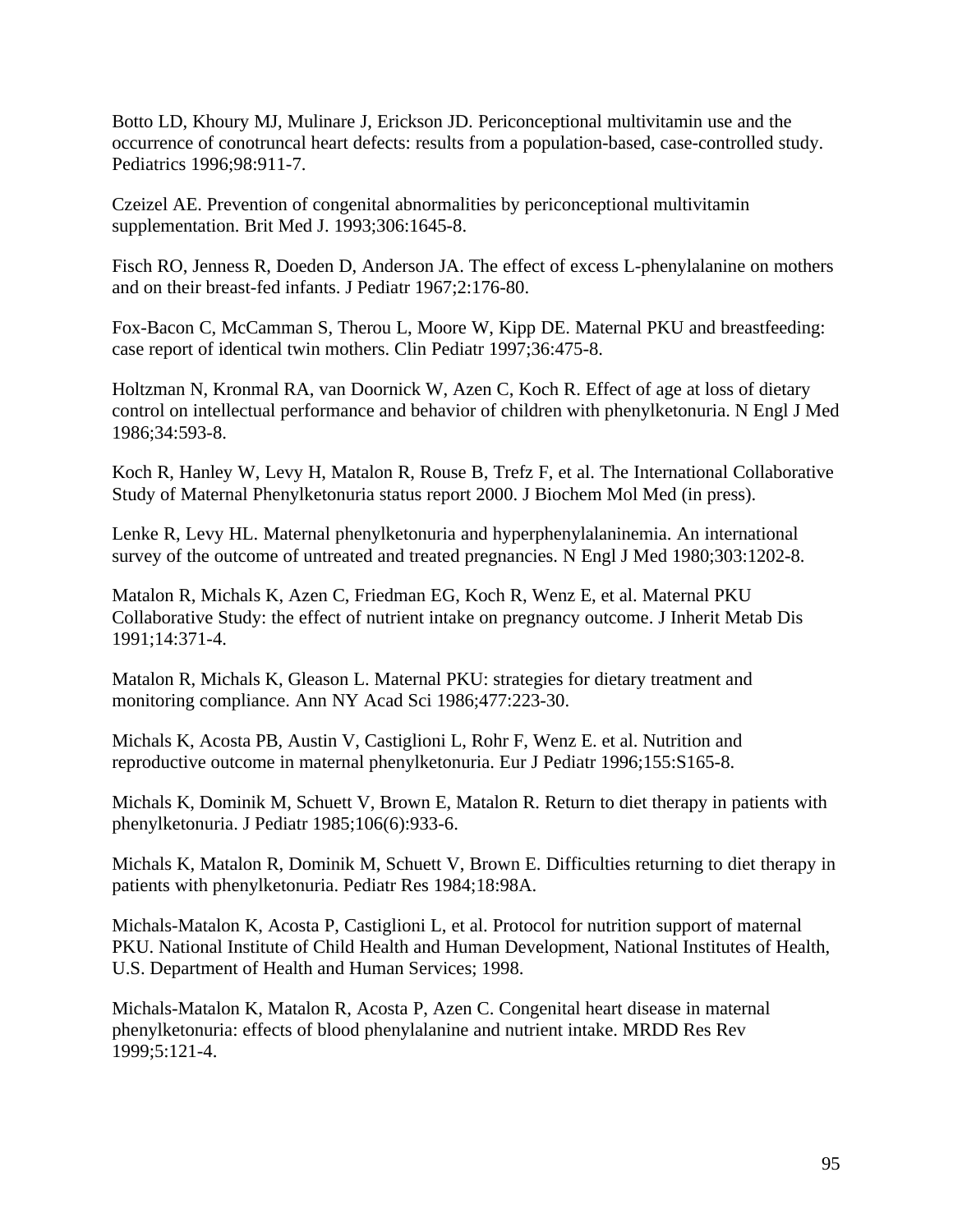Pietz J, Kreis R, Rupp A, Mayatepek E, Rating D, Boesch C, et al. Large neutral amino acids block phenylalanine transport into brain tissue in patients with phenylketonuria. J Clin Invest 1999;103:1169-78.

Rohr F, Matalon K, Acosta PB, et al. Protein intake and plasma phenylalanine concentrations in maternal phenylketonuria. J Am Diet Assoc 1997;97:A25.

Scanlon KS, Ferencz C, Loffredo CA, Wilson PD, Correa-Villasenor A, Khoury MJ, et al. Preconceptional folate intake and malformations of the cardiac outflow tract. Epidemiology 1998;9:95-8.

Schuett VE, Brown E, Michals K. Reinstitution of diet therapy in PKU patients from 22 U.S. clinics. Am J Public Health 1985;75:39-42.

Sullivan D, Goss BS, McMaster N, Engle D, Durfee K, Cho C, et al. Breastfeeding in a treated woman with PKU: free amino acids in plasma and breast milk. Maternal and Child Health (MCH) Research Seminar; 1992.

Williamson M, Dobson JC, Koch R. Collaborative study of children treated for phenylketonuria: study design. Pediatrics 1977;60:815-21.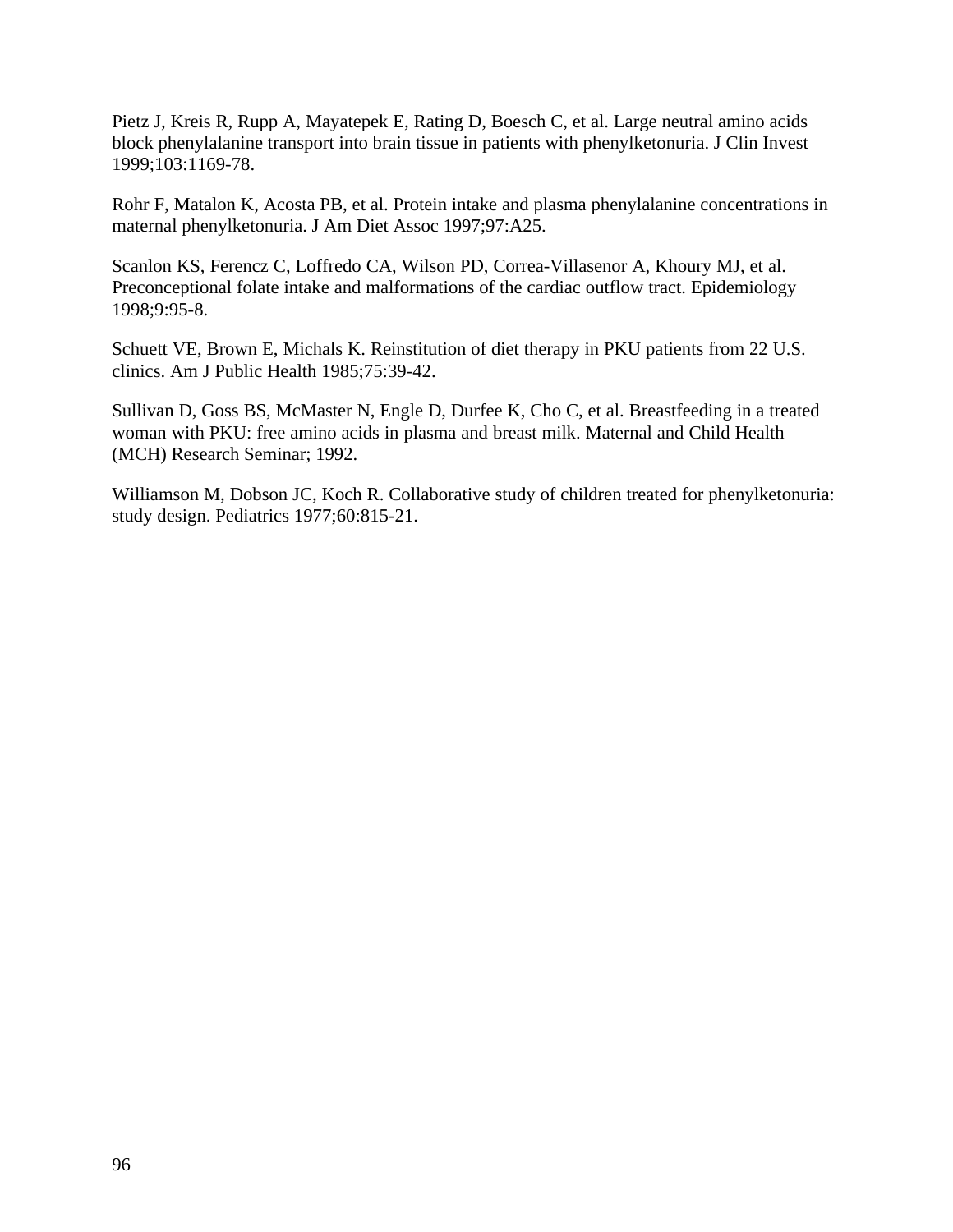# **Maternal PKU: Pregnancy and Child Outcomes in Relation to Dietary Control**

## **Reuben Matalon, M.D., Ph.D.**

The effects of blood phenylalanine (Phe) on the offspring of women with phenylketonuria (PKU) were recognized in the 1960s (Mabry, Denniston, Nelson, et al., 1963; Richards, 1964; Denniston, 1963; Mabry, Denniston, Coldwell, 1966; Fisch, Doeden, Lansky, et al., 1969; Stevenson, Huntley, 1967). These effects include mental retardation, cardiac defects, low birthweight, and spontaneous abortions. Lipson and colleagues (1984) showed that dysmorphic facial features were associated with the maternal PKU syndrome. Interest in the prevention of the effects of high blood Phe on offspring was prompted by the survey of Lenke and Levy (1980). The effect of high blood Phe during pregnancy raised the possibility of rebound frequency of mental retardation from PKU (Kirkman, 1982). Therefore, most metabolic clinics initiated low Phe treatment in pregnant women with PKU (Fisch, Matalon, Weisberg, et al., 1997). Treatment regimens, however, did not follow uniform guidelines about diet composition and blood levels of Phe.

#### **Maternal PKU Collaborative Study**

In 1984, a national Maternal PKU Collaborative Study was started in this country, with Canada and Germany joining subsequently. There were 574 pregnancies among 382 women with hyperphenylalaninemia (HPA), resulting in 412 live births (Koch, Hanley, Levy, et al., in press). The 350 pregnancies treated with a low Phe diet included 255 women with classical PKU, 62 with atypical PKU, and 33 with natural blood Phe of 6 to 10 mg/dL. There were 62 pregnancies with natural blood Phe of 2 to 6 mg/dL.

Offspring growth measurements were related to the length of time required to lower the blood Phe concentration to <10 mg/dL (Matalon, Michals, Azen, et al., 1991; Matalon, Michals, 1991; Matalon, Michals, Azen, et al., 1994). The longer the blood Phe was elevated, the smaller the birth measurements (Koch, Levy, Matalon, et al., 1993; Koch, Hanley, Levy, et al., in press). Other factors related to blood Phe and pregnancy outcome were the time when diet treatment began, the time when blood Phe control was achieved, mother's intelligence quotient (IQ), weight gain, protein level, and energy intake (Matalon, Michals, Azen, et al., 1991; Michals, Acosta, Austin, et al., 1996; Waisbren, Hanley, Levy, et al., 2000).

#### **Microcephaly and Developmental Outcomes**

Growth parameters and psychological functioning were studied in a subgroup of 275 offspring from the Maternal PKU Collaborative Study. Growth measurements were obtained at birth and 2 years of age, and each child had Bayley developmental testing. The subjects were grouped by the time when blood Phe reached <10 mg/dL; 45 women achieved diet control before conception, 50 before 10 weeks gestation, 72 by 10 to 20 weeks, and 108 after 20 weeks or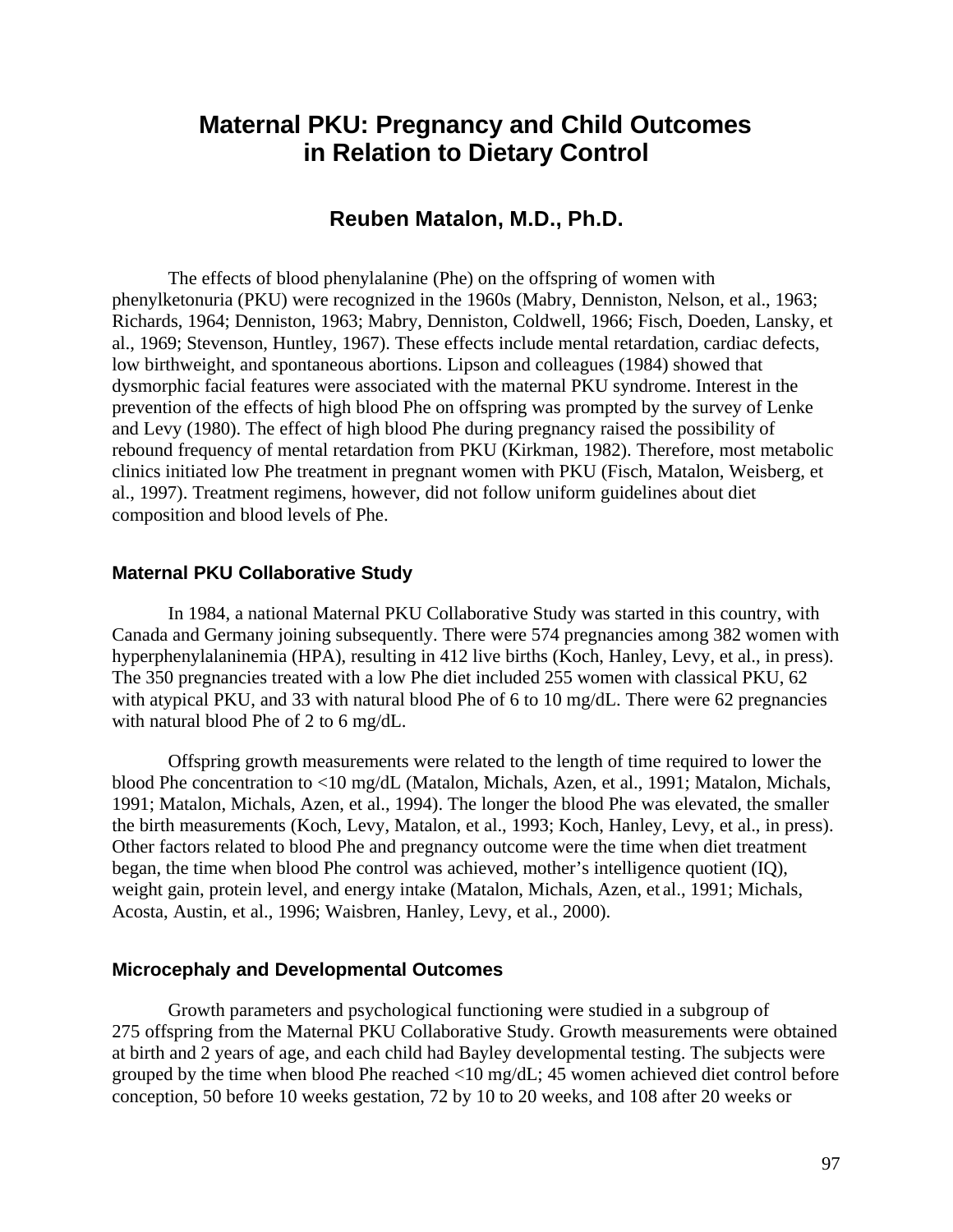never. In addition, 45 offspring were born to women with mild untreated HPA, and 61 offspring were born to control women.

Of the 275 treated offspring, 53 (19 percent) were microcephalic at birth. The birth head circumference (HC) Z-score was positively correlated to the Bayley mental developmental index (MDI) and psychomotor developmental index (PDI) (*p*=0.001). At 2 years of age, there was an increase in the number of microcephalic infants to 101 (37 percent). In the untreated HPA and control groups, there were three (2.8 percent) microcephalic infants at birth and five (4.7 percent) at 2 years of age. The McNemars test showed a significant increase in microcephaly at 2 years of age in groups where blood Phe control was reached before 10 weeks gestation  $(p<0.05)$ , 10 to 20 weeks ( $p$ <0.001), and more than 20 weeks ( $p$ <0.001). The group that did not have microcephaly at birth or at 2 years of age (n=177) had the highest mean Bayley score, 104+20, compared with the other groups. The group that was microcephalic at birth and remained microcephalic at 2 years of age ( $n=35$ ) had the lowest mean Bayley MDI,  $71+22$  ( $p=0.0001$ ). Ten children who were microcephalic at birth but had normal HC at 2 years of age had an MDI of 93+29  $(p=0.0036)$ . The group with a normal HC at birth who became microcephalic at 2 years of age (n=48) had a Bayley MDI of 88+21 (*p*=0.0001).

The fact that there were an increased number of offspring with microcephaly at 2 years of age suggests that the effect of Phe on brain growth is carried over even after birth (Matalon, Michals, Azen, et al., 1994; Matalon, Michals-Matalon, Azen, 1997; Matalon, Michals-Matalon, Azen, et al., 1998). Repeated growth measurements are important. The size of the head and the Bayley development scores were related. Head growth is an important criterion that is affected by high blood Phe levels.

In addition to head size, blood Phe levels during pregnancy affect the facial features of the developing fetus. These facial features, which are similar to the dysmorphology seen in fetal alcohol syndrome, are usually associated with microcephaly (Rouse, Lockhart, Matalon, et al., 1990). The higher the Phe levels during the pregnancy, the more pronounced the dysmorphic features.

#### **WISC IQ and Blood Phe Levels**

The scores of offspring on the Wechsler Intelligence Scale for Children-Revised (WISC-R) were compared between mothers who had blood Phe control before conception and those with control at 0 to10 weeks of gestation. The level of control was grouped as blood Phe <6 mg/dL or 6 to 10 mg/dL. There were 13 children with WISC-R full-scale (FS) IQ of 109 where blood Phe control was <6 mg/dL, and 11 children with IQ of 95 where blood Phe control was 6 to 10 mg/dL. In six children where blood Phe control of <6 mg/dL was achieved between 1 to 10 weeks gestation, the IQ was 99. In 15 children where blood Phe control was 6 to 10 mg/dL, the IQ was 95. In 16 children of women with untreated HPA with blood Phe control of <6 mg/dL, the IQ was 97. In four children where blood Phe control was 6 to10 mg/dL, the IQ was 107. In 67 control children, the IQ was 109. These data suggest that the level of blood Phe that affects brain development and head size is reflected in IQ (Koch, Hanley, Levy, et al., in press).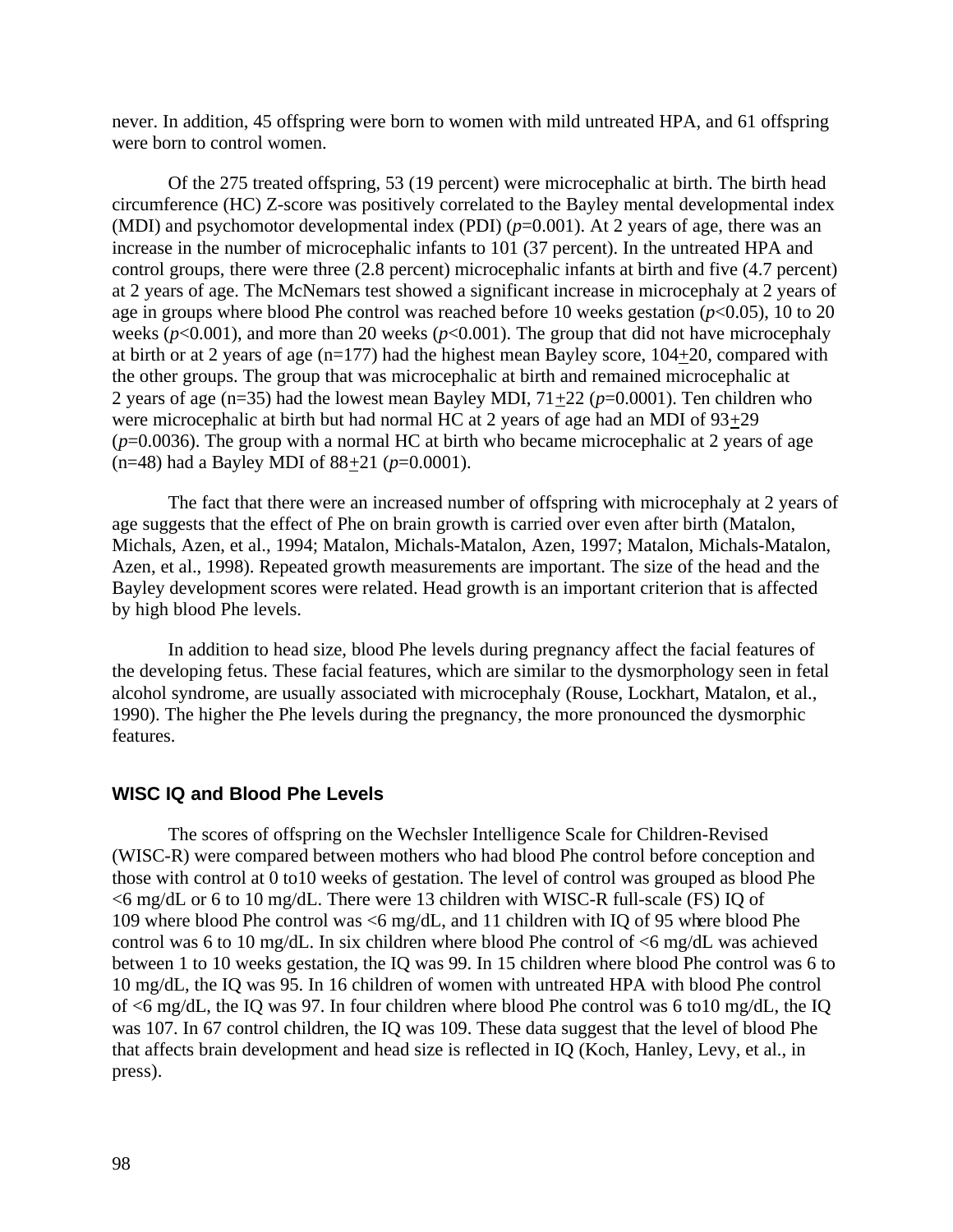#### **Congenital Heart Disease (CHD)**

The Maternal PKU Collaborative Study found 31 (7.5 percent) infants with CHD (Rouse, Matalon, Koch, et al., 2000). There was no CHD in the group of women who achieved blood Phe control of 2 to 6 mg/dL by 8 weeks gestation. Heart development is usually completed by 10 to 12 weeks of pregnancy. The most likely etiology is related to the elevated blood Phe. However, since not all offspring develop CHD due to a certain increase in blood Phe, other factors may be involved.

Michals-Matalon and colleagues (1999) have found that nutritional components other than high blood Phe are associated with CHD. All of the women who had infants with CHD had blood Phe concentrations >10 mg/dL during 0 to 8 weeks gestation, a critical time for heart development. A significantly greater percentage of offspring (30.5 percent) of women who had low protein intake (<50 percent RDA) had CHD, compared with women who had higher protein intake (8.3 percent) ( $p$ <0.0013). The low protein intake is also related to low intake of vitamins folate and  $B_{12}$ .

#### **Summary**

The effect of high blood Phe levels on brain growth, CHD, and IQ are still challenging problems. The data indicate that blood Phe levels need to be below 6 mg/dL for optimal pregnancy outcome. This level is not easily achieved, and education toward this goal needs to be a continued process in the treatment of PKU. Continued dietary treatment for individuals with PKU should improve the level of compliance and pregnancy outcome.

#### **References**

Denniston JC. Children of mothers with phenylketonuria. J Pediatr 1963;63:461-2.

Fisch RO, Doeden D, Lansky LL, Anderson JA. Maternal phenylketonuria: detrimental effects on embryogeneses and fetal development. Am J Dis Child 1969;118:847-58.

Fisch R, Matalon R, Weisberg S, Michals K. Phenylketonuria: current dietary treatment practices in the United States and Canada. J Am Coll Nutr 1997;16:147-51.

Kirkman HN. Projection of a rebound in frequency of mental retardation from phenylketonuria. Appl Res Ment Retard 1982;3:319-28.

Koch R, Hanley W, Levy H, Matalon R, Rouse B, Trefz F, et al. The International Collaborative Study of Maternal Phenylketonuria. Status report 2000. Biochem Molec Med (in press).

Koch R, Levy HL, Matalon R, Rouse B, Hanley W, Azen C. The North American Collaborative Study of Maternal Phenylketonuria. Status report 1993. Am J Dis Child 1993;147:1224-30.

Lenke R, Levy HL. Maternal phenylketonuria and hyperphenylalaninemia. An undetermined survey of the outcome of untreated and treated pregnancies. N Engl J Med 1980;303:1202-8.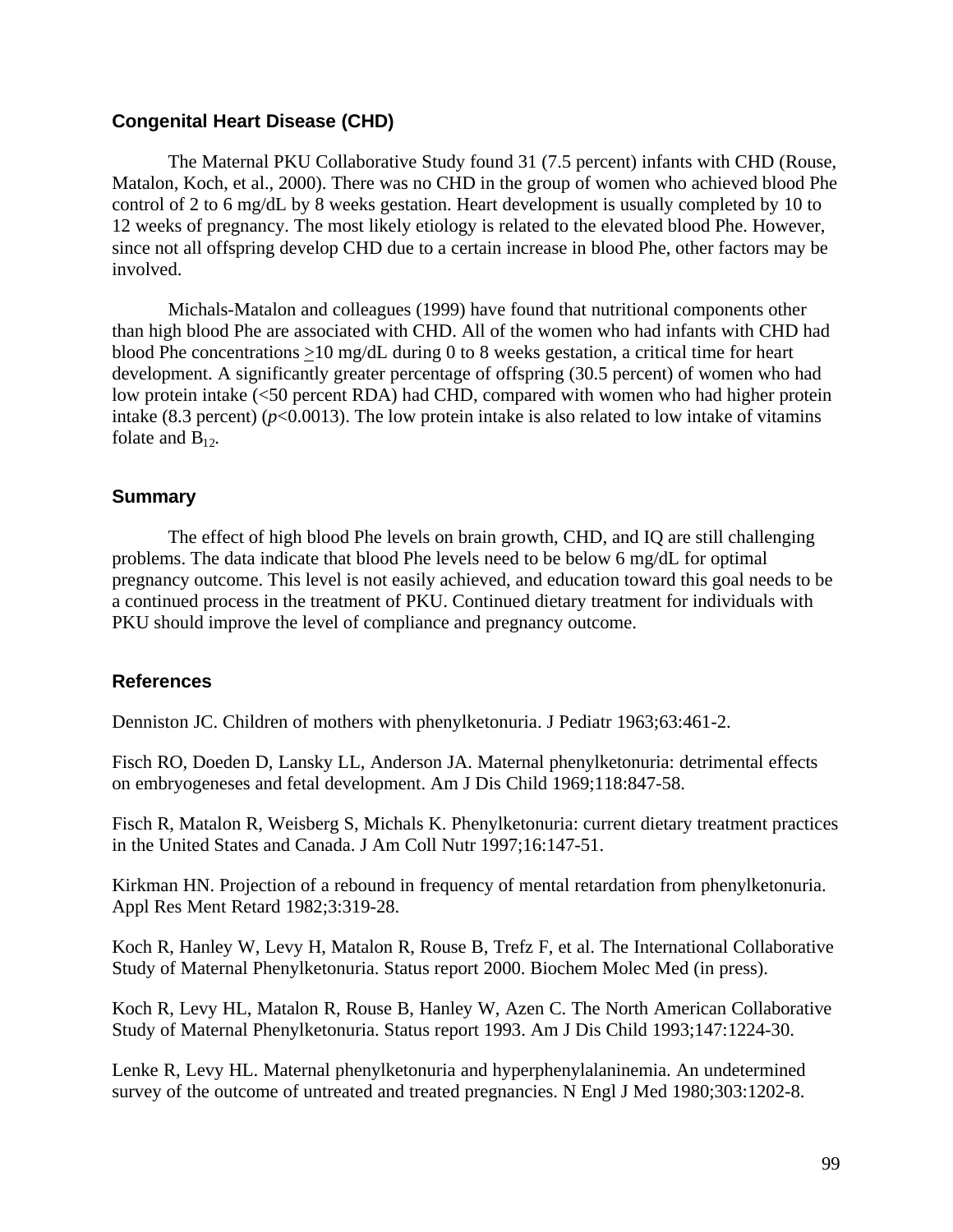Lipson A, Beuhler B, Bartley J, Walsh D, Yu J, O'Halloran M, et al. Maternal hyperphenylalaninemia fetal effects. J Pediatr 1984;104:216-20.

Mabry CC, Denniston JC, Coldwell JG. Mental retardation in children of phenylketonuric mothers. New Eng J Med 1966;275:1331-6.

Mabry C, Denniston J, Nelson T, et al. Maternal phenylketonuria: a cause of mental retardation in children without the metabolic defect. N Engl J Med 1963;269:1404-8.

Matalon R, Michals K. Phenylketonuria: screening, treatment and maternal PKU. Clin Biochem 1991;24:337-41.

Matalon R, Michals-Matalon K, Azen C, et al. Maternal PKU: microcephaly at birth and 2 years of age. J Inherit Metab Dis 1998;2(Suppl.):17.

Matalon R, Michals-Matalon K, Azen C. Neonatal and postnatal growth measurements: Maternal Phenylketonuria Collaborative Study. In: Platt L. Effects of Genetic Disorders on Pregnancy Outcome. London: Parthenon Publishing; 1997. p. 85-8.

Matalon R, Michals K, Azen C, Friedman E, Koch R, Wenz E, et al. Maternal PKU Collaborative Study: pregnancy outcome and post-natal head growth. J Inherit Metab Dis 1994;17:353-5.

Matalon R, Michals K, Azen C, Friedman E, Koch R, Wenz E., et al. Maternal PKU Collaborative Study: the effect of nutrient intake on pregnancy outcome. J Inherit Metab Dis 1991;14:371-4.

Michals K, Acosta PB, Austin V, Castigliani L, Rohr F, Wenz E, et al. Nutrition and reproductive outcome in maternal phenylketonuria. Eur J Pediatr 1996;155:S165-8.

Michals-Matalon K, Matalon R, Acosta P, Azen C. Congenital heart disease in maternal phenylketonuria: effects of blood phenylalanine and nutrient intake. Ment Retard Dev Dis Res Rev 1999;5:121-4.

Richards BW. Maternal phenylketonuria. Lancet 1964;I:1829.

Rouse B, Lockhart L, Matalon R, Azen C, Koch R, Hanley W, et al. Maternal phenylketonuria pregnancy outcome: a preliminary report of facial dysmorphology and major malformations.

J Inherit Metab Dis 1990;13:289-91.

Rouse B, Matalon R, Koch R, Azen C, Levy H, Hanley W, et al. Maternal phenylketonuria syndrome: congenital heart defects, microcephaly, and developmental outcomes. J Pediatr 2000;136:57-61.

Stevenson RE, Huntley CC. Congenital malformations in offspring of phenylketonuria mothers. Pediatrics 1967;40:33-45.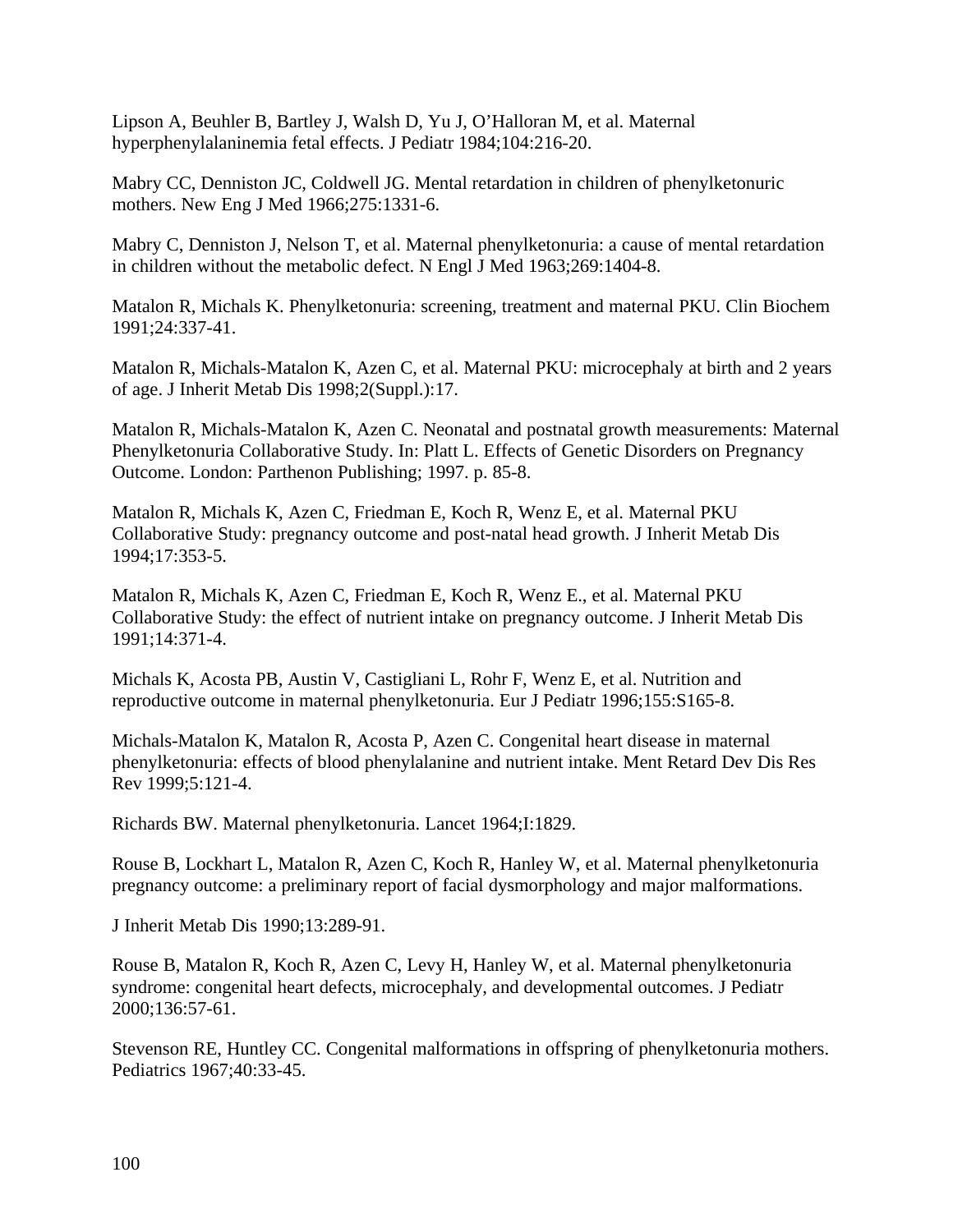Waisbren SE, Hanley W, Levy HL, Shifrin H, Allred E, Azen C, et al. Outcome at age 4 years in offspring of women with maternal phenylketonuria: the Maternal PKU Collaborative Study. JAMA 2000;283:756-62.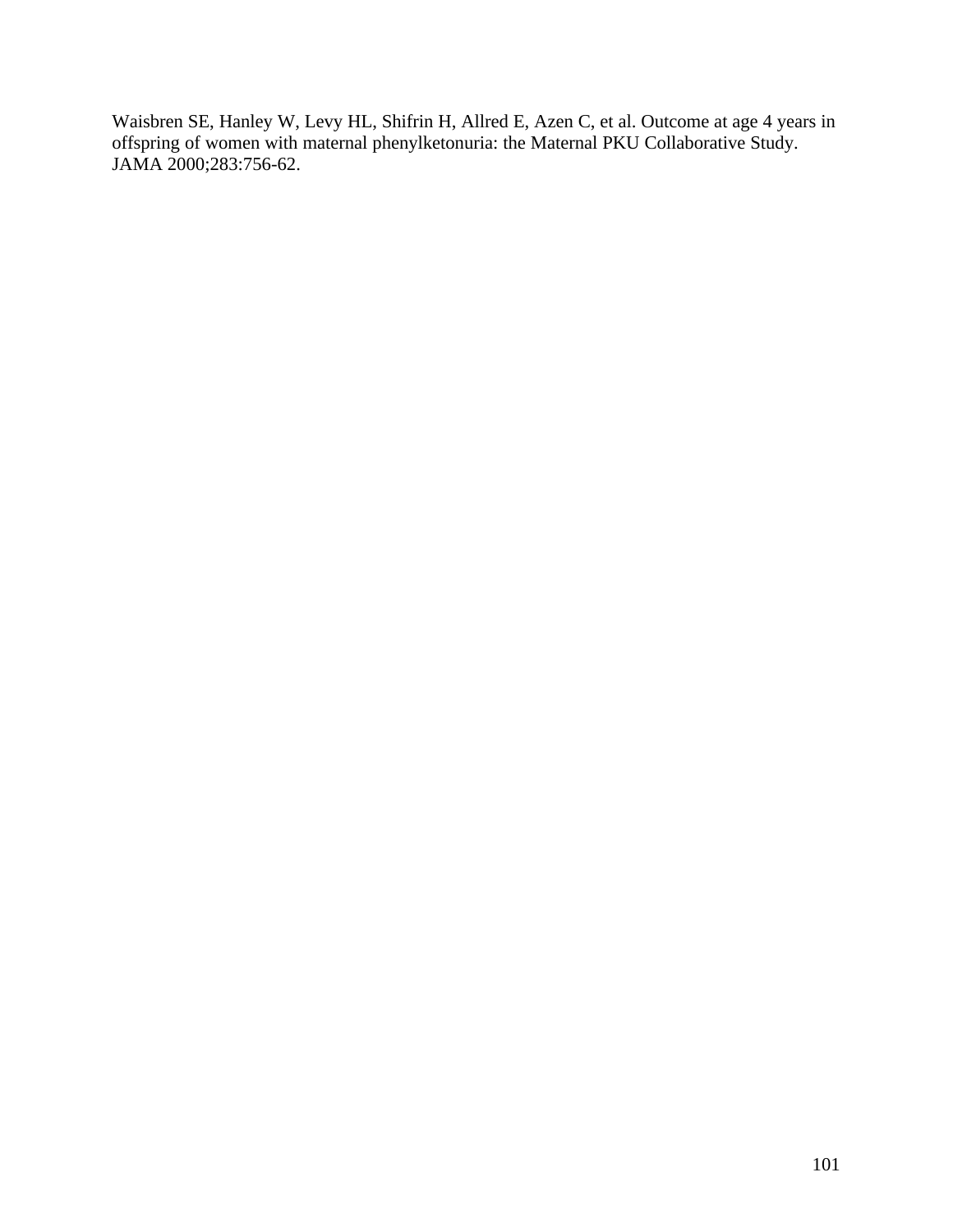# **Alternative Dietary Treatments**

## **Joachim Pietz, M.D.**

Dietary treatment of phenylketonuria (PKU) places stringent demands on patients. Some patients are unable to meet these demands early in life and subsequently exhibit poor outcomes. High levels of cerebral phenylalanine (Phe) can also cause acute but most likely reversible brain dysfunction in older and normally developed patients with PKU (Krause, Epstein, Averbook, et al., 1986; Krause, Halminski, McDonald, et al., 1985; Leuzzi, Fois, Carducci, et al., 1997). Consequently, attempts have been made to find alternative treatments for young noncompliant patients and for adolescents and adults unable to adhere to a strict diet. Three approaches have been used: (1) to overcome suspected depletion of cerebral amine neurotransmitters, patients with PKU off diet have been treated with tyrosine (Tyr), L-dopa, and tryptophan (Trp), both individually and in combination; (2) the branched-chain amino acids valine, isoleucine, and leucine (VIL), and a mixture of all large neutral amino acids (LNAA), have been administered to reduce Phe influx into the brain; and (3) ammonia lyase capsules have been developed to reduce uptake of Phe from the gastrointestinal tract.

**Use of neurotransmitter precursors.** In vitro and animal studies, as well as investigation of specimens (plasma, urine, and cerebrospinal fluid [CSF]) from patients with PKU, have shown that increased Phe interferes with amine neurotransmitter synthesis. Because an increase in Phe has led to decreases in plasma L-dopa in older patients with PKU, it was speculated that Phe-related brain dysfunction may be caused by disturbed dopamine synthesis (Krause, Epstein, Averbrook, et al., 1986; Krause, Halminski, McDonald, et al., 1985). Dopamine depletion and the resulting dysfunction of the prefrontal cortex then became a focus of research. Lou (1985) first reported that supplementation of a free diet with high doses of both Tyr and Trp caused normalization of amine neurotransmitter metabolites in CSF and improvement in performance of a reaction-time task in two patients with PKU. Tyr alone was used in two studies and also seemed to improve cognitive function (Lou, Lykkelund, Gerdes, et al., 1987; Lykkelund, Nielson, Lou, et al., 1988). Trp supplementation alone normalized serotonin metabolites in CSF, but cognitive function was not investigated (Lykkelund, Nielson, Lou, et al., 1988).

These results were said to confirm the theoretical framework of disturbed neurotransmitter synthesis and its effects on brain function in PKU. However, two placebocontrolled studies failed to confirm the results (Pietz, Landwehr, Kutscha, et al., 1995; Smith, Hanley, Clarke, et al., 1998). Although both of the latter studies demonstrated impairment of brain function in adult patients with PKU off a strict diet, no change was observed during highdose Tyr treatment. In another study, L-dopa was used and failed to demonstrate beneficial effects on VEP (visually evoked potentials) changes (Ullrich, Weglage, Oberwittler, et al., 1994).

Several points must be made about these various studies. First, the two studies with positive results apparently included the same patients and therefore do not confirm each other. Second, the samples were heterogeneous, with approximately 50 percent neurologically impaired and late-treated patients. Third, improvement in brain function was confirmed for only one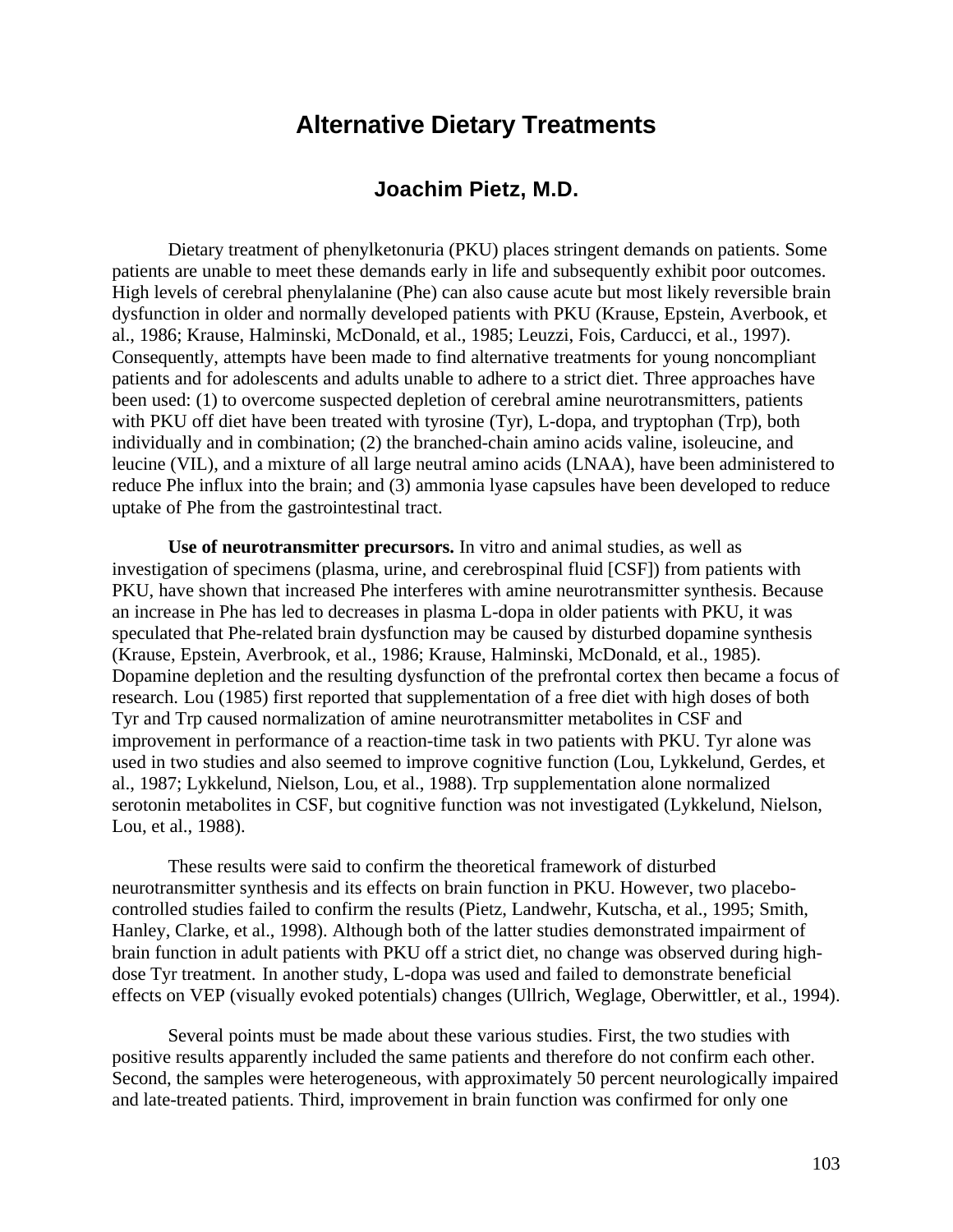parameter, the 90 percentile values from a reaction-time task. The clinical relevance of this parameter remains unclear.

Other explanations for the discrepant results of the studies should be mentioned. First, low concentrations of neurotransmitters in plasma, urine, and CSF may be misleading indicators of intracellular concentrations in the central nervous system (CNS) neuron. Second, low neurotransmitters may be clinically insignificant and show only a relative depletion that may be counterbalanced by autoregulative processes—for example, up-regulation of receptor density or activity. Third, it may be that blockage of the rate-limiting enzyme Tyr hydroxylase (Tyr to Ldopa) is the relevant mechanism, and elevation of substrate Tyr could therefore have no effect. This hypothesis, however, is contradicted by confirmation of increased CSF neurotransmitters during Tyr treatment. An early attempt at high-dose Tyr supplementation in a young child failed to prevent brain damage (Batshaw, Valle, Bessman, 1981). It therefore is not likely that dopamine depletion plays a significant role in the etiology of permanent brain damage in untreated PKU.

In summary, the clinical relevance of impaired neurotransmitter synthesis in PKU is not clear. Although treatment with Tyr and Trp has been shown to influence neurotransmitter synthesis, clinically relevant improvements of brain function following Tyr, Trp, or L-dopa treatment have not been confirmed, and high-dose Tyr, Trp, and L-dopa treatment cannot be recommended.

**Attempts to block Phe influx through the blood-brain barrier.** LNAAs, including Phe, compete for transport across the blood-brain barrier via the L-type amino acid carrier. Net uptake through the blood-brain barrier is determined by their ratio in plasma and differing affinity to the carrier system. Carrier saturation and inhibition of blood-brain barrier transport can be expected at the levels of supraphysiological plasma Phe usually found in PKU and may even be present at concentrations in the range of 200-500 mol/L (Pardridge, 1998). The direct effects of elevated brain Phe and depleted LNAAs are probably major causes of disturbed brain development and function in PKU. Competition for the carrier therefore might be put to use to lower the influx of Phe by increasing plasma concentrations of other LNAAs.

**Branched-chain amino acids: valine, leucine, isoleucin (VIL).** Oral VIL treatment was designed to inhibit influx of Phe into the brain. Although plasma Phe remained unchanged during VIL intake, a decrease of approximately 20 percent in concentration in CSF confirmed the hypothesis (Berry, Bofinger, Hunt, et al., 1982), which was corroborated by concomitant, moderate improvements in neuropsychological performance (Berry, Brunner, Hunt, et al., 1990). CSF Tyr concentrations were lowered during VIL treatment, and administration of VIL did not produce any relevant side effects. Leuzzi and colleagues (1997) recently reported beneficial effects of VIL treatment on neuropsychological performance during high Phe intake, with no MRI-visible changes in white matter. It remains unclear, however, why these three branchedchain amino acids were chosen and other LNAAs were neglected. The rate of protein synthesis depends on a supply of all essential amino acids, and an increase in only three (i.e., VIL) may accentuate disturbances of neurotransmitter or protein synthesis.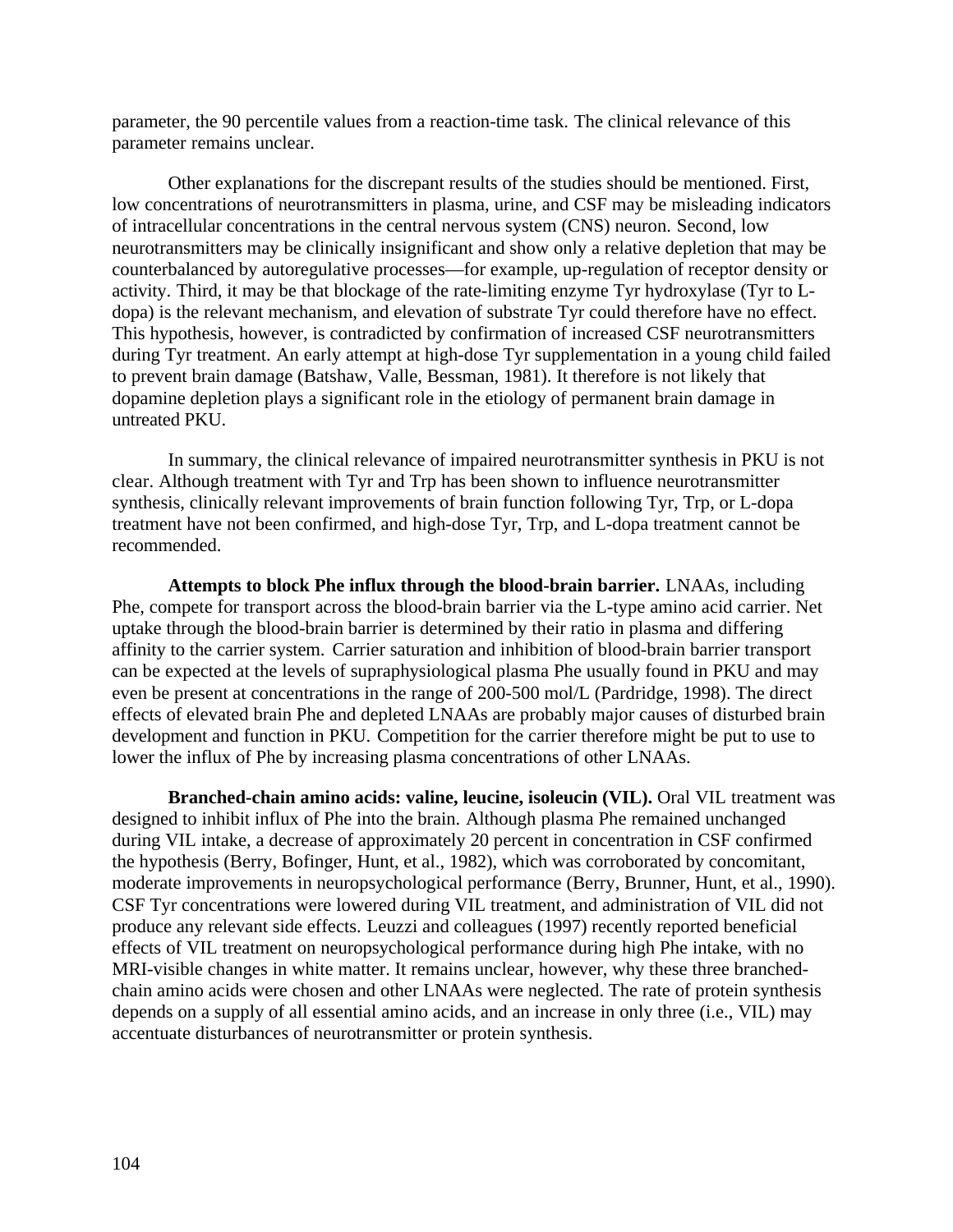In summary, VIL treatment was able to lower CSF concentrations of Phe, and effects on brain function were moderate, but VIL therapy cannot be recommended on the basis of the results of published studies.

**Administration of LNAAs.** Since earlier studies showed that cerebral Phe can be measured noninvasively by proton MR spectroscopy  $(^1H-MRS)$ ,  $^1H-MRS$  was used in a recent study which investigated Phe transport through the blood-brain barrier in patients with PKU while blood concentrations of Phe and LNAAs (valine, methionine, isoleucine, leucine, Tyr, histidine, and Trp) were manupulated during two series of amino acid loading experiments (Pietz, Kreis, Rupp, et al., 1999). Brain activity was monitored by EEG spectral analysis. Baseline plasma Phe was approximately  $1,000 \mu$  mol/L, and brain Phe was approximately 250 µmol/L in both series. Without LNAA supplementation, brain Phe increased to approximately 400 µmol/L after oral Phe loading, and EEG spectral analysis revealed acute disturbances in brain activity. With concurrent LNAA supplementation, Phe influx from blood into brain tissue was completely blocked, and there was no slowing of brain activity. These results could become significant for treatment of patients with PKU. Further studies are warranted to find out whether brain Phe concentration can be lowered during steady state and brain function improved by longterm LNAA supplementation.

**Use of ammonia lyase.** Phenylalanine ammonia lyase (EC 4.3.1.5) can now be produced through a recombinant approach that degrades Phe to a harmless metabolite (Sarkissian, Shao, Blain, et al., 1999). Attempts have been made to use this enzyme as a substitute for phenylalanine hydroxylase (PAH). Tests in animal models of PKU have shown that ammonia lyase lowered blood levels of Phe when the enzyme was injected or administered orally in order to degrade Phe in the gastrointestinal tract. In the only report of a test using humans (Ambrus, Anthone, Horvath, et al., 1987), ammonia lyase was used to lower the Phe blood level in one patient with PKU by means of a hemodialysis-like procedure. Because of its high invasiveness, this procedure cannot be recommended as a routine treatment for PKU.

### **References**

Ambrus CM, Anthone S, Horvath C, Kalghatgi K, Lele AS, Eapen G, et al. Extracorporeal enzyme reactors for depletion of phenylalanine in phenylketonuria. Ann Intern Med 1987;106:531-7.

Batshaw ML, Valle D, Bessman SP. Unsuccessful treatment of phenylketonuria with tyrosine. J Pediatr 1981;99:159-60.

Berry HK, Brunner RL, Hunt MM, White PP. Valine, isoleucine, and leucin: a new treatment for phenylketonuria. Am J Dis Child 1990;336:539-43.

Berry HK, Bofinger MK, Hunt MM, Phillips PJ, Guilfoile MB. Reduction of cerebrospinal fluid phenylalanine after oral administration of valine, isoleucine, and leucine. Pediatr Res 1982;16:751-5.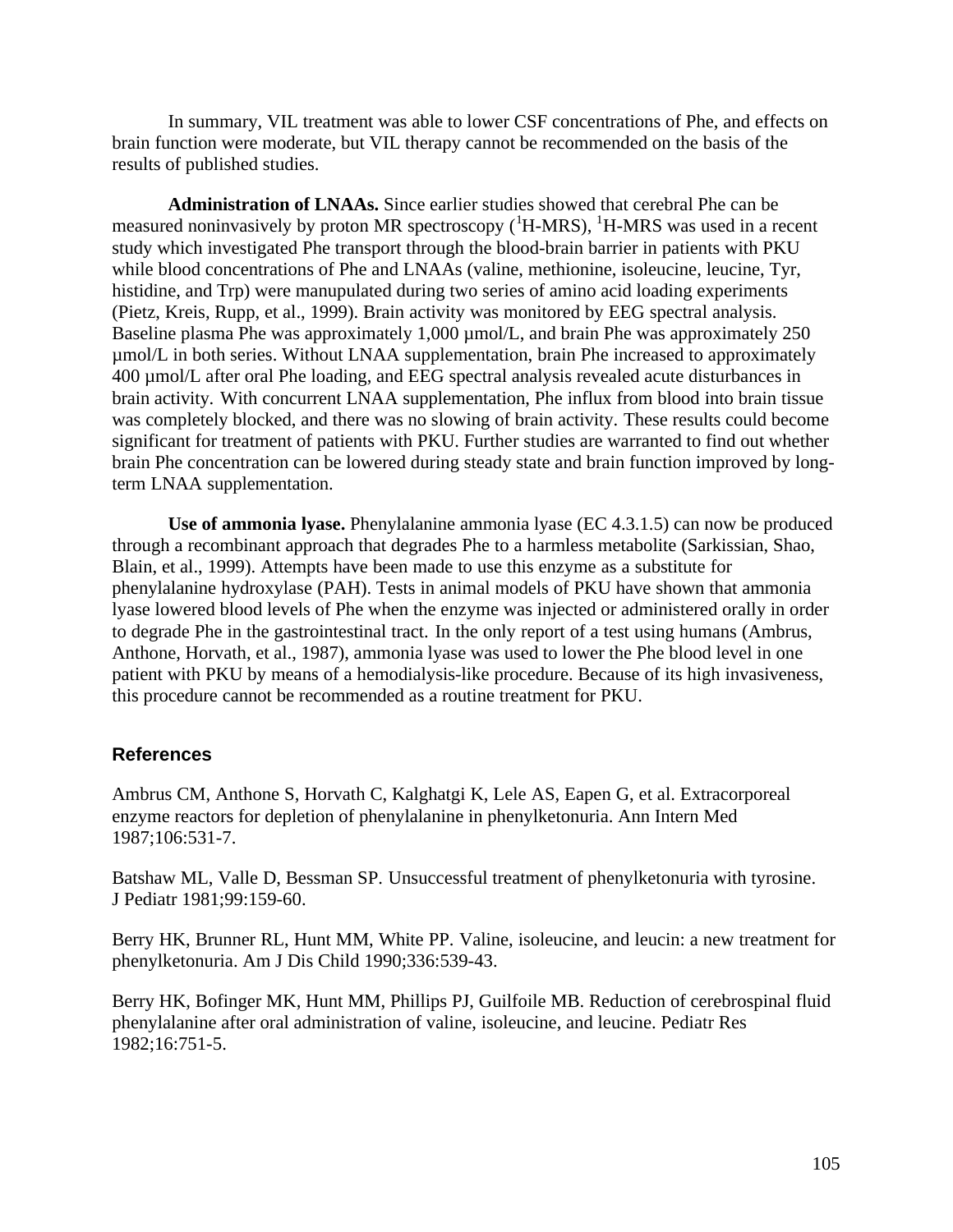Krause W, Epstein C, Averbook A, Dembure P, Elsas L. Phenylalanine alters the mean power frequency of electroencephalograms and plasma L-dopa in treated patients with phenylketonuria. Pediatr Res 1986;20:1112-6.

Krause W, Halminski M, McDonald L, Dembure P, Salvo R, Freides D, et al. Biochemical and neuropsychological effects of elevated plasma phenylalanine in patients with treated phenylketonuria. A model for the study of phenylalanine and brain function in man. J Clin Invest 1985;75:40-8.

Leuzzi V, Fois D, Carducci C, Antonozzi I, Trasimeni G. Neuropsychological and neuroradiological (MRI) variations during phenylalanine load: protective effect of valine, leucine, and isoleucine supplementation. J Child Neurol 1997;12:338-40.

Lou H. Large doses of tryptophan and tyrosine as potential therapeutic alternative to dietary phenylalanine restriction in phenylketonuria. Lancet 1985;2:150-1.

Lou HC, Lykkelund C, Gerdes AM, Udesen H, Bruhn P. Increased vigilance and dopamine synthesis by large doses of tyrosine or phenylalanine restriction in phenylketonuria. Acta Paediatr Scand 1987;76:560-5.

Lykkelund C, Nielsen JB, Lou HC, Rasmussen V, Gerdes AM, Christensen E, et al. Increased neurotransmitter biosynthesis in phenylketonuria induced by phenylalanine restriction or by supplementation of unrestricted diet with large amounts of tyrosine. Eur J Pediatr 1988;148:238-45.

Pardridge WM. Blood-brain barrier carrier-mediated transport and brain metabolism of amino acids. Neurochem Res 1998;23:635-44.

Pietz J, Kreis R, Rupp A, Mayatepek E, Rating D, Boesch C, et al. Large neutral amino acids block phenylalanine transport into brain tissue in patients with phenylketonuria. J Clin Invest 1999;103:1169-78.

Pietz J, Landwehr R, Kutscha A, Schmidt H, Sonneville LMJ, Trefz FK. Effect of high-dose tyrosine supplementation in adults with phenylketonuria. J Pediatr 1995;127:1-8.

Sarkissian CN, Shao Z, Blain F, Peevers R, Su H, Heft R, et al. A different approach to treatment of phenylketonuria: phenylalanine degradation with recombinant phenylalanine ammonia lyase. Proc Natl Acad Sci USA 1999;96:1811-3.

Smith ML, Hanley WB, Clarke JTR, Klim P, Schoonheyt W, Austin V, et al. Randomized controlled trial of tyrosine supplementation on neuropsychological performance in phenylketonuria. Arch Dis Child 1998;78:116-21.

Ullrich K, Weglage J, Oberwittler C, Pietsch M, Fünders B, van Eckardstein H, et al. Effect of L-dopa on pattern visual evoked potentials (P-100) and neuropsychological tests in untreated adult patients with phenylketonuria. J Inherit Metab Dis 1994;17:349-52.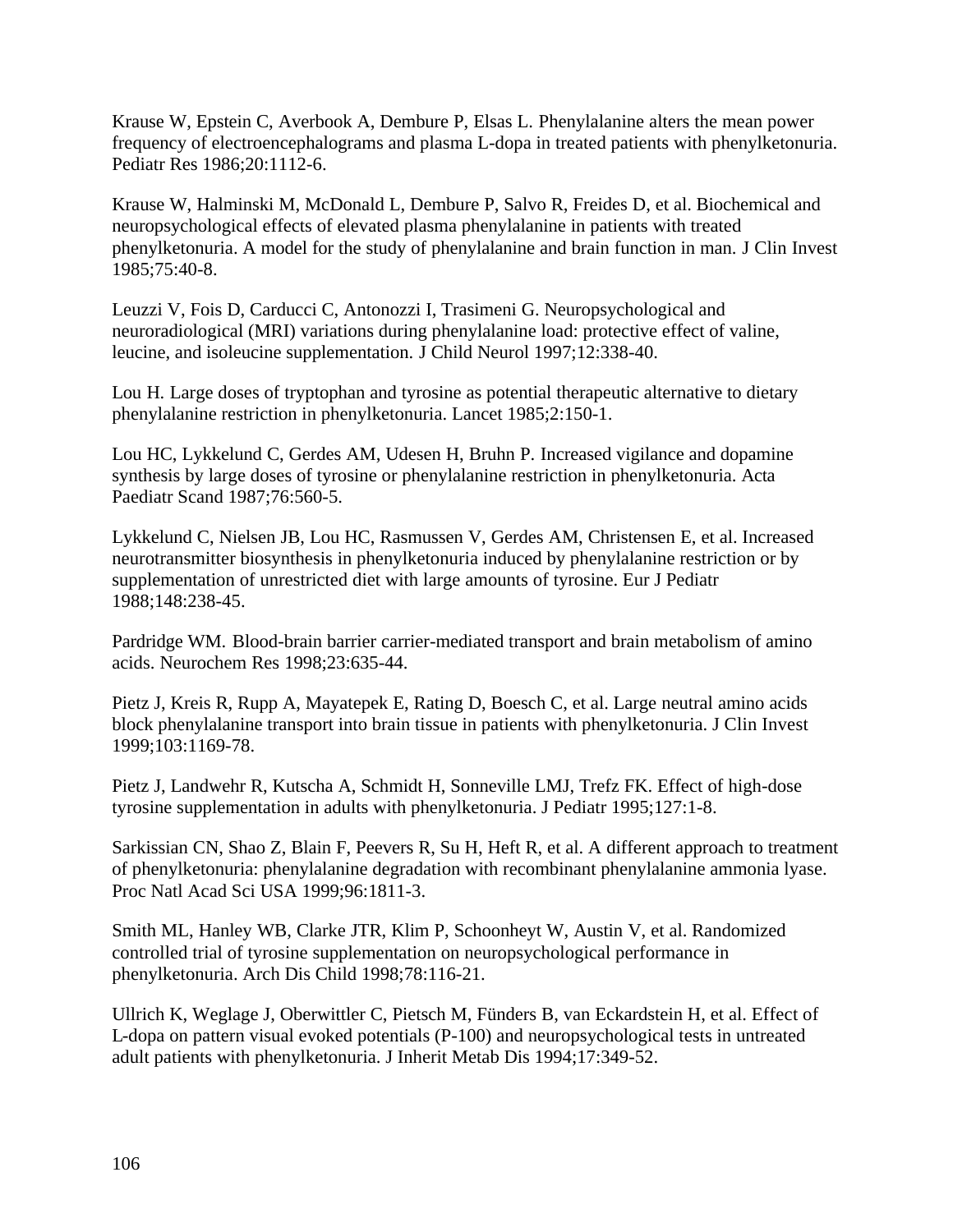## **Perspectives on the Future of Gene Therapy**

## **Savio L.C. Woo, Ph.D.**

Gene therapy is the use of genes as medicines for the purpose of preventing the occurrence of disease or for altering the clinical course of an existing disease. Over the past decade, dramatic progress has been made by many investigators in the field to develop and refine technologies used to deliver genes into various cells and organs in living animals, including humans. In several instances, significant treatment benefits achieved in laboratory animal models of human disease have been observed in recent clinical studies as well. An example is hemophilia B, which is caused by a deficiency of clotting factor IX in the blood. Normal blood clotting times have been restored for extended periods of time after a single application of the gene in genetically affected mice and dogs. Very encouraging results have also been reported in patients during early-phase clinical studies after intramuscular delivery of a recombinant adenoassociated virus expressing the human factor IX gene. Another example is X-linked severe combined immunodeficiency syndrome secondary to a deficiency of the gamma chain of cytokine receptors on T-cells. Autologous transplantation of CD34+ cells transduced with a recombinant retroviral vector expressing the normal human gene has resulted in the reconstitution of T-cell counts and immune functions in several affected children for up to 1 year. These achievements resulted from recent technological advancements and will lead not only to extensive application in the treatment of patients affected with relatively rare inherited disorders, such as phenylketonuria (PKU), but also to the future treatment of complex and acquired disorders, such as cardiovascular diseases, cancers, diabetes, obesity, infectious diseases, and neurodegenerative disorders, which represent the leading causes of mortality and morbidity in developed countries. The most notable recent accomplishments in these areas include, but are not limited to, the treatment of patients with ischemic limbs by the administration of an angiogenic gene that stimulates blood vessel growth, and the destruction of tumors in patients by the administration of suicide and immunomodulatory genes that specifically destroy cancer cells. Although the gene treatments for these complex disease targets are only partially effective at present, future advancements in technologies for the delivery of novel genetic medicines promise to result in much-improved clinical benefits for these and other human diseases. It is anticipated that the scientific principles of gene therapy as a new biomedical discipline will be further validated in the coming years and decades. The future widespread application of gene therapy in the treatment of various human diseases will have a major impact on the practice of medicine, health, and health care delivery in this century.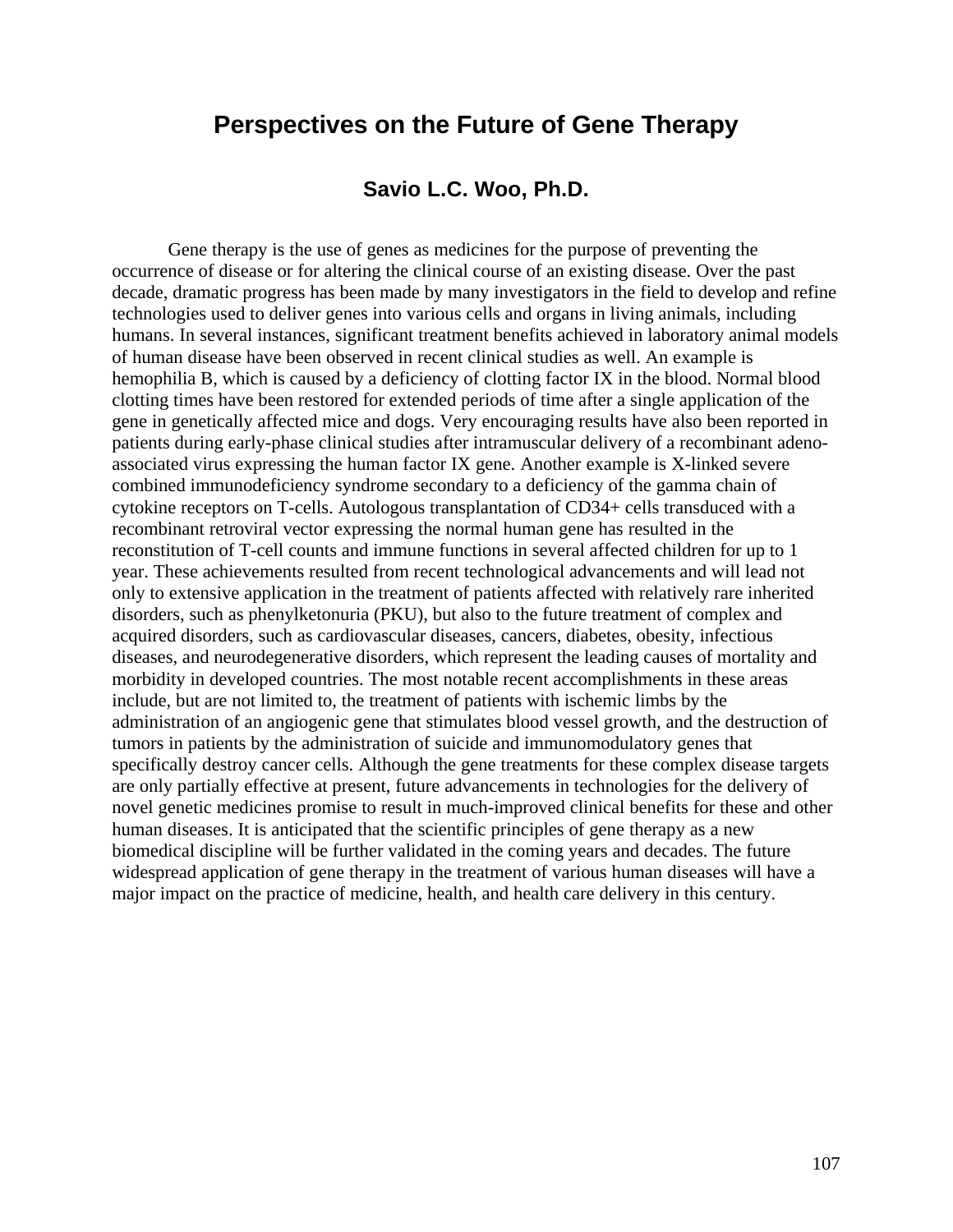# **Lifespan Perspectives**

## **Keith F. Widaman, Ph.D.**

The International Collaborative Study of Maternal Phenylketonuria (ICSMPKU) was designed to monitor and treat the pregnancies of women with phenylketonuria (PKU). Early research on untreated pregnancies of women with PKU documented an array of negative fetal outcomes, including mental retardation, microcephaly, congenital heart disease, low birthweight, and spontaneous abortion (Lenke, Levy, 1980). Each of these outcomes tended to show a doseresponse curve, with higher levels of maternal phenylalanine (Phe) when on a regular diet associated with higher levels of negative outcomes for offspring. For example, 73 percent of the offspring of mothers with classical PKU (Phe  $\langle 1200 \mu mol/L \rangle$  had microcephaly, whereas 68 percent of offspring of mothers with moderate PKU (1200  $\mu$ mol/L > Phe <900  $\mu$ mol/L), 35 percent of offspring of mothers with mild PKU (900  $\mu$ mol/L > Phe<600  $\mu$ mol/L), and 24 percent of offspring of mothers with mild hyperphenylalaninemia (600  $\mu$ mol/L > Phe <180 µmol/L) had microcephaly.

A primary goal of the ICSMPKU was to encourage pregnant women with PKU to remain on a low Phe diet and thereby to maintain low Phe levels during pregnancy. This effort was, as an overall intervention, highly successful. In these treated pregnancies, only 23 percent of offspring of mothers with classical PKU, 8 percent of offspring of mothers with moderate PKU, 10 percent of offspring of mothers with mild PKU, and 5 percent of offspring of mothers with mild hyperphenylalaninemia had microcephaly (Koch, Friedman, Azen, et al., 1999).

However, large differences in average Phe levels during pregnancy were still apparent in the ICSMPKU study sample. Some mothers were able to maintain average Phe levels of less than 180 µmol/L throughout pregnancy, whereas other mothers had average Phe levels of more than 1200 µmol/L. The potential reasons for this large range in average Phe levels during pregnancy are numerous, including the poor taste of low-Phe diet food and the failure of mothers to comprehend the potential danger to the fetus of high maternal Phe levels. Another major factor was the mother's Phe level when on a regular diet. Mothers with classical PKU found it much more difficult to maintain low Phe levels than did mothers with less severe forms of PKU.

The large range of individual differences in average Phe levels during pregnancy presented us with an opportunity to explore the causes and consequences of average Phe levels. The results presented here have not yet appeared in a peer-reviewed journal, but they are key for describing (1) the amount and extent of Phe exposure necessary to produce negative effects on offspring; (2) the causes of, or the variables that influence, maternal Phe levels during pregnancy; (3) the consequences of Phe level during pregnancy; and (4) what remains unknown about the effects of prenatal exposure to high levels of Phe on developmental outcomes in offspring.

Prior research was equivocal about the level of Phe that could be tolerated by mothers with no ill effects on the fetus, so several important outcomes in offspring were measured in the ICSMPKU, including congenital heart disease and intelligence quotient (IQ). A consistent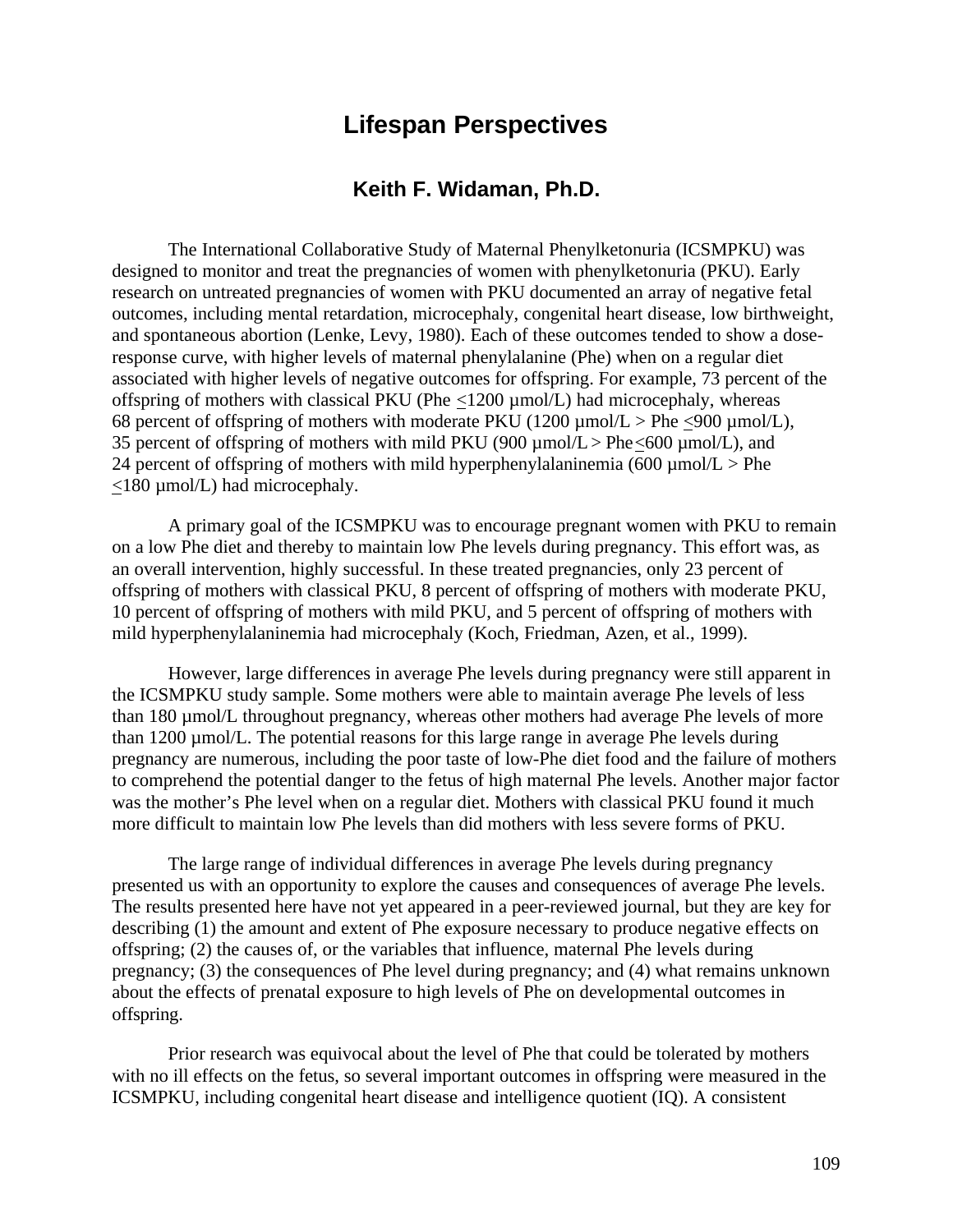finding of current analyses is that average Phe exposure of up to approximately 360 µmol/L has no effect on offspring IQ. But for exposure above that level, infant IQ showed a 3- to 3.5-point drop for every additional 60 µmol/L. Thus, infants who were exposed during pregnancy to an average Phe of 600 µmol/L (the upper limit defining hyperphenylalaninemia) had a mean infant IQ between 12 and 14 points lower than did infants exposed to average Phe levels of 360 µmol/L or less.

The timing of Phe exposure during pregnancy is also a crucial variable. Average Phe levels during the first 2 months of gestation had rather low levels of correlation with infant and child IQ (below .20). But from the third month of gestation on, the correlations between average Phe levels and infant and child IQ rose to the .30 to .40 range. These results are consistent with the hypothesis that Phe exposure has damaging effects on the fetal systems undergoing greatest growth during that period. Because the greatest amount of cortical development occurs during the latter two trimesters of pregnancy, average Phe levels during those periods correlate most strongly with intelligence, which depends on adequate development of cortical areas.

However, for other outcomes, such as congenital heart problems, average Phe levels during the first 2 months of gestation appear to be crucial, since the heart is undergoing rapid development during this period. These findings lead to a general conclusion: The amount and timing of Phe exposure during gestation that lead to negative effects are likely to differ across type of outcome. That is, certain outcomes may be affected by high Phe exposure during early pregnancy, whereas other outcomes are affected only by high Phe exposure during later pregnancy. In addition, the amount of Phe exposure necessary for negative outcomes may vary; therefore, determining the levels of Phe exposure that lead to teratogenic effects is an important research endeavor.

Given our results showing that average Phe levels during pregnancy were related in a nonlinear fashion to infant and child intelligence, we turned our attention to variables that influence Phe levels during pregnancy. In work to date, we have documented the influences of maternal education, intelligence, and socioeconomic status on average Phe levels during pregnancy. Of these three variables, maternal intelligence is the strongest  $(< = -0.47)$ , whereas maternal education and socioeconomic status are moderate in their effects (<s around -.30). All of these effects are in the predicted direction: Higher levels of maternal intelligence, education, and socioeconomic status lead to lower levels of average Phe during pregnancy. These results suggest that practitioners should concentrate their efforts to ensure compliance with the low-Phe diet regimen in pregnant women with lower levels of IQ and education.

The consequences of high Phe levels during pregnancy for infant and child intelligence are quite strong. To assess offspring outcomes in the domain of mental abilities, the ICSMPKU used the Bayley Scales of Infant Development at 1 and 2 years of age, the McCarthy Scales of Children's Abilities at 4 years of age, and the Wechsler Intelligence Scale for Children–III (WISC-III) at 7 years of age. In predicting the Bayley Mental Development Index (MDI) at 1 year of age, average Phe exposure was the strongest predictor  $(< = -0.39)$ ; other predictors had smaller regression weights ( $\leq s$  <  $|20|$ ). Using the Bayley MDI at 2 years as the criterion, average Phe exposure was again the strongest predictor  $(\leq -0.46)$ ; other predictors had smaller regression weights ( $\leq s$  < |.22|).